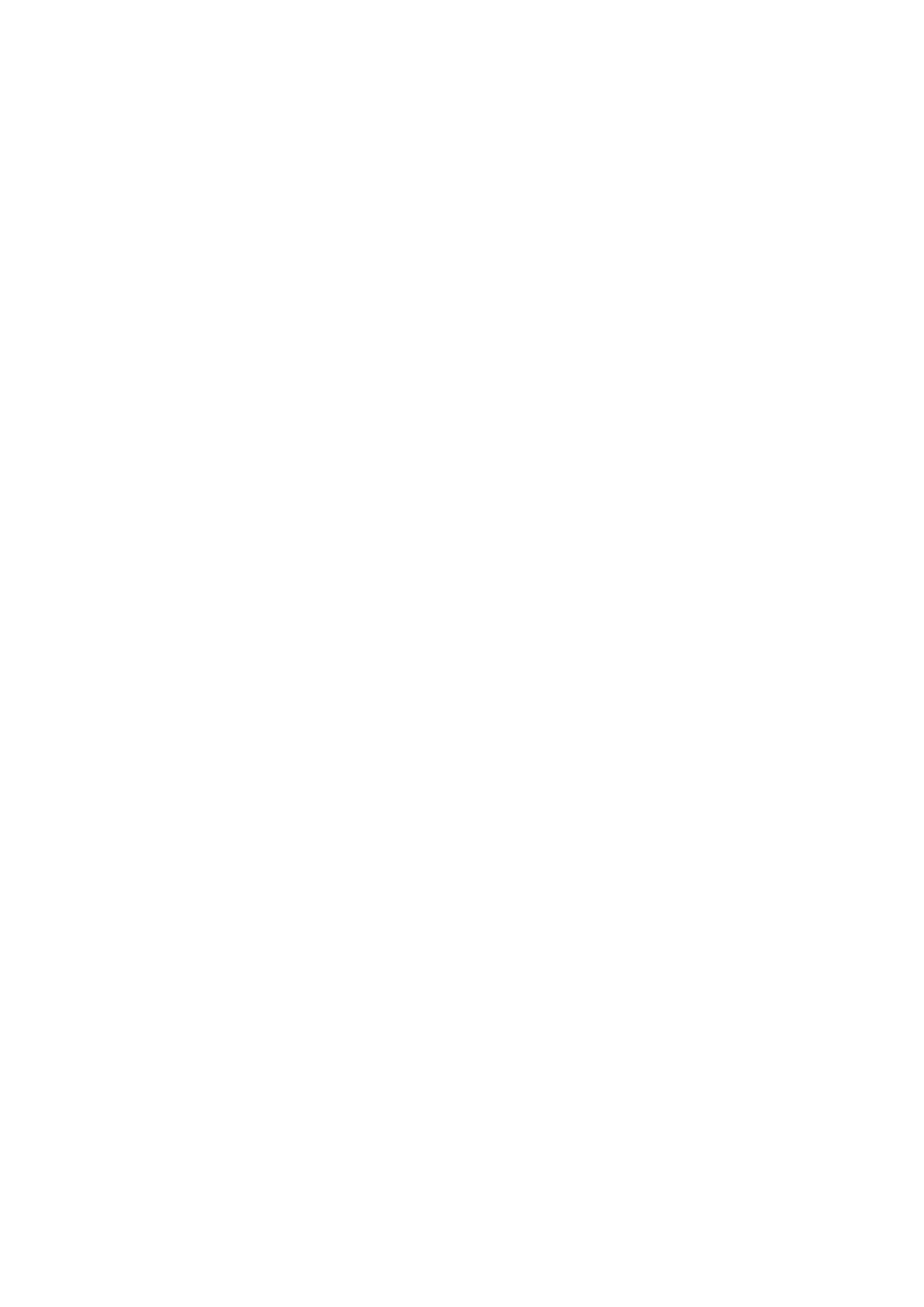

Following a select committee investigation, Victorian Hansard was conceived when the following amended motion was passed by the Legislative Assembly on 23 June 1865:

That in the opinion of this house, provision should be made to secure a more accurate report of the debates in Parliament, in the form of *Hansard.*

The sessional volume for the first sitting period of the Fifth Parliament, from 12 February to 10 April 1866, contains the following preface dated 11 April:

As a preface to the first volume of "Parliamentary Debates" (new series), it is not inappropriate to state that prior to the Fifth Parliament of Victoria the newspapers of the day virtually supplied the only records of the debates of the Legislature.

With the commencement of the Fifth Parliament, however, an independent report was furnished by a special staff of reporters, and issued in weekly parts.

This volume contains the complete reports of the proceedings of both Houses during the past session.

In 2016 the Hansard Unit of the Department of Parliamentary Services continues the work begun 150 years ago of providing an accurate and complete report of the proceedings of both houses of the Victorian Parliament.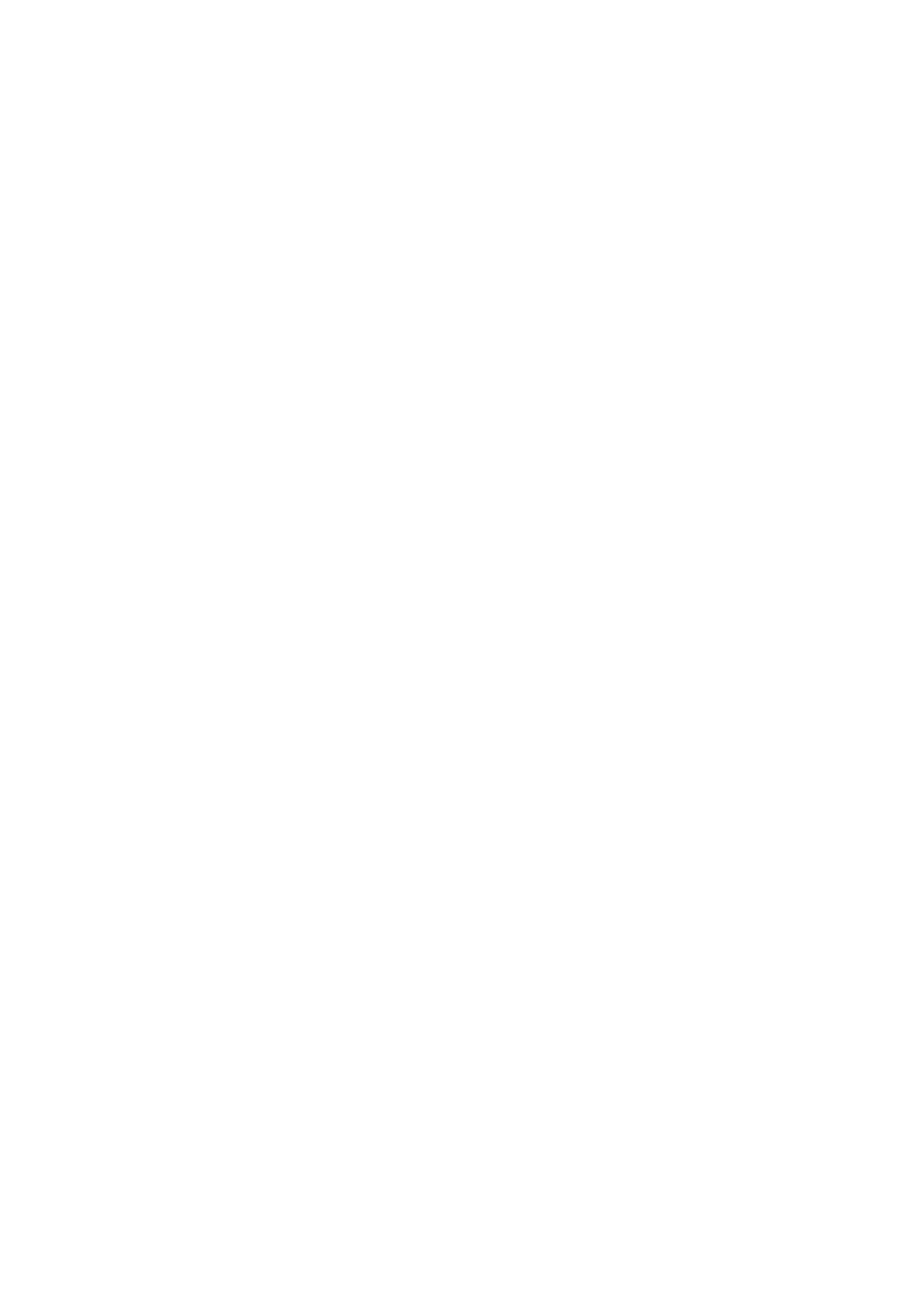## **The Governor** The Honourable LINDA DESSAU, AM **The Lieutenant-Governor**

The Honourable Justice MARILYN WARREN, AC, QC

## **The ministry**

|                                                                                                                                        | The Hon. D. M. Andrews, MP   |
|----------------------------------------------------------------------------------------------------------------------------------------|------------------------------|
|                                                                                                                                        | The Hon. J. A. Merlino, MP   |
|                                                                                                                                        | The Hon. T. H. Pallas, MP    |
| Minister for Public Transport and Minister for Employment                                                                              | The Hon. J. Allan, MP        |
| Minister for Small Business, Innovation and Trade                                                                                      | The Hon. P. Dalidakis, MLC   |
| Minister for Industry, and Minister for Energy and Resources                                                                           | The Hon. L. D'Ambrosio, MP   |
| Minister for Roads and Road Safety, and Minister for Ports.                                                                            | The Hon. L. A. Donnellan, MP |
| Minister for Tourism and Major Events, Minister for Sport and Minister                                                                 | The Hon. J. H. Eren, MP      |
| Minister for Housing, Disability and Ageing, Minister for Mental Health,<br>Minister for Equality and Minister for Creative Industries | The Hon. M. P. Foley, MP     |
| Minister for Emergency Services, and Minister for Consumer Affairs,                                                                    | The Hon. J. F. Garrett, MP   |
| Minister for Health and Minister for Ambulance Services                                                                                | The Hon. J. Hennessy, MP     |
|                                                                                                                                        | The Hon. S. R. Herbert, MLC  |
| Minister for Local Government, Minister for Aboriginal Affairs and                                                                     | The Hon. N. M. Hutchins, MP  |
|                                                                                                                                        | The Hon. G. Jennings, MLC    |
| Minister for Families and Children, and Minister for Youth Affairs                                                                     | The Hon. J. Mikakos, MLC     |
| Minister for Environment, Climate Change and Water                                                                                     | The Hon. L. M. Neville, MP   |
|                                                                                                                                        | The Hon. W. M. Noonan, MP    |
|                                                                                                                                        | The Hon. M. P. Pakula, MP    |
| Minister for Agriculture and Minister for Regional Development                                                                         | The Hon. J. L. Pulford, MLC  |
| Minister for Women and Minister for the Prevention of                                                                                  | The Hon. F. Richardson, MP   |
| Minister for Finance and Minister for Multicultural Affairs                                                                            | The Hon. R. D. Scott, MP     |
|                                                                                                                                        | The Hon. R. W. Wynne, MP     |
|                                                                                                                                        | Ms M. Kairouz, MP            |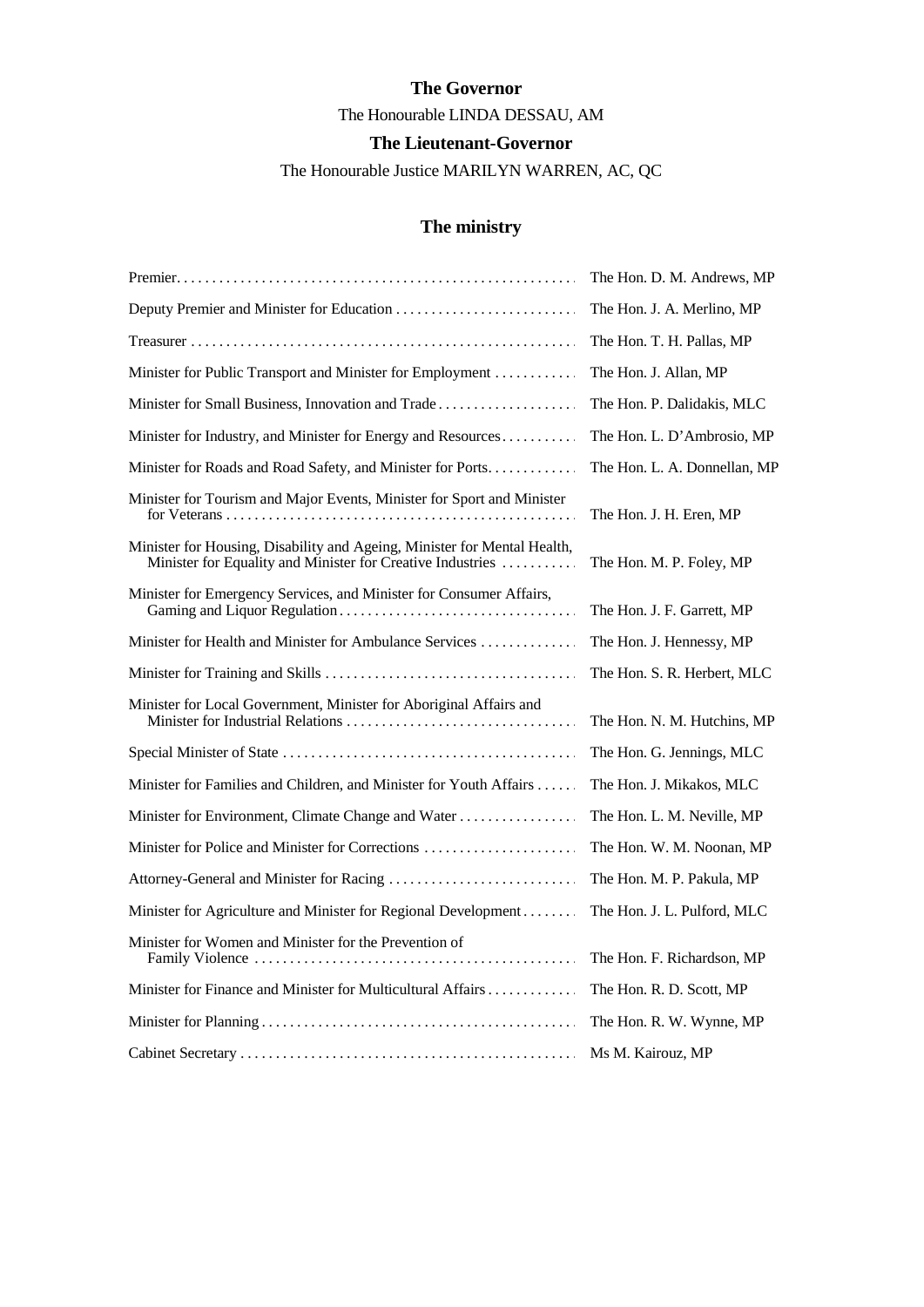#### **Legislative Council committees**

- **Privileges Committee** Mr Drum, Ms Hartland, Mr Herbert, Ms Mikakos, Ms Pulford, Mr Purcell, Mr Rich-Phillips and Ms Wooldridge.
- **Procedure Committee** The President, Dr Carling-Jenkins, Mr Davis, Mr Jennings, Ms Pennicuik, Ms Pulford, Ms Tierney and Ms Wooldridge.

#### **Legislative Council standing committees**

- **Standing Committee on the Economy and Infrastructure**  Mr Eideh, Mr Elasmar, Mr Finn, Ms Hartland, Mr Morris, Mr Ondarchie and Ms Tierney.
- **Standing Committee on the Environment and Planning**  Ms Bath, #Mr Bourman, Mr Dalla-Riva, Mr Davis, Ms Dunn, #Ms Hartland, Mr Leane, #Mr Purcell, #Mr Ramsay, Ms Shing, Mr Somyurek and Mr Young.
- **Standing Committee on Legal and Social Issues**  Ms Fitzherbert, Mr Melhem, Mr Mulino, Mr O'Donohue, Ms Patten, Mrs Peulich, #Mr Rich-Phillips, Ms Springle and Ms Symes.

# participating members

#### **Legislative Council select committees**

**Port of Melbourne Select Committee** — Mr Barber, Mr Drum, Mr Mulino, Mr Ondarchie, Mr Purcell, Mr Rich-Phillips, Ms Shing and Ms Tierney.

#### **Joint committees**

- **Accountability and Oversight Committee** (*Council*): Ms Bath, Mr Purcell and Ms Symes. (*Assembly*): Mr Angus, Mr Gidley, Mr Staikos and Ms Thomson.
- **Dispute Resolution Committee**  (*Council*): Mr Bourman, Mr Dalidakis, Ms Dunn, Mr Jennings and Ms Wooldridge. (*Assembly*): Ms Allan, Mr Clark, Mr Merlino, Mr M. O'Brien, Mr Pakula, Ms Richardson and Mr Walsh
- **Economic, Education, Jobs and Skills Committee** (*Council*): Mr Bourman, Mr Elasmar and Mr Melhem. (*Assembly*): Mr Crisp, Mrs Fyffe, Mr Nardella and Ms Ryall.
- **Electoral Matters Committee** (*Council*): Ms Patten and Mr Somyurek. (*Assembly*): Ms Asher, Ms Blandthorn, Mr Dixon, Mr Northe and Ms Spence.
- **Environment, Natural Resources and Regional Development Committee**  (*Council*): Mr Ramsay and Mr Young. (*Assembly*): Ms Halfpenny, Mr McCurdy, Mr Richardson, Mr Tilley and Ms Ward.
- **Family and Community Development Committee** (*Council*): Mr Finn. (*Assembly*): Ms Couzens, Mr Edbrooke, Ms Edwards, Ms Kealy, Ms McLeish and Ms Sheed.
- **House Committee**  (*Council*): The President (*ex officio*), Mr Eideh, Ms Hartland, Ms Lovell, Mr Mulino and Mr Young. (*Assembly*): The Speaker (*ex officio*), Mr J. Bull, Mr Crisp, Mrs Fyffe, Mr Staikos, Ms Suleyman and Mr Thompson.
- **Independent Broad-based Anti-corruption Commission Committee** (*Council*): Mr Ramsay and Ms Symes. (*Assembly*): Mr Hibbins, Mr D. O'Brien, Mr Richardson, Ms Thomson and Mr Wells.
- **Law Reform, Road and Community Safety Committee** (*Council*): Mr Eideh and Ms Patten. (*Assembly*): Mr Dixon, Mr Howard, Ms Suleyman, Mr Thompson and Mr Tilley.
- **Public Accounts and Estimates Committee** (*Council*): Dr Carling-Jenkins, Ms Pennicuik and Ms Shing. (*Assembly*): Mr Dimopoulos, Mr Morris, Mr D. O'Brien, Mr Pearson, Mr T. Smith and Ms Ward.
- **Scrutiny of Acts and Regulations Committee** (*Council*): Ms Bath and Mr Dalla-Riva. (*Assembly*): Ms Blandthorn, Mr J. Bull, Mr Dimopoulos, Ms Kilkenny and Mr Pesutto.

#### **Heads of parliamentary departments**

*Assembly —* Clerk of the Parliaments and Clerk of the Legislative Assembly: Mr R. W. Purdey *Council* — Clerk of the Legislative Council: Mr A. Young

*Parliamentary Services* — Secretary: Mr P. Lochert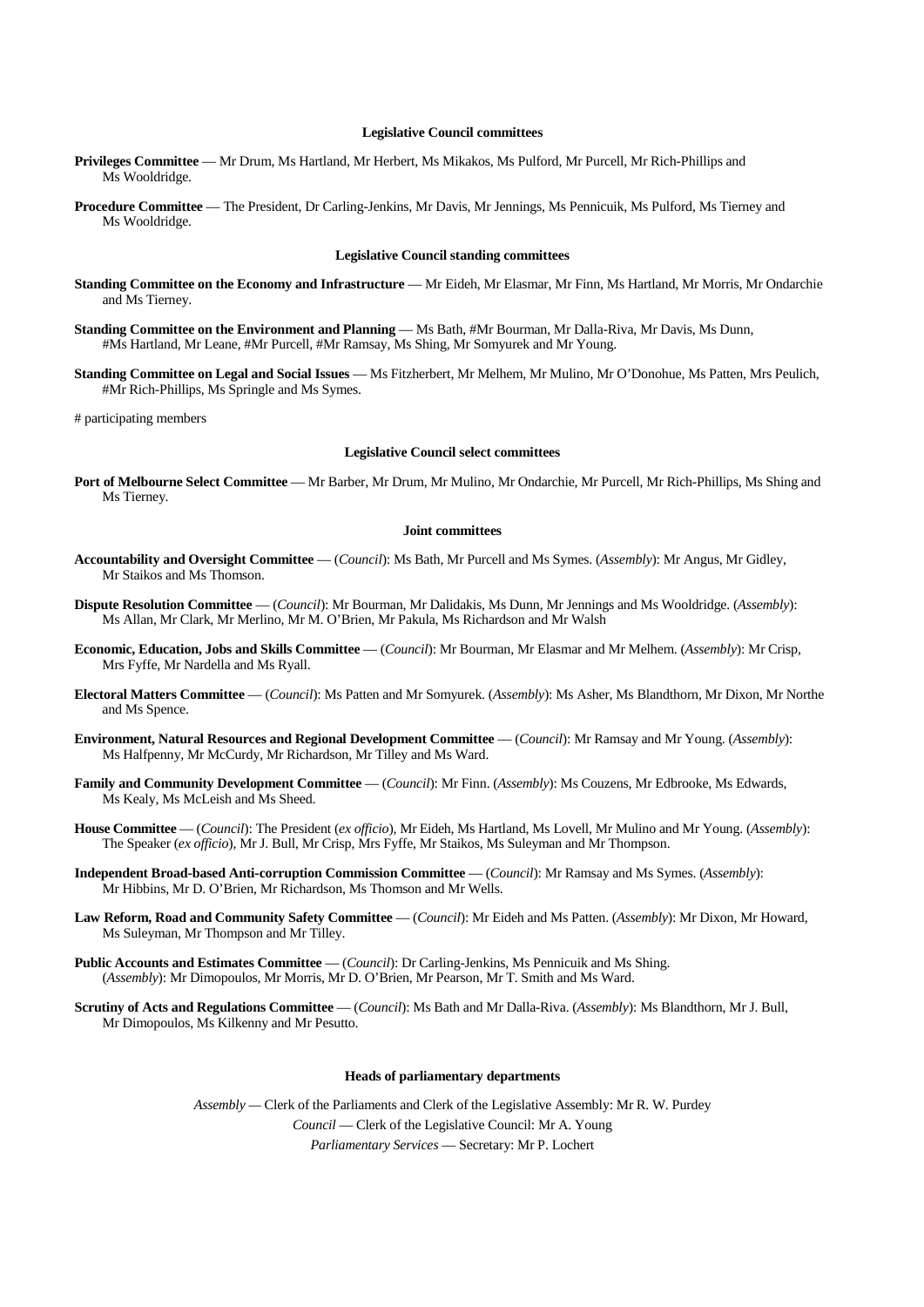## **MEMBERS OF THE LEGISLATIVE COUNCIL FIFTY-EIGHTH PARLIAMENT** — **FIRST SESSION**

**President:** The Hon. B. N. ATKINSON

#### **Deputy President:** Ms G. TIERNEY

**Acting Presidents:** Ms Dunn, Mr Eideh, Mr Elasmar, Mr Finn, Mr Morris, Ms Patten, Mr Ramsay

**Leader of the Government:** The Hon. G. JENNINGS

**Deputy Leader of the Government:** The Hon. J. L. PULFORD

> **Leader of the Opposition:** The Hon. M. WOOLDRIDGE

**Deputy Leader of the Opposition:** The Hon. G. K. RICH-PHILLIPS

> **Leader of The Nationals:** The Hon. D. K. DRUM

**Leader of the Greens:** Mr G. BARBER

| <b>Member</b>                      | <b>Region</b>              | Party       | <b>Member</b>                      | <b>Region</b>              | Party       |
|------------------------------------|----------------------------|-------------|------------------------------------|----------------------------|-------------|
| Atkinson, Mr Bruce Norman          | Eastern Metropolitan       | LP          | Mikakos, Ms Jenny                  | Northern Metropolitan      | ALP         |
|                                    |                            |             |                                    |                            |             |
| Barber, Mr Gregory John            | Northern Metropolitan      | Greens      | Morris, Mr Joshua                  | Western Victoria           | LP          |
| Bath, Ms Melina <sup>2</sup>       | Eastern Victoria           | <b>Nats</b> | Mulino, Mr Daniel                  | Eastern Victoria           | ALP         |
| Bourman, Mr Jeffrey                | Eastern Victoria           | <b>SFP</b>  | O'Brien, Mr Daniel David           | Eastern Victoria           | <b>Nats</b> |
| Carling-Jenkins, Dr Rachel         | Western Metropolitan       | <b>DLP</b>  | O'Donohue, Mr Edward John          | Eastern Victoria           | LP          |
| Crozier, Ms Georgina Mary          | Southern Metropolitan      | LP          | Ondarchie, Mr Craig Philip         | Northern Metropolitan      | LP          |
| Dalidakis, Mr Philip               | Southern Metropolitan      | <b>ALP</b>  | Patten. Ms Fiona                   | Northern Metropolitan      | <b>ASP</b>  |
| Dalla-Riva, Mr Richard Alex Gordon | Eastern Metropolitan       | LP          | Pennicuik, Ms Susan Margaret       | Southern Metropolitan      | Greens      |
| Davis, Mr David McLean             | Southern Metropolitan      | LP          | Peulich, Mrs Inga                  | South Eastern Metropolitan | LP          |
| Drum, Mr Damian Kevin              | Northern Victoria          | <b>Nats</b> | Pulford, Ms Jaala Lee              | Western Victoria           | ALP         |
| Dunn, Ms Samantha                  | Eastern Metropolitan       | Greens      | Purcell, Mr James                  | Western Victoria           | V1LJ        |
| Eideh. Mr Khalil M.                | Western Metropolitan       | ALP         | Ramsay, Mr Simon                   | Western Victoria           | LP          |
| Elasmar, Mr Nazih                  | Northern Metropolitan      | ALP         | Rich-Phillips, Mr Gordon Kenneth   | South Eastern Metropolitan | LP          |
| Finn. Mr Bernard Thomas C.         | Western Metropolitan       | LP          | Shing, Ms Harriet                  | Eastern Victoria           | ALP         |
| Fitzherbert, Ms Margaret           | Southern Metropolitan      | LP          | Somyurek, Mr Adem                  | South Eastern Metropolitan | AI.P        |
| Hartland, Ms Colleen Mildred       | Western Metropolitan       | Greens      | Springle, Ms Nina                  | South Eastern Metropolitan | Greens      |
| Herbert, Mr Steven Ralph           | Northern Victoria          | ALP         | Symes, Ms Jaclyn                   | Northern Victoria          | AI.P        |
| Jennings, Mr Gavin Wayne           | South Eastern Metropolitan | <b>ALP</b>  | Tierney, Ms Gayle Anne             | Western Victoria           | ALP         |
| Leane, Mr Shaun Leo                | Eastern Metropolitan       | <b>ALP</b>  | Wooldridge, Ms Mary Louise Newling | Eastern Metropolitan       | LP          |
| Lovell, Ms Wendy Ann               | Northern Victoria          | LP          | Young, Mr Daniel                   | Northern Victoria          | <b>SFP</b>  |
| Melhem, Mr Cesar                   | Western Metropolitan       | ALP         |                                    |                            |             |

 $\frac{1}{2}$  Resigned 25 February 2015<br> $\frac{2}{2}$  Appointed 15 April 2015

#### **PARTY ABBREVIATIONS**

ALP — Labor Party; ASP — Australian Sex Party; DLP — Democratic Labour Party; Greens — Australian Greens; LP — Liberal Party; Nats — The Nationals; SFP — Shooters and Fishers Party; V1LJ — Vote 1 Local Jobs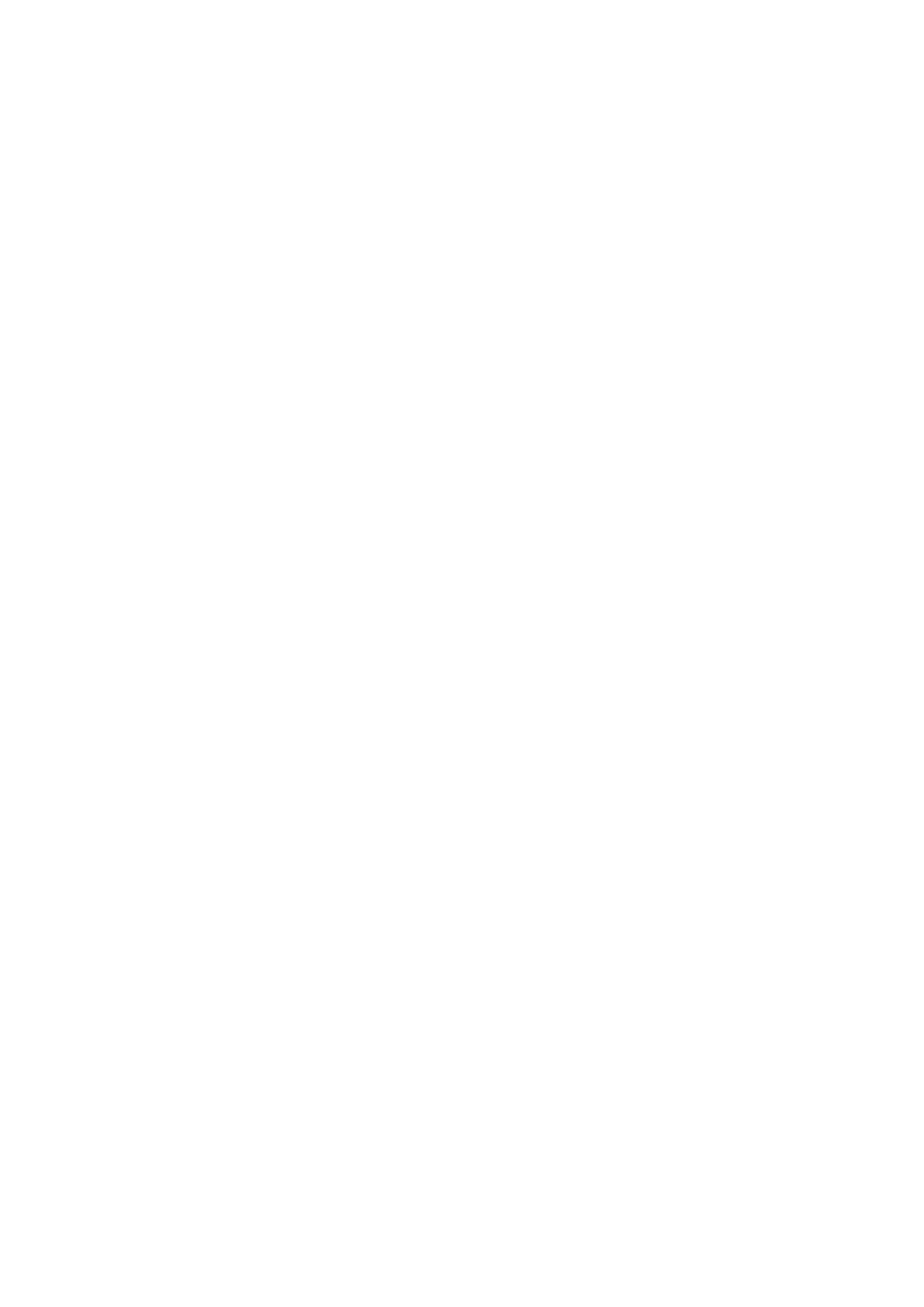## **TUESDAY, 9 FEBRUARY 2016**

| ACKNOWLEDGEMENT OF COUNTRY  1               |
|---------------------------------------------|
|                                             |
|                                             |
| QUESTIONS WITHOUT NOTICE                    |
|                                             |
|                                             |
|                                             |
| Advanced Lignite Demonstration Program5, 6  |
|                                             |
|                                             |
|                                             |
| QUESTIONS ON NOTICE                         |
|                                             |
| CONSTITUENCY QUESTIONS                      |
|                                             |
|                                             |
|                                             |
|                                             |
|                                             |
|                                             |
|                                             |
| <b>PETITIONS</b>                            |
|                                             |
|                                             |
|                                             |
|                                             |
|                                             |
|                                             |
|                                             |
| SCRUTINY OF ACTS AND REGULATIONS            |
| COMMITTEE                                   |
|                                             |
| ROYAL COMMISSION INTO TRADE UNION           |
| <b>GOVERNANCE AND CORRUPTION</b>            |
|                                             |
|                                             |
|                                             |
| STANDING COMMITTEE ON THE ECONOMY AND       |
| <b>INFRASTRUCTURE</b>                       |
|                                             |
| <b>BUSINESS OF THE HOUSE</b>                |
|                                             |
|                                             |
| <b>MINISTERS STATEMENTS</b>                 |
| Wye River and Separation Creek bushfires 16 |
| Maternal and child health services  17      |
| <b>MEMBERS STATEMENTS</b>                   |
|                                             |
|                                             |
|                                             |
|                                             |
|                                             |
|                                             |
|                                             |
|                                             |
|                                             |

| DRUGS, POISONS AND CONTROLLED                |  |
|----------------------------------------------|--|
| <b>SUBSTANCES AMENDMENT BILL 2015</b>        |  |
|                                              |  |
|                                              |  |
|                                              |  |
| <b>JUSTICE LEGISLATION FURTHER AMENDMENT</b> |  |
| <b>BILL 2015</b>                             |  |
|                                              |  |
| <b>ADJOURNMENT</b>                           |  |
|                                              |  |
| Warrnambool Special Developmental School  57 |  |
|                                              |  |
|                                              |  |
| Community shade grants program59, 60         |  |
|                                              |  |
|                                              |  |
|                                              |  |
|                                              |  |
|                                              |  |
| East Gippsland planning scheme amendment 62  |  |
| South Morang railway station car park 62     |  |
|                                              |  |
|                                              |  |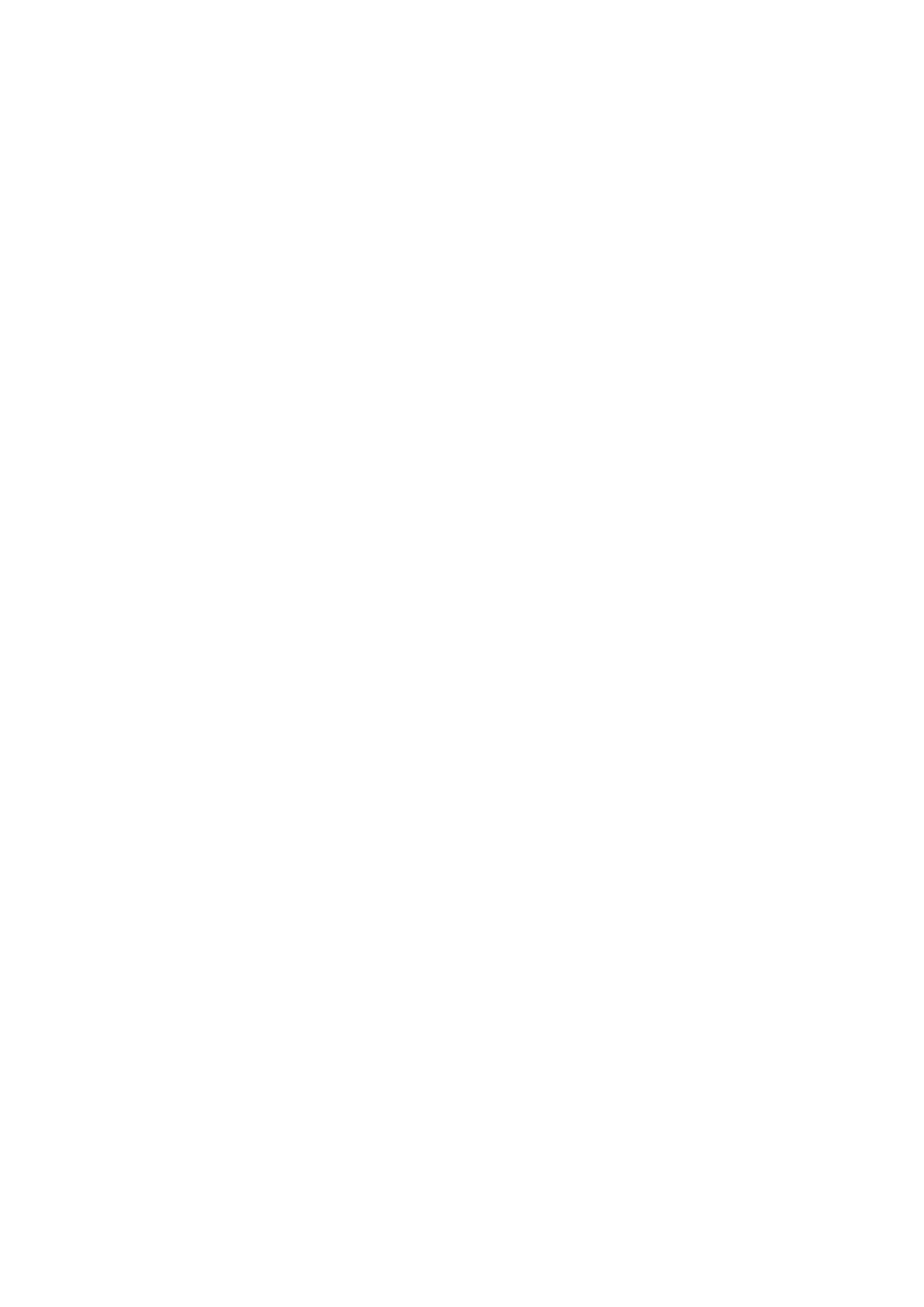**The PRESIDENT (Hon. B. N. Atkinson) took the chair at 2.05 p.m. and read the prayer.**

#### **ACKNOWLEDGEMENT OF COUNTRY**

**The PRESIDENT** — Order! On behalf of the Victorian state Parliament I acknowledge the Aboriginal people, the traditional custodians of this land which has served as a significant meeting place of the first peoples of Victoria. I acknowledge and pay respect to the elders of the Aboriginal nations in Victoria past and present and welcome any elders and members of the Aboriginal communities who may visit or participate in the events or proceedings of the Parliament this week.

### **BLACK SATURDAY**

**The PRESIDENT** — Order! It has been indicated to me that there is a keenness among a number of members to mark with the respect of the house the seventh anniversary of the Black Saturday fires, those devastating fires that took so many lives here in Victoria and which I think just were beyond the comprehension of most Victorians. The anniversary date was Sunday, 7 February, and as I said, it is now seven years past. There has been much consideration of some of the lessons of that day and the days following by this Parliament and its members, and indeed there has been an attempt to address some of the issues that were raised as a result of those fires and identified in various inquiries, including the 2009 Victorian Bushfires Royal Commission. As I said, it has been requested of me that we pay tribute and remember that day in Victoria's history by marking it with a minute's silence, and I would therefore invite members to stand for a minute's silence.

#### **Honourable members stood in their places.**

#### **ROYAL ASSENT**

**Message read advising royal assent on 15 December 2015 to:**

- **Adoption Amendment (Adoption by Same-Sex Couples) Act 2015**
- **Education Legislation Amendment (TAFE and University Governance Reform) Act 2015**
- **Terrorism (Community Protection) Amendment Act 2015.**

#### **QUESTIONS WITHOUT NOTICE**

#### **Ombudsman jurisdiction**

#### **Mr RICH-PHILLIPS** (South Eastern

Metropolitan) — My question is to the Leader of the Government. A directions hearing was held this morning relating to the Ombudsman's application to the Supreme Court to determine her jurisdiction to investigate the Labor staffing rorts matter. Why did a government staff member from the Premier's office attend the hearing and speak on behalf of Labor MPs?

**Mr JENNINGS** (Special Minister of State) — I thank Mr Rich-Phillips for his question and this opportunity for me to make it very clear that the contribution that was made this morning in those proceedings was that it is not the intention of the government — or indeed the Labor Party — to make submissions to the considerations of the Supreme Court unless the Supreme Court requests it. That was the only contribution, as I understand it, that was made.

#### *Supplementary question*

**Mr RICH-PHILLIPS** (South Eastern Metropolitan) — I thank the minister for his answer. The government staff member asserted that no Labor MP would seek to participate in that matter, as the minister has confirmed. Were all Labor MPs consulted before this position was put to the court?

**Mr JENNINGS** (Special Minister of State) — I reiterate my substantive answer, which was to indicate that the contribution that was made this morning indicated that it is not the intention of the government to make a submission to the considerations of the Supreme Court. As I was not in court I am not going to speculate about whatever Mr Rich-Phillips asserts. I tend to think that I should take some advice about whether in fact he is describing whatever was said in the Supreme Court's consideration or something else. It would be very unwise for me to speculate on those matters, because it is in the interests of the government, if at all possible, to allow the Supreme Court to make its determination as it sees fit.

#### **Ombudsman jurisdiction**

**Mr RICH-PHILLIPS** (South Eastern Metropolitan) — My question is again to the Leader of the Government. Prior to the Council's resolution of 25 November 2015 requiring the Ombudsman to investigate the Labor staffing rorts issue the government obtained legal advice as to the Ombudsman's jurisdiction to investigate that matter.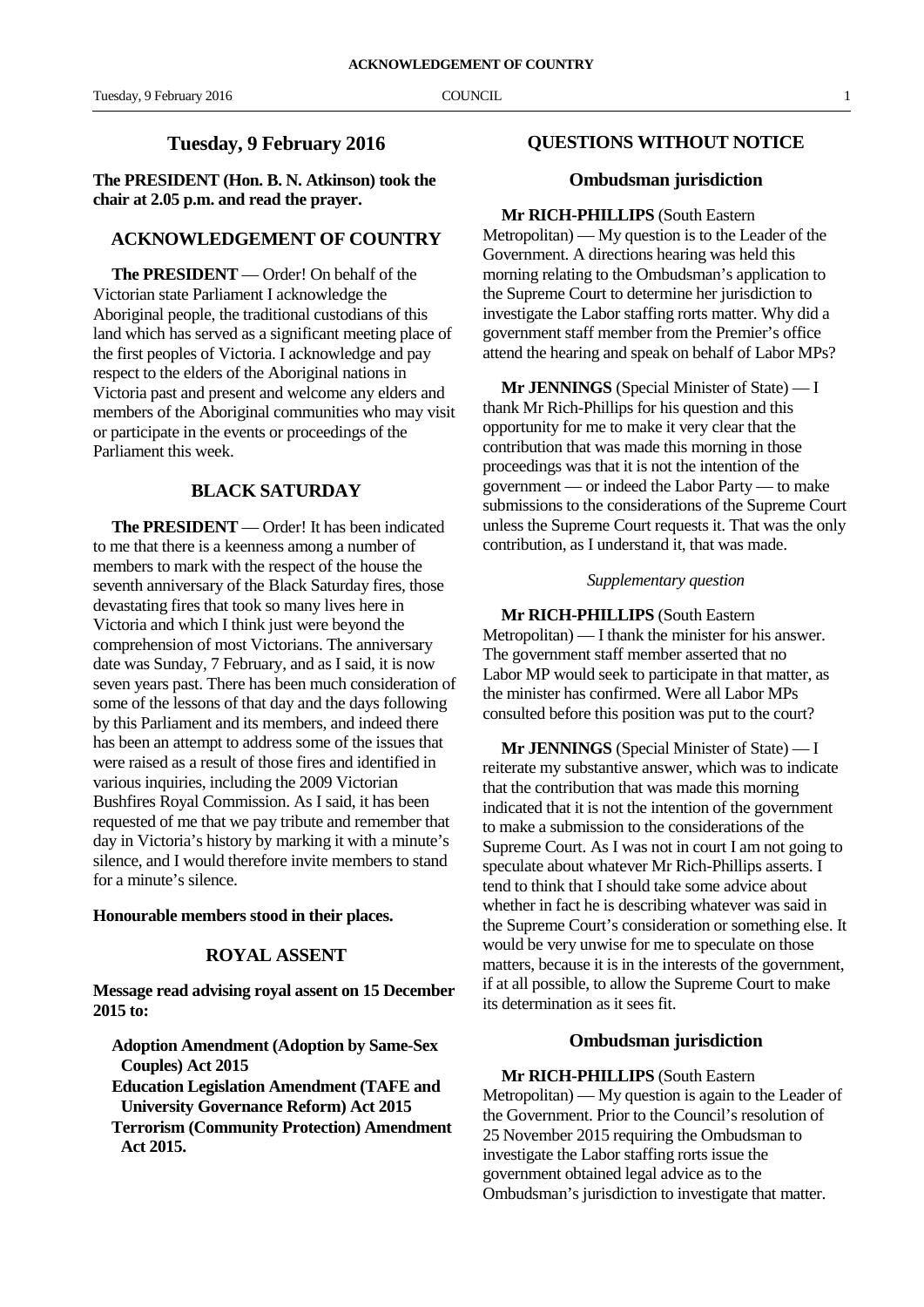Why did the government seek that legal advice and who from?

**Mr JENNINGS** (Special Minister of State) — In response to Mr Rich-Phillips's inquiry I certainly did not seek that advice; I became aware of that advice, and I shared it with the Ombudsman, as I believed it was most appropriate to do so, as that legal advice was clear. It is not the normal circumstance that the government of the day shares its legal advice with the Parliament; in fact the well-accepted recognition of legal privilege would mean that that advice is not provided to the house. Indeed I can assure the house that in fact the legal advice was sought by the appropriate statutory legal officers of the state of Victoria, and not any other form of advice was sought.

#### *Supplementary question*

**Mr RICH-PHILLIPS** (South Eastern Metropolitan) — I thank the minister for his response. Has the current government sought or obtained legal advice about the Ombudsman's jurisdiction in relation to any other matter besides the Labor staffing rorts?

**Mr Drum** — It's a simple question.

**Mr JENNINGS** (Special Minister of State) — By interjection Mr Drum has just suggested that that is a very simple question. I think it is almost an impossible question to answer, because in fact over the history of the Victorian government and the advice that may have been sought over generations in relation to the rights and responsibilities of the Ombudsman I think it is inevitable that legal advice has been obtained in relation to the jurisdictional cover of the Ombudsman. Indeed during the administration that Mr Rich-Phillips was party to there was actually quite a confrontation between the Ombudsman and the administration in relation to jurisdictional cover and the scrutiny of the Victorian Inspectorate.

**Mr Rich-Phillips** — On a point of order, President, the question was quite specific, and it related to the activities of the current government — —

**Mr JENNINGS** — It was not specific at all. That is what I was reflecting on. It was the broadest question you have almost ever asked.

**Mr Rich-Phillips** — The question related to the current government and whether it had sought advice as to the Ombudsman's jurisdiction on other matters. I ask you to bring the minister back to the question of the current government's activities.

**The PRESIDENT** — Order! In respect of the point of order I note that the supplementary question was definitive. It does say, 'Has the current government sought or obtained legal advice about the Ombudsman's jurisdiction in relation to any matter other than the Labor staffing rorts?'. Therefore, that is for a period of some 13 months, and it is quite specific in this question that it is the current government. So I think that is where I would ask the minister to reply.

**Mr JENNINGS** — Well, President, if you are confident in fact that the question was asked as it was read by you into the public record, then maybe it is a specific question. My sense of it was that it was not a specific question, and that is why I answered accordingly.

To my knowledge there has been no legal advice sought or obtained in relation to jurisdictional cover of the Ombudsman, but that is to my knowledge, and as I have already indicated to the house, this advice did not come at the request of myself.

#### **Ombudsman jurisdiction**

**Mr RICH-PHILLIPS** (South Eastern Metropolitan) — My question is again to the Leader of the Government. On 14 December the Ombudsman received a letter from the Leader of the Government asserting that she did not have the jurisdiction to carry out the investigation referred to her by the Council in relation to the staffing rorts matter. Given the Ombudsman has tendered that letter in her deposition but the substance of the letter is redacted, will the minister advise the house on what basis the government has made its claim in that letter?

**Mr JENNINGS** (Special Minister of State) — In fact the Ombudsman makes decisions herself about what information she discloses. She actually recognises the privileged nature of legal advice that the government may obtain on any matter, and I relied entirely on legal advice that I foreshadowed in the resolution that was debated in the Parliament. I said that the government had legal advice to say that the Ombudsman did not have jurisdictional cover. I said during the course of that debate that in fact if this resolution was passed, it would inevitably lead to the situation where the Ombudsman would be obliged to seek the guidance of the Supreme Court in relation to whether she had jurisdiction or not, if someone asserted that she did. That was the advice that I shared with the Ombudsman and that is the exclusive nature of the matters that were referred to in the redacted part of the letter, my correspondence, and it is the Ombudsman's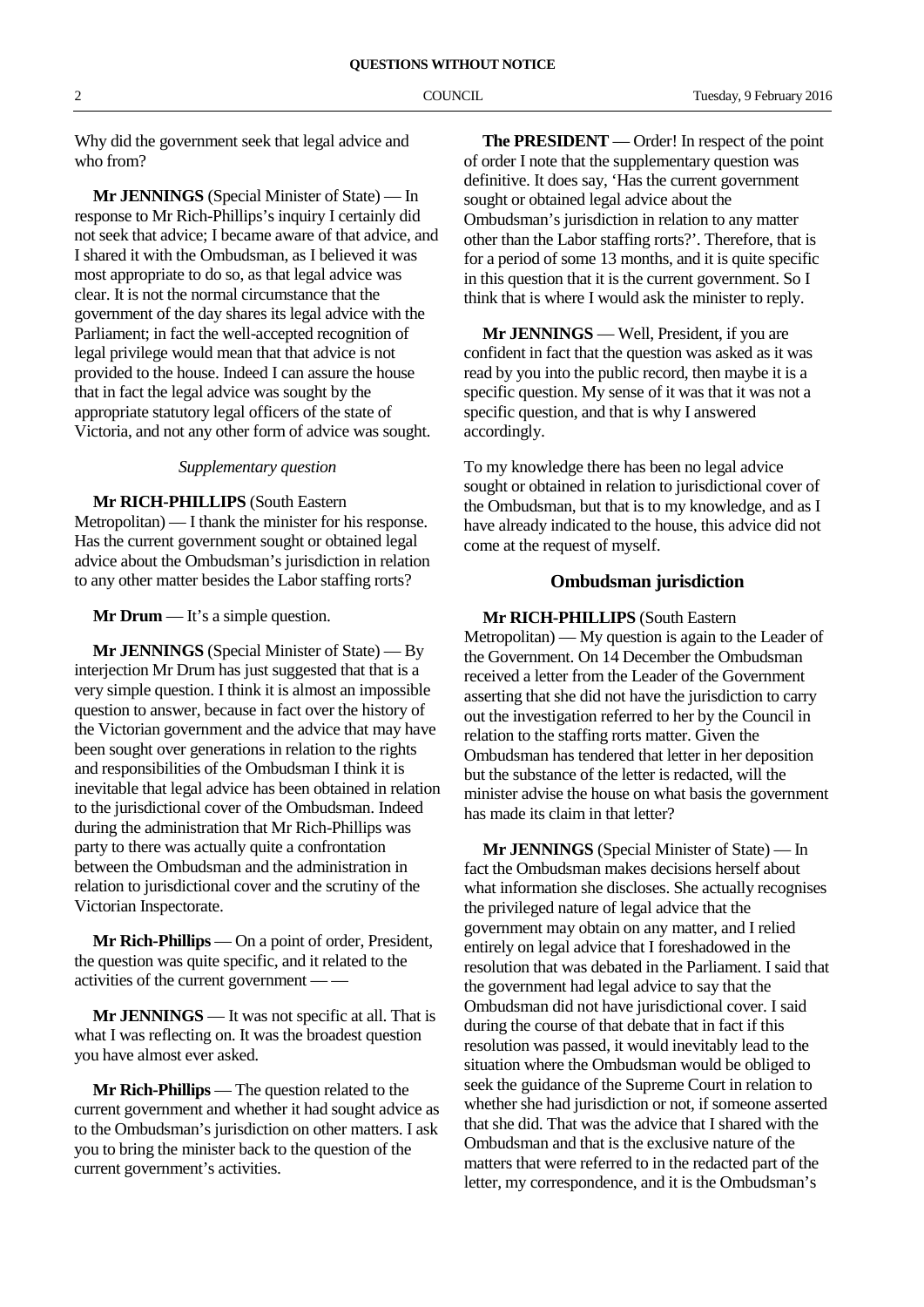choice about the way in which that information is transmitted in affidavits.

*Supplementary question*

**Mr RICH-PHILLIPS** (South Eastern Metropolitan) — I thank the minister for his response, and I ask: how is the public interest served by the government seeking to discourage the Ombudsman from investigating this matter?

**The PRESIDENT** — Order! I have some concerns about the supplementary question because I believe it goes to a different matter to the substantive question. I will look at the question.

I will allow the supplementary question.

**Mr JENNINGS** (Special Minister of State) — Just for the sake of what has been shared with me and to reiterate the question as I believe it was read, it was: how is the public interest served by the government seeking to discourage the Ombudsman from investigating this matter? My clear and unequivocal answer is that my only interest in the public interest is to make sure that the Ombudsman acts within the scope of the law and within her jurisdictional cover. That is my only interest, and that is the only interest that I shared with the Ombudsman.

#### **Level crossings**

**Mr DAVIS** (Southern Metropolitan) — My question is to the Special Minister of State, and I ask: was the business case for the sky rail on the Caulfield to Pakenham line examined and supported in full by Infrastructure Victoria prior to the government's sky rail announcement?

**Mr JENNINGS** (Special Minister of State) — I thank Mr Davis for his question, his concern and his obvious interest in this matter. I am sure he is dedicating his life to this matter at this point in time. What I have shared with the chamber previously is that in the formative stage of Infrastructure Victoria, whilst its priority is to establish the 30-year strategic overview of the infrastructure priorities of Victoria and to create hopefully bipartisan community recognition of the validity of its independent advice and its authority over the long-term horizon in terms of investments that our community requires, by choice Infrastructure Victoria has actually determined that it has no interest unless specifically asked by the government to examine these matters in terms of developing a business case.

In the future, once it has established its work program and established a recognition within the community that

it operates in a bipartisan, tripartisan or multipartisan fashion and the community accepts the validity of its independent advice, then Infrastructure Victoria, as it develops its capability and the confidence of the Victorian community, will be able to make assessments in the running. So this project, like a number of other projects I have been asked about previously, did not go through a full business case examination by Infrastructure Victoria, as I would have indicated by my contribution when this issue was raised time and time again during the course of 2015.

#### *Supplementary question*

**Mr DAVIS** (Southern Metropolitan) — I thank the minister for his answer and for indicating to the chamber that the proposal was not examined by Infrastructure Victoria, and I therefore ask, given his point about bipartisanship: will the government release the business case for its ugly sky rail proposal so that the community can see the long-term effectiveness of the options considered by the government?

**Mr JENNINGS** (Special Minister of State) — Mr Davis has started to editorialise in relation to the value of the project — a project that the government has great confidence in. This is a project that we believe will deliver a far better result for the communities along the corridor. It will see the redevelopment of nine level crossings to actually remove the intersections between rail and road. There will be five new stations along the line, and it will be serviced by 37 new rail sets, which not only have been ordered but will be made in Victoria.

The business case that relates to this project is an outstanding business case, and the Victorian government has great confidence in it. After the appropriate consideration of the release of documentation and the community advice, and as it relates to the procurement arrangements, then the business case will be released, in accordance with expectations that the Victorian government has established.

#### **Ordered that answers be considered next day on motion of Mr DAVIS (Southern Metropolitan).**

#### **Level crossings**

**Ms WOOLDRIDGE** (Eastern Metropolitan) — My question is also to the Leader of the Government. Acknowledging that the Minister for Public Transport has failed to rule out sky rail on the Frankston line, will the Leader of the Government provide certainty for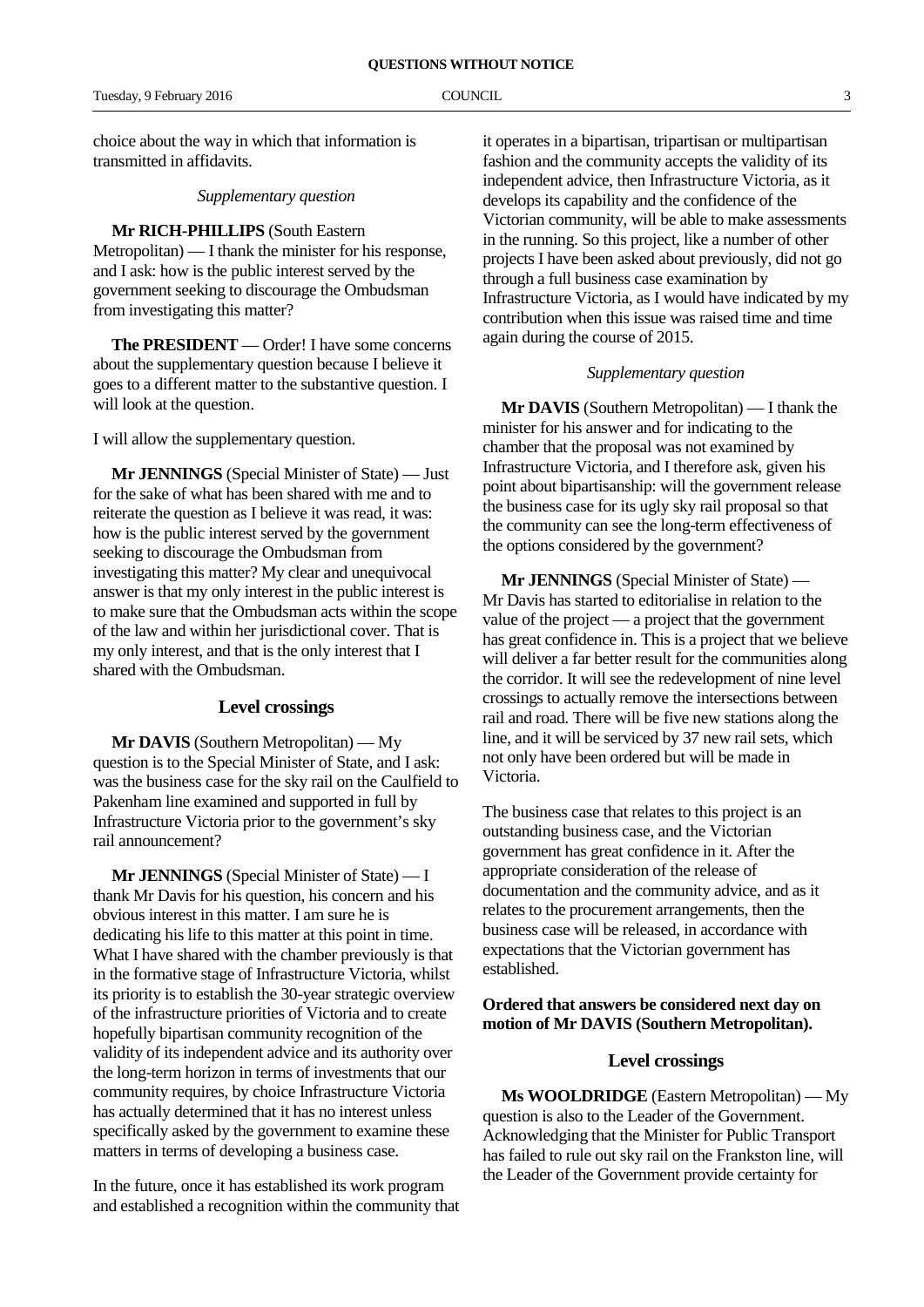residents in the south-east and rule out elevated rail on the Frankston line?

**Mr JENNINGS** (Special Minister of State) — I thank Ms Wooldridge for her question. One of the things I can say about providing certainty for the community is the need to provide some stability, certainty and confidence within government. What that means is that one arm of government, by design, will not be saying something different to the other arm of government, so indeed I am not going to say anything in my substantive answer that is different to my colleague the Minister for Public Transport.

What I can say at the moment is that a very difficult challenge for the Victorian government is to be able to make sure that the community develops confidence in what the government believes is an excellent project and an excellent outcome for the communities along the Cranbourne-Pakenham railway line. We have great confidence in that project, in its engineering, in the quality of its design and in its intention to be a modern transit system. The construction, design and amenity are far in advance of anything that we have seen on the Victorian landscape previously.

I can understand that the opposition and some members of the community have some concerns about this project. They are well grounded in their concerns of today, without the ability to actually evaluate properly the project's upside over time. Obviously there are some people in the community who fear that they may have some adverse outcomes, and they have the right to exercise their view. But what I would actually say is that in terms of the imagination that is required by the community to visualise this project, the community has become more familiar with its design, with its intent and with the engineering excellence that will be brought to bear in relation to a better public transport system, a great community amenity and a great redevelopment of stations. We are clearing the disconnect between the rail and road systems in the community. Once that has been achieved there will be a greater degree of confidence among local communities along that corridor. The government is absolutely certain of the value of this project.

**Ms Wooldridge** — On a point of order, President, I go to relevance. My question was very specifically about the Frankston line. It did not raise anything about the Cranbourne-Pakenham line and the project there. It was solely about elevated rail on the Frankston line, and I ask you to draw the Leader of the Government back to answering the question.

**Ms Shing** — Further to the point of order, President, the way in which the question has been asked would tend to indicate that the minister has 1 minute and 43 seconds remaining in which to address what Ms Wooldridge has raised as a concern in relation to the point of relevance.

**The PRESIDENT** — Order! Ms Shing is absolutely right that the minister still does have time to address the matter, and I guess it would only take a very few words and therefore a very few seconds to actually answer the question that was put to him, so he has that opportunity in the 1 minute and 43 seconds remaining.

In terms of relevance, it is true that to date the minister's answer at best has provided context, albeit that the geography is not aligned with what the question asked. This may well be one of those cases, though, where if there is not an answer that directly answers the question, then in fact that might be the answer.

**Mr JENNINGS** — President, you may not remember that I started my contribution by indicating that I am not going to say anything different to my colleague the Minister for Public Transport. At that point I could have sat down. I could have sat down, but I actually outlined the value of this project, the value for people in the Cranbourne-Pakenham corridor and the example this project will give, because in fact I have confidence in it. I believe that community confidence will build in it, and in that context the scaremongering that may be out and about, and is in the opposition's intention in this moment, may be alleviated over time, because with greater knowledge, greater imagination and greater delivery of the project outcomes, this approach

#### *Honourable members interjecting.*

**The PRESIDENT** — Order! First day back at school? I can understand the excitement; nevertheless, I ask members to temper it. The minister, without assistance.

**Mr JENNINGS** — This project — —

**Mrs Peulich** — You will get run out of town if you do it.

**Mr JENNINGS** — Well, it is a fantastic contribution from backbench members of the opposition, who may or may not be mindful of any engineering issues that may be brought to bear or that may be required in relation to the design and construction of any level crossing that occurs along the Frankston line, along the sand belt or along parcels of land that are adjacent to the beach or adjacent to rivers.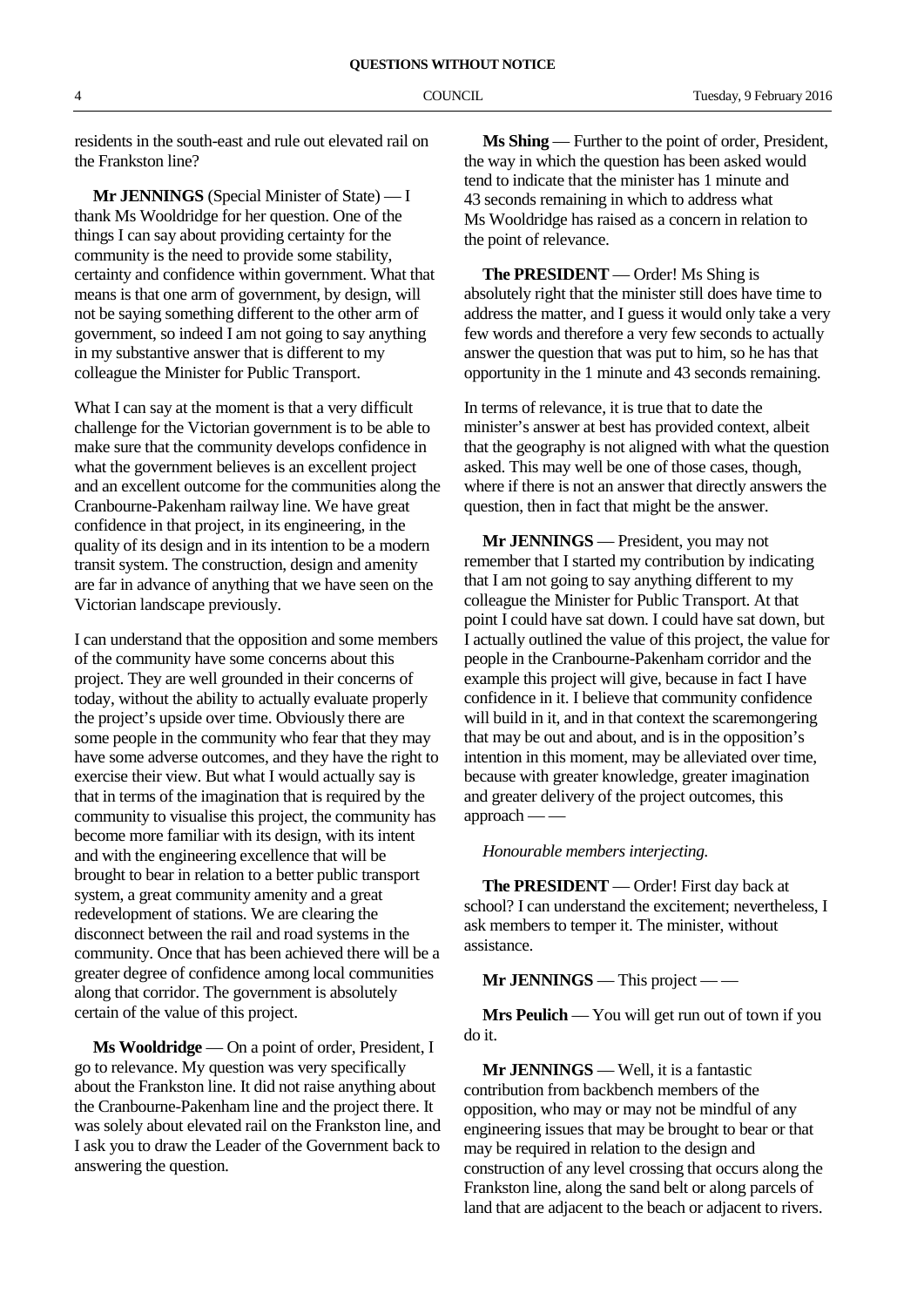In fact there may be engineering reasons why you would contemplate this project; those will be considered as that project design for the Frankston line is further developed and considered by the government and then by the community.

#### *Honourable members interjecting.*

**The PRESIDENT** — Order! I indicate that Mr Finn, Mrs Peulich and Mr Davis have all had their quota of interjections.

#### *Supplementary question*

**Ms WOOLDRIDGE** (Eastern Metropolitan) — I thank the Leader of the Government for his answer, and I ask: given that he has failed to rule out elevated rail on the Frankston line, will he at least provide an assurance to the house and to the community that the government will specifically ask Infrastructure Victoria to assess all level crossing separations on the Frankston line as they are considered into the future?

**Mr JENNINGS** (Special Minister of State) — Whilst I am not in a position to absolutely unequivocally rule that in or out, it will depend upon the design phase and the consideration of Infrastructure Victoria's work in accordance with what I have just outlined in my previous answer to Mr Davis. Ultimately I want to make sure, and Infrastructure Victoria wants to make sure, that it actually has clear air to do its long-term priority task of establishing the 30-year horizon of infrastructure needs. It is a timing question in terms of the value of this work that you are actually seeking. I am not conceptually ruling out the value of that consideration. I will have to take advice about the appropriate sequencing of the engineering design and construction of that rail proposal with the work responsibilities of Infrastructure Victoria.

#### **Renewable energy**

**Mr BARBER** (Northern Metropolitan) — My question is for Ms Pulford, representing the Minister for Energy and Resources in the lower house. Can the minister confirm that the government is conducting modelling and analysis to inform policies for transitioning Victoria's energy sector from fossil fuels to renewables and considering with that modelling the options and costs, and if so, when will that information be released?

**Ms PULFORD** (Minister for Agriculture) — I thank Mr Barber for his question and his interest in the energy mix in Victoria. Of course the government is committed to ensuring security of energy supply for the Victorian community so that residents can be confident

around security of supply and our industries can continue to grow and thrive. As part of that, like any government that takes the challenges associated with climate change seriously, we are of course keen to increase the proportion of our energy that is generated from renewable sources. As the matter is one for which my colleague Ms D'Ambrosio is responsible and is one which goes to quite some detail, I will take that question on notice and seek a response, in accordance with our usual practices, from Ms D'Ambrosio.

#### *Supplementary question*

**Mr BARBER** (Northern Metropolitan) — I thank the minister for that excellent answer. Just in relation to something that the minister mentioned, she may be aware, and I am sure her representative minister is aware, that Victoria and the south-east Australian grid has a large oversupply of generation capacity — in fact, by the Australian Energy Market Operator's estimate, 9000 megawatts. Amongst these options that are being considered, is it not clear that those options must include the closure of coal-fired power stations and not just simply the increase of the proportion of renewable energy as she said in her answer?

**Ms PULFORD** (Minister for Agriculture) — I thank Mr Barber for his supplementary question for Ms D'Ambrosio, and I will seek a response from Ms D'Ambrosio at the earliest opportunity for Mr Barber.

**The PRESIDENT** — Order! I might indicate that on that supplementary question — and I think the minister did give me a querulous look, which I can understand — I did consider that it got very close to asking for an opinion as distinct from the factual position. I think it was more or less the way it was put that suggested an opinion, but certainly a response to that question will also be provided.

**Mr Barber** — President, the way I finished the supplementary was to say, 'Is it one of the options being considered in this exercise?', so it was actually a factual question that I added right at the end. I would like a factual answer to both the question and the supplementary.

**The PRESIDENT** — Order! I am not sure Mr Barber quite put it that way, but at any rate we do understand the position.

#### **Advanced Lignite Demonstration Program**

**Mr BARBER** (Northern Metropolitan) — My question is to Mr Jennings, representing the Minister for Environment, Climate Change and Water. There has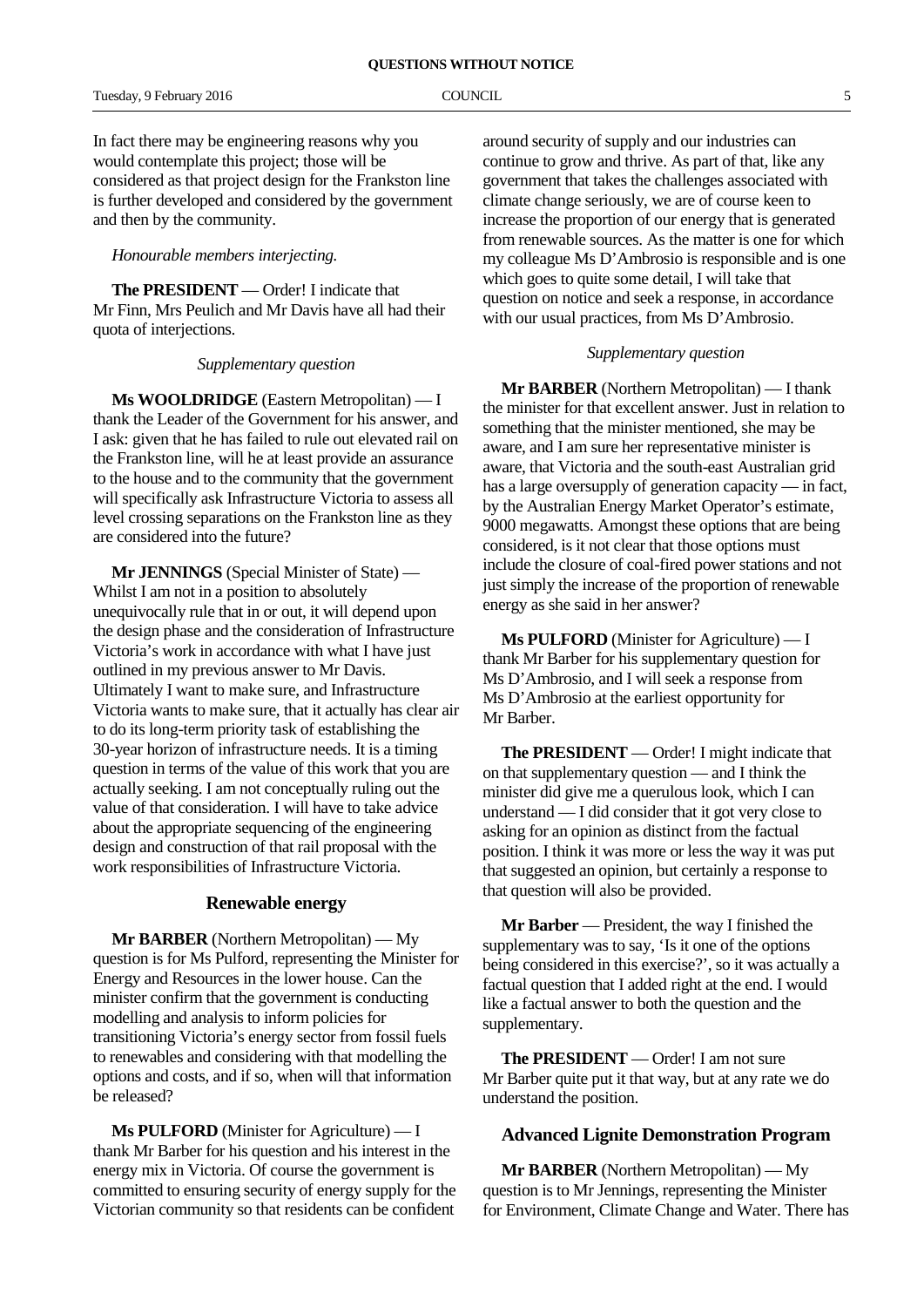been a slightly over-pumped press release from the Ignite Advanced Lignite Demonstration Program suggesting it has received \$20 million from the government for its polluting coal-to-diesel plant, but the minister in the lower house has said that that is not the case. The minister says further milestones are yet to be achieved. One of the milestones that the company says it has to achieve is in fact Environment Protection Authority Victoria approval before it can go out and emit 10 000 tonnes of  $CO<sub>2</sub>$  every year. However, it could be that a bigger assessment of the proposal is required — for example, an environment impact assessment, which would be the responsibility of Mr Dalidakis's minister, Mr Wynne. Since the government has refused in the past to provide information on these milestones to the house when requested by motion, can the minister tell me what milestone it is this company needs to meet in order to receive its funds?

**Mr JENNINGS** (Special Minister of State) — President, let me start by giving Mr Barber some encouragement by indicating to you that I think a press release is not in itself one of those milestones. So let us start from there. Beyond that, in terms of the due diligence and responsibility that my colleague the Minister for Energy and Resources may be bringing to this and my other colleagues who may be making assessments about the validity of these projects and the environmental consequences of them, I am going to have to take advice on that. But this is a variant of an attempt to obtain this information, and now there is an expectation of me to follow this up with my colleagues and get a response.

#### *Supplementary question*

**Mr BARBER** (Northern Metropolitan) — As I mentioned in my substantive question, and as the minister referred to, this house has previously sought documents that detail the actual milestones that are required before this money will flow, yet the house has been kept in the dark about that. The company is out there announcing via press release what its milestones are and what it needs to do in order to achieve further funding. So in addition to finding out what environmental assessment these various ministers may between them decide is necessary, will the minister also provide to the house some information about the actual milestones contained in the funding agreements although he was not prepared to table those funding agreements in the house?

**Mr JENNINGS** (Special Minister of State) — In fact I had not actually tried to split hairs in relation to what information I was going to seek from my

colleagues. I did not intend to, and I will not. I will see what is in the scope of what they can provide us.

#### **Duck season**

**Mr YOUNG** (Northern Victoria) — My question today is to the Minister for Agriculture. The 2016 duck season has recently had its parameters modified in the form of a reduced bag limit, much to the disappointment of many Victorians. The initial report from the GMA — the Game Management Authority is dated as current on 7 December 2015, and as I understand recommendations were made before Christmas last year. This presents a significant time gap between the season's commencement and the dates on which the relevant data was collected. Can the minister inform the house of the Game Management Authority's process for monitoring conditions during that time, which are used to determine duck harvest recommendations?

**Ms PULFORD** (Minister for Agriculture) — I thank Mr Young for his question and his interest in this matter. For the benefit of the house I might just step through the process and the time lines. The surveys of duck numbers are undertaken throughout October and November. On 7 December the Game Management Authority commenced an engagement and formal consultation with interested organisations with diverse views on the question of duck hunting — organisations including but not limited to the RSPCA and Field & Game. Data was made available and these organisations were invited to make a submission, which many of them did.

On 22 December the Game Management Authority board met and finalised its recommendations to the government. On that day my office received a verbal report. I made the announcement about the restrictions that will apply to the 2016 season on 22 January, having taken an opportunity to consider this advice and also consult with the Minister for Environment, Climate Change and Water, with whom some of these arrangements are made jointly, as well as considering advice from both of our departments. The arrangements are also, for the record, for a full-length season but with a restriction on taking blue-winged shovelers and a bag limit on opening day of eight ducks and on other days four ducks.

That is the process that led to the announcement of the season. This has been widely reported, and as was the case last year and pretty much every year, I think we have people at both ends of this debate disappointed with the outcome. There are hunters who would prefer a full season; there are others in the community who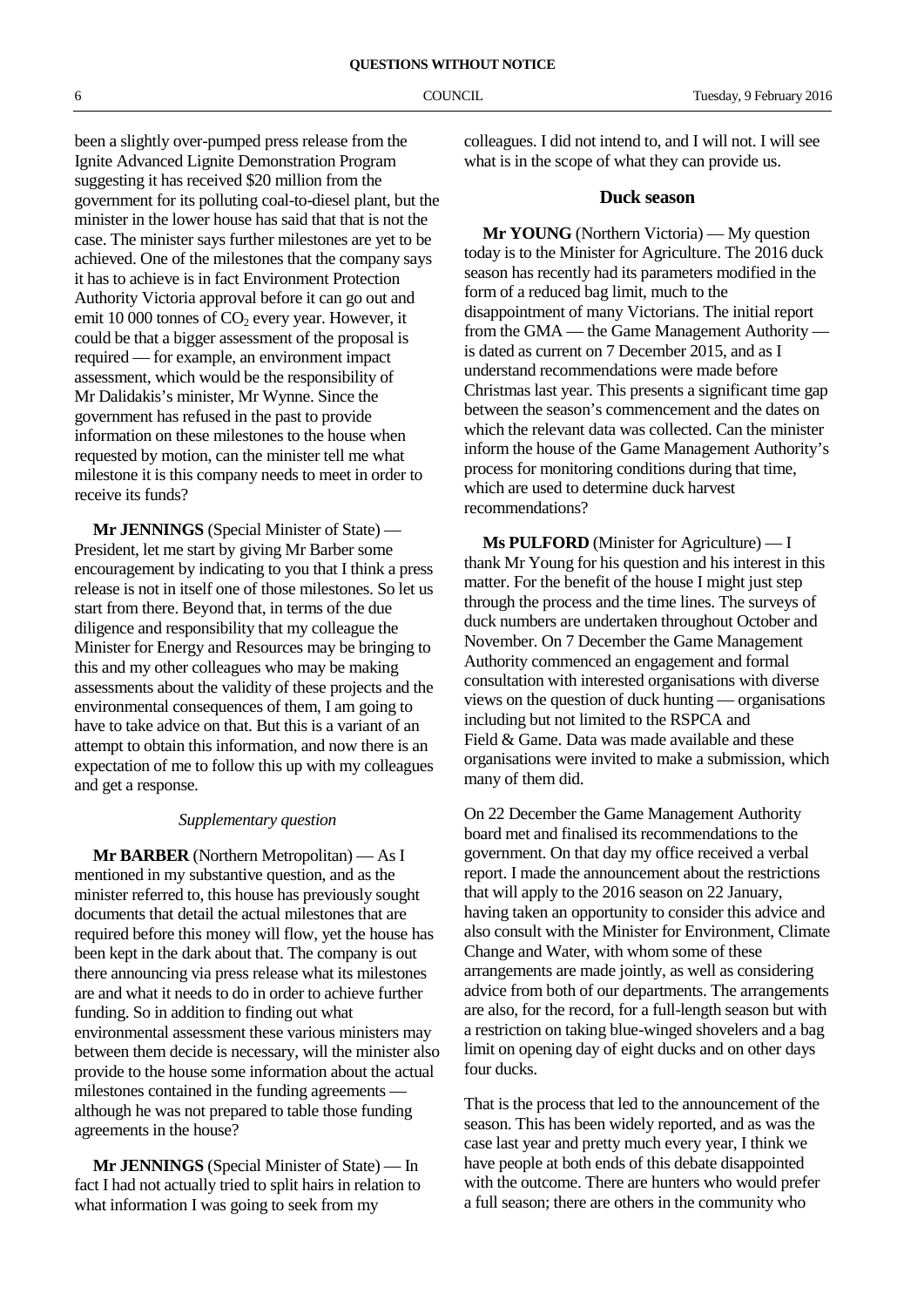would prefer no season at all. But the advice that we have taken from the Game Management Authority and considered is to have, in recognition of the conditions and those bird counts, a limited season for 2016.

In the lead-up to the opening weekend the minister for the environment and I will consider whether or not it is necessary to close some wetlands. We will take account of conditions much closer to the opening weekend, and I expect that we will be in a position to make any announcements that are required at that time, in good time for people to make their arrangements for the opening weekend.

#### *Supplementary question*

**Mr YOUNG** (Northern Victoria) — I thank the minister for her answer. What I am trying to get to is any changes in recommendations that the GMA might make due to a change in conditions, and I would assume that there is a monitoring process that the GMA has for that time period. So my supplementary question to the minister is: if a change to the duck season parameters is recommended by the GMA between now and the end of the season, based on changes in conditions, will the minister recognise those changes and apply them to this year's season?

**Ms PULFORD** (Minister for Agriculture) — I thank Mr Young for his further question. The initial decision that government needs to take is whether or not the season arrangements as they exist in the regulations need to be modified. If we were to make no announcement, the consequence of that would be that there would be a season in accordance with the regulations, which would be a full season, and I know Mr Young knows this very well, but I say this for the benefit of the house and the record. Then there is a further mechanism to make further decisions around wetlands much closer to the season. So the arrangements are now in place for the 2016 season, and I think Mr Young's question is somewhat hypothetical because there is nothing at the moment to suggest there will be such a dramatic change in circumstances that would warrant reopening that first question.

#### **Medicinal cannabis**

**Ms PATTEN** (Northern Metropolitan) — My question is for Minister Jennings, representing the Treasurer. Last year I asked if Treasury had done modelling to see what economic benefits there were to a cannabis economy in Victoria, and I got a firm 'No' back. Since then the federal government's Parliamentary Budget Office has tackled the issue by modelling the legislation and the taxation of cannabis. It found that GST alone would be \$300 million a year and would only grow from there. Given even the federal government is now looking at this issue, my question is: will Treasury now undertake the necessary work to look at the economic impacts of a cannabis economy in Victoria?

**Mr JENNINGS** (Special Minister of State) — I thank Ms Patten for her question. Ms Patten relies on evidence that has actually been provided by the federal jurisdiction, and I would be interested to know whether in fact her assertion is that Prime Minister Turnbull and Treasurer Morrison are actually contemplating broadening the scope of the GST to apply to cannabis. Is that what Ms Patten is putting to the chamber? Does she have any documentary evidence to suggest that that is the policy intention of the federal government, because in recent times it seems to be very unclear what the federal government's intentions are in relation to the GST? In fact maybe this was the chink. Maybe this was the analysis that actually took the boat out too far, and we have actually seen Minister Morrison, if not his Prime Minister, coming back to shore in relation to their enthusiasm for the GST.

If that story were actually raised in the public mind, then probably we would get that ruled out by the federal government, I would imagine, but let us just see how Ms Patten goes.

In relation to the flat 'No' that Ms Patten may have received in response from the state Treasury, I imagine that it erred on the side of being cautious about what the value of cannabis may be to the Victorian community, because the government has started a journey to increase the availability of medical cannabis for medical purposes, for clinical trials, to evaluate the benefits that may derive from that, I think, wise and compassionate framework that we have put in place to limit the scope of opportunity for not only medical use but some commercial activity and certainly growing and cultivation that actually may be required to make sure that we have medical grade cannabis for those purposes. So there are commercial and other flow-ons to the economy — we do recognise that — but the Victorian government, being very cautious and considered in relation to its scoping, does not want that momentum to be sidetracked by debates such as the one I have just responded to. You can raise issues with any government, and they can start running away from you, and that is not my interest today.

#### *Supplementary question*

**Ms PATTEN** (Northern Metropolitan) — I thank the minister. I too look forward to medicinal cannabis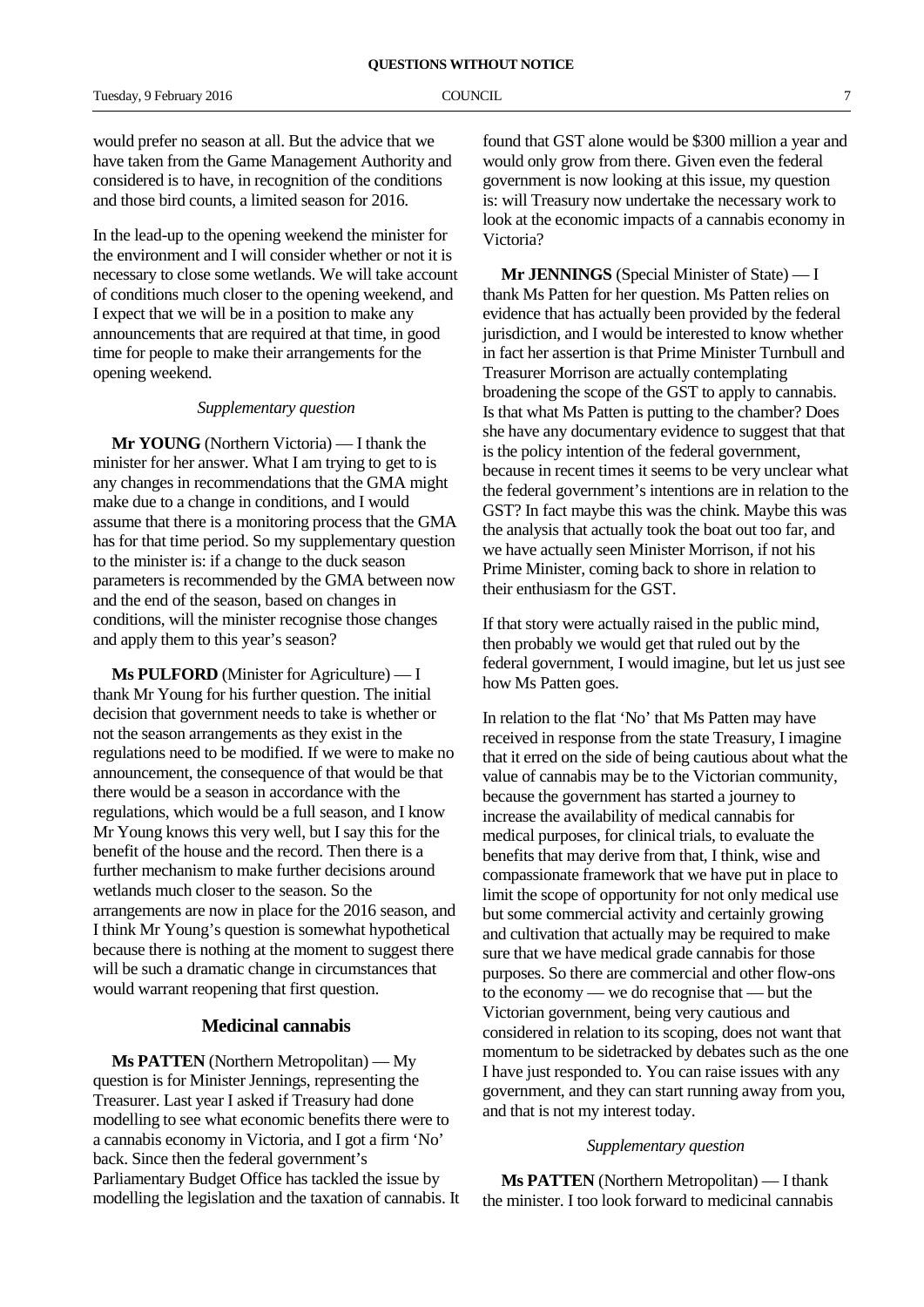becoming a reality here, but currently there is no parliamentary budget office to which I or my fellow crossbenchers could have access. Such a resource would allow crossbenchers to undertake such economic modelling as I mentioned. In the current climate of the public wanting more open and transparent government, and given that this crossbench has to look at a huge amount of issues that sometimes require economic modelling, will the government create a Victorian parliamentary budget office to give us the same access as the federal crossbenchers have to quality economic advice?

**The PRESIDENT** — Order! It is a tenuous supplementary, I would have to say.

**Mr JENNINGS** (Special Minister of State) — Without reflecting on the scope of the activities and the policy scope that actually may be considered by the parliamentary budget office — I leave it to develop its own independent relationship with members of Parliament and the policies that it considers — the simple answer to Ms Patten's question is yes, the government's intention is to introduce a parliamentary budget office within this term. It is a commitment that we have made, and it is a commitment I am confident we will fulfil.

#### **QUESTIONS ON NOTICE**

#### **Answers**

**Mr JENNINGS** (Special Minister of State) — I have answers to the following questions on notice: 34, 40, 41, 47, 443–6, 456, 471, 525, 739, 1244–57, 1265–73, 1309, 1359, 1552, 1555–6, 1559, 1696–1706, 1711–42, 1980–8, 2013–6, 2022–3, 2055–6, 2062–76, 2113, 2413–8, 2439–40, 2448, 2452, 2476, 2487, 2503, 2509, 2517, 2522–9, 2539, 2605, 2608, 3128–30, 3155–90, 3207–26, 3239–50, 3487–98, 3507–14, 3771–8, 3780, 3782–3, 3893, 3912–3, 3920–4006, 4009–24, 4045–6, 4048–58, 4264–6, 4297–8, 4301–8, 4311, 4316–34, 4344, 4347–9, 4353–8, 4361–92, 4395–7, 4399–499, 4588–9, 4646–89, 4695, 4697–8, 4702–29.

#### **QUESTIONS WITHOUT NOTICE**

#### **Written responses**

**The PRESIDENT** — Order! I indicate on today's questions there are two matters that I will refer for a written response. The first one is in regard to Mr Barber's substantive and supplementary questions in respect of energy matters and the possibilities of closing a coal power station because of current excess

generation capacity. That was to Ms Pulford but for Minister D'Ambrosio in another place, therefore that is two days.

Also there was a question from Mr Barber to Mr Jennings with regard to the milestones involved in the performance of the company that he mentioned, which was Ignite, and the funding formulas that are associated with those milestones. Minister Jennings indicated in his response that he would be prepared to look at both the substantive and the supplementary questions as part of that response.

**Mr Rich-Phillips** — On a point of order, President, on the issue of written responses to questions, can I ask that you consider whether it would be appropriate for the minister to provide a written response to my second substantive question and third substantive question from today's question time? I can provide you with copies of those questions for your consideration.

**The PRESIDENT** — Order! On question two, was Mr Rich-Phillips looking at both the substantive and the supplementary?

**Mr Rich-Phillips** — The substantive on two and three.

**The PRESIDENT** — Order! I will look at *Hansard* in relation to these answers and make a determination later this day. I must say that I did listen to the questions and the responses, and whilst the responses might not have directly satisfied the opposition in pursuing those matters, I did think that the minister was responsive to the questions as I heard them at the time. But nonetheless with the request that has been made by Mr Rich-Phillips I will have a look at *Hansard* and, as I said, make a determination later this day.

#### **CONSTITUENCY QUESTIONS**

#### **Northern Victoria Region**

**Ms LOVELL** (Northern Victoria) — My question is for the Minister for Tourism and Major Events, and it is regarding the Kyabram Fauna Park's application for funding under the tourism demand driver infrastructure (TDDI) program and the delay by the Victorian government in advising the park on whether or not its application has been successful. The fauna park applied for \$80 000 in matched funding under this program to expand the enclosure of its saltwater crocodile, Getcha. Applications for funding closed last September and successful applicants were to be notified in December, but the government has not yet announced the successful applicants. The fauna park is a major tourist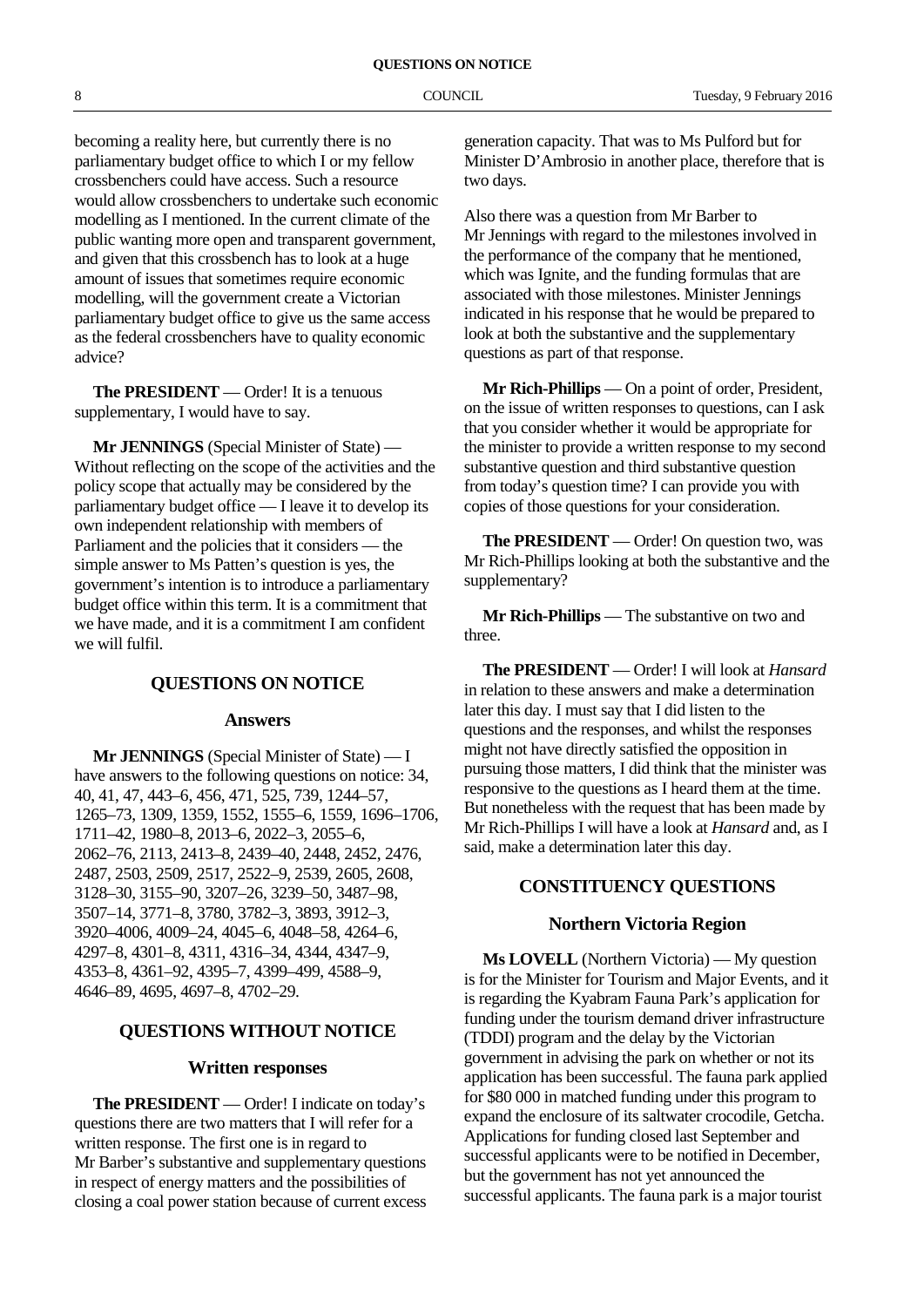attraction in Kyabram, and Getcha is one its most popular exhibits. Without this funding Getcha will have to be removed from the park and, if sold, he may be culled for meat and skin products. The loss of Getcha would also result in a decline in visitations to the park, a decline in income and employment potential of the park, and a substantial decline in the park's future growth, as well as flow-on effects into the Kyabram township and wider region. My question to the minister is: when will he announce the successful applicants under the TDDI grants and will he provide certainty for the future of the crocodile exhibit by approving the Kyabram Fauna Park's application for \$80 000?

#### **Western Metropolitan Region**

**Mr MELHEM** (Western Metropolitan) — My constituency question is to the Minister for Education. The Prime Minister, Malcolm Turnbull, recently decided to end Gonski funding for years 5 and 6. By not funding the last two years of Gonski the federal coalition government has effectively stripped \$1.1 billion of funding directly from Victorian schools. Can the Deputy Premier and Minister for Education, the Honourable James Merlino, update me on the impact the federal government's decision to cut years 5 and 6 of Gonski will have on my constituents in the Western Metropolitan Region?

#### **South Eastern Metropolitan Region**

**Ms SPRINGLE** (South Eastern Metropolitan) — My question is to the Minister for Public Transport. Over the weekend the government provided some limited information about the level crossing removals in Clayton and Noble Park, along the Pakenham and Cranbourne lines. I have met on a few occasions with local resident groups about issues of public open space, which is a perennial issue in the South Eastern Metropolitan Region, and the plans released on Saturday would create the equivalent of 11 MCGs of open space for communities. The possibility that local councils might be forced to pay for the construction and upkeep of these open spaces, especially with rate capping to commence in July, is of concern. My question is: can the minister inform the residents of Clayton and Noble Park as to who is going to pay for the construction and upkeep of the new open spaces that are part of the designs for the five proposed level crossing removals in those suburbs?

#### **Western Metropolitan Region**

**Mr FINN** (Western Metropolitan) — My constituency question is to the Minister for Local Government. I refer to the minister's claim that she broke the ALP's promise to the people of Sunbury that they would control their municipal future. Nobody believes her claim that this promise was broken after an independent audit review's report was delivered. In fact most people believe her betrayal of Sunbury was a result of an extensive campaign from within the Labor Party and trade union movement to undermine the democratic vote of the people of Hume. I ask the minister: what role did the member for Broadmeadows in the Legislative Assembly, the Labor councillor for Sunbury, Cr Ann Potter, and the Australian Services Union play in the decision to leave Sunbury shackled to the City of Hume?

#### **Eastern Victoria Region**

**Mr MULINO** (Eastern Victoria) — My constituency question is to the Minister for Education and it relates to the Yarra Ranges tech school. I have been liaising with the members of the working party, which includes Yarra Ranges Shire Council, the Outer Eastern LLEN, the Box Hill Institute and around 20 schools in the area. I ask the minister to provide an update on the way in which the proposed Yarra Ranges tech school will interact with schools in the area and also with the Lilydale Lakeside campus of the Box Hill Institute.

#### **Eastern Victoria Region**

**Ms BATH** (Eastern Victoria) — My constituency question is for the Minister for Housing, Disability and Ageing, the Honourable Martin Foley, and it is in relation to the national disability insurance scheme (NDIS) community forums being held in regional areas. Constituents in my electorate are very interested in the NDIS and have asked me when a forum will be scheduled in Gippsland. State forums have been held in Geelong, Wangaratta, Ballarat, Whittlesea, Frankston and Warrnambool, and I have previously asked the minister when one will be held in Gippsland. His answer was in 2016. The NDIS is important to my constituents, and the fact there is no scheduled community forum in Gippsland is worrying. I ask the minister to be more specific on the date and location for the NDIS community forum in Gippsland to ensure that my constituents are included in these important information sessions.

#### **Northern Victoria Region**

**Ms SYMES** (Northern Victoria) — My constituency question is for the Minister for Health. The latest round of applications for the community shade grants program closed last December. This fantastic initiative of the Andrews Labor government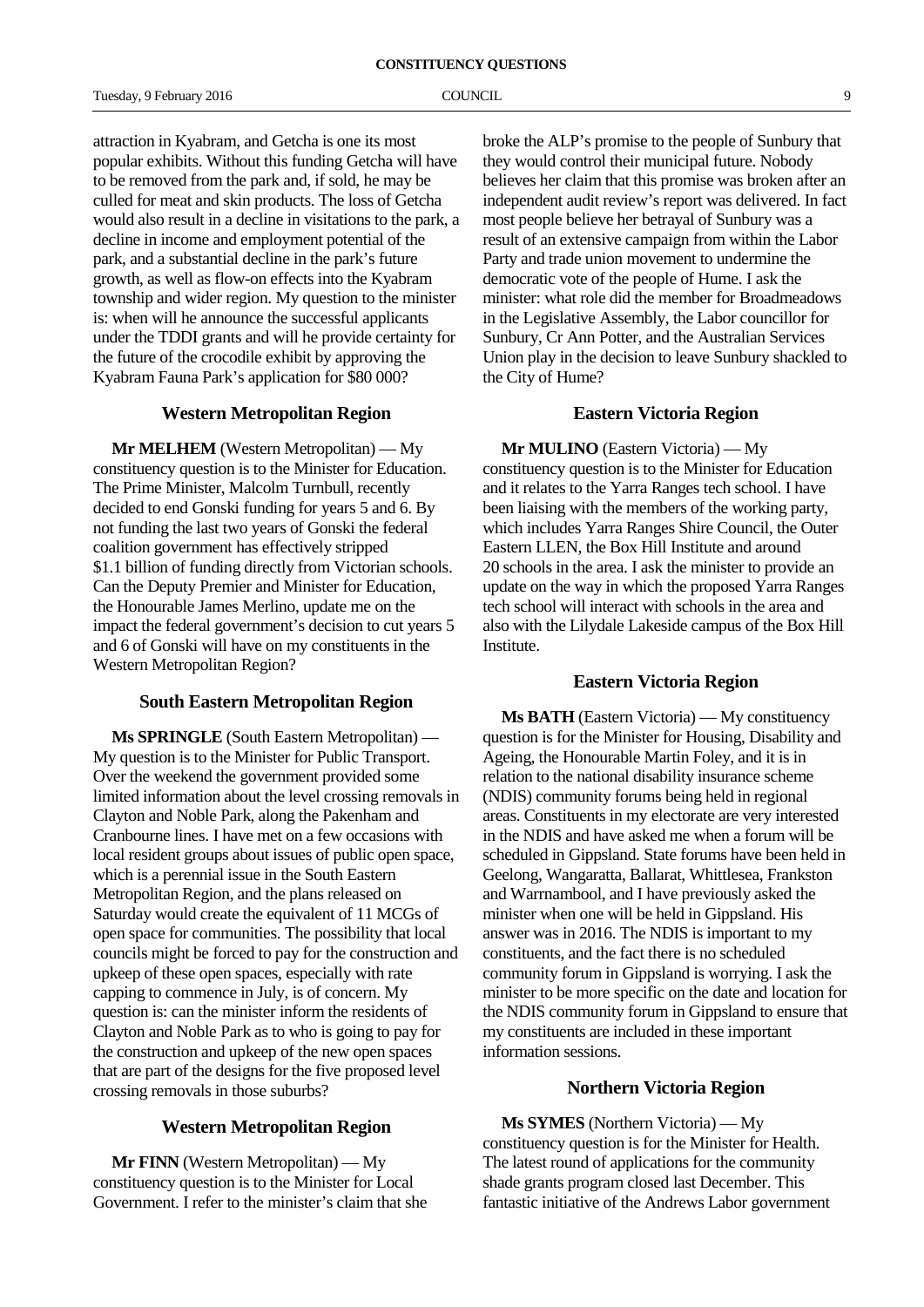dedicated \$10 million to assist local groups providing SunSmart infrastructure to their communities. I know a number of wonderful local community groups have applied, such as Numurkah Football and Netball Club, Panton Hill Football Club, Beechworth Montessori School and Towong Shire Council with respect to the Corryong swimming pool and the skate park. These groups play a vital part in providing care and leisure for their communities and would like additional tools such as sun shades, hats and sunscreens to be able to safely go about what they do best. These grants will fund important tools for fighting skin damage and cancers. I know my constituents care deeply about this issue; particularly with skin cancer rates rising in our country. I ask the minister to give due consideration to the great community organisations in my electorate in relation to these funding matters.

#### **Western Victoria Region**

**Mr MORRIS** (Western Victoria) — My constituency question is for the Minister for Education. I have been contacted by many residents of Ballan and they have been asking me about the provision of a secondary school, or a P–12 school, for Ballan. Indeed the member for Buninyong in the Legislative Assembly made grandiose statements about this prospect prior to the election but since then has gone very quiet. He has gone missing in fact, or maybe he is asleep. We all may just need to call out, 'Wake up, Geoff', and he will be up. My question for the minister is this: what are the government's plans for a secondary school in Ballan?

### **Eastern Metropolitan Region**

**Ms DUNN** (Eastern Metropolitan) — My constituency question is for the Minister for Environment, Climate Change and Water. I have been contacted by several members of the Eastern Metropolitan Region community in relation to the toxic chemical and herbicide waste which spilt into the Yarra River from the Parks Victoria depot in Warrandyte. This is upstream from a very popular swimming, canoeing and fishing spot at Pound Bend. There are also serious concerns in relation to the health and safety of Parks Victoria workers who were exposed to these toxic substances. A report prepared by Parks Victoria states chemical waste has also killed numerous trees on the river.

What action has the minister taken or is the minister taking to ensure that such an incident does not happen again? Will the minister commence an inquiry into how this incident was allowed to happen without any notification to the Environment Protection Authority Victoria? What measures, procedures and appropriate

funding have been provided to Parks Victoria to ensure that such an incident does not happen again? And will any shortfalls in funding to the Parks Victoria depot in Warrandyte be addressed as part of the May budget?

#### **Southern Metropolitan Region**

**Ms FITZHERBERT** (Southern Metropolitan) — My question is to the Minister for Public Transport. The government announced last Sunday that it will build a sky rail starting this year on the Caulfield -Dandenong route and that it will also 'consult' on the design. I therefore ask: exactly when this year does the government intend to start building and on exactly which aspects of the design is the government now seeking to consult the community?

### **PETITIONS**

#### **Following petitions presented to house:**

### **HIV clinical trial**

To the Legislative Council of Victoria:

We, the undersigned citizens of Victoria, call on the Legislative Council of Victoria to note that:

the Victorian government between 2010–2014 led the nation establishing Australia's first pre-exposure prophylaxis trial;

under the Andrews government Victoria has lost its status of leading the nation in the treatment and prevention of HIV, having been overtaken by other jurisdictions:

while overseas studies have shown that pre-exposure prophylaxis (PrEP) is extremely effective at preventing HIV transmission, the drug is not yet approved for use here in Australia by the Therapeutic Goods Administration (TGA); and

the current EPIC trial in New South Wales aims to increase understanding of the drug's efficacy by making it accessible to 3700 people at high risk of HIV transmission for a period of up to two years.

We therefore call on the Daniel Andrews Labor government to restore Victoria's primacy in HIV prevention and treatment by following NSW's example and providing a large-scale trial of free PrEP.

#### **By Mr DAVIS (Southern Metropolitan) (69 signatures).**

#### **Laid on table.**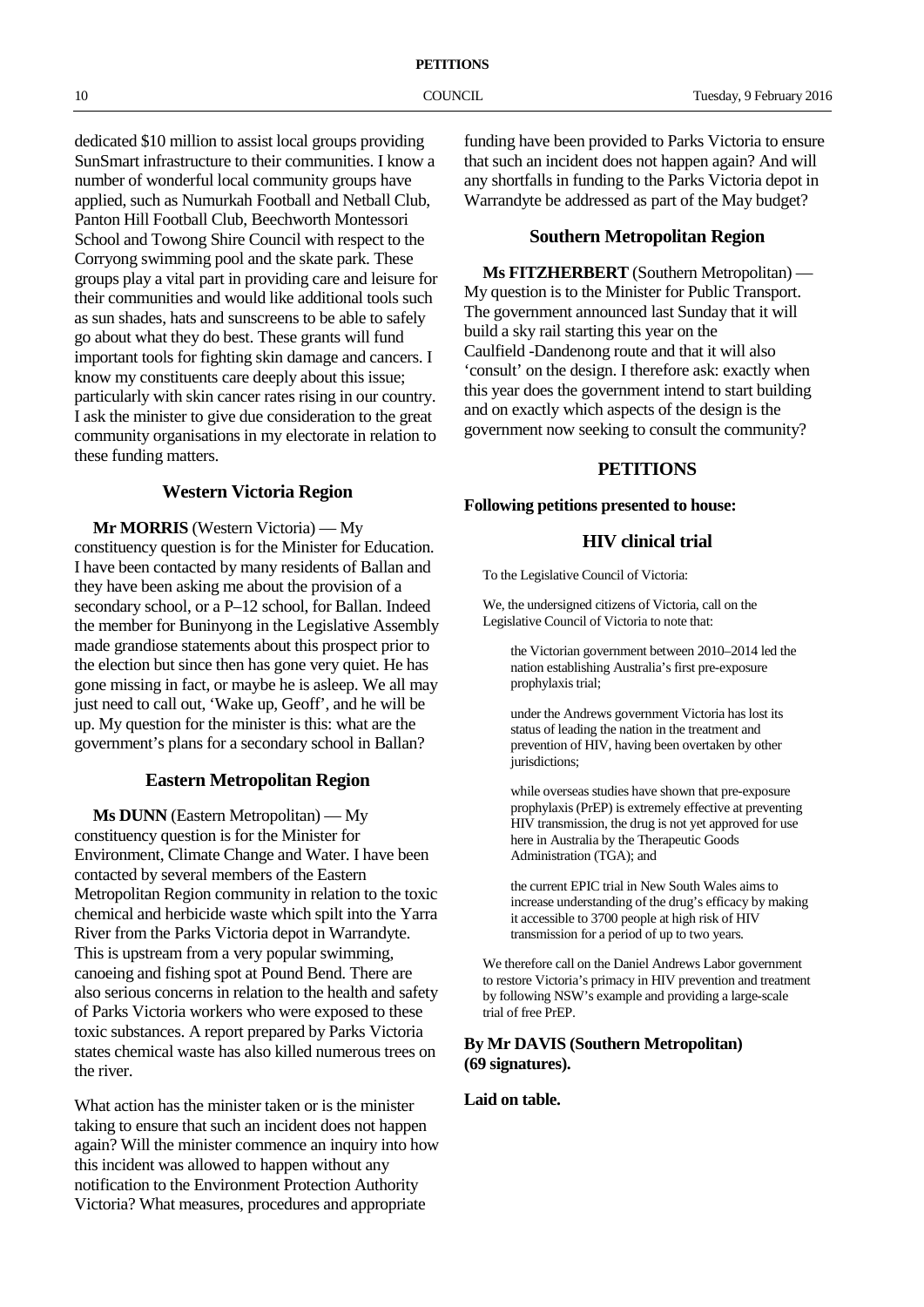#### **Level crossings**

To the Legislative Council of Victoria:

We, the undersigned citizens of Victoria, call on the Legislative Council of Victoria to note:

the Victorian government is actively advancing plans to construct concrete pylon sky rails on long sections of the Dandenong–Pakenham and Frankston lines as a cheaper alternative to traditional methods of delivering its level crossing removal election commitments;

that affected local communities were not properly consulted in the development of these plans, with many only hearing about it for the first time in a recent article in the *Herald Sun* and subsequent media coverage; and

that affected residents are completely opposed to the construction of sky rails along the Dandenong-Pakenham and Frankston lines, with their inherent greatly increased visual impact and noise pollution and greatly reduced residential amenity and privacy.

We therefore call on the Daniel Andrews Labor government to hold off announcing a preferred tenderer until such time as thorough consultation with affected communities has been undertaken and the depth of the community's opposition to any sky rail proposal is properly taken into account in its transport planning.

#### **By Mr DAVIS (Southern Metropolitan) (2704 signatures).**

#### **Laid on table.**

#### **Housing**

To the Legislative Council of Victoria:

We, the undersigned citizens of Victoria:

call on the Legislative Council of Victoria to note that weaknesses in planning provisions have seen shared housing arrangements instituted as of right without prior local community input or appropriate approvals to ensure the appropriate location of shared housing including the accessibility of public transport;

call on the Minister for Planning to strengthen provisions under the Planning and Environment Act 1987 and associated regulations and codes to ensure that local municipalities and local communities have the opportunity to scrutinise proposals for shared housing and to have a local planning process instituted to ensure that the interests and amenity of local neighbourhoods are properly protected; and

call on the planning minister to immediately act to close this undemocratic loophole in planning provisions in relation to shared housing.

#### **By Mr DAVIS (Southern Metropolitan) (356 signatures).**

**Laid on table.**

#### **Police numbers**

To the Legislative Council of Victoria:

The petition of certain citizens of the state of Victoria draws to the attention of the Legislative Council that Premier Daniel Andrews has failed to commit to providing additional police officers as Victoria grows.

The petitioners therefore respectfully request that the Legislative Council of Victoria calls on Premier Daniel Andrews to commit to providing additional police for our community as a matter of priority.

#### **By Mr O'DONOHUE (Eastern Victoria) (38 signatures).**

#### **Laid on table.**

#### **Special religious instruction**

To the Legislative Council of Victoria:

We petitioners draw to the attention of the Legislative Council that the government has scrapped voluntary special religious instruction (SRI) in Victorian government schools during school hours.

Prior to the last election, Daniel Andrews and Labor said they would not scrap SRI during school hours in Victorian government schools. Daniel Andrews and James Merlino have announced that as of next year they will break this promise.

#### **By Mr O'DONOHUE (Eastern Victoria) (23 signatures).**

#### **Laid on table.**

#### **Medicinal cannabis**

To the Legislative Council of Victoria:

The petition of certain citizens of the state of Victoria requests the Legislative Council to support the forthcoming legislation to legalise the production and distribution of medicinal cannabis in exceptional medical circumstances.

Anecdotal evidence of benefits and extensive work by the Victorian Law Reform Commission is guiding the Andrews government to establish a cultivation trial, to establish an independent medical advisory committee and an Office of Medicinal Cannabis within the Department of Health and Human Services. The priority will be providing access by 2017 to medicinal cannabis for children with severe epilepsy.

The petitioners therefore request the Legislative Council support the legislation to be put forward to provide research, evidence and a safe and legal supply of medicinal cannabis to Victorian patients with exceptional medical circumstances.

#### **By Mr LEANE (Eastern Metropolitan) (43 signatures).**

**Laid on table.**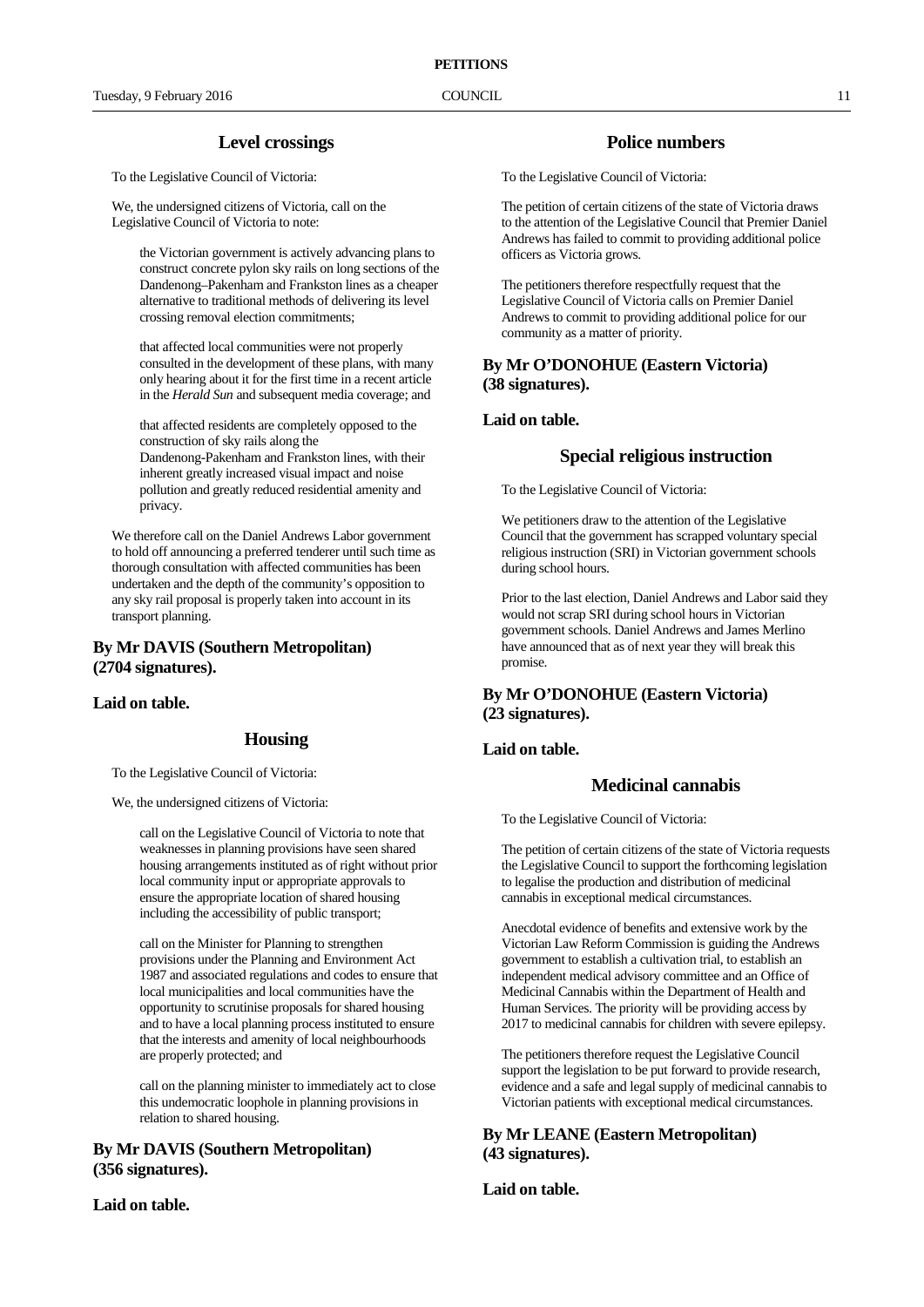#### **SCRUTINY OF ACTS AND REGULATIONS COMMITTEE**

#### *Alert Digest* **No. 1**

#### **Mr DALLA-RIVA (Eastern Metropolitan) presented** *Alert Digest* **No. 1 of 2016, including appendices.**

#### **Laid on table.**

#### **Ordered to be published.**

#### **Mr DALLA-RIVA** (Eastern Metropolitan) — I move:

That the Council take note of the report.

Just briefly, in the sense of this being the first of the Scrutiny of Acts and Regulations Committee (SARC) reports for 2016, I put on the record our appreciation for the new human rights adviser that has joined Professor Jeremy Gans, who is the current human rights adviser and has been with SARC for a long time. Now we have Ms Sarala Fitzgerald, who is now assisting Professor Gans in providing advice, and it has actually been good to have both of them working together to present their reports to the committee.

For those who are interested, in terms of the extensive amount of detail that has been provided not only by the executive but also by the now two human rights advisers to SARC, I think this has elevated the capacity of SARC to provide a lot more detail for members of not only this chamber but also the other place in understanding a whole raft of issues around the Charter of Human Rights and Responsibilities Act 2006 and also giving a broader depth of that sort of material. Whether it is during presentations here, in committee stages or in their contributions to debates, I encourage members as we move into this new parliamentary year to take up the opportunity to review what is in the SARC reports and use it as a bit of a reference guide for future bill debates.

#### **Motion agreed to.**

### **ROYAL COMMISSION INTO TRADE UNION GOVERNANCE AND CORRUPTION**

#### **Final report**

**The Clerk, pursuant to section 37 of the Inquiries Act 2014, presented report.**

**Laid on table.**

#### **Ms WOOLDRIDGE** (Eastern Metropolitan) — I

desire to move, by leave:

That so much of the standing orders be suspended as to allow Mr Melhem to make a personal explanation forthwith in relation to his conduct as outlined in the royal commission report.

#### **Leave refused.**

#### **PAPERS**

#### **Laid on table by Clerk:**

Border Groundwaters Agreement Review Committee — Report, 2014–15.

Cancer Council Victoria — Report for the year ended 30 September 2015.

Crown Land (Reserves) Act 1978 — Minister's Order of 27 October 2015 giving approval to the granting of a licence at Knox Community Gardens and Vineyard.

Duties Act 2000 — Treasurer's report of foreign purchaser additional duty exemptions for 1 July 2015 to 30 November 2015.

Education and Care Services National Law Act 2010 — Education and Care Services National Amendment Regulations 2015 pursuant to section 303 of the Act.

Health Practitioner Regulation National Law (Victoria) Act 2009 — National Health Practitioner Ombudsman and Privacy Commissioner's Report, 2014–15.

Interpretation of Legislation Act 1984 —

Notice pursuant to section 32(3) in relation to Statutory Rule Nos. 136/2015 and 167/2015.

Notice pursuant to section 32(4) in relation to the Dangerous Goods (Explosives) Regulations 2011, Dangerous Goods (Storage and Handling) Regulations 2012, Dangerous Goods (Transport by Road or Rail) Regulations 2008 and Occupational Health and Safety Regulations 2007.

Land Acquisition and Compensation Act 1986 —

Minister's certificate of 9 December 2015 pursuant to section 7(1) of the Act

Minister's certificate of 4 February 2016 pursuant to section 7(1) of the Act.

Land Tax Act 2005 — Treasurer's report of land tax absentee owner surcharge exemptions for 29 June 2015 to 30 November 2015.

Melbourne City Link Act 1995 —

Melbourne City Link Thirty-fifth Amending Deed pursuant to section 15(2) of the Act.

CityLink — Tullamarine Corridor Redevelopment Deed Second Amending Deed pursuant to section 15(2) of the Act.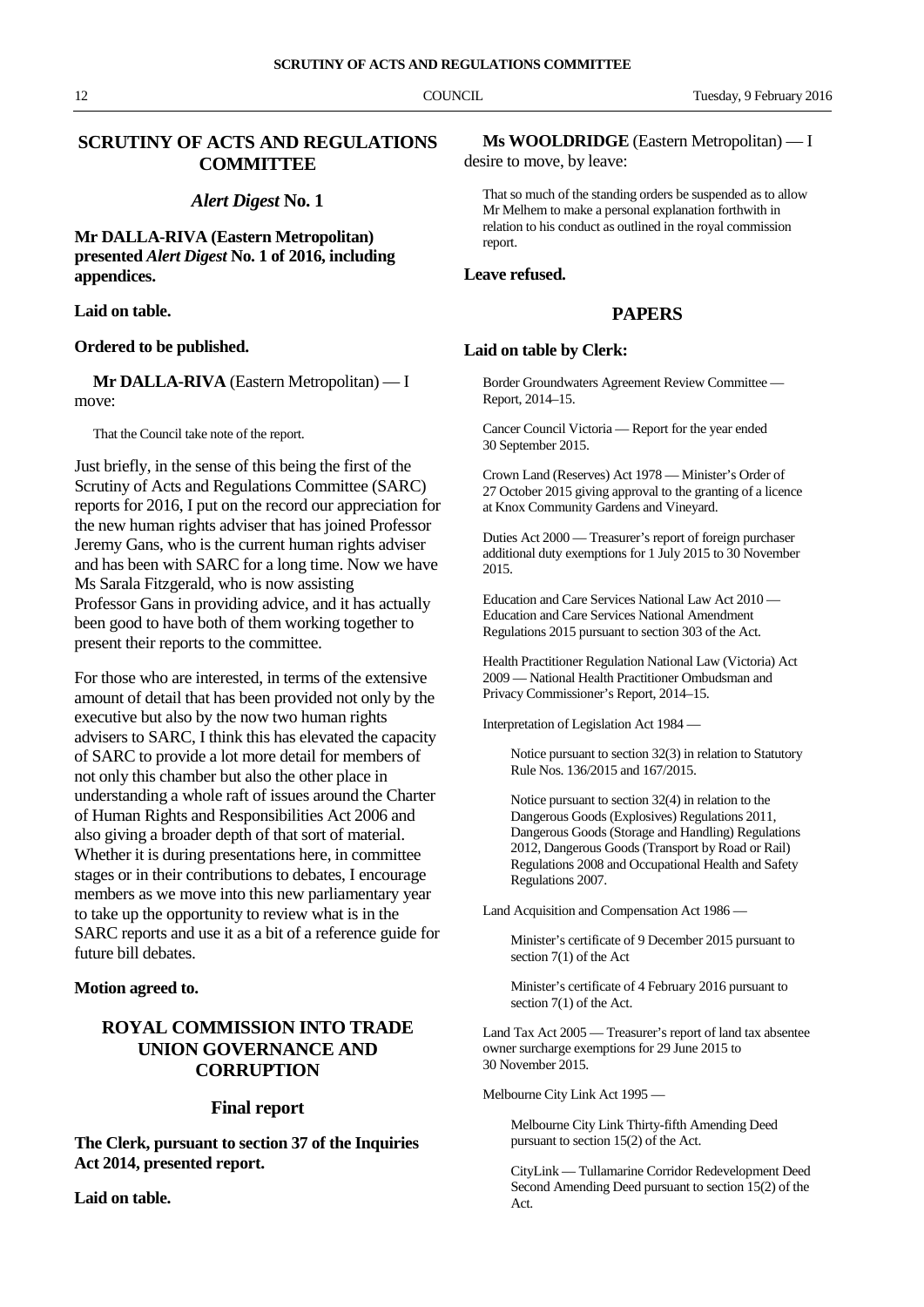#### **PAPERS**

Parliamentary Committees Act 2003 — Government response to the Environment, Natural Resources and Regional Development Committee's Interim Report on the Inquiry into the CFA Training College at Fiskville.

Planning and Environment Act 1987 — Notices of Approval of the following amendments to planning schemes —

Ballarat Planning Scheme — Amendment C185.

Bayside Planning Scheme — Amendment C146.

Boroondara Planning Schemes — Amendments C200 and C209.

Brimbank Planning Scheme — Amendment C105.

Cardinia Planning Scheme — Amendment C161.

Casey Planning Schemes — Amendments C197 and C199.

Frankston Planning Schemes — Amendments C99 and C110 (Part 1).

Glen Eira Planning Scheme — Amendment C123.

Greater Dandenong Planning Scheme — Amendment C183.

Greater Geelong Planning Scheme — Amendment C315.

Greater Shepparton Planning Schemes — Amendments C92 and C170.

Kingston Planning Scheme — Amendment C175.

Knox Planning Schemes — Amendments C74 and C144.

Latrobe Planning Scheme — Amendment C86.

Macedon Ranges Planning Scheme — Amendment C96.

Maroondah Planning Schemes — Amendments C95 and C125.

Melbourne Planning Scheme — Amendment C269.

Moreland Planning Scheme — Amendment C157.

Mornington Planning Scheme — Amendment C184 (Part 3).

Mount Alexander Planning Scheme — Amendment C74.

Moyne Planning Scheme — Amendment C48 (Part 1).

Port Phillip Planning Schemes — Amendments C155, C124 and C131.

Stonnington Planning Scheme — Amendment C183 (Part 1).

Victoria Planning Provisions — Amendments VC121, VC126 and VC127.

Warrnambool Planning Scheme — Amendment C78 (Part 1).

Wellington Planning Scheme — Amendment C94.

Whittlesea Planning Schemes — Amendments C195, C179 and C73.

Whitehorse Planning Schemes — Amendments C167 and C210.

West Wimmera Planning Scheme — Amendment C32.

Wyndham Planning Schemes — Amendments C194 and C210.

Yarra Planning Schemes — Amendments C195 and C207.

Yarra Ranges Planning Scheme — Amendment C150.

Project Development and Construction Management Act  $1994 -$ 

Nomination order and application order, 22 December 2015 and statement of reasons for making a nomination order, 15 December 2015, in relation to the Palais Theatre Project.

Nomination order and application order, 22 December 2015 and statement of reasons for making a nomination order, 15 December 2015, in relation to the State Library Redevelopment Project.

Statutory Rules under the following Acts of Parliament —

Agricultural and Veterinary Chemicals (Control of Use) Act 1992 — No. 146/2015.

Building Act 1993 — Nos. 152/2015 and 157/2015.

Child Wellbeing and Safety Act 2005 — No. 168/2015.

Country Fire Authority Act 1958 — No. 148/2015.

County Court Act 1958 — No. 162/2015.

Dangerous Goods Act 1985 — No. 156/2015.

Domestic Animals Act 1994 — No. 165/2015.

Human Tissue Act 1982 — No. 171/2015.

Infringements Act 2006 — No. 166/2015.

Land Tax Act 2005 — No. 161/2015.

Liquor Control Reform Act 1998 — No. 155/2015.

Magistrates' Court Act 1989 — Nos. 154/2015, 163/2015 and 164/2015.

Marine Safety Act 2010 — Nos. 153/2015 and 158/2015.

Mineral Resource (Sustainable Development) Act 1990 — Nos. 149/2015 and 150/2015.

Non-Emergency Patient Transport Act 2003 — No. 151/2015.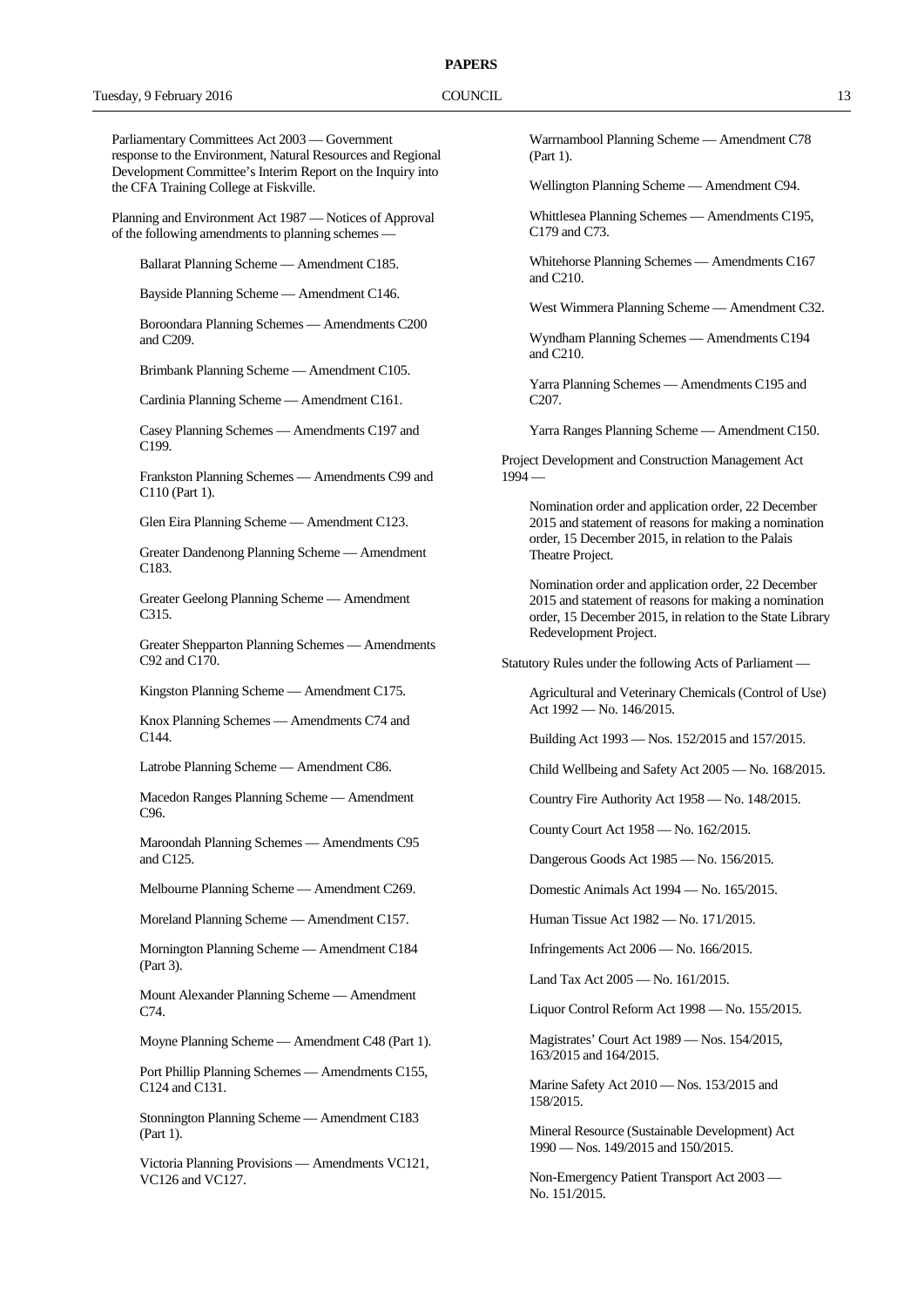Public Administration Act 2004 — No. 160/2015.

Public Health and Wellbeing Act 2008 — No. 170/2015.

Retirement Villages Act 1986 — No. 147/2015.

Road Safety Act 1986 — No. 159/2015.

Safe Patient Care (Nurse to Patient and Midwife to Patient Ratios) Act 2015 — No. 169/2015.

Victorian Energy Efficiency Target Act 2007 — No. 167/2015.

Subordinate Legislation Act 1994 —

Documents under section 15 in respect of Statutory Rules Nos. 133/2015 and 146 to 171/2015.

Legislative Instruments and related documents under section 16B in respect of —

Cemeteries and Crematoria Act 2003 — Southern Metropolitan Cemeteries Trust's Scale of Fees and Charges effective as of 7 January 2016.

City of Geelong Act 1993 — Greater Geelong City Council — Mayoral and Deputy Mayoral Allowances — Alteration, dated 18 November 2015.

City of Melbourne Act 2001 — Melbourne City Council — Lord Mayoral, Deputy Lord Mayoral and Councillor Allowances — Alteration, dated 18 November 2015.

Education and Training Reform Act 2006 — Ministerial Order No. 858 — Further Provisions in relation to the School Policy and Funding Advisory Council, dated 20 January 2016.

Livestock Disease Control Act 1994 — Notice of the Fixing of Fees, dated 1 December 2015.

Local Government Act 1989 —

General Order setting the Average Rate Cap, dated 14 December 2015.

Mayoral and Councillor Allowances Adjustment, dated 18 November 2015.

Senior Officer Remuneration Threshold Increase, dated 17 December 2015.

Victorian Energy Efficiency Act 2007 — Declaration of a discount factor, dated 23 December 2015.

Water Act 1989 — Abolition of the Diamond Creek Water Supply Protection Area, 30 January 2016.

Proclamations of the Governor in Council fixing operative dates in respect of the following acts:

Child Wellbeing and Safety Amendment (Child Safe Standards) Act 2015 — 1 January 2016 *(Gazette No. S426, 22 December 2015).*

Children, Youth and Families Amendment (Aboriginal Principal Officers) Act 2015 — remaining provisions -4 January 2016 *(Gazette No. S426, 22 December 2015).*

Corrections Legislation Amendment Act 2015 — Divisions 6, 7 and 9 of Part 2 — 9 December 2015 *(Gazette No. S389, 8 December 2015).*

Education and Training Reform Amendment (Child Safe Schools) Act 2015 — sections  $4(2)$  and  $5(1)$ ,  $(2)$  and  $(4)$  — 9 December 2015 *(Gazette No. S389, 8 December 2015).*

Education Legislation Amendment (TAFE and University Governance Reform) Act 2015 — 1 January 2015 *(Gazette No. S403, 15 December 2015).*

Energy Legislation Amendment (Consumer Protection) Act 2015 — 1 January 2016 *(Gazette No. S403, 15 December 2015).*

Fisheries Amendment Act 2015 — 16 December 2015 *(Gazette No. S403, 15 December 2015).*

Mineral Resources (Sustainable Development) Amendment Act 2014 — Sections 4(3), 16 and 27 — 8 December 2015 *(Gazette No. S389, 8 December 2015).*

Prevention of Cruelty to Animals Amendment Act 2015 — Whole Act (except sections 31, 32, 34, 35, 37, 38, 40 and 42 and Part 7) — 23 December 2015 *(Gazette No. S426, 22 December 2015).*

Public Health and Wellbeing Amendment (No Jab, No Play) Act 2015 — 1 January 2016 *(Gazette No. S403, 15 December 2015).*

Safe Patient Care (Nurse to Patient and Midwife to Patient Ratios) Act 2015 — 23 December 2015 *(Gazette No. S426, 22 December 2015).*

Victims of Crime Commissioner Act 2015 — 3 February 2016 *(Gazette No. S10, 2 February 2016).*

#### **PRODUCTION OF DOCUMENTS**

**The Clerk** — I have received the following letter from the Attorney-General dated 18 January and headed 'Production of documents — documents relating to traffic flows, projections and plans concerning Punt Road':

I refer to the Legislative Council's resolution of 9 December 2015 seeking the production of all documents relating to traffic flows, projections and plans concerning Punt Road.

The Council's deadline of 20 January 2016 does not allow sufficient time for the government to respond to the Council's resolution. The government will endeavour to respond as soon as possible.

**Mr Davis** — On a point of order, President, these documents were sought, and the Attorney-General has responded, but the important point here is that the hearings for which these documents were essential commenced yesterday. I seek some explanation as to the specifics as to why these cannot be provided when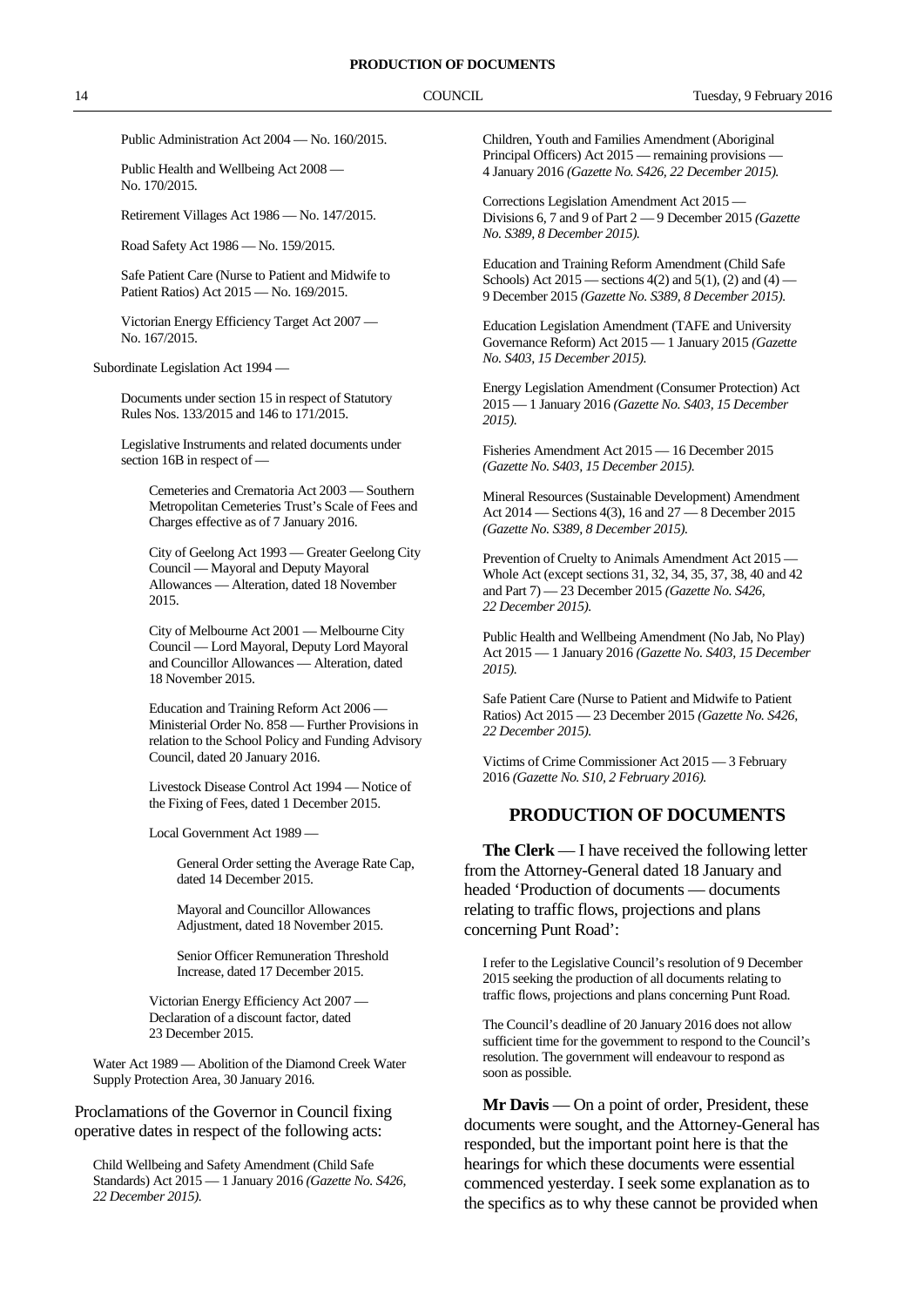it was very clear in the debate that the documents had an important time line attached that involved community activity.

**The PRESIDENT** — Order! In respect of the point of order, there is no way in which the Clerk or I can provide the sort of advice that Mr Davis is seeking. This is a matter for the minister, if Mr Davis requires further explanation, and therefore he should use one of the procedures of the house to extract that further explanation.

**Mr Davis** — I wonder if the minister might in good faith provide that explanation.

**The PRESIDENT** — Order! The minister is the Attorney-General; he is not in this house.

**Mr Davis** — The motion was directed to the Leader of the Government.

**The PRESIDENT** — Order! Again, this is not a procedure that would normally allow that to happen.

#### **Ordered to be considered next day on motion of Mr DAVIS (Southern Metropolitan).**

**The Clerk** — I have received a letter dated 8 February from the Attorney-General headed 'Production of documents — City of Port Phillip draft planning scheme amendment C107' together with related documents. The letter reads:

I refer to the Legislative Council's resolution of 7 October 2015 seeking the production of:

a copy of all documents created on or after 4 December 2014, or used to inform departmental decisions or ministerial briefings on or after 4 December 2014, in relation to the City of Port Phillip draft planning scheme amendment C107, including but not limited to —

- (1) all correspondence to/from the Department of Economy, Jobs, Transport and Resources and Department of Environment, Land, Water and Planning;
- (2) all correspondence to/from the Minister for Planning, the Hon. Richard Wynne, MP, dealing with amendment C107; and
- (3) an extract copy of the Minister for Planning's diary identifying meetings held or attended in relation to amendment C107.

The government has conducted a thorough and diligent search to identify the documents that may be relevant to the specific categories identified in paragraphs (1), (2) and (3) of the Council's resolution. To provide the Council with a prompt response, departments have collated and assessed documents identified in paragraphs (1) to (2) of the resolution. I enclose with this letter the identified documents, some of which have had the personal information of individuals excluded in the

interest of personal privacy. The government is continuing to consider the Council's request for production of documents identified in paragraph (3) of the resolution, and will provide a response in respect of that category in due course.

Finally, the government notes that the use of the phrase 'all documents' means the resolution has an especially wide scope. It is apparent from initial searches that producing all such documents would likely require assessing over 10 000 pages of documents. This would significantly divert the resources of Departments. I trust that the Council will not insist on the government responding further on this issue.

**Mr Davis** — On a point of order, President, the government has begun this practice of responding to a documents motion through letters from the Attorney-General. This is a practice that was adopted by a previous government, but strictly — —

#### *Honourable members interjecting.*

**Mr Davis** — No, actually the minister has responded directly, but my point here is that the documents motions are generally directed at a minister in this chamber, generally the Leader of the Government but often a minister in this chamber, and it is the minister who has the responsibility to respond. I seek not necessarily your response immediately but your consideration of this practice of having another government minister not in this chamber responding to those matters.

**The PRESIDENT** — Order! It is an interesting point of order, and perhaps it is a matter that might well be pursued in discussions with the Leader of the Government. I am reminded by the Clerk that in fact the process whereby we seek orders for the production of documents requires the Clerk of this house to actually advise the Secretary of the Department of Premier and Cabinet of that requirement. Therefore we are actually directing a matter to that secretary, quite apart from the minister, in recognition that there is more than one person involved in this procedure.

There is nothing in the standing orders, to my knowledge, that would preclude the Attorney-General from providing a response on behalf of the government, but perhaps that is a matter that might well be taken up in some discussions as to whether that is considered to be the most satisfactory and efficient method of response.

### **STANDING COMMITTEE ON THE ECONOMY AND INFRASTRUCTURE**

#### **Reference**

**The PRESIDENT** — Order! A matter has been brought to my attention on which I seek to advise the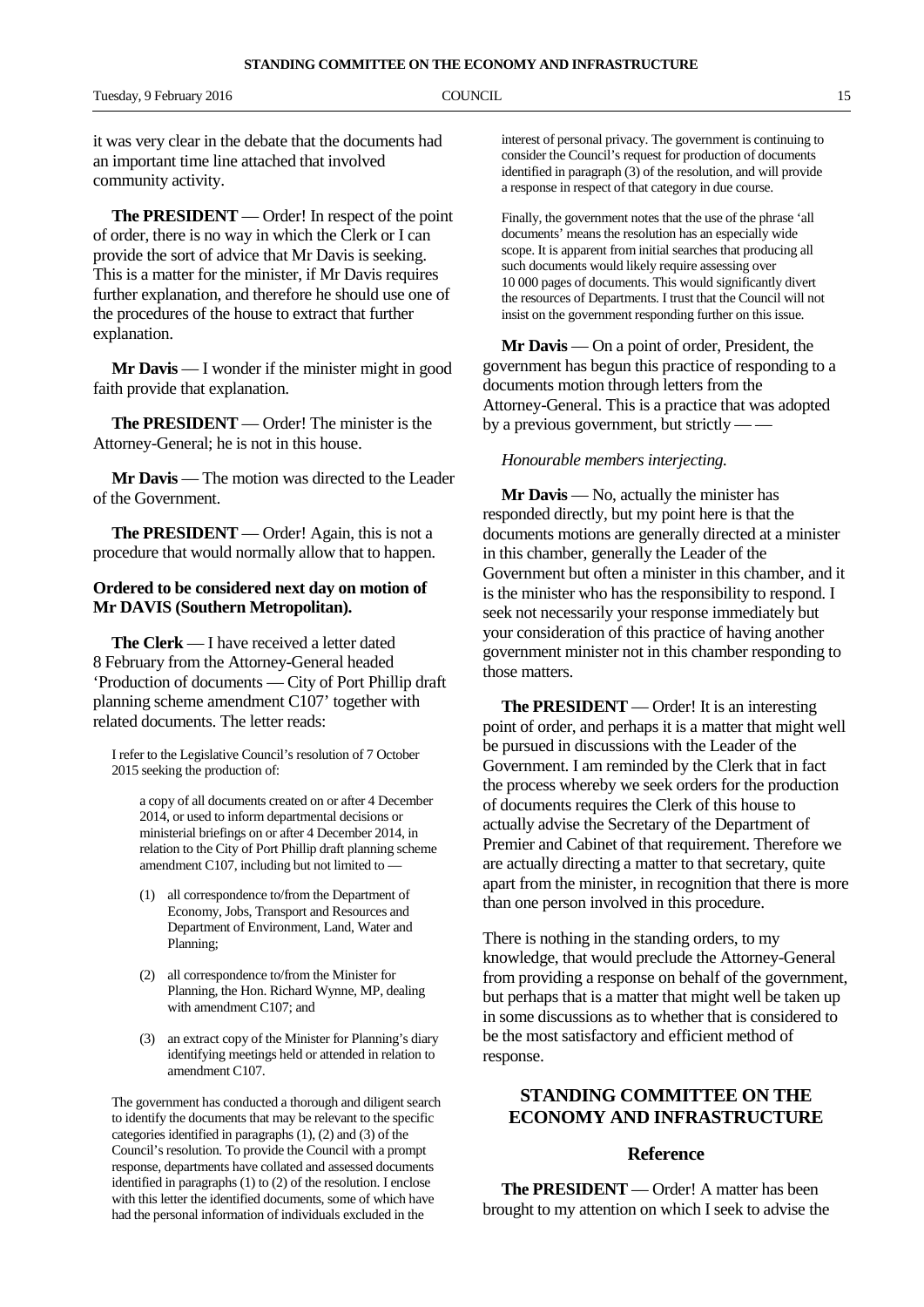house because it does have some implications for our notice paper and current deliberations that are likely as a result of a matter on the notice paper. I have received a letter, as President, and it says:

I am writing to advise the Legislative Council that pursuant to sessional order 6, at its meeting on 9 February 2016, the economy and infrastructure standing committee adopted the following terms of reference as a self-referenced inquiry:

That the economy and infrastructure standing committee inquire into and report on the Road Safety Road Rules 2009 (Overtaking Bicycles) Bill 2015 and, in particular — to inquire into, consider and make recommendations in relation to an evaluation of a minimum passing distance rule for motorists when overtaking cyclists, in terms of:

- 1. the outcomes and experience of implementing similar laws in other Australian states and territories, such as Queensland, the ACT and Tasmania;
- 2. the educational campaign that would be required to effectively implement the bill in Victoria;
- 3. the enforcement policies and strategies that would be required to implement the bill in Victoria.

In conducting the inquiry, the committee is requested to seek information from government and non-government agencies, interstate jurisdictions, cycling and motorists groups and the community.

That letter is signed by Joshua Morris, chair of the Standing Committee on the Economy and Infrastructure. It is a matter that is pertinent to Ms Dunn's private members bill on the notice paper.

#### **BUSINESS OF THE HOUSE**

#### **General business**

**Ms WOOLDRIDGE** (Eastern Metropolitan) — By leave, I move:

That precedence be given to the following general business on Wednesday, 10 February 2016:

- (1) notice of motion given this day by Mr Barber in relation to the Supreme Court and the Ombudsman;
- (2) notice of motion given this day by Mr Morris calling on the Minister for Public Transport to appear before the economy and infrastructure committee;
- (3) notice of motion given this day by Mr Ondarchie regarding matters relating to the member for Western Metropolitan Region, Mr Melhem, and the Royal Commission into Trade Union Governance and Corruption;
- (4) notice of motion given this day by Mr Barber in relation to the failure of the government to provide for

documents regarding the Advanced Lignite Demonstration Program; and

(5) order of the day 24, resumption of debate relating to the Andrews Labor government's first year in office.

#### **Motion agreed to.**

#### **OMBUDSMAN JURISDICTION**

**The PRESIDENT** — Order! I might just indicate to the house at this point, as I leave the Chair and one of the acting presidents takes over as normal, I am actually going to a meeting with the Ombudsman. I sought that meeting with the Ombudsman in respect of the proceedings that were started this morning in the Supreme Court. It was initially my intention to advise the Ombudsman that a motion was in the offing but to indicate to her very clearly on behalf of the house that I was not in any position to anticipate the outcome of that motion or indeed to draw any conclusions on what the respective positions of parties might be, simply so that she would be informed in the context of her going to the Supreme Court this morning.

Now I understand that a number of parties were represented, and the matter was referred to in question time, and clearly I think most of the interested parties actually do have an understanding of the processes that are involved going forward and that the matter is likely to go to a substantive hearing early in March, according to a timetable that I understand was agreed this morning. But I only have that as third-hand advice, so I am expecting to understand that process as a result of that meeting today.

The house can be assured that I am not taking any position in that meeting. But I think it is a courtesy to the house, and particularly to the government, that it understands that I am having that meeting, with the Clerk, simply to convey to the Ombudsman what the current state is as far as the house is concerned and for me to understand what is happening with those proceedings, and that is as far as it goes. But as I said, I think it is an important courtesy to the house.

#### **MINISTERS STATEMENTS**

#### **Wye River and Separation Creek bushfires**

**Ms PULFORD** (Minister for Agriculture) — I rise to update the house on how the Andrews government is supporting recovery efforts for communities affected by the Wye River bushfires. I am pleased to take this opportunity to announce \$50 000 in grants from the Great Ocean Road economic and community recovery package to help drive immediate local events. This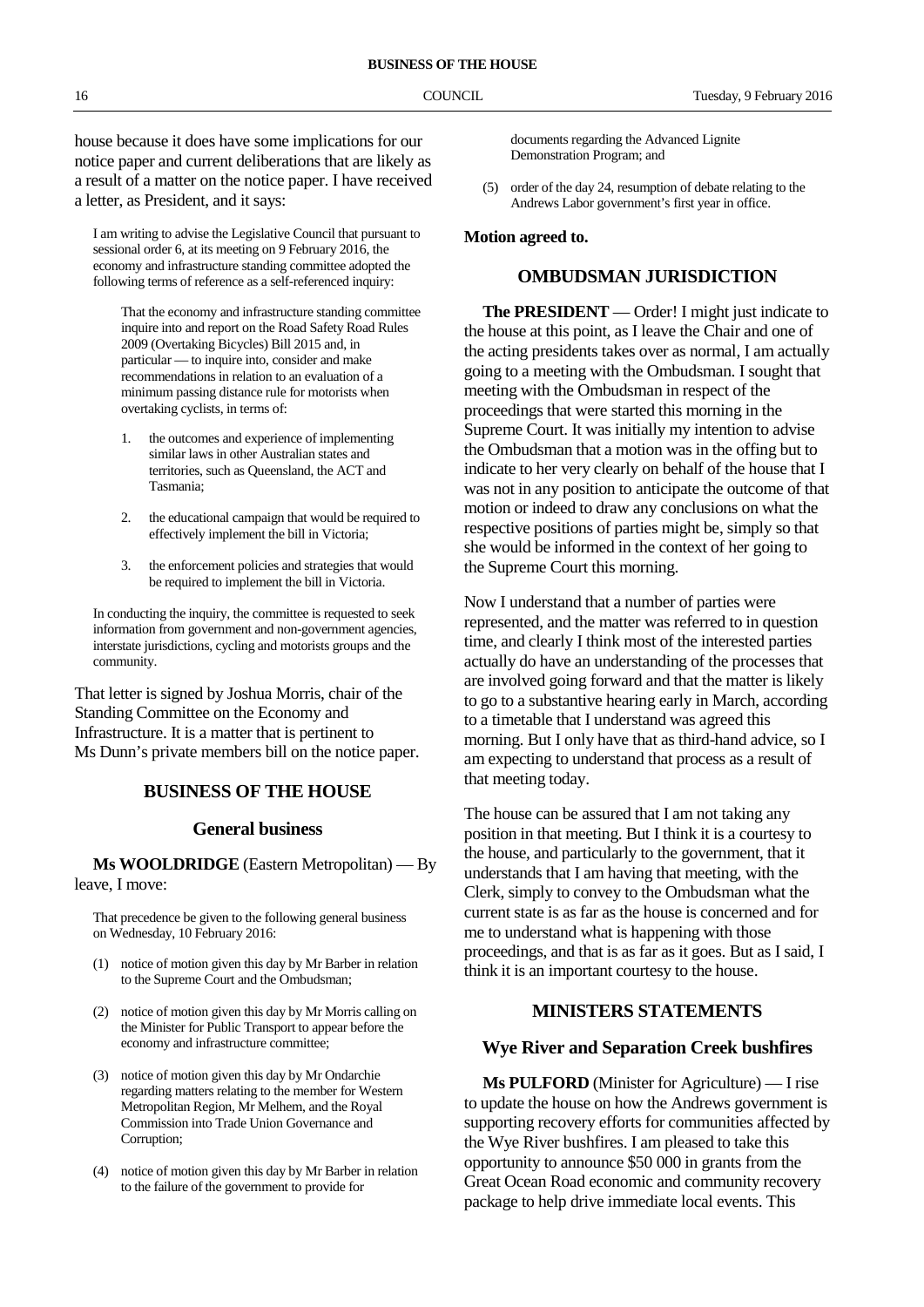Tuesday, 9 February 2016 **COUNCIL COUNCIL COUNCIL** 17

support is being made available through the \$1.4 million Great Ocean Road economic and community recovery package that was announced by the Premier last month. It will encourage visitors to the region in the lead-up to the peak Easter holiday season and the Labour Day long weekend.

The Colac Otway Shire Council, the Surf Coast Shire Council and the Great Ocean Road Regional Tourism board have worked hard with locals to identify suitable events that will drive economic activity in this impacted region. These grants will stimulate immediate economic recovery by injecting funds into existing events with a view to boosting visitor numbers to these communities. The government is providing grants to support the Lorne Sculpture Biennale, the Apollo Bay Seafood Festival and two fundraising events to be held by the Wye River Surf Lifesaving Club. As the surf club missed its main fundraising opportunities over the Christmas period, these two events will provide a much-needed opportunity to raise funds and bring the community together.

The Andrews Labor government is committed to rebuilding our vital surf coast, and with Easter fast approaching, there has never been a better time to plan a getaway to the Great Ocean Road. In addition to this \$50 000 in grants to support attraction to events, the government's \$1 million Economic and Community Recovery Fund will assist medium to long-term recovery priorities identified by the Regional Economic Recovery Subcommittee. Its work is ongoing, and I am sure all members will join with me in wishing it well in its endeavours.

#### **Maternal and child health services**

**Ms MIKAKOS** (Minister for Families and Children) — I rise to update the house on how the Andrews Labor government is supporting our maternal and child health (MCH) services. On 22 January I attended the Kyneton Maternal and Child Health Centre with the member for Macedon in the Legislative Assembly, Mary-Anne Thomas. It was a pleasure to announce the successful grant recipients under the \$950 000 MCH Service Innovation Fund. Thirteen local governments, including the Macedon Ranges Shire Council, are receiving grants of between \$30 000 and \$99 000.

Through these grants local MCH services will put in place innovative practices to promote better engagement and services to support vulnerable families at the early stages of a child's life. They include projects focusing on parents experiencing family violence, as well as socially isolated and single parents.

The projects will make our MCH services friendlier and more inclusive for families that are culturally and linguistically diverse, refugee and asylum seeker families, Aboriginal families and parents with mental health issues.

The Andrews Labor government is committed to making Victoria the education state, which is about providing an education system that produces excellence right from birth. This is why the role of our maternal child health services is so critically important. Through health promotion, early detection and intervention and early learning, our MCH nurses support parents and children's health and development.

While Victoria's MCH services are world class and the envy of many other jurisdictions, we are proud to be investing in making them even better. We want to make sure our services work for families, are convenient, high quality and give extra support to those who need it in times of vulnerability.

#### **MEMBERS STATEMENTS**

#### **Government performance**

**Ms WOOLDRIDGE** (Eastern Metropolitan) — If the government benches thought that the dysfunction in the Andrews government would take a break during the summer months, they must be extremely disappointed. Fresh from singing 'O Holiday Tree' after Minister Merlino's ban on Christmas carols, Labor MPs returned to Parliament with caucus members at war with each other.

It was a summer in which the Andrews government dumped the \$40 million coalition government's plan to put wi-fi on V/Line services, saying it was not needed. Clearly it was not needed because there are no V/Line services running. It was delivered by Minister Allan, who also brought us such Andrews Labor government disasters as Homesafe budget blowouts, taxi, train and tram strikes — the first in a generation — and the division of communities via sky rail in the south-east, which no-one voted for. Even Labor's own MPs have lost confidence in the minister, but the Premier has done nothing.

The Premier has also done nothing about Mr Melhem. A damning royal commission report exposed allegations of corruption by Mr Melhem for issuing false invoices while he was a union boss.

Speaking of invoices, how about the \$441 000 for the Somyurek investigation and the \$81 000 for Minister Foley's overseas junket? Daniel Andrews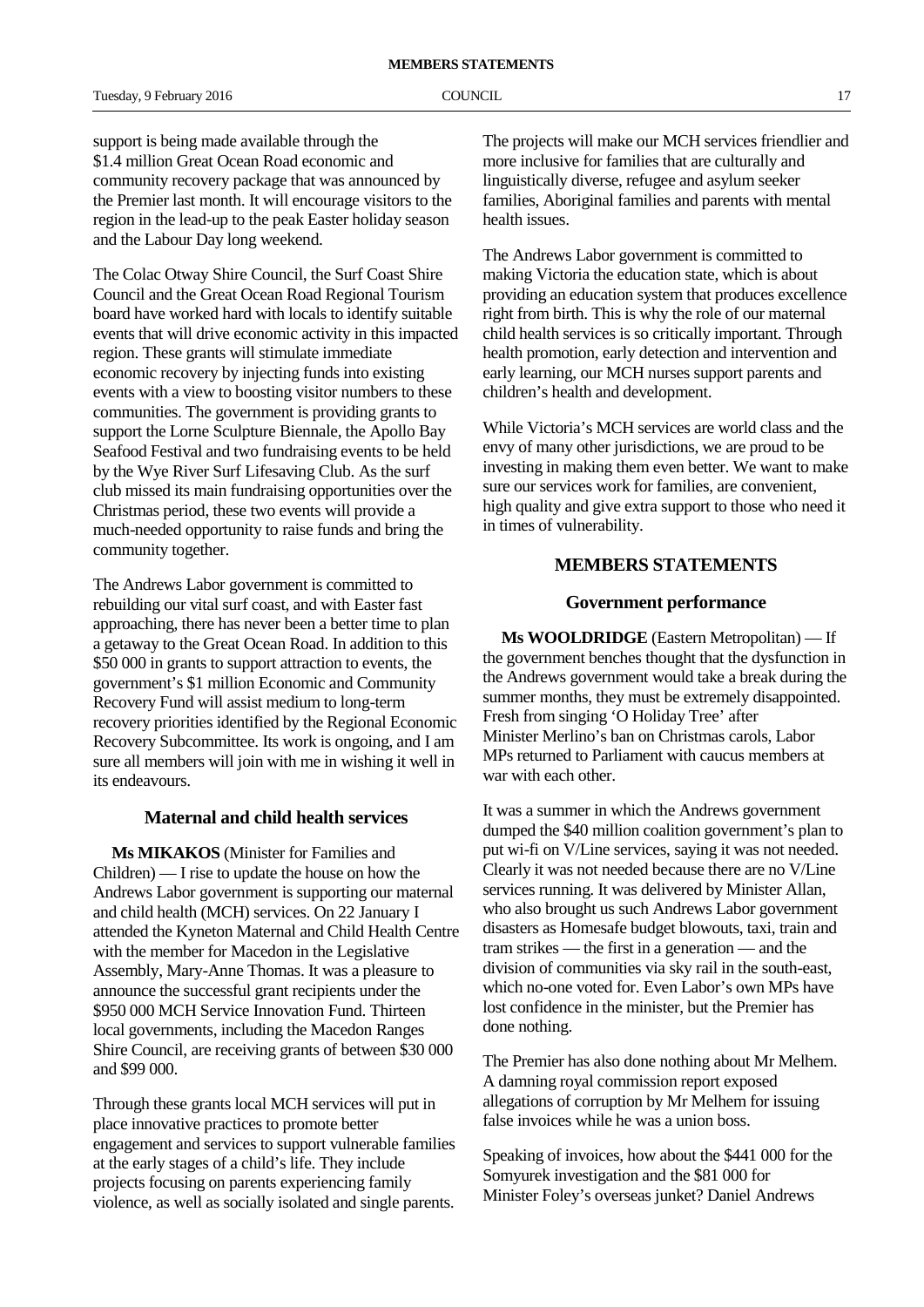cannot hide anymore, although he could in the vacant 13th floor of the Victorian Comprehensive Cancer Centre. Or he could have tried to *Shake It Off*, if only Minister Eren had given the Premier his Tay Tay tickets.

The \$20 million Big V logo was also wiped off the Australian Open tennis courts, on which it was launched. Now we see Labor trying to silence the Ombudsman. But to try to ensure all these summer Andrews Labor disasters are covered up, those on the government benches only need to turn to the 1100 paid spin doctors controlling Labor's message to voters. This is Labor — spin, dysfunction and deceit.

#### **California visit**

**Ms PATTEN** (Northern Metropolitan) — I am very pleased to see all my colleagues again and am looking forward to spending some real quality time with them all this year. Like many students in my region I must say I was almost standing at the door waiting for the bells to ring so that I could come in.

Last month I travelled to California, where I spoke at a conference on new technologies and the regulation of them with regard to adult material. It was fascinating. As many of us know, the adult industry leads the way in developing new technologies for a consumer market, but governments and regulators often lag behind. This does not need to be the case. I hope we in this house can be progressive about emerging technologies in the coming years.

While I was there I visited the Californian Parliament in Sacramento. It was a wonderful experience. I am sorry to report that they are much friendlier than we are here. They do not even have a gate. When I was welcomed onto the floor, I was literally welcomed onto the floor. They even had an Australian flag in the Senate for my visit.

I had the opportunity to meet many MPs while I was there and to discuss some of their innovative approaches to prescription drug regulation, medicinal cannabis and the reduction of sentences for non-violent drug-related crime. I was also very fortunate to talk in detail to members about California's approach to end-of-life options, advance care planning, the right of the terminally ill to try experimental treatments and much more. I look forward to sharing more of my visit with members through my report, which has the working title, 'Sex, drugs and death California style'.

#### **Julia Gillard Library**

**Mr EIDEH** (Western Metropolitan) — On Wednesday, 3 February, I was delighted to attend the official opening of the Julia Gillard Library in Tarneit. The library was opened by the former Prime Minister of Australia and former federal member for Lalor, the Right Honourable Julia Gillard. Also in attendance were my parliamentary colleagues the Speaker of the Legislative Assembly, the Honourable Telmo Languiller, and the Minister for Local Government, the Honourable Natalie Hutchins; my colleagues in this chamber Cesar Melhem and Colleen Hartland; as well as the mayor of Wyndham City Council, Cr Adele Hegedich.

The new library is an important learning facility for residents living in and around Tarneit, which has grown rapidly in the past decade. There is now a community hub, where local residents have access to children's and youth spaces, areas for community activities, study rooms, a social reading area and 23 public access computers with free wi-fi internet. I was also pleased to hear that in addition to the \$750 000 investment towards the new library, the Andrews Labor government will be providing funding for 19 new and existing libraries across the state through the Living Libraries Infrastructure Program.

High-quality education and learning is vital for our young families and children. This is something that the former Prime Minister was dedicated to, and I am pleased to say that the Victorian government is also committed to this. I congratulate the residents of Tarneit on their new library.

#### **V/Line services**

**Mr MORRIS** (Western Victoria) — I thought I might provide the house with a bit of an update about the crisis that is currently gripping V/Line regional train services across the breadth of Victoria. Ballarat, Geelong, Seymour, Traralgon — every line is in crisis. I will just give a bit of a time line of what has happened so far. The launch of the Minister for Public Transport's new timetable occurred on 21 June, with immediate disastrous results. Punctuality dropped through the floor, and commuters were rightly up in arms.

On 14 July last year the Premier came to Ballarat to apologise for his incompetent Minister for Public Transport and to put everyone from himself down on notice. He also said he would put a rocket up V/Line and Public Transport Victoria about it. However, it appears that the Premier forgot to light the fuse on said rocket because V/Line's performance has continued at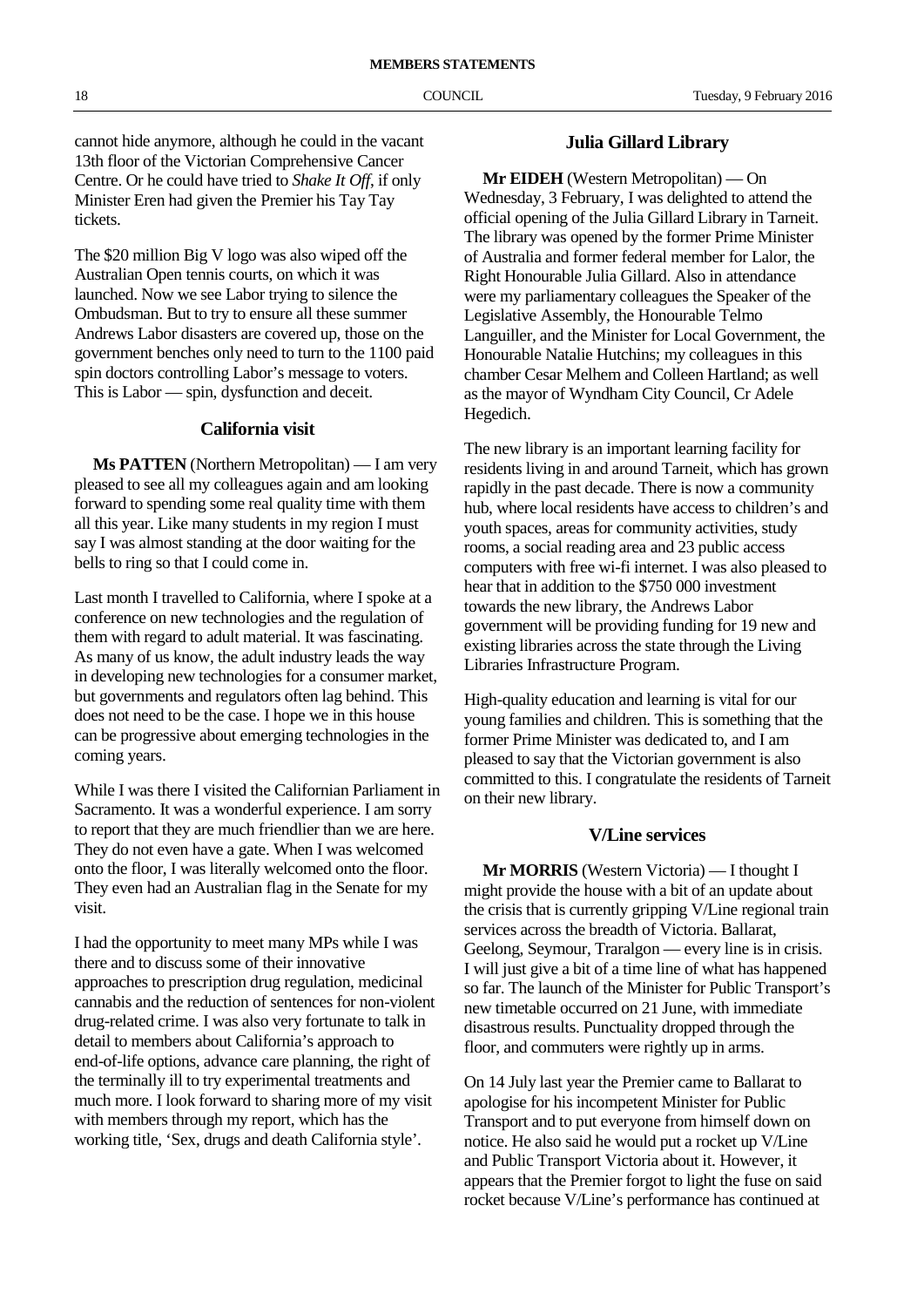an unacceptably low level, with commuters becoming increasingly despondent with the utterly unacceptable performance of the Ballarat train service.

On 14 September last year Minister Allan came to Ballarat and promised a new timetable to fix the mess she had created in June — but not until 31 January 2016. Commuters were again deeply disappointed by this lack of action, but at least there was light at the end of the tunnel: an improved timetable — even if it was to be in nearly five months time. This light at the end of the tunnel, however, turned out to be not daylight but rather a train with worn wheels coming in the opposite direction, because with the new year came an all-time low. The Ballarat V/Line service was already in disastrous condition, but it was okay because Ballarat commuters had the white knight, the Deputy Premier — —

**The ACTING PRESIDENT** (**Mr Elasmar**) — Time!

#### **Asylum seekers**

**Ms HARTLAND** (Western Metropolitan) — I would like to take the unusual step today of congratulating Premier Daniel Andrews and the stand he took on refugees over the weekend when he stepped up to the plate by writing a letter to the Prime Minister to say, 'This is a way of actually stopping this deadlock and stopping these babies being returned to Nauru'. Since then this stance has been supported by other premiers. I do not understand the position of Mr Shorten and the Prime Minister in saying they are not going to allow these children, many of them babies who were born here, to be allowed to stay here in the community.

A number of people have to be congratulated on their stand around this, including those doctors who have defied the law and who could go to prison for two years for speaking out against what is happening to these children and the churches which in the past week have said they will give sanctuary. Hopefully there will be a local parish doing this in my area. I will definitely be there to assist that church in its role of giving sanctuary to vulnerable people.

I just hope that in the next week or so both the Prime Minister and Mr Shorten realise that the Australian way is to show some compassion and actually deal with this issue in a reasonable way and not send these small children and babies back to Nauru.

#### **Val Gardner**

**Mr BOURMAN** (Eastern Victoria) — Recently I was given the sad news that Val Gardner had passed away at the age of 95. Val was a member of my pistol club and had been for a very long time — possibly longer than I have been alive, and I am not young anymore. Despite having known Val from a number of years ago, when I was active in club competitions, I did not know he was a World War II veteran and indeed a veteran of the infamous Kokoda Trail.

Valentine George Gardner, VX51106, D Company, 2/14th Battalion, was immortalised by Damien Parer in some footage taken after Val had been wounded in Menari, Papua New Guinea, on 22 September 1942. A frame of this footage hangs in the Australian War Memorial in Canberra.

I remember Val as a gentle man as well as a gentleman. He no doubt left a good impression on many others, given that the Sporting Shooters Association of Australia's military rifle club has a Val Gardner award, which is considered prestigious.

Yet another of the greatest generation passes, as they must, but it is time for us to remember that all gave some and some gave all to defend this country. Rest in peace, Val. Lest we forget.

#### **Australia Day**

**Mr MULINO** (Eastern Victoria) — I rise to acknowledge the winners of the 2016 Australia Day awards handed out by Cardinia Shire Council at the wonderful ceremony that I attended recently. The winner of Citizen of the Year was Ron Ingram. Ron has been responsible for the resurgence of the Koo Wee Rup RSL, taking it from 2 members in 2002 to 80 members now. His vision has seen the construction of a memorial wall and cenotaph adjacent to the Koo Wee Rup community centre and Avenue of Honour.

The Senior Citizen of the Year was Peter Maloney. Peter has been a Rotarian for around 20 years, and he was winner of the Paul Harris fellowship. He has been heavily involved in the opening of Emerald's Anzac Walk and in radio station 3MDR, the Emerald RSL and the Puffing Billy tourism group.

Young Citizen of the Year was Molly White. She has been a Hills Community Strengthening Initiative volunteer in the mentor and after-school programs for two years. During 2015 she was awarded the Country Fire Authority Best and Fairest award, was captain of the juniors at Emerald Country Fire Authority and was Junior Firefighter of the Year.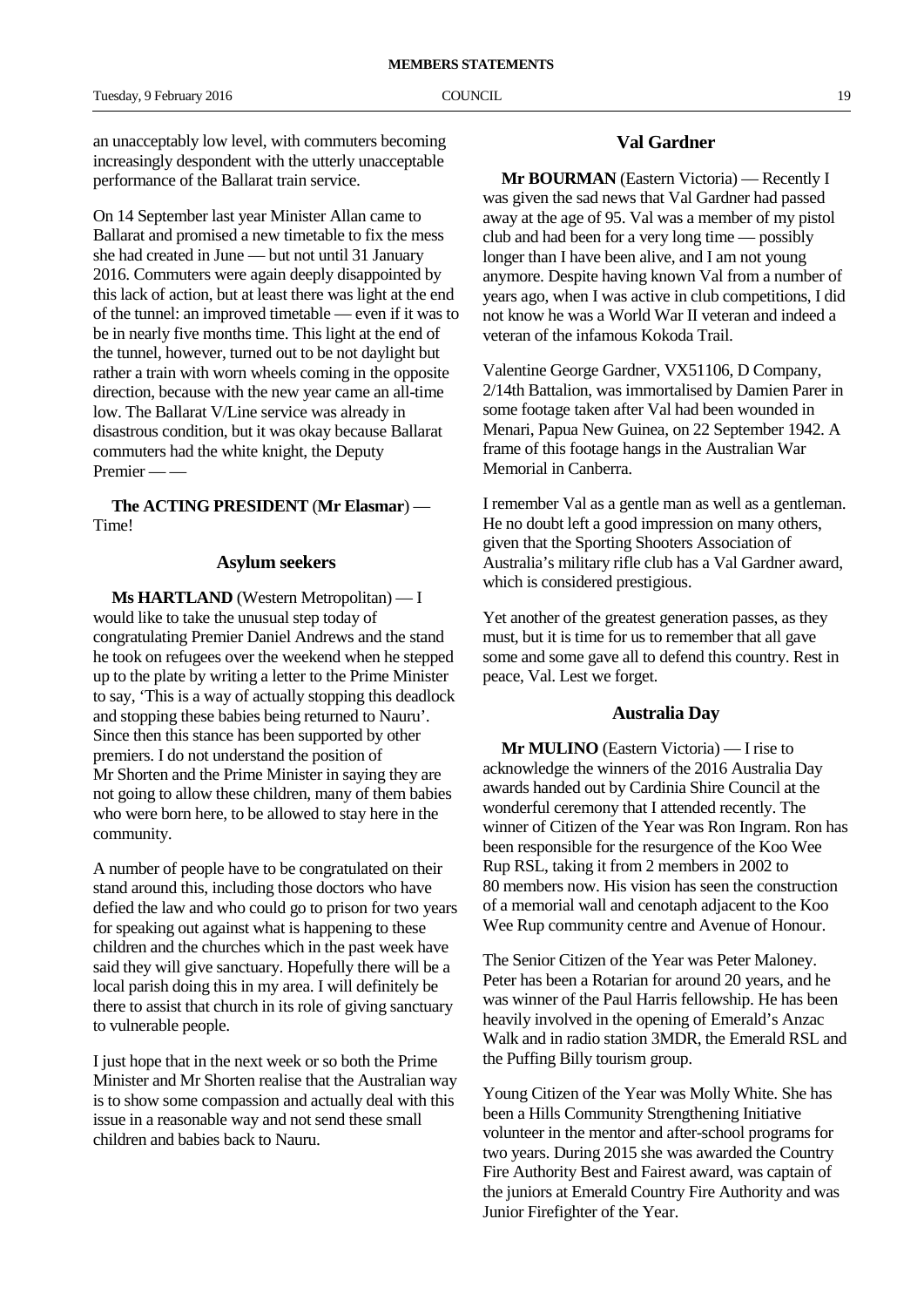The Community Organisation of the Year was Pakenham Football Club. The football club was recently awarded the 2015 FOX FOOTY Club Rewards Gold Tier Award. A very active community group, the club has been involved in the Pakenham RSL Anzac Day ceremony, the White Ribbon Foundation, the motor neurone disease foundation, beyondblue and Zaidee's Rainbow Foundation.

The Community Event of the Year was the 2015 Lang Lang Rodeo, the longest continuously running officially recognised rodeo in Australia.

The Community Service Award was handed out to Bob Walker. Bob began volunteering with Outlook in 2014. All were worthy winners.

#### **Australia Day**

**Mr FINN** (Western Metropolitan) — It was a delight to meet so many great Australians as I travelled around Melbourne's west on and before Australia Day this year. So many locals are doing such wonderful work as volunteers in the western suburbs, and a small number of them were recognised in various Australia Day honours by council and government. Highlighting individuals is fraught with danger, but on this occasion I will run the risk.

I was thrilled to be present at Overnewton Castle in Keilor for the announcement and presentation of the Brimbank Citizen of the Year Award. Despina Havelas is someone I am proud to call a friend. Despina's work over the years supporting families dealing with autism has been recognised for the wonderful effort that it is. She founded the Autism Angels group, an organisation I am involved with, and has worked to the point of exhaustion to improve the lot of parents and children struggling through life with autism. Despina is an extraordinary human being — even more so when you consider that she contributes to the community as well as looking after her own son with autism. Despina Havelas is an amazing woman, and I congratulate her on her much-deserved award. Well done, Despina.

#### **Child sexual abuse**

**Ms SPRINGLE** (South Eastern Metropolitan) — After the Royal Commission into Institutional Responses to Child Sexual Abuse recommended a national scheme last September, the Turnbull government announced 11 days ago that it would lead the development of a nationally consistent approach that would see victims and survivors compensated by up to \$200 000 each. While this is a welcome development, it does not preclude the need to allow

victims and survivors to sue their abuser institution in court, if that is what they choose to do. At present victims and survivors of abuse in Catholic institutions in particular find it very difficult to get any effective relief through the courts. Plaintiffs can sue their abuser priests, who have no assets. For plaintiffs to get any proper relief they need to be able to access the very substantial assets of the church, which are held in trusts, but they cannot.

This is a problem that requires a legislative solution, and it is incumbent on the Victorian government to provide that solution. The last Parliament's Betrayal of Trust inquiry recommended mandatory incorporation of the church, and I note that the New South Wales Greens have proposed an alternative solution in that state. The Victorian government must show leadership on this issue. Every day that we wait for a legislative solution is a day that victims and survivors must wait for justice.

#### **Gippsland rail services**

**Ms SHING** (Eastern Victoria) — I rise today to acknowledge the difficulty, discomfort, delay, frustration and anger being felt by V/Line travellers across the Gippsland line and in particular to confirm the announcement of a temporary service timetable to enable the Gippsland community to plan travel with greater certainty while work continues in order to restore full services. As part of the temporary timetable from 15 February, being next Monday, there will be two extra metropolitan services between Pakenham and Flinders Street in the morning and evening peak, which will then connect to the V/Line coach services to Gippsland. These will be free for those disembarking from Gippsland's V/Line coach services.

I also want to confirm that we are working very hard to make sure that the safety issues that have plagued the Gippsland line insofar as the double whammy of wheel wear and boom gate non-activation are resolved quickly and safely. V/Line passengers on the Gippsland line understand that safety is paramount, and I am grateful for the feedback, views and suggestions that have been provided on a range of issues, including the way in which information is provided to travellers as well as issues and concerns around compensation. I look forward to seeing the line –

**The ACTING PRESIDENT** (**Mr Finn**) — Ms Shing's time has expired.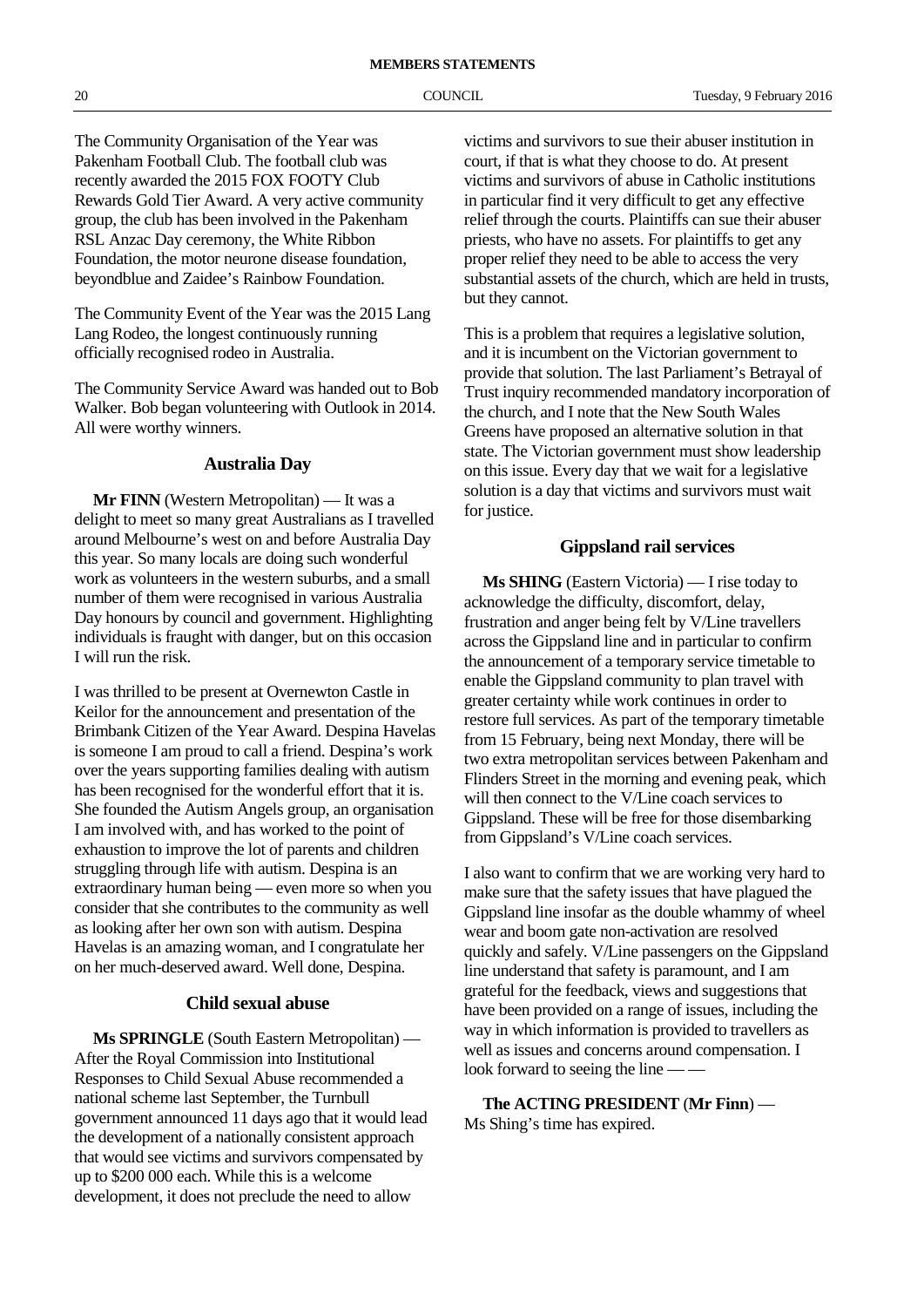#### **Level crossings**

**Mr DAVIS** (Southern Metropolitan) — My matter today concerns the Labor Party's sky rail announcement and the Premier's extraordinary announcement and disastrous announcement for those between Caulfield and Dandenong. It is not what was promised at the election. Everybody understood right across the state that these level crossings would be put underground, but now we find that Daniel Andrews and his government have welshed on their election promises. Nobody voted for sky rail in 2014, and what I have got to say here is that the impact on the community will be extreme. Noise will boom out deafeningly across huge distances, with these massive and ugly sky rails running across the suburban area. At least three sections planned by the government are along the Caulfield to Dandenong line. Not a word has come from Labor members, and some of them are actively complicit in this extraordinary outcome. They have said not a word against it, and I have got to say now we find that the Frankston line is to be targeted for sky rail as well.

I pay tribute to community leaders who have been prepared to fight against sky rail being imposed on their area. I have got to note the 2704 people whose responses to a petition have been tabled in the Parliament today, and I for one hope that Daniel Andrews begins listening before it is too late. He needs to listen. This is a bad proposal. It is not what was promised. Nobody voted for sky rail.

#### **Bushfires**

#### **Dr CARLING-JENKINS** (Western

Metropolitan) — I rise today to acknowledge every Victorian who has been affected in some way by bushfires over our parliamentary break. In particular I call to mind the people of Wye River and Separation Creek who lost their homes and the many who were forced to evacuate over the Christmas period. It is a terrible thing to be displaced at any time of year for any circumstance, but I can only imagine how devastating it must have been for families to be displaced at Christmas time. I can identify in a small way: my parents were fortunate enough to survive the Marysville bushfires, now known as Black Saturday, just over seven years ago. I well remember their devastation at losing most of their material possessions and the trauma of just making it out alive, so my thoughts go out to all those who have been affected by recent fires, including those near Crib Point and on the Mornington Peninsula.

My thanks must go to the hundreds of firefighters who have spent much of their summer fighting to keep

Victorians safe, without complaint. I also would like to thank the many Victorians who have been generous with their time, their money and their resources to help those who have been devastated by the bushfires this summer season. While summer is a time when most of us enjoy a break with family and plan for the new year, I wish to acknowledge those who are rebuilding what they have lost. My thoughts, my hopes and my prayers are with you all.

#### **Australia Day**

**Mr ELASMAR** (Northern Metropolitan) — On the morning of 26 January, Australia Day, it was my pleasure and honour to attend Moreland City Council's citizenship ceremony, hosted by the mayor, Cr Samantha Ratnam, and the new CEO, Ms Nerina Di Lorenzo, along with other parliamentary colleagues. I enjoy citizenship ceremonies, but they are more significant on Australia Day, both for the recipients and me. I wish to thank council officers for organising a very special occasion on a very special day.

#### **Northcote-Darebin Greek festival**

**Mr ELASMAR** — On another matter, on Sunday, 31 January, I was very pleased to represent the Honourable Robin Scott, the Victorian Minister for Multicultural Affairs, at the 37th annual Greek community of Northcote, Darebin and district festival, located in Thornbury. There was a good turnout, and as usual we were treated to beautiful and tasty Greek cuisine. It was great to see the kids enjoying themselves too. I congratulate all the organisers, in particular Mr Andrew Mylonas, who ensured that everyone was looked after and had a good time.

#### **Epping animal welfare facility**

**Mr ELASMAR** — On another matter, on 2 February I was invited by the City of Whittlesea to witness the turning of the sod at a new animal welfare facility to be located in Epping. This facility will be conjointly managed by the cities of Darebin, Moreland and Whittlesea. This is a great new venture that will benefit all residents and pet owners in the northern suburbs.

#### **Mooroopna Primary School**

**Ms LOVELL** (Northern Victoria) — Last Friday I was pleased to join Mooroopna Primary School principal Steve Rogers to present this year's school leadership badges to the 2016 student leaders. This special assembly, which was attended by the school's staff, students and parents, was an inspirational way to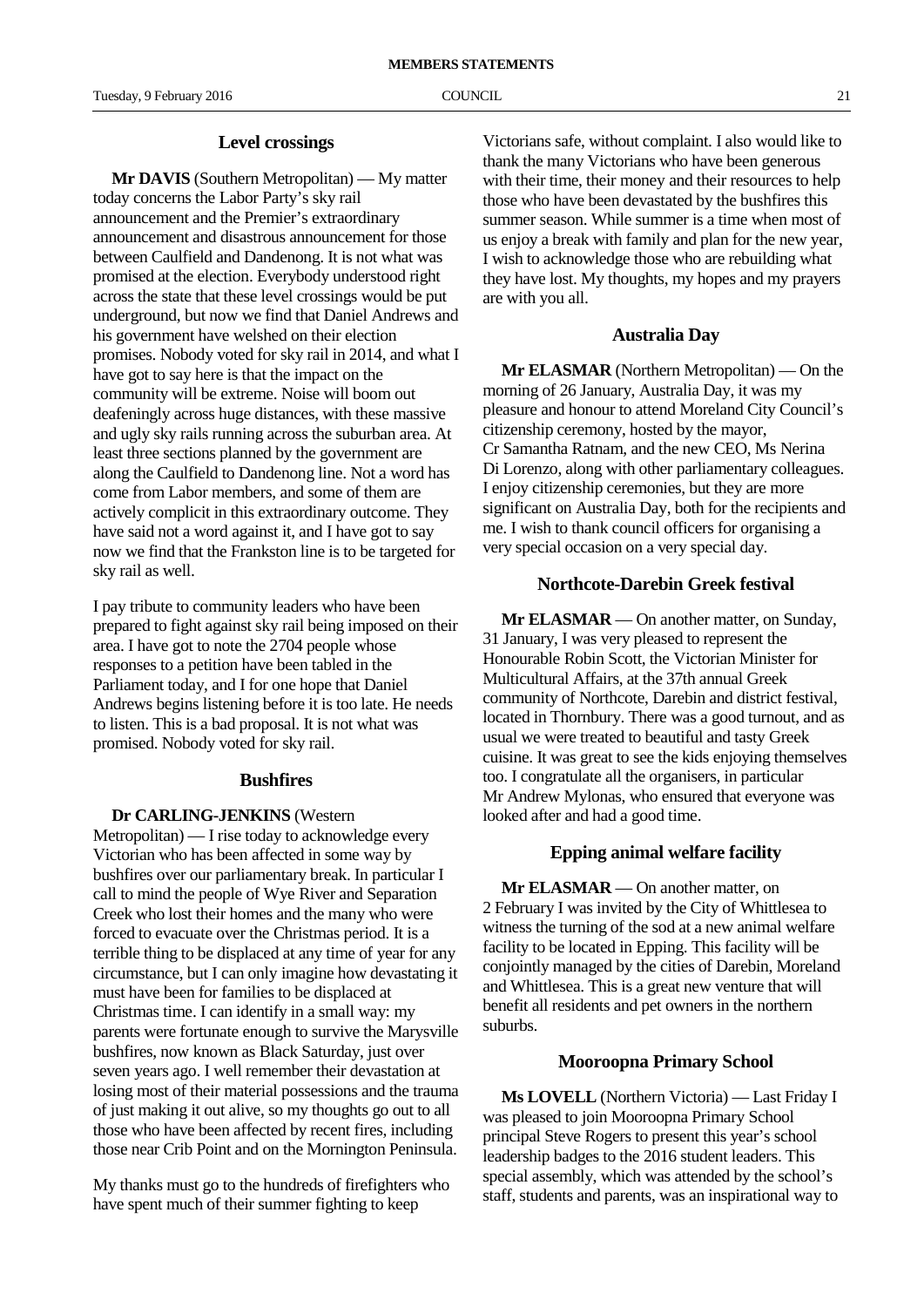begin the school year. I wish the Mooroopna Primary School leaders and students, and all our Victorian students, a happy and successful school year for 2016.

#### **Shepparton youth foyer**

**Ms LOVELL** — While I was Minister for Housing in the former coalition government I was proud to establish the Education First Youth Foyer initiative to give disadvantaged young people a stable environment in which to allow personal development. I have been following the development of the Shepparton foyer particularly closely, and it would be an understatement to say that I have been upset at the delay the project has experienced under this Labor government. I was extremely glad — relieved, even — to see that Berry Street and the Rural Housing Network Limited were appointed as service providers last week. It is fantastic to see the project is finally moving forward and that the coalition's vision of a brighter future for our disadvantaged young people is coming to fruition.

#### **Australia Day**

**Ms LOVELL** — I feel so lucky to be able to call this wonderful country home, so I always enjoy taking part in my community's Australia Day celebrations. This year I managed to get to four local services — at Tatura, Mooroopna, Shepparton and Nathalia — and even presented a couple of awards to some of our wonderful community members. I want to congratulate the award nominees and recipients in the Goulburn Valley and Northern Victoria Region, particularly the Order of Australia Medal recipients: you make our community a great place to live.

#### **cohortIQ**

**Mr PURCELL** (Western Victoria) — I am pleased to rise today to congratulate an innovative Port Fairy company, cohortIQ, which is a high-tech start-up. It won the \$200 000 top prize from the Prime Minister's office to develop a program that could change Australia's healthcare industry. CohortIQ was started by a friend of mine, software developer Ben Druitt, together with colleagues Ian Tebbutt and John Bickerstaff.

Last month cohortIQ was chosen ahead of 200 applicants for its program which aims to address the nation's 235 000 avoidable hospital admissions by combining government and hospital data to streamline the healthcare system. cohortIQ can save about \$1.3 million per large hospital with its technology; its goal is to have its software in every Australian hospital in three years before going global. This is a marvellous objective of this company. I congratulation Ben, Ian and John, and I wish this local business every success in the future.

### **DRUGS, POISONS AND CONTROLLED SUBSTANCES AMENDMENT BILL 2015**

#### *Second reading*

#### **Debate resumed from 26 November 2015; motion of Mr HERBERT (Minister for Training and Skills).**

**Mr O'DONOHUE** (Eastern Victoria) — The opposition will not be opposing this bill, but before I get into the nuts and bolts of the bill, let me just create a bit of context. I thought I would start by quoting an opinion piece written by Ron Iddles, the secretary of the Police Association Victoria. The substance of this bill is about ice and drug dealers and trying to send a strong message to those who peddle drugs about the harm and the consequences of their dealing in the community.

Expressed better than I can, and with more experience than I have, let me just put on the record some of the opinion piece Mr Iddles had published in the *Herald Sun* of 30 July and in the *Police Association Victoria Journal* of August last year. It says:

For most, it's probably hard to comprehend what it would be like to wake up each day, head to work and expect to be assaulted or injured.

But this is exactly what police and PSOs must do every day. Officers have had to shift their thinking from considering the risk of being assaulted as something that might happen on a bad day, to something that is likely to happen unless prevented.

Times have changed. For those of us who have served long careers in policing, the differences in terms of the risks of today compared to yesteryear are stark and almost incomparable.

It goes on to say:

While there have always been those who would intentionally harm police, there has never been a time when police have been faced with more risk, confronted regularly with violence and often assaulted than today.

#### It goes on:

Contrast this with today. Police patrol in numbers, they wear ballistic armour constantly and carry all manner of weapons in order to protect themselves and others.

#### Further:

Such a disturbing phenomenon hasn't happened overnight. Over the past three decades, police have had to confront the social impacts of successive waves of drug and alcohol abuse. They have had to deal with a mental health system in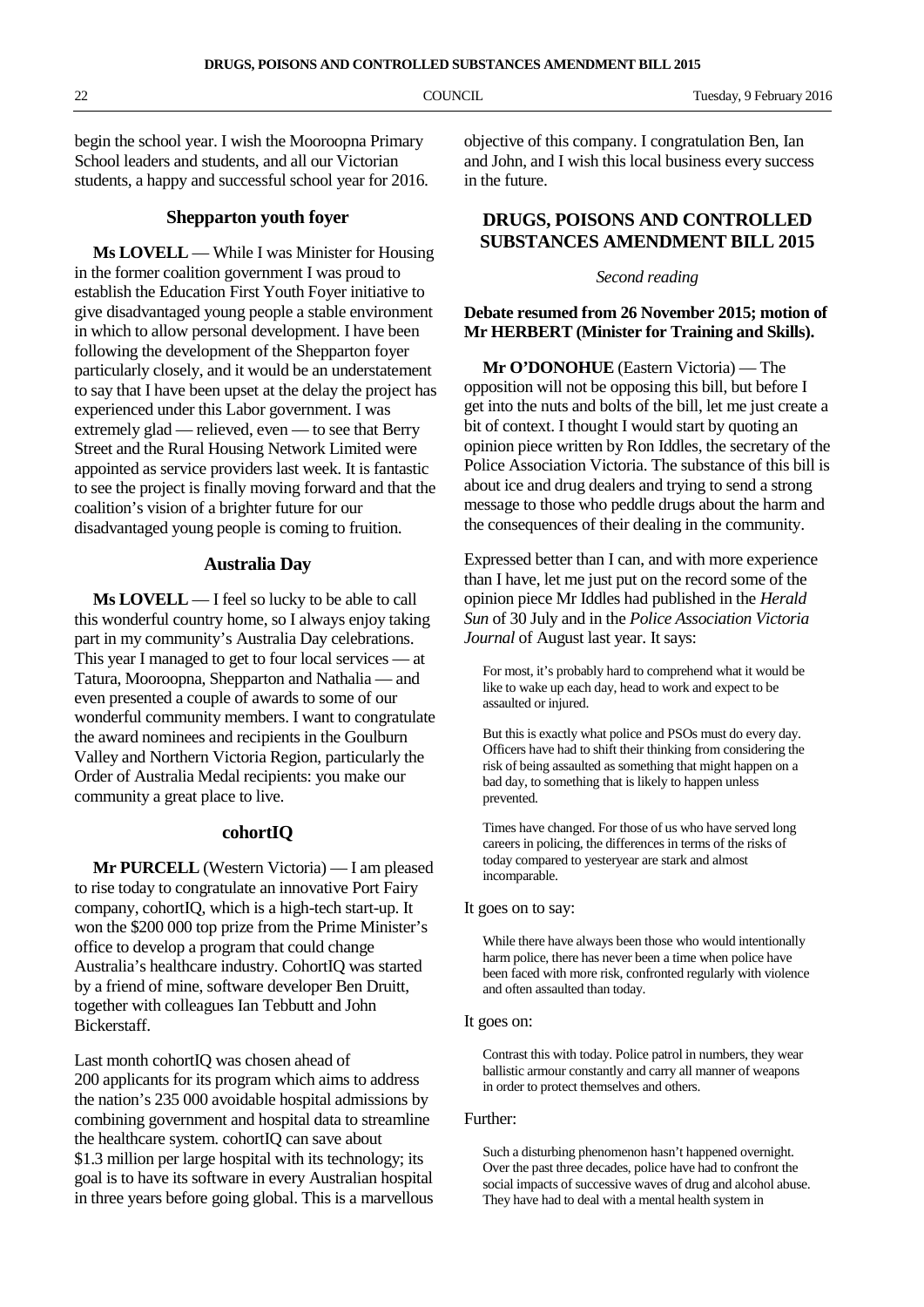disarray, but today they face some of their biggest challenges yet.

Almost every corner of the community has been impacted to some degree by the ice epidemic, but its scourge has now reached a stage where it is a factor in most police interactions. Like so many drugs before, it's often remarked to be either the cause or effect of much crime. Yet unlike any of its predecessors, its physical effect on ordinary people has often left our most experienced officers wondering what, if anything, can stop it.

Users are invariably aggressive and unpredictable towards police, who are often unwittingly called to assist them. Many become so affected that psychotic episodes lead to violent confrontations where police are met by people determined, uninhibited and who have unexplainable physical strength. Officers are often confronted without warning by ice-affected individuals — when they pull over a car, open a door at a family violence incident or speak to someone acting strangely down the street. The probability that these people are armed is high, and when they are, so too is their capacity to assault an officer with deadly consequences. This is not a rare scenario — it's every day.

He continued to paint the picture that police are confronted with, as he described it, every day as a result of the ice epidemic. Of course this opinion piece, as described by Mr Iddles on behalf of the members of the Police Association and on behalf of members of Victoria Police, I am sure could be echoed by paramedics, Country Fire Authority volunteers, professional firefighters, a range of other first responders, people in emergency departments at our hospitals and the like. It is clear that the ice epidemic has had and continues to have a very significant impact on our community.

As I have travelled around Victoria in the last 14 months visiting police stations, the feedback has been very consistent from members of the force their work is driven by ice and family violence as the two principal sources of the call-outs they receive and the issues they have to deal with, and often there is a high degree of interaction and crossover between those two things. There is no doubt that we have as a community a very serious issue to deal with and a very serious issue ahead of us. I think that, perhaps like some of the other drug epidemics that have preceded this one, the treatment regime is relatively young, it is relatively new, and the experience of medical practitioners and medical research has not matured in the way it has with some other drugs that have been a scourge on our community.

The former government did a lot of work in this space. Mr Ramsay, a member for Western Victoria Region in this place, led a parliamentary inquiry into ice, undertook a range of public consultations throughout Victoria and tabled in this place a very well respected

report that informed much of the reform agenda of the former coalition government, and I hope it continues to inform some of the reforms that the current government is considering.

I will just run through some of the things that the former government did during its term: it increased the number of passive alert detection dogs to bolster Victoria Police's capacity to carry out search warrants; it invested \$4.5 million for highway patrol vehicles to catch dangerous motorists who drive after taking illegal substances; it launched the campaign 'What are you doing on ice?'; it invested \$2.7 million to raise awareness of the dangers of ice through community forums, which worked with the local communities to drive solutions to local problems; it invested \$2 million in the ice prevention grants; and it invested \$38 million in new funding to improve access to treatment and support for ice use and other drug addictions, including \$4 million to build Victoria's first mother-baby withdrawal unit and to provide additional support for hospital emergency departments. That is the historical context.

The Andrews government was elected talking a big game when it came to issues of ice. It committed to the *Ice Action Plan* within the first 100 days of its election, a time line which it did meet. In its *Ice Action Plan* the government talks about \$500 000 for grassroots community action groups to fund local responses to the issues of ice. Whilst in the scheme of the budget of the state of Victoria it is a relatively modest amount, I remain staggered that the government has taken the \$2 million that was allocated by the former government in October 2014 and cut it to \$500 000. It has cut the amount available for community ice action group grants from a maximum of \$100 000 under the coalition to a maximum of \$10 000 under the Andrews government.

The concept of the \$100 000 grant maximum was informed by Mr Ramsay's committee that looked in great detail at what has happened in Mildura and Geelong. The response to ice needs to be community-led. There needs to be a significant buy-in from the local community to tackle this very serious issue that Mr Iddles articulated so clearly in his opinion piece that I cited earlier. So while the \$500 000 will go some of the way, cutting that from \$2 million to \$500 000 is a disgraceful decision by this government, and to cut the maximum available for any particular project from \$100 000 to \$10 000 is similarly an extremely disappointing and wrong decision. For a community to respond with a vision or a long-term plan, they need the resource level that was being proposed by the former coalition government.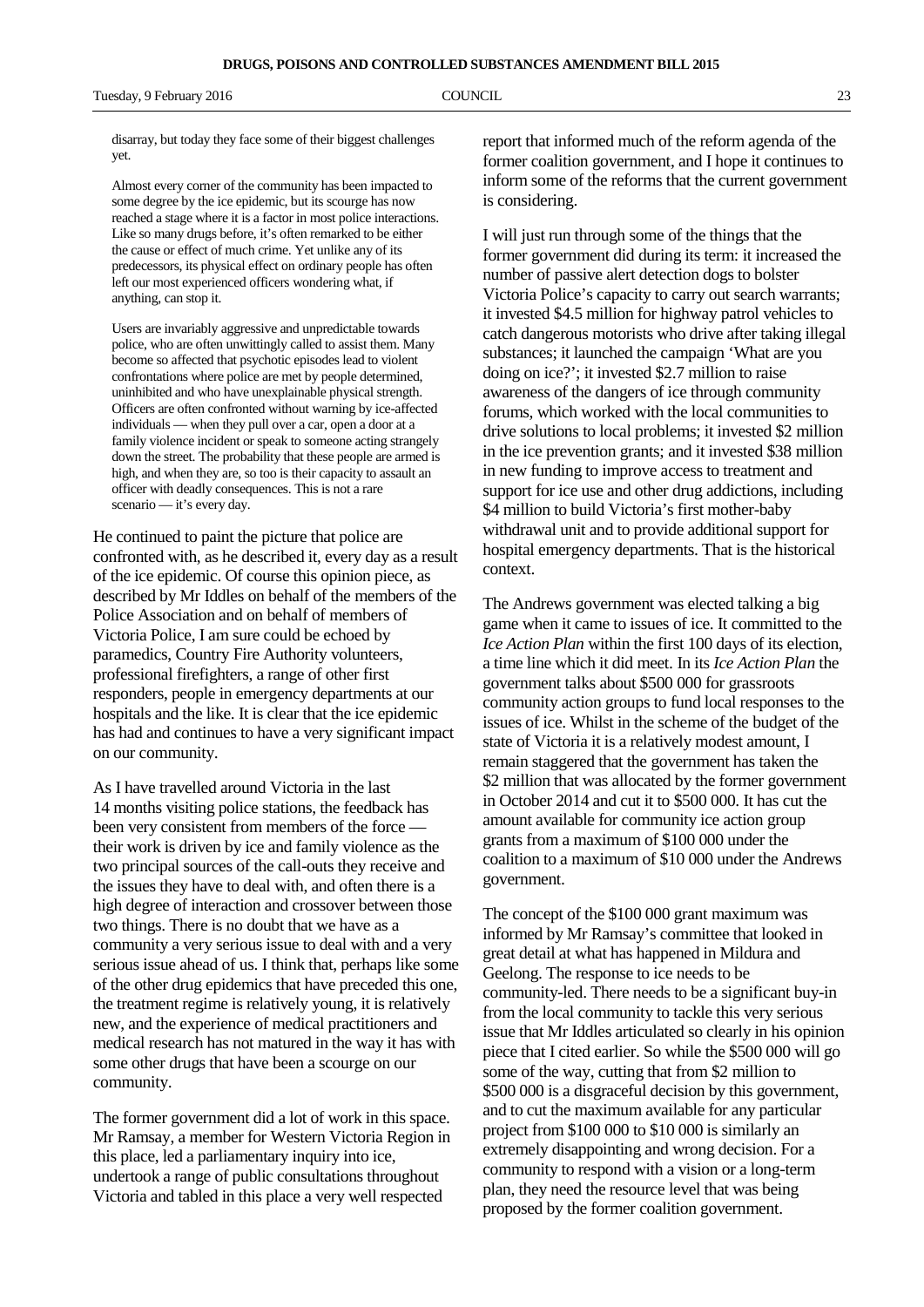The other context too is the recent crime statistics that were released on 17 December last year. Again, Mr Andrews in opposition would critique the crime rates under the former government; he would critique the law and order agenda of the coalition government. But what we see from the Crime Statistics Agency and the crime stats for the year ending 30 September last year, released on 17 December last year, is that they showed drug use and possession up 16.9 per cent from 19 282 offences to 22 542 offences, an enormous growth in the crimes of drug use and possession under the Andrews Labor government. While we have crime rates up, we have police numbers in Victoria being cut. So while we have crime rates up —

#### **Mr Dalidakis** — That's not true.

**Mr O'DONOHUE** — and the population growing by 100 000 people per year, the number of sworn police in Victoria has gone from 13 151 in November 2014 to 13 142, according to the most recent statistics available. Taking up the minister's interjection, the number of sworn police in Victoria has been cut by Daniel Andrews — by this government — despite a 16 per cent growth in crime associated with drug use and possession, despite population growth of over 100 000 people per year and despite all the challenges associated with the current security environment, the resource implications of two-up policy and the challenges that confront Victoria Police. Daniel Andrews has cut the number of police in Victoria.

That gives context to this bill and shows some of the challenges that confront the Victorian community as a result of the inaction of Labor, the inaction of Daniel Andrews, the cuts to Victoria Police and the cuts to programs such as the ice community action group grants that I described before.

This bill introduces seven new offences and creates maximum penalties of 25 years for trafficking to a child at or near a school; 20 years for trafficking at or near a school; 20 years or 1600 penalty units, or both, for supplying to a child at or near a school; 5 years for using violence or threats to intentionally compel trafficking; 5 years or 600 penalty units, or both, for possessing instructions for trafficking or cultivating illicit drugs without reasonable excuse; 10 years or 1200 penalty units, or both, for publishing instructions for trafficking or cultivating illicit drugs without reasonable excuse and with intent, knowledge or recklessness, and I will say a bit more about that in due course; and 5 years for intentionally permitting the use of premises for trafficking or cultivation.

The bill also makes a number of consequential amendments to the Drugs, Poisons and Controlled Substances Act 1981, the addition of the offence of possession of instructions to the Confiscation Act 1997, the addition of the offence of trafficking to a child at or near a school and trafficking at or near a school to the list of more serious drug offences in schedule 2 to the principal act and to the Residential Tenancies Act 1997.

I will be moving some amendments during the committee stage — and I am happy for my amendments to be circulated — which will have the effect for those new offences associated with trafficking in or near the vicinity of the school of expanding that geographical remit from 300 metres to 500 metres. In committee I will be asking the minister some questions about the genesis of the 300-metre zone currently in the bill, but picking up the South Australian example I will be moving an amendment to match what currently exists in South Australia to expand that remit to 500 metres, which I think is supported by the Police Association. Again, it highlights the fact that for these  $laws \longrightarrow$ 

**The ACTING PRESIDENT** (**Ms Dunn**) — Order! Before Mr O'Donohue goes on, I indicate to members of the house that his amendments are being circulated now.

#### **Opposition amendments circulated by Mr O'DONOHUE (Eastern Victoria) pursuant to standing orders.**

**Mr O'DONOHUE** — Clearly for these new offences to be effective and to work, there need to be police to enforce them. As I said before, the number of police in Victoria has been cut by this government.

I want to put on the record a concern that was raised by the Law Institute of Victoria (LIV) through the consultation process with regard to the new offence inserted by clause 10, new section 71F, for a person to publish a document containing instructions for trafficking or cultivating a drug of dependence where that person intends, knows or is reckless as to whether the instructions will be used by others for trafficking or cultivating purposes. LIV said to me that it is concerned that the term 'reckless' is too broad, particularly when the evidential onus is on the accused. The opposition is not intending to move an amendment to that, but I would appreciate any response to that concern that the minister or the lead speaker for the government might be able to put on the record during the second-reading debate.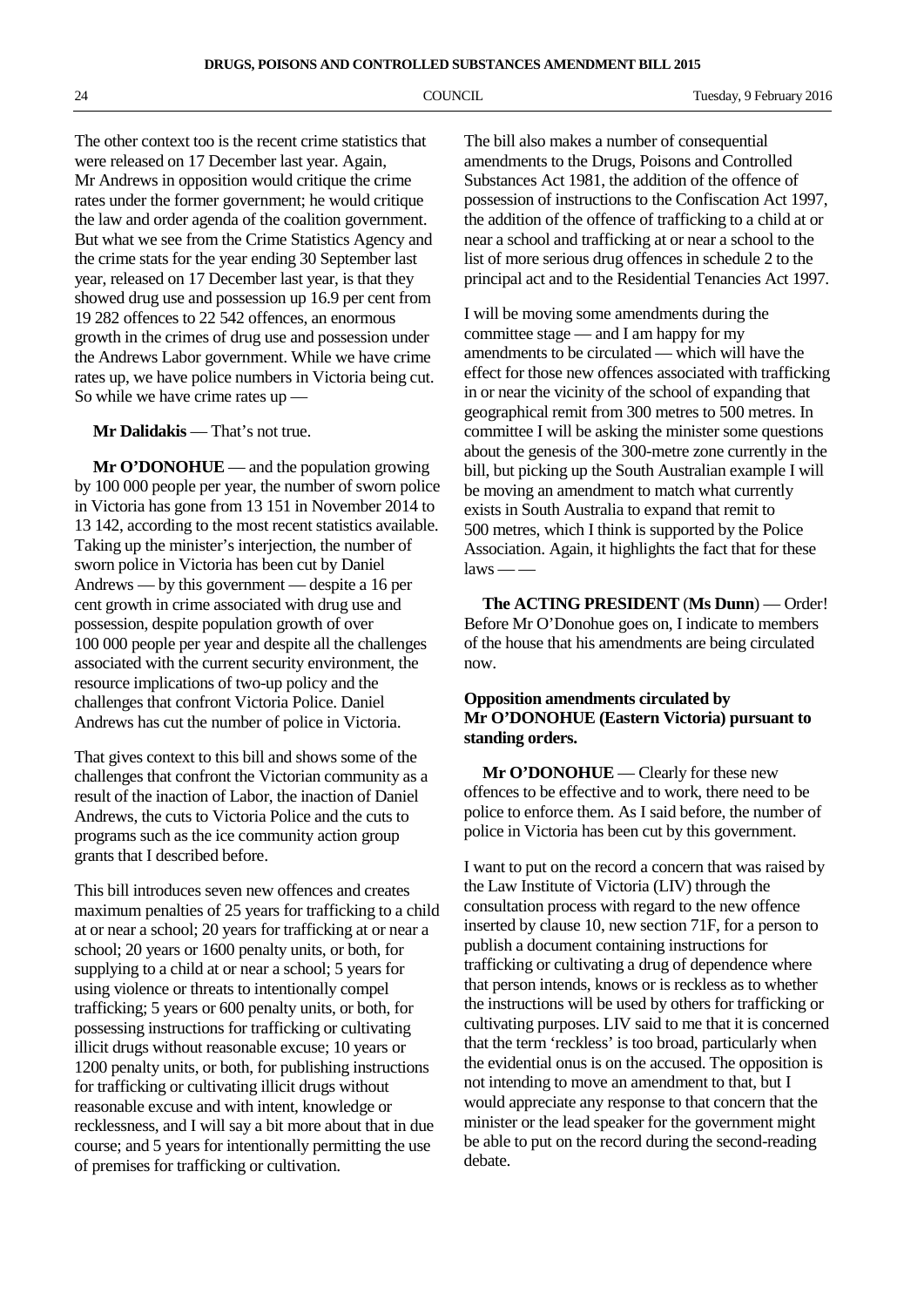Tuesday, 9 February 2016 **COUNCIL COUNCIL** 25

Another issue I put on the record — and again the minister may wish to take up this invitation to respond during his summation — is in relation to the new offence inserted by clause 12, new section 72D(1), relating to landlords intentionally permitting their own premises to be used for drug trafficking activities. The new provision appears reasonable, but the opposition wonders why the bill does not go further and include agents who manage properties on behalf of landlords. Considering that many landlords do not actively manage their properties themselves but prefer to use agents, this on its face would appear to be a potential oversight. Again, I would welcome the minister's response to that.

In summary, the opposition does not oppose this bill. We agree with the intent to send a message to would-be drug traffickers that there need to be serious consequences as a result of the harm that they inflict on the community, particularly those who seek to traffic in and around schools. Regrettably — and Mr Ramsay can speak with more authority than me on this — there are examples that I am aware of where this has been reported to have taken place, particularly in regional Victoria.

So we welcome reforms that strengthen that message, but those reforms need to be supported with sufficient numbers of police to enforce these changes to the legislation. They need to be supported with investment in treatment and services so that people who are afflicted with an addiction to ice or a propensity to use ice and other drugs can receive the support and services that they need so that they can address that addiction or that propensity to use those illicit substances.

There is much more work to be done, and it is very disappointing that here we are, more than 400 days since the election of the government, and this legislation is only being debated in this place today. It is disappointing that it was not debated late last year when it was first introduced, and indeed it is disappointing that it was not passed months ago on the back of the commitments that the then opposition made in 2014 and the reaffirmation of those commitments through the *Ice Action Plan*. With those words, I look forward to further consideration of this bill in the committee stage.

**Ms HARTLAND** (Western Metropolitan) — The Greens are concerned about this bill and the government's approach to it. The government's so-called tough-on-crime approach either recreates a range of penalties which are already covered by law, so it is duplication and purely for show, or increases already very high maximum penalties to extremely high maximum penalties, something the court is unlikely to

take advantage of and thus it adds nothing to the legislative landscape. I imagine the government believes these new laws are a cheap solution for the government to look like it is tackling ice rather than making the required financial investment in treatment and rehabilitation and expanding the Drug Court approach across Victoria. Worse, some of the new laws risk criminalising people for thinking about committing a crime and criminalising young people unnecessarily. They are a waste of the courts' time and limited resources and should be abandoned.

The Greens support laws that maintain criminal penalties for trafficking of drugs; we do not support ramping up penalties without an evidence base, without a clear need identified by the courts and without proper consideration of unintended consequences. The Greens understand that we also need to look at the causes and why people are committing these crimes, and if it is due to a drug addiction or disadvantage, we need to ensure that they get proper rehabilitation and interventions to stop repeat offences, particularly children.

I will go through this bill clause by clause as each deserves proper interrogation. I will start by saying that all offences in this bill relating to a drug of dependence include cannabis as well as harder drugs. Clauses 5 and 6 provide for up to 25 years imprisonment for trafficking or attempting to traffic a drug of dependence to a child at a school or in a public place within 300 metres of a school. Trafficking is possessing for the purposes of selling. Trafficking is selling any quantity, though there are higher penalties for higher quantities. This is a step up from the current laws where a person trafficking to children in any location would go to jail for 20 years — already a very high penalty.

Clause 6 provides for 20 years imprisonment if a person traffics in these areas but not to a child. Currently the penalty for a person trafficking drugs to an adult is 15 years. This law increases that to 20 years if it is done within 300 metres of a school. I note this law does not take into account whether it is in the middle of the night when there are no children actually in the vicinity. These new laws do not distinguish between adult and child offenders doing the trafficking, nor do current trafficking laws, so it is up to the court to actually decide the penalty. So a teenager who takes a few grams of marijuana to school to sell to his or her friends could go to jail for 25 years instead of the current 20-year penalty. Given that we already have very harsh penalties of 20 years imprisonment, drug dealing near or in a school would already be considered an aggravating feature that a judge would have to take into account within the existing maximum penalty. It is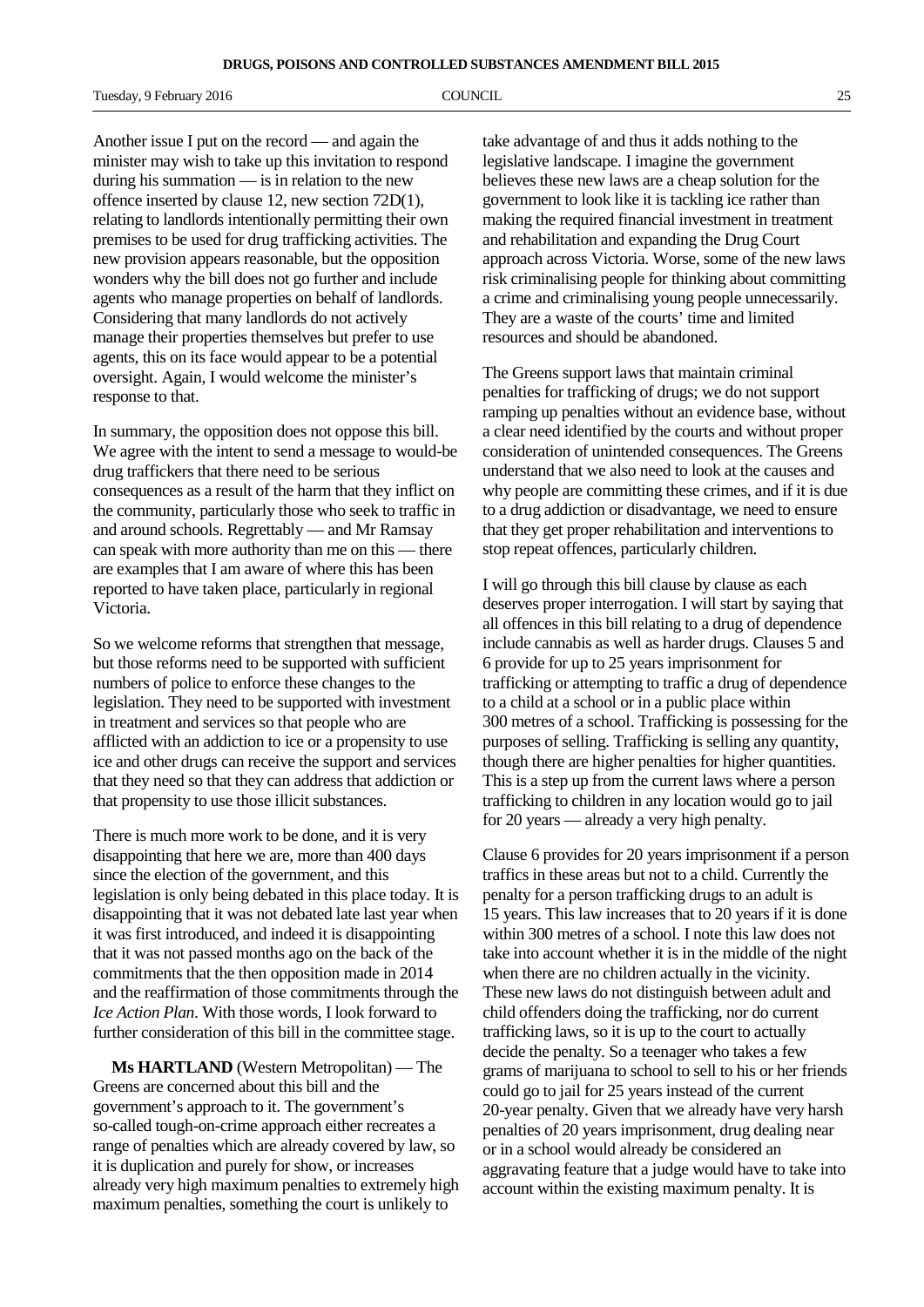difficult to see what this amendment adds to the legislative landscape.

In fact data from the Crime Statistics Agency shows that over the past five years between 7 and 29 trafficking offences have been recorded each year on school grounds. That is less than 1 per cent of the statewide total of trafficking offences. This is hardly evidence of school grounds being targets of drug dealers and there thus being a need for greater deterrence. In fact these figures show the exact opposite. Of the 2500 schools in Victoria there have been just a few cases of drug dealing each year. So not only is this law not necessary, but the Greens also have concerns with the law's unintended consequences that the new law could target children dealing drugs or onselling drugs at school.

We know that there are likely to be fewer suspicious or unknown adults hanging around schools due to stranger danger awareness, teacher alertness and parents being on the lookout for adults lurking around schoolgrounds. But the government department has confirmed that the majority of those 7 to 29 people prosecuted per year for trafficking at schools were in fact children themselves. So this new tough-on-crime approach is actually getting tough on child offenders, who will just be onselling a few grams of marijuana that they got from a dealer to their schoolmates. Teenagers going down the wrong path with drugs need education, welfare, social support and diversionary programs — not to be thrown in jail.

The government has argued that the increase in penalty from 20 to 25 years will increase the deterrent. I personally seriously doubt the difference between 20 and 25 years has much effect on a child for whom such periods of time are hard to comprehend. That aside, for such a change to be a deterrent to children dealing at school, children would actually have to be aware of this change in the law, but I have not heard anything about the government rolling out an education program for teenagers in schools. Further, if it was a deterrent it could actually be dangerous. It could mean that more young people seek out drugs in a less safe environment; for example, isolated alleyways behind shops, at dealers' private homes or in other areas where they are actually at greater risk of harm.

Clause 7 inserts new section 71AD, which provides up to five years imprisonment for the use of violence or threats to cause trafficking in a drug of dependence. It is difficult to see how any conduct that could constitute the commission of this offence of violence or threat to cause trafficking would not already have been caught, either by the principles of common law or under the new statutory provisions of section 324 of the Crimes

Act 1958. Such provisions would see a person charged with the principal offence and liable for a higher maximum penalty than this offence. It is difficult to see why this offence is needed or that it adds to the existing law.

Clause 9 provides for 20 years maximum imprisonment for supplying — not selling — a drug of dependence to a child at a school or in a public place within 30 metres of a school. This new law does not apply to a child supplying another child with drugs. This is a step up from the current penalty of 15 years, which applies to supplying drugs to a child at all other locations. There is no evidence base for this increase in penalty. The data from the Crime Statistics Agency has found that over the past decade there have been six years where there were zero offences recorded for the supply of drugs around schools and four years where there was one case of supplying drugs at a school — not an epidemic. Given there are 2500 schools in Victoria this is extremely low, making this five-year increase in penalty ridiculous.

Clause 10 inserts a new section 71E, which provides up to five years jail for possessing without reasonable excuse a document containing information about trafficking or cultivating a drug of dependence. This law applies to children and older adults, and to cannabis as well as methamphetamine, heroin and so on. There is uncertainty as to how possession of a document would be interpreted in respect of this clause. There is no definition of 'possession' in the bill, and it is subject to common-law definitions.

The definition of 'document' is fairly broad, including anything whatsoever which is marked with any words, figures, letters or symbols which are capable of carrying a definite meaning to persons conversant with them. If you look online, there are countless books, websites, documents and YouTube videos on how to grow cannabis, make methamphetamine et cetera. I am advised by the government that the possession of a document does not include viewing something online or even bookmarking a favourite site. So it only applies if you download and save a document onto your computer or copy some text or an image on this topic from the internet into an email or document on your computer. The department was unable to clarify whether saving a hyperlink to a web page on your computer constitutes possessing a document or not. So if you read it off the computer, it is not a penalty; if you print it, it is a penalty. That does not make sense to me at all.

A young person may look up out of curiosity how to grow a cannabis plant, due to watching TV shows like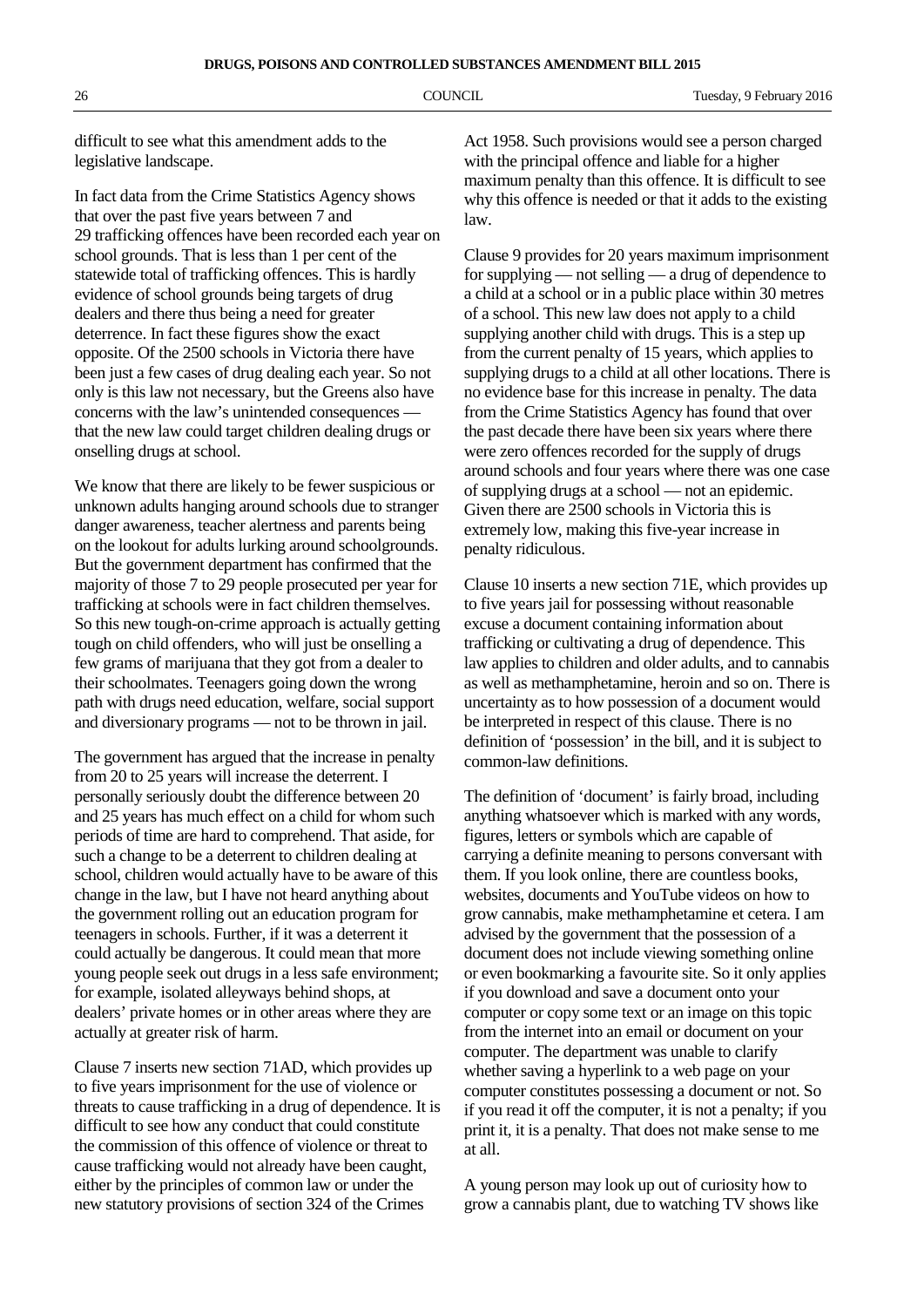Tuesday, 9 February 2016 **COUNCIL COUNCIL** 27

*Breaking Bad* or *Weeds*. And remember that there are gardening books in most suburban libraries that will actually give you a history on how to cultivate things like cannabis and poppies et cetera. I understand those libraries will not be banned from having these books, but this information is pretty readily available. Copies or downloads of that information into your computer, email or social media account would be subject to up to five years jail. There is no requirement under this law for the child to actually have the intention to grow the cannabis or make ice.

Section 71 of the act has already criminalised possessing a document containing instructions relating to the preparation, cultivation or manufacture of a drug of dependence, but the law specifies that the person must have the intention of using the document for the purpose of cultivating or trafficking in a drug of dependence. This law already carries a penalty of 10 years maximum imprisonment. The difference between section 71A and this new section 71E is that with this new law no intent to use the information to actually cultivate the drug is required, meaning many people who possess this information for no particular reason could be charged under this law.

Clause 13 of this bill does specify that an adjourned bond can be given if the court is satisfied on the balance of probabilities that the offence was not committed by the person for any purpose relating to cultivating or trafficking in a drug of dependence. This is well and good but really just highlights the heavy-handed and problematic approach this law will bring. If the intention to cultivate is proven, then it is covered by existing law. If no intention is proven, then the court determines whether on the balance of probabilities the person did or did not have an intention to do it. If the court determines they are unlikely to have the intention, they can get to an adjourned bond. This is more likely to be the case, given the court did not have the evidence to prove the intention. Even receiving an adjourned bond seems quite heavy-handed for not actually having anything to do with drug cultivation or trafficking but just for possessing the information.

However, if the court decides a person is likely to intend to try growing marijuana, for example, they can be given up to five years jail for that possibility, so then they are being criminalised for the likelihood they were thinking about growing cannabis, for example, or even if there is no evidence to prove that that was their intent. That sounds like a very low burden of proof to me for a five-year prison term. It risks criminalising curiosity. This sounds to me to be an absolute waste of the court's precious time, as many people would have possession of these documents accidentally or incidentally via, as I

said, gardening books or otherwise, or simply out of curiosity.

This existing law captures drug manufacturers who have the intention to use the information to cultivate and traffic drugs. I assume there are real targets of such laws. This new offence only serves to capture people who would be curious or experimenting — hardly hardened criminal elements likely to be successful in producing drugs like ice or ecstasy. The biggest problem with this new law is that it does not apply to viewing information online, meaning shrewd drug manufacturers and traffickers can easily find their way around these laws simply by keeping and viewing the instructions online, while hapless young people who are not aware of the laws and have been a bit reckless, as young people sometimes can be — I do have some memory of those years — might be caught up in this.

Clause 10 also creates new section 71F, which provides up to 10 years jail for publishing a document, without reasonable excuse, containing instructions for the trafficking or cultivation of a drug of dependence with the intention that the instructions will be used by another person for the purpose of the trafficking or cultivation of a drug of dependence or knowing or being reckless as to whether the instructions will be used by another person for the purpose of the trafficking or cultivation of a drug of dependence. The bill specifies that it is irrelevant whether the instructions actually work to produce drugs. For the purpose of this section, 'publish' includes sell, offer for sale, let on hire, display, distribute and demonstrate. There is no differentiation in penalty or approach between cannabis and other drugs. Children are subject to this law as well as adults, and there is no adjourned bond option in relation to this clause.

There are countless websites, blogs and YouTube videos on how to cultivate cannabis and make amphetamines online. These sites are unlikely to be captured under this law, making this new law highly ineffective. With the introduction of this law, savvy drug traffickers will ensure that the instructions for cultivating their drugs are online and the website is registered in a place where it is not illegal to publish this information so that they cannot be prosecuted under this law. Meanwhile a child who looks up how to grow cannabis and shares a document or a section of a document they have copied with a friend via email, SMS, a post on Facebook or some other electronic means could face up to 10 years jail. Also some old, turn-of-the-century gardening books — and I have quite a few of these in my library, so I am waiting for them to be confiscated — contain information on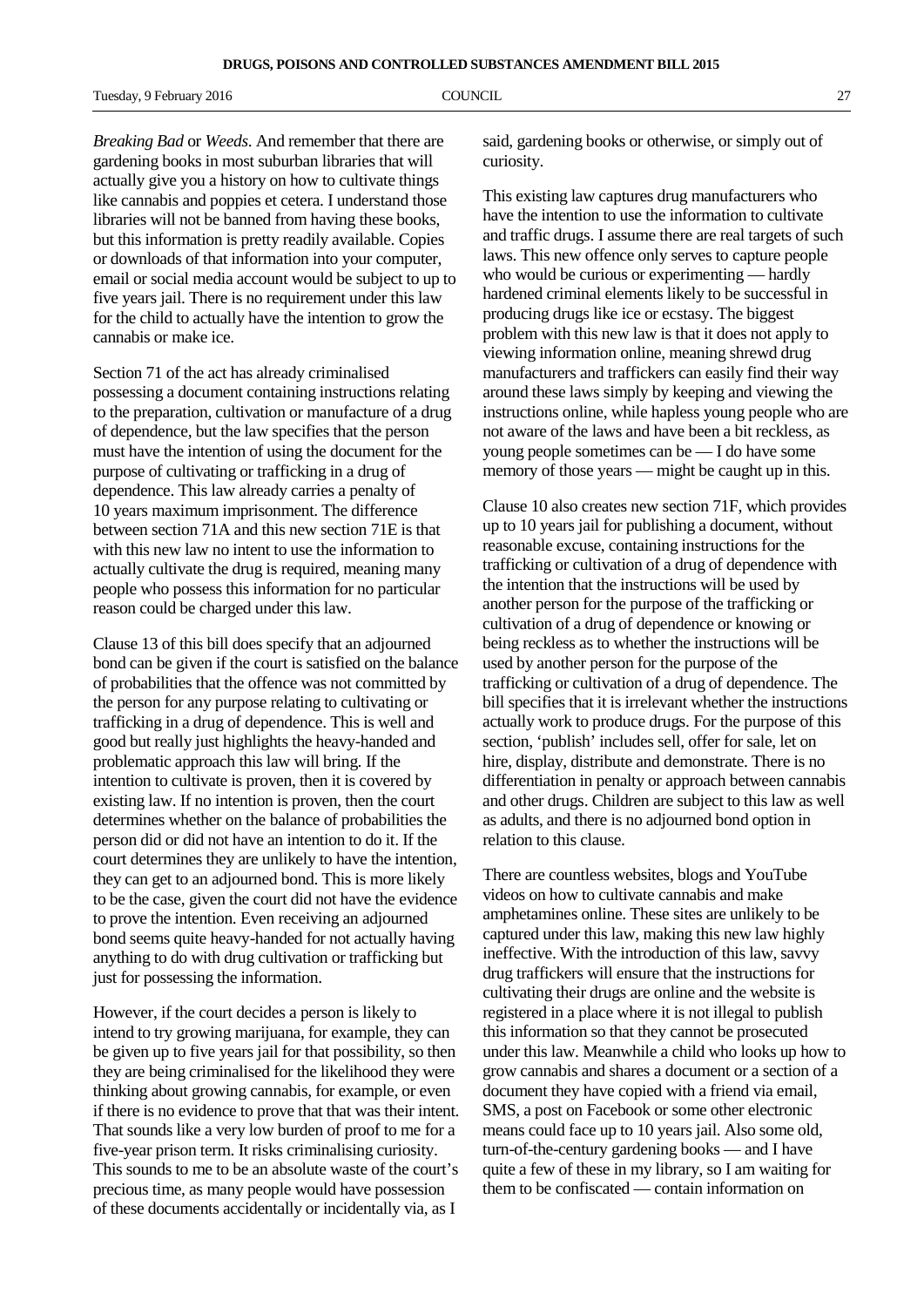cultivating marijuana, so libraries need to watch out as well.

This law risks criminalising curiosity. It is also likely to target drug addicts and disadvantaged persons who do not know the laws, while the professional, shrewd traffickers and criminals — the real people behind drug trafficking — will escape prosecution, as they know how to get around the gaps in this legislation. The government has elected to have the same penalty for being reckless as to whether the instruction will be used by others for trafficking or cultivation purposes, when in other legislation simply being reckless with the information has a lower penalty rate. This means it is more likely to capture people being stupid rather than organised criminals.

This law completely fails to keep up with the modern world and effectively target the professionals behind the trafficking of commercial quantities of drugs. Issues around censorship should also come into play with this law. There are a number of TV shows and movies that show the cultivation or trafficking of drugs, including *Breaking Bad*, *Weeds* and others. Given this law specifically states that it does not require that the instructions be effective in actually producing the drugs, I think this does raise questions as to whether these shows constitute providing instructions on cultivating a drug of dependence, in which case this would open a can of worms around possessing information and publishing it. While I hope that this would not happen, the potential scope of this new law in terms of censorship seems quite extreme, and the precedent it sets is quite worrying. These laws around possessing and publishing a document should be scrapped, as their potential application is far too wide.

Clause 12 creates new section 72D, which provides for a five-year maximum prison term for permitting the use of premises for the trafficking or cultivation of a drug of dependence. For an offence to be made out under this section the person would have to intentionally permit the use of land or premises for the trafficking or cultivation of a drug of dependence. If such intention were proven, it would be difficult to see how any contact constituting an offence under this section would not be caught by the principal act, in which case a person would be charged with the principal offence, carrying a higher maximum penalty.

Clause 17 of the bill adds new laws in relation to trafficking around schools to the Confiscation Act 1997. The Greens remain concerned about the provisions in the Confiscation Act. We are concerned that there does not need to be a link between the crime and the property to have the property confiscated. The

government has not produced evidence to show that our confiscation laws at the time were not working when changes were made under the previous Parliament. We are also concerned about the effect of such provisions on the dependants of someone who is involved in serious drug activity. This is because the onus is on them to seek out legal assistance and go to court to try to have some finances or property put aside for them due to hardship or to seek an order to exclude the property from being forfeited if it is their own property from an inheritance and the offender was only living with them at the time.

This is a long and technical bill. In conclusion I would say that the Greens will clearly not be supporting this bill, as we believe it is completely unnecessary and there is no evidence base for the increases in penalties or new penalties created. Worse, this bill could have the unintended consequences of criminalising young people and disadvantaged people unnecessarily while allowing professional traffickers to easily work around these laws, which fail to keep up with modern technology. The tough-on-crime approach to drugs is an easy sell, but it fails to recognise the international evidence on how to reduce the use and harm of drugs. I am very disappointed that this government has taken this approach. I would have expected a more mature, evidence-based and compassionate approach would have been taken to the issues of addiction and drug taking, because the law and order approach is clearly not working and, as a number of quite senior police officers have said in the past 12 months, we cannot keep arresting our way out of the drug problem. We need to take on a reasonable and rational harm minimisation approach.

**Ms SYMES** (Northern Victoria) — It is a pleasure to make my first contribution for 2016 to the debate on the Drugs, Poisons and Controlled Substances Amendment Bill 2015. There is no greater tragedy than to watch your child die, and there can be no greater travesty than to watch your child die at the hands of others. With this in mind, I wish to make a very brief contribution to the debate on this bill as I am very conscious that several speakers want to get up and speak today.

The bill's aim is to protect our children and young people from the predatory behaviour of drug dealers and manufacturers. Today we are introducing seven new offences that will make it a little easier to keep our kids safe and a tad tougher for dealers to inflict misery and pain, as they have done too often and to too many families across this state.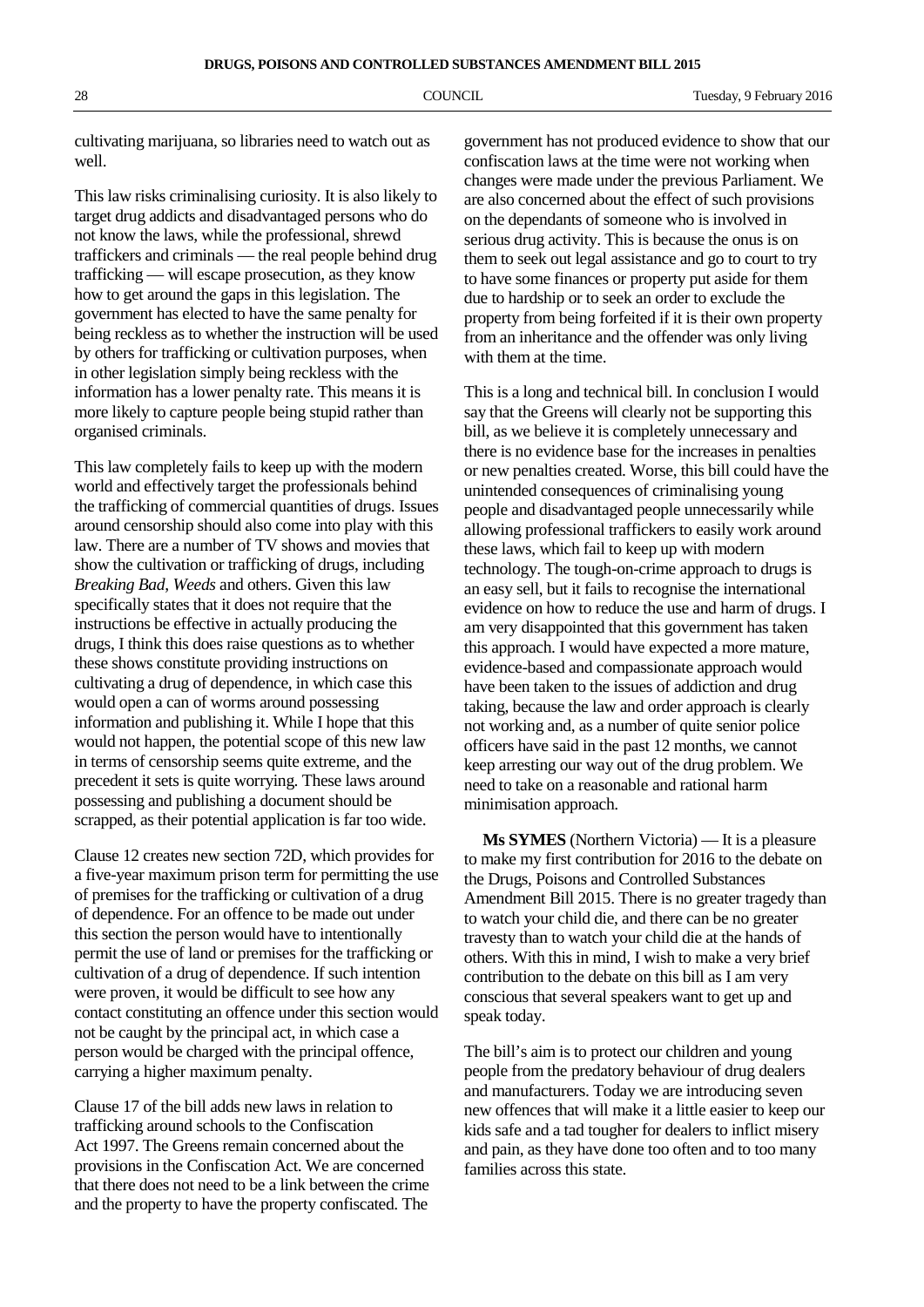Tuesday, 9 February 2016 **COUNCIL COUNCIL** 29

In March a Sentencing Advisory Council report found that ice was the most common drug trafficked in commercial quantities in Victoria over the last five years. Some people may not have heard stories at first hand of the loss, transformation and suffering that this drug causes; however, the Sentencing Advisory Council's report gives us a stark reminder that we in this house have the responsibility to act and to support this bill.

Ice is destroying and taking young lives, tearing apart families and breaking hearts. This legislation is yet another stage of this government's comprehensive *Ice Action Plan*, which we took to the last election and enacted within our first 100 days in office. So far the plan has included \$18 million to expand drug treatment services, focusing on rehab for users in rural and regional areas; \$3.2 million to provide additional support for families affected by drug use; \$1.5 million to provide family drug education programs; \$1.8 million to enhance the capacity of Victoria's needle and syringe program; \$17.7 million for new drug and booze buses and to maintain the current level of 100 000 random roadside tests per year for the next two years; \$4.5 million to expand the Victoria Police forensic branch with eight new forensic scientists; \$600 000 to strengthen and extend clinical and supervision training; \$400 000 to develop standard training modules to better equip frontline workers to deal with people who are affected by ice; and of course there are the grants for community ice action groups to find local solutions to the problem of ice in their communities.

In my electorate alone community ice action groups that have been funded include Northern District Community Health Service based in Kerang, Rochester and Elmore District Health Service, Northern Mallee Community Partnership in Mildura, Macedon Ranges Local Safety Committee, Rumbalara Aboriginal Cooperative, Bendigo Safe Community Forum and the Centre for Continuing Education's community projects department in Wangaratta. The 1800 ICE ADVICE phone line is also available for people to seek support, whether they be users or family members of users.

The new laws before us today are a further part of the government's election promises on drugs. We have sought out and taken on broad advice from experts, including those on our ice action task force, which consisted of eminent and suitably skilled and experienced Victorians. After listening and learning, our initial promise of four ice offences has been expanded to seven.

Labor developed these new offences after being left in no doubt that young people are the target of dealers. It is hard, indeed unbelievable, to learn that from July 2014 to June 2015 there were 22 arrests of or summons issued for people who supply or sell drugs to a child at a school.

Surely outside our own homes we, as parents, believe that our kids should be safe at school. Indeed we have the right to know that they are safe from potential drug addiction by virtue of dealers that may attempt to target vulnerable people. I have spoken to enough of my constituents across Northern Victoria Region who have been touched by drug addiction to know that falling prey to a dealer is not just a slippery slope but a freefall to a position that is very often hard to escape. We simply have to cut off the supply and the method of manufacture and distribution in whatever way we can by sending the message to those who peddle this misery that they will be caught and punished with jail time that appropriately matches the heinous nature of their crimes.

The seven new indictable offences established by the bill are trafficking to a child at or near a school; trafficking at or near a school; supplying to a child at or near a school; using violence or threats to intentionally compel trafficking; possessing instructions for trafficking or cultivating illicit drugs without reasonable excuse; publishing instructions for trafficking or cultivating illicit drugs without reasonable excuse with intent, knowledge or recklessness; and intentionally permitting the use of premises for trafficking or cultivation.

To sum up, the bill adds one more important dimension to a comprehensive and multifaceted approach to the complex issue of drug use. The complexity of drug use, supply and demand is not underestimated by this government, but when it comes to kids we will maintain the greatest vigilance in protecting them. I commend the bill to the house.

**Mr RAMSAY** (Western Victoria) — I appreciate the opportunity to be able to speak to the Drugs, Poisons and Controlled Substances Amendment Bill 2015, and I confirm, as Mr O'Donohue did, that the opposition will not be opposing the bill and has foreshadowed amendments, which I will deal with shortly.

I want to take the chamber back to the previous Parliament, during which I had the opportunity to chair what was then the Drugs and Crime Prevention Committee, a joint parliamentary committee. It was interesting that the references that we were given during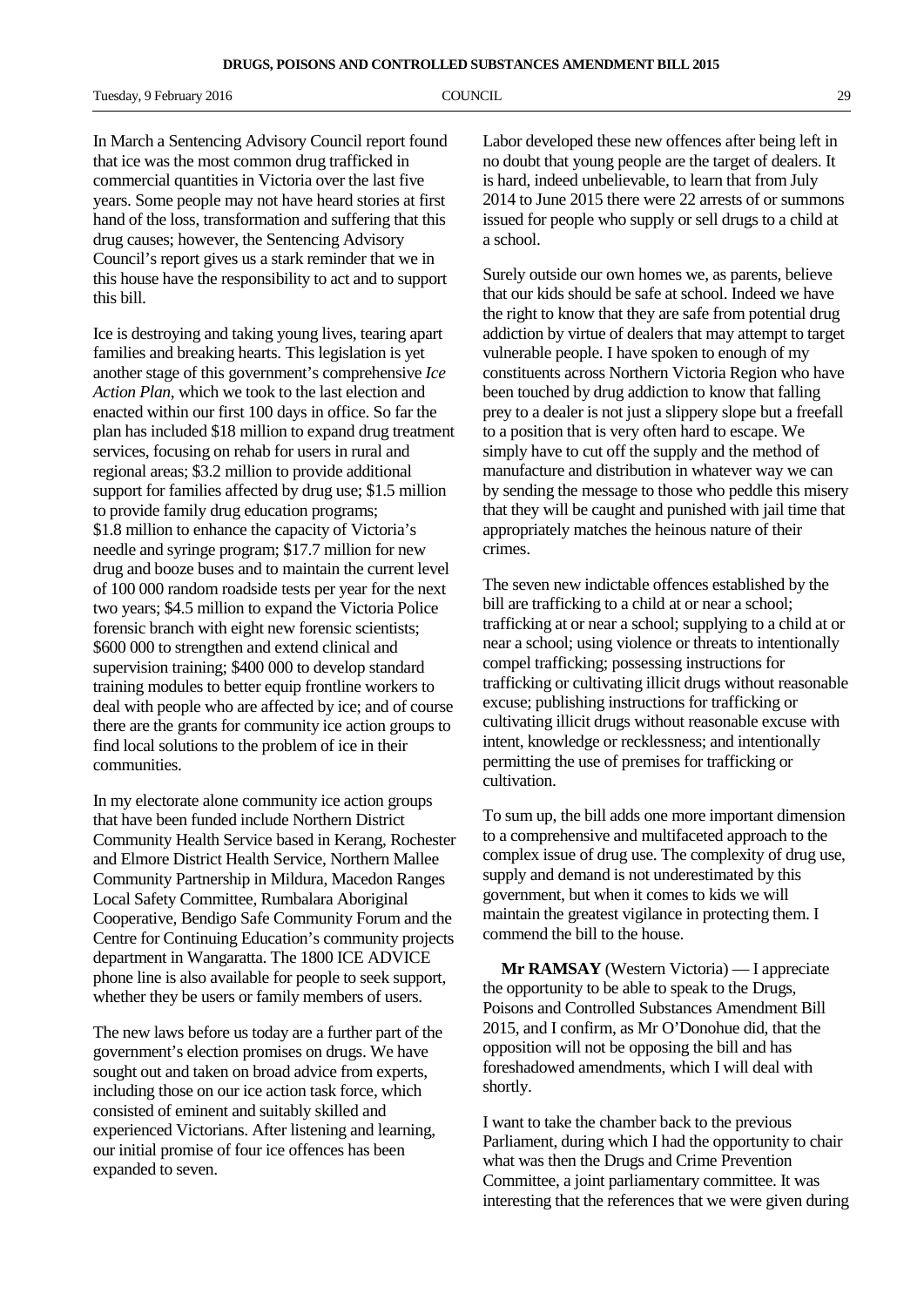those four years all interlinked to a point now where we are talking about introducing amendments to legislation responding to illicit drug use in Australia. The first inquiry that committee conducted was into security in emergency wards of hospitals. We looked at potential dangers to staff and to those families who attend emergency wards, particularly late at night on the weekend, and the security arrangements that hospitals needed to incorporate to provide safety to those who enter and exit those hospitals.

Recently we have seen discussion around what sort of security measures emergency departments should put in place to protect those people who go in and out. With the greater use of ice now creating erratic behaviour, hospitals are moving to have ice-affected patients moved to containment areas within the hospital, which was one of our recommendations nearly six years ago.

The committee also looked at environmental design in crime prevention, particularly with new developments where there is scope or provision for environmental design that provides a green environment around high-rise developments, where we are seeing greater use of drugs. Again that was interlinked with drug use in Australia and how we provide our planning and design in relation to crime prevention and creating a better environment for people to live in. There were also the community safety programs like Neighbourhood Watch, where we had communities looking after themselves in respect of different programs that Neighbourhood Watch and others provided.

During that four-year span these sorts of inquiries were all linked to a point where we were asked to provide the Parliament with some recommendations about how to address an emerging drug known as crystal meth — or ice, as it is more popularly known — and provide the Parliament with a number of recommendations for the government to respond to this emerging drug problem.

Having said that, alcohol is still the main problem in our society, a problem we are still trying to address. Alcohol, the behaviours associated with its abuse and the effects it has on our society are probably much more detrimental to our social fabric than the use of ice. Second to alcohol is cannabis, and then methamphetamine use. As the third most dangerous of drugs that have the most impact on communities, methamphetamine abuse is causing the most concern, given its high level of stimulation and obviously the high level of behavioural problems associated with those users.

The committee's report contains 54 recommendations in 1000 pages, and over 220 submissions were received. After 17 regional hearings and 15 metropolitan hearings a substantial report was delivered to the Parliament in 2013. Subsequently the government of the day, the coalition government, started responding to that report with a number of very successful programs introduced by the then Minister for Mental Health, Mary Wooldridge, and the Minister for Police and Emergency Services at the time, Kim Wells, a member in the Legislative Assembly.

It is disappointing that this government has now seen fit to basically can most of those very successful programs like the Good Sports program, which provided departmental support as well as financial support to sporting clubs which were known to have users within their ranks. It provided information, training and guidance to those clubs about the impact that regular illicit drug use was having on their clubs and players.

The community-run ice task force was a pivotal recommendation within that report and was financed by the coalition government. It proved very successful. Using my local area of Geelong as an example, Senior Sergeant Tony Francis headed up the Geelong ice task force. It was extremely successful in getting a whole lot of community stakeholders together, which helped finance many programs right across the Greater Geelong area where we had specific problems associated with a low socio-economic demographic, the loss of jobs in the heavy manufacturing industries and high unemployment in the Corio, Lara and North Geelong areas. Very successful programs were run by Tony and his group in those areas. They were well received by the community and were having a significant impact in terms of the response to this epidemic. Unfortunately we have seen funding to those programs decrease, and consequently the impact of them has also decreased.

So there was a lot of good evidence about at the time for the government to respond to, but what we did see with the incoming government was that it wanted a point of difference so it introduced its ice task force and then an *Ice Action Plan* which was to deliver a 24-point response. I am extremely disappointed, having lived and breathed particularly this drug over a period of years — not smoked it myself, I might add — and having become very close not only to the users but also the victims and families that were impacted by the drug, to see that the new government is not really having any substantial impact on those families that have been affected by the drug.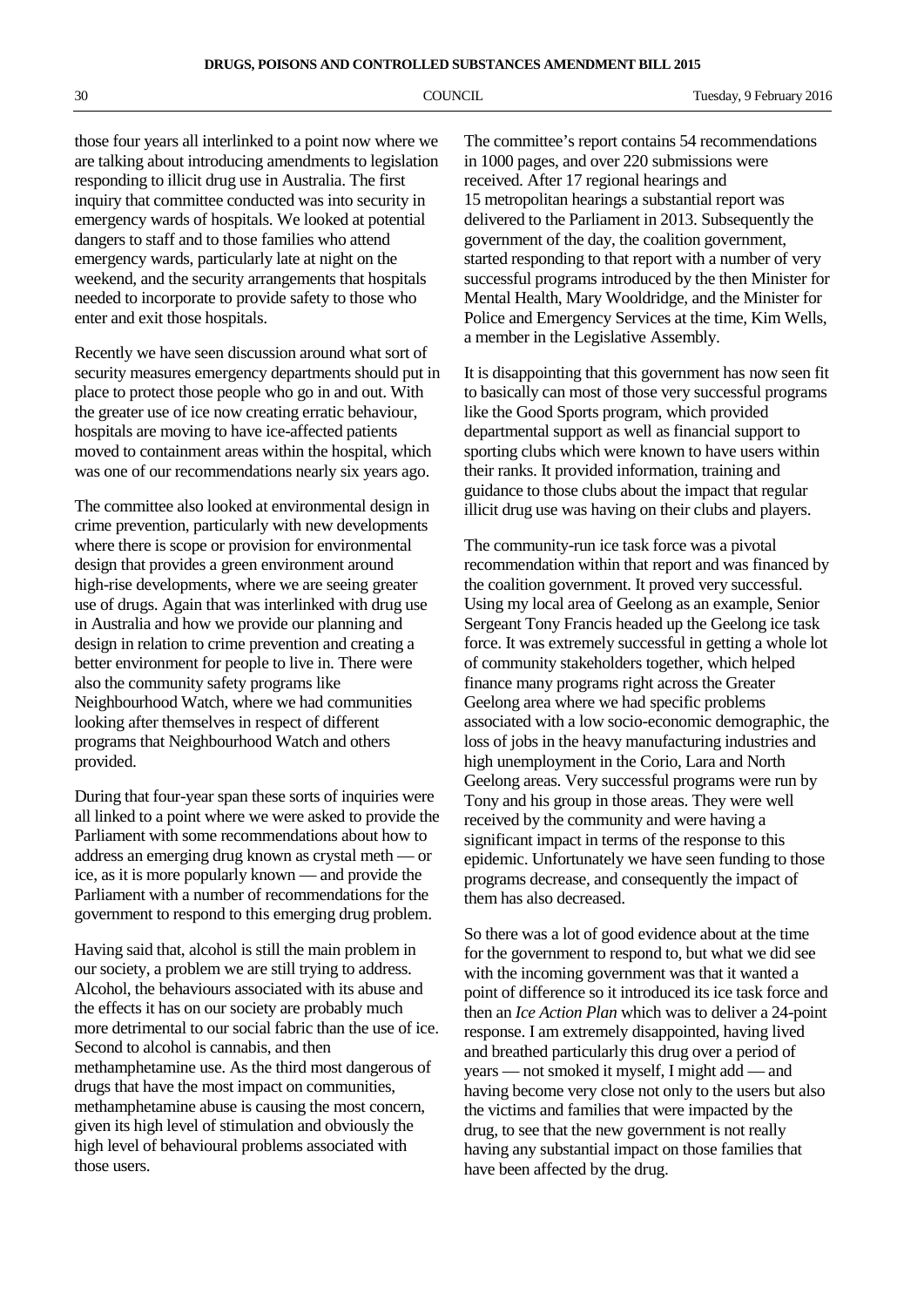Tuesday, 9 February 2016 **COUNCIL COUNCIL COUNCIL** 31

If I can use the nationalised task force as an example, Ken Lay looked at our reports, and I went up to Canberra and spent nearly a week with the task force itself, going through the work we had done and some of the recommendations that were made to the Parliament about the importance of education and training. This is where I actually agree with Ms Hartland — that is, as far as protecting our children goes, the recommendation we made in the original report was firstly about education and training, which is so critical in our schools, about drug use and drug abuse, and also the protection of children, particularly where manufacturing is taking place. We know it is taking place in garages and ground-floor tenancies right across Victoria, and certainly we know children have been exposed to those clandestine laboratories, yet in the government's response we have seen no recommendations or actions to protect either those children who live in tenancies or accommodation areas where there have been previous laboratories that have left their stain on those particular domiciles or children who are coming into contact with current laboratories and the manufacturing of the precursors and the ice. So I am disappointed that the government has seen fit not to address that particular issue.

As for the penalties, and that is basically what this bill is about, strangely enough we had this discussion with Victoria Police in 2013, and it was very clear to us that Victoria Police felt that the penalties in place at the time were sufficient to deal with those who were trafficking, in this case, methamphetamine. In fact they encouraged the committee not to recommend any increases in penalties. In fact they raised a number of concerns, as Mr O'Donohue said, about police resources. As Mr O'Donohue has clearly identified, we now have frontline police, per capita, reducing at an alarming rate. Even when the coalition government was addressing the issue of frontline police resourcing with the inclusion of 1900 new sworn, frontline police officers, they would not have had the police resources to oversee the trading of drugs, whether through possession or trafficking.

The issue I see in this bill is that there is a very fine line between those who use the drug for personal use and those who are actually trafficking. So you are going to tie up a lot of police in oversighting ingredients of this bill where they have to make a distinction as to whether someone has a drug on them for personal use as against someone who is actively trafficking the drug.

Unfortunately in the Andrews government's ice task force and its recommendations there is little action in relation to rehabilitation. It was interesting to see that the Turnbull federal government actually focused its

response to the nationalised task force in \$300 million for rehabilitation and treatment, particularly in regional areas. Again if I can refer back to the original parliamentary inquiry report, it was very clear that regional areas do not have capacity to provide long-term rehabilitation for those who are addicted to illicit drugs, in this case methamphetamine. I am very disappointed the state government has not seen fit to provide substantial funding for long-term rehabilitation beds in country areas. It has basically left it up to the commonwealth to invest a significant amount of funds into rehabilitation right across Australia.

My hope is that Victoria is able to get its share of those moneys, given the state government's reluctance to provide any real, meaningful funding for long-term rehabilitation. So the areas of prevention, harm minimisation and rehabilitation have not really been addressed in any of the work that the current government's ice action team has provided. Yet they are spending a lot of time around the edges, fiddling and farting around the penalties. I am not sure whether that is a parliamentary term, Acting President — —

**The ACTING PRESIDENT** (**Ms Dunn**) — Order! I suspect it may not be parliamentary, Mr Ramsay.

**Mr RAMSAY** — While no doubt popular and easy to implement, the actual productive effect in terms of protecting our children, particularly around schools in relation to these penalties, I believe will be fairly minimal. That is not to say that we are opposing the bill, but I am just pointing out that these new bits and pieces that the government is adding on to the penalties are not going to have a significant impact on those traffickers. In fact the bill will draw significantly on police resources.

During consultation a concern has been raised by stakeholders as to the adequacy of the proposed 300-metre nominated definitional distance in the context of the new trafficking offences and an area being near a school. During the opposition's briefing the Department of Justice and Regulation advised that the decision to nominate 300 metres was somewhat arbitrary. However, Victoria Police has agreed to this distance as being reasonable and the situation will be monitored. But certainly we believe that 500 metres will have a more substantial impact on moving out and away from school areas those who are using drugs and those who are trafficking in drugs and might well come in contact with schoolchildren.

As I have said, the bill is really just fiddling around the edges. It is not having a significant impact on prevention, on education and training, and it is not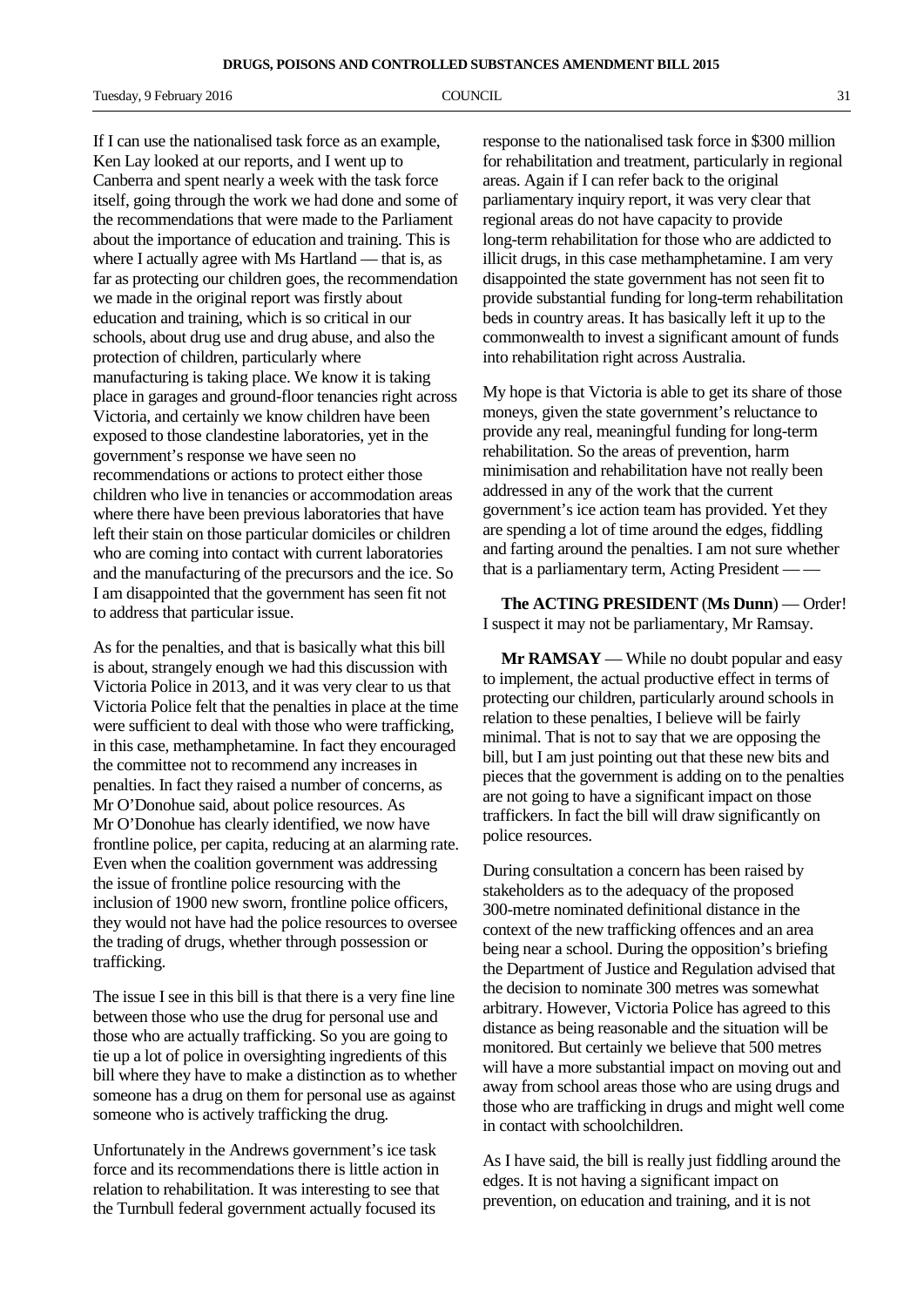having a significant impact on harm minimisation or any sort of impact on rehabilitation. It is merely providing a sort of populist piece of legislation that presumably will use the big stick in relation to where traffickers might congregate to ply their trade in relation to illicit drug trading.

I am hopeful in my contribution that the government will take note of the disappointment about its response so far both to the parliamentary inquiry recommendations and the recommendations of the national ice task force. The government has been reluctant to invest significantly in rehabilitation and also to make the most of the recommendations in relation to the use of law courts outside Dandenong, where in fact there is a better process to deal with those offenders that does not immediately put them in jail but provides opportunities for rehabilitation through regional law courts.

**Ms PATTEN** (Northern Metropolitan) — I rise today to also contribute to the debate on the Drugs, Poisons and Controlled Substances Amendment Bill 2015. As previous speakers have mentioned, this bill creates a number of — well, I would say — so-called new offences. I think most of these offences already exist in the bill. It creates seven new offences: trafficking to a child at or near a school; trafficking at or near a school; supplying to a child at or near a school; possessing instructions for trafficking or cultivating illicit drugs without a reasonable excuse; publishing instructions for trafficking or cultivating illicit drugs without a reasonable excuse and with intent, knowledge or recklessness; using violence or threats to intentionally compel trafficking; and intentionally permitting the use of premises for trafficking or cultivation. That is what the bill says it does.

I am yet to understand why we have this bill. Ostensibly it was to address issues that came out of the ice inquiry, and I note your comments, Acting President Ramsay, on the great work and the intense work that that inquiry did. I did not find, looking through the recommendations, any recommendations for these amendments. But ostensibly the bill came out of that ice inquiry and then the government's response to the ice inquiry. To some degree I was optimistic that it was going to go down the path of looking at harm minimisation, looking at other ways to deal with the terrible and devastating effects that drugs can have on individuals and on our community.

In fact the government said in its response to the inquiry it would:

and reduce risk for young people, innovative peer and community-based programs targeting young people outside the formal school system and other groups most at risk, and targeted education and information about ice for … families and communities.

This bill does not do this. As every expert we have heard — governments, even our own police minister here — has said, 'We can't keep arresting our way out of an ice problem'. So why has the government introduced this bill, which seems to be attempting to do just that? I find this legislation pretty disingenuous. The government says that this is all about ice, and then in a single line in the bill summary it says it has broadened the offences to include all drugs to 'maintain consistency' with other illicit drugs offences in the drugs act. That is not true, and it is just poor legislation.

Extending this legislation beyond ice offences was not necessary. We have done it with cannabis. We have been able to carve out certain drugs within our legislation. We could have done that with ice, but we did not. If we look at section 75 of the principal act, headed 'Use of drug of dependence', we carved out cannabis. If the government were really saying that this was an effective way — which I dispute — of tackling the problem of ice, it could have set this with ice specifically, but instead I believe this is a lazy way. The government has expanded the offences to include all drugs, and I have a number of concerns about this.

It is great; it is kind of like the *Herald Sun* law: it is a simplistic thing, we are going to stop trafficking around schools — whoo hoo, it is now an offence. It sounds great, it sounds very protective, but what we know is this is not going to protect young people; this is going to negatively affect young people. All the research suggests — and I have read a lot in this area because it is an area that interests me substantially — that the people supplying drugs to teenagers at schools are teenagers. This bill misleads people; it is actually just rhetoric. We already have provisions specifically dealing with the crime of trafficking and supplying to children, and we also have offences dealing with the possession of material around trafficking. Everything in this bill already exists in the principal act.

But we continue to ignore the large amount of research, and again I point to the work that you did, Acting President Ramsay, that looked at different approaches and that indicated that punitive approaches and heavy-handed sentence increases actually negatively impact on our society. They impact on our most vulnerable, they are ineffective against substance abuse and subsequent reoffending and they only serve to increase stigma and ignorance. This bill is not about ice. Suggesting it is so is a gross misrepresentation, and it is

Focus on prevention and early intervention, through support for programs, initiatives and resources that promote resilience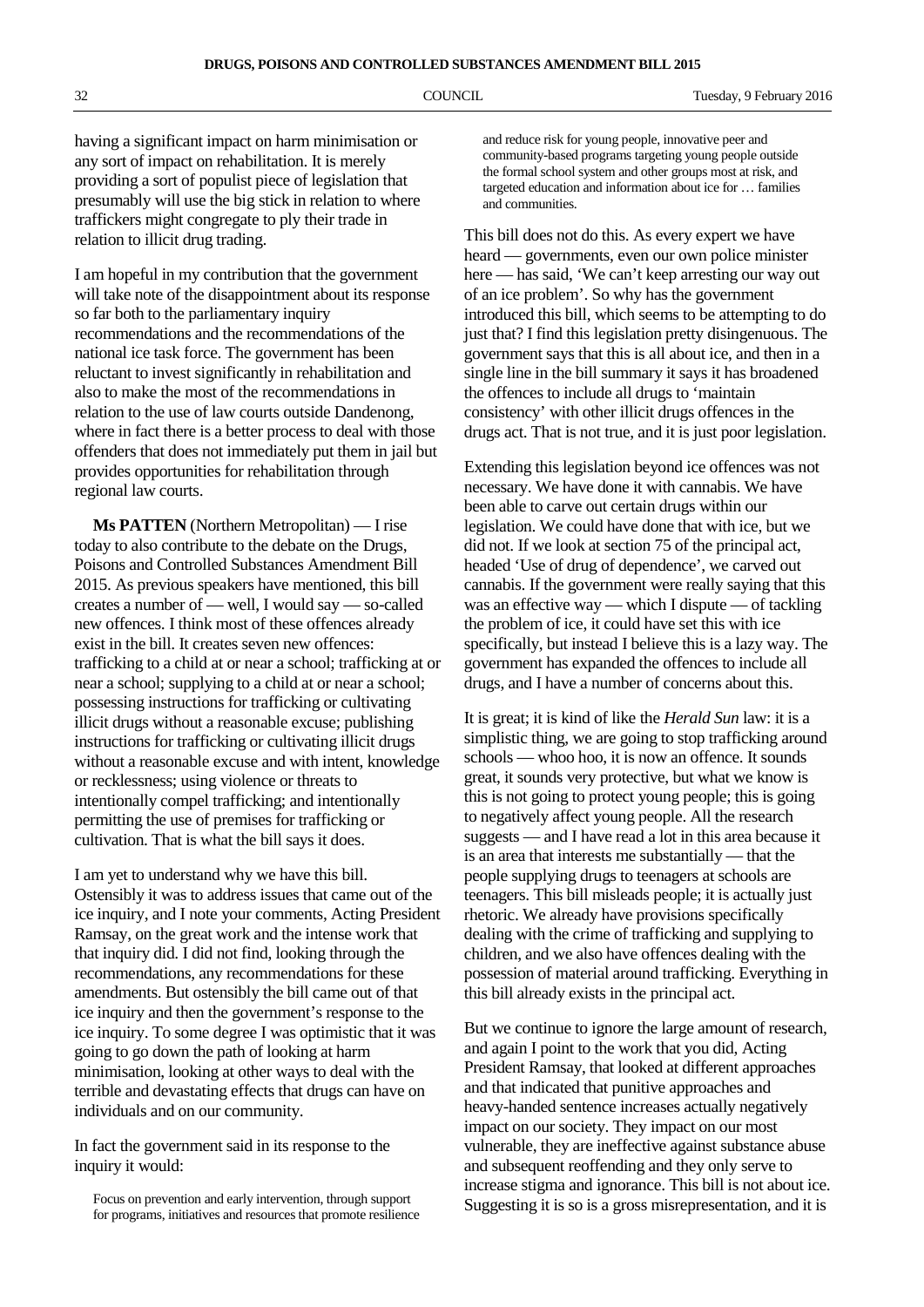disappointing to see it noted with such gusto in the explanatory memorandum and in the second-reading speech that this is about tackling ice. It is not.

As a result of this bill being all about drugs it is going to capture a number of individuals who were in no way involved with ice. In fact I would hazard a guess that the majority of people who will be affected by the amendments in the bill will not have had anything to do with ice; they will have been involved in the far more popular substances being used out there by young people, including cannabis, ecstasy and possibly prescription drugs.

Harsher sentencing and punitive approaches to drugs are not in line with harm reduction approaches; they are not even in line with the big, broad statements that this government has made and said it will implement to target the effect that ice has on our community. We know harsher penalties do not work. How many times do we have to say this? We cannot arrest our way out of this problem. We now have ex-Premiers saying this; we now have ex-judges saying this; ex-police officers and any number of experts are all saying this.

I would now like to go to some of the specific offences outlined in this bill. The first is trafficking at or near a school. The first and most important part of this clause is that it will increase penalties for trafficking within 300 metres of a school. This is not going to catch the high-level drug traffickers; this is not going to catch the importers of ice. You do not see the heads of organised crime hanging out behind the bike shed selling ice or boiled lollies. Rather this is who it will catch — the addicts who are unaware that they are within 300 metres of a school.

In my region around Richmond there are a number of addicts who have a trafficable supply of drugs on their body that they are probably using personally. This provision will catch the 18-year-old school kid who is buying pills for their mates for schoolies. It may catch the parent providing another parent with a cannabis tincture to aid a child's epilepsy. Trafficking to a child at or near a school or supplying to a child at or near a school I am sorry to say are offences that already exist. Section 71AB of the principal act already prohibits trafficking in a drug of dependence to a child and section 71B prohibits the supply of a drug of dependence to a child. They already exist. So why are we introducing additional laws when they already exist?

If we are so concerned about children needing extra protection around a school — we already have legislation saying you cannot supply; now we are

adding greater penalties to doing it around a school why stop at schools? Why not hospitals? Why not youth hostels? Why not places where under-age individuals might be sleeping rough? Why not homes? Why not detention centres? Why are we carving out one location where we feel children might be vulnerable and not others? Since the people most likely to be supplying each other in these zones are young people who are possibly attending school, the increase in these penalties is not going to impact on actual supply chains; it is going to target and impact young people with friends and siblings at that school.

Every time I looked at this online I found that every single expert was saying, 'Yes, we can worry about ice and we can worry about illicit drugs, but do you know the main drug we need to be worrying about with young people? It is alcohol'. Our kids are dying and having accidents and becoming impaired for the rest of their lives because of alcohol. Are we banning alcohol within 300 metres of a school? Are we banning the supply of alcohol within 300 metres of a school? No, we are not. Yet we know — the experts know, the government knows — that alcohol is a far greater problem than ice is to young people.

I do not support the presence of drugs in schools; these are learning environments at which there are a lot of vulnerable minds, and I do want to look after young people's safety. But the most basic of harm minimisation analysis indicates what this may do. As Ms Hartland mentioned in her contribution, even if children and young people are actually aware that we are talking about this issue and changing the law, what will happen? We will send them off campus. We will send them off school grounds, where they will be away from supervision, away from their education and away from some of the safety measures we can provide for them.

Let us consider just what trafficking is. People imagine it to be some big haul of white powder that customs people happily photograph themselves with. I had a look at the Victoria Police booklet *Young People — Alcohol, Drugs & the Law*. It warns that trafficking includes giving away drugs or holding drugs for someone. You can be found guilty of trafficking if your friend gives you money to buy drugs for them from a dealer even if they do not use the drugs or make any money. That is trafficking.

I also note that these two new sections are now attached to the Confiscation Act 1997. Last year when we passed the Wrongs Amendment Act 2015 we changed who could apply for compensation if they were harmed within a prison system. I will talk about that a little bit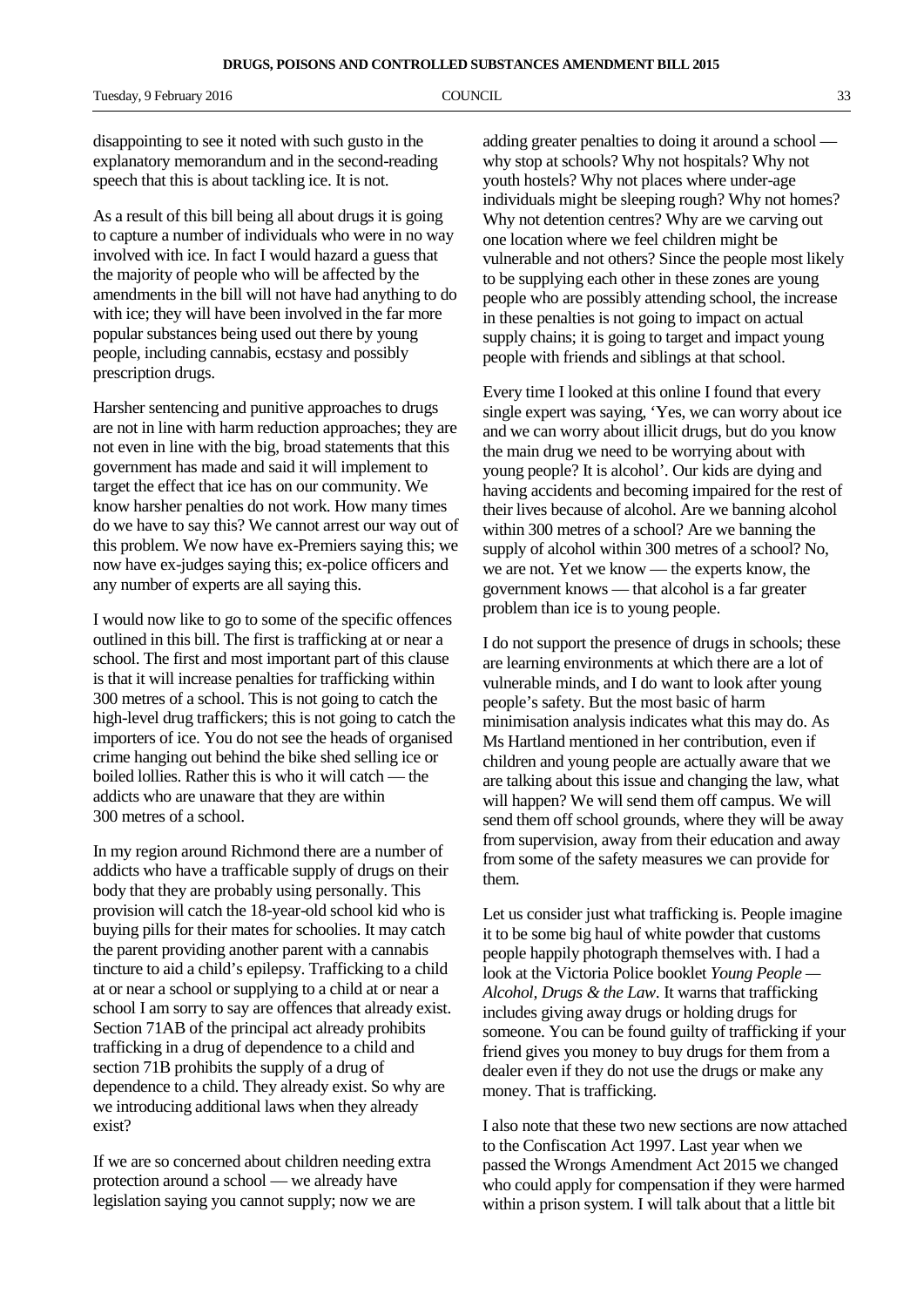later, but we are now attaching amendments to this act that will affect very young people. Let me just explore that for a minute. Should a person who has been charged with this offence later have a partner or a child in prison and that person is injured due to neglect, they will lose almost all compensation to help them care for their injured relative. We passed that legislation last year.

Let us think about a 20-year-old young fellow who has a 17-year-old brother. He is not a kingpin or a drug dealer; he is a 20-year-old kid. He is not out there trying to push drugs on other kids, but he does not want his 17-year-old brother to get in contact with somebody else — a stranger — going around and buying some pills or some cannabis to take on schoolies. So he helps his brother out and does this and he is caught; under this legislation he supplied a child and he is caught. He does his time; he survives prison — just. He moves back into the community. The prison time has probably set him on a criminal path, as so often happens, and this path proves to be intergenerational.

Later he finds that his own child is severely injured in prison due to the neglect of the prison system. This individual will now have no access to compensation to help them care for that injured child. These are the consequences; these decisions to randomly add amendments to this bill that I again assert are not necessary could send these people down a path. This will affect young people. We know that one of the greatest risks to heading down a criminal path is to meet with crime, to meet with the prison system or to meet the justice system at a young age and we are simply further enabling that.

Just to be clear about ice and the use of it amongst young people, the National Drug Strategy Household Survey found that — surprise, surprise — the usual source of drugs for young people is a friend. The average age of drug initiation across Australia is 18.3 years old — not when they are at school. The percentage of people aged 14 to 19 who have used speed or ice is 2.1 per cent. We largely accept — and the ice inquiry also accepted — that when we talk about methamphetamines about 50 per cent of those users are using ice, or the crystal form, and the other 50 per cent are using the powdered form. So we are talking about a survey figure of 1 per cent of 14 to 19-year-olds who have used ice in the last year. I wonder how many of that 1 per cent of 14 to 19-year-olds bought their ice within 300 metres of a school? I am just asking because I was not able to find any figures on this.

I would now like to turn to new section 71A, which is about possessing instructions for trafficking or

cultivating illicit drugs without reasonable excuse. Firstly, ostensibly this already exists. We have section 71A, which prohibits 'possession of substance, material, documents or equipment for trafficking in a drug of dependence'. The main difference between that and new section 71E is that lack of a mental element, where such possession is only committed when there is a reasonable excuse. Section 71A provides that you need to have had intent. There needs to be proof of intent that you were going to use that document to cultivate or traffic. The new section now says you do not need to have intended to use it for that; you just need to not have had a good reason for having it.

I refer to Ms Hartland's question about what possession means. I have been involved in a couple of pornography possession cases, and I can tell you your cache history, your browser history, can be deemed possession, and it has been deemed possession in a number of child pornography cases and in a number of terrorism cases in recent times. This is no longer about having a copy of *High Times* next to the toilet, where it used to sit in a group house I lived in. I am afraid to say that I am probably guilty of this. If this becomes law, I am guilty. I subscribe to a number of cannabis business and research newsletters. They discuss the sale and manufacture of cannabis. Often there is explicit information regarding growing methods or advertising and sales tips. It is all very interesting stuff, and I think it is very interesting in my work as a legislator to know about it. I suspect that my work as a legislator may give me a reasonable excuse for subscribing to them maybe — but what about a young entrepreneur, a young fellow studying marketing at college? Is this a reasonable excuse for him to have information on the best ways to advertise cannabis and the best practices and tips for cultivating cannabis? He does not have to show that he has an intent to use it; he just has to not have a good reason for having it.

The same goes for publishing instructions for trafficking or cultivating illicit drugs without reasonable excuse or with intent, knowledge or recklessness. This clause concerns me a great deal, and I will be proposing an amendment to this provision. We are talking about publishing instructions. You do not have to intend to use them. What is a reasonable excuse for putting something up on your Facebook page? That it was funny? Is that a reasonable excuse? I know a lot of this information goes up there because people think it is silly. Under this bill the meaning of 'publish' includes 'to sell, offer for sale, let on hire, exhibit, display, distribute and demonstrate'. Is posting to a Facebook page for parents whose children have severe medical issues for which cannabis oils may be helpful a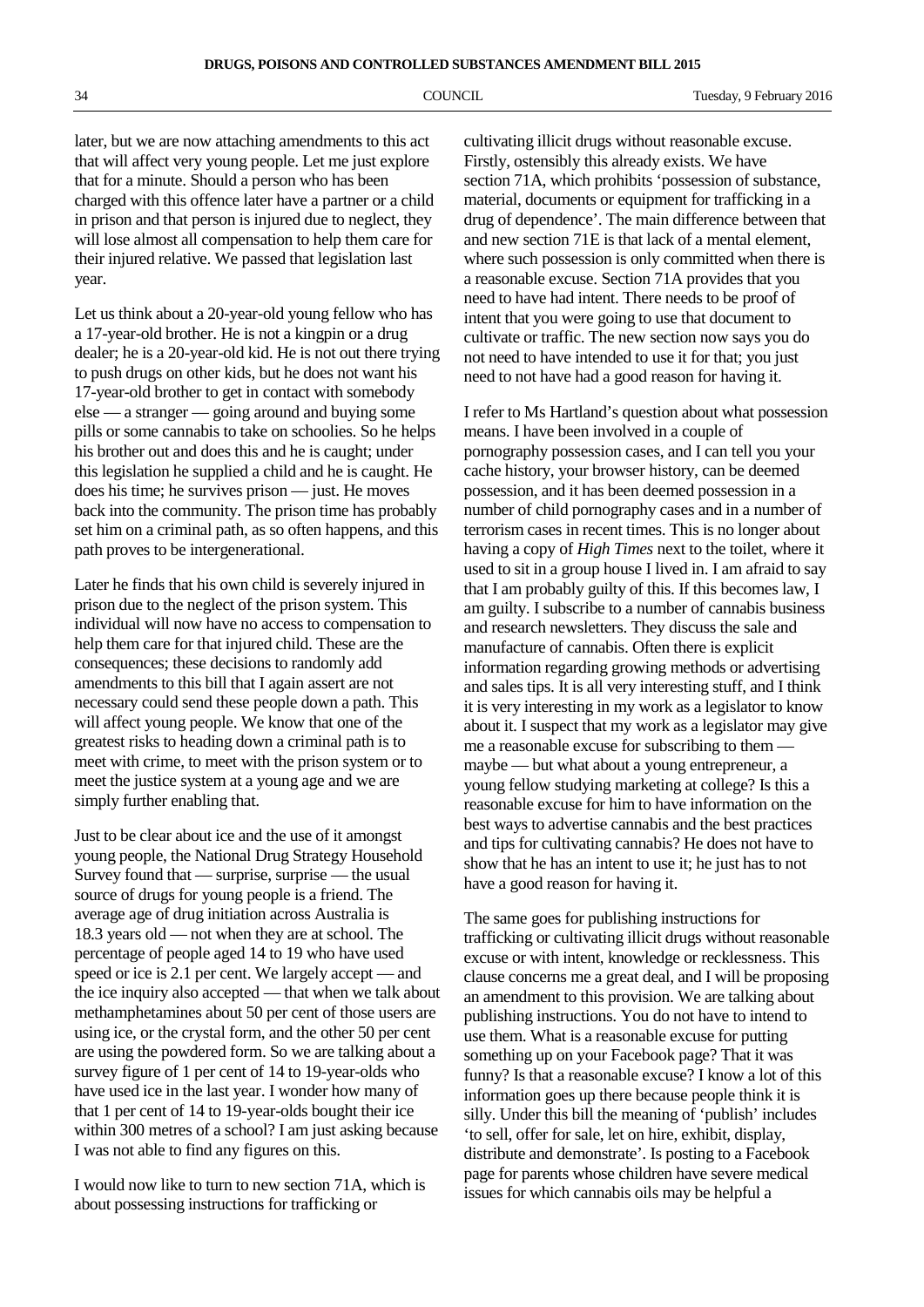Tuesday, 9 February 2016 **COUNCIL COUNCIL COUNCIL** 35

reasonable excuse? Is responding to a question on Reddit a reasonable excuse?

What about providing information on forums that relate to cultivation? When I was at school, there was a thing going around about how to grow magic mushrooms in your gym locker. It was not true; it was a joke. But it was information about cultivating an illicit drug, and I am not sure that 'Because it's funny' is a reasonable excuse. I too could have got caught up passing that message around the gym lockers.

If I have a previous drug-related charge, am I able to ever establish a reasonable excuse, such as academic pursuit? The inclusion of the mental element 'reckless' is enlivening. This essentially means that anything I post online is a publication. The objectives of this offence seem to be focused on capturing those who disseminate information regarding trafficking and cultivation, and that could have been done by simply amending section 71A to capture dissemination with intent for the material to be used to traffic.

New section 72D relates to intentionally permitting the use of premises for trafficking or cultivation. We already have offences of conspiracy, aiding and abetting, so this is another superfluous offence that does nothing more than contribute to this image of 'We're fixing things; we're fixing the ice problem' without actually doing anything that will address the ice issue.

As I said, I think this legislation is unnecessary. It is poorly constructed, it is against best practice, it is against evidence-based research, it is superfluous in the face of current offences and I think it is disingenuous. I would like to flag now that I will be introducing some amendments to this bill for the house to consider in the committee stage. These amendments will propose the removal of section 71E in clause 10 of the bill as being superfluous and an inappropriate strict liability offence. They will also propose deleting the mental element of 'knowing' or 'reckless' from section 71F.

# **Australian Sex Party amendments circulated by Ms PATTEN (Northern Metropolitan) pursuant to standing orders.**

**Ms PATTEN** — I hope that my colleagues will consider these amendments and support them. They do not impact the overall intention of the bill, which I still believe has got a number of critical issues, but they do remove some of the unnecessary and clunky additions to what I consider a very problematic bill. I think this bill should go to an inquiry. We have just established a drugs inquiry; the government has just supported a drugs inquiry. It could have very easily asked that

inquiry to consider this bill, to further the recommendations from the ice inquiry and to further consider some of those issues. I do not believe this bill does that.

The offences that this bill introduces are not in line with harm reduction or evidence-informed practice. They push a punitive approach, long proven to be ineffective, over — as Mr Ramsay mentioned in his contribution rehabilitation, over therapeutic jurisprudence, over drug courts. It is disappointing. I think this is probably one of the most disappointing bills I have seen since I have come into this house. It just provides that same old law and order rhetoric. It has not worked; we know it has not worked. Then it uses what I think are poor legislative mechanisms to try to rehash this notion that harsher penalties are going to stop people using and taking drugs, when we know that harsher penalties and these sorts of mechanisms only affect the most vulnerable in our community.

This is not committing funding to rehabilitation processes, needle exchange programs, expanding the Drug Court or expanding those principles of the Drug Court into other courts more broadly — which is another topic Mr Ramsay also mentioned — nor is it about pill testing to ensure safety. This fits nowhere within the framework of harm minimisation or reduction.

All this does is continue the narrative of the evil drug user, the evil drug addict and the false reality that this is somehow going to save our children while simultaneously ensuring that those exact same children are vulnerable and victimised by this bill. It adds pointless rhetoric that has for so long dominated this discussion on drugs when this issue should be moved entirely out of the criminal justice sphere and into the realm of health. I would hope one day to see drugs treated as a health issue, not a criminal one, and this bill does not do that.

**Ms TIERNEY** (Western Victoria) — I wish to begin by agreeing with the last part of Ms Patten's contribution — that is, I believe that this issue is primarily a health issue. But what we have before us tonight is a series of amendments that actually deal with crime. If we only focus on law and order, then we are not dealing with the issue, and I think Acting President Ramsay, as chair of the joint parliamentary committee that he ably led, found that there is a necessary balance between the rights of the individual, the health issue, the issue as it affects families and the issue as it affects communities, while also making sure that there is criminality around the supply of addictive drugs. Getting that balance right and having a plan that joins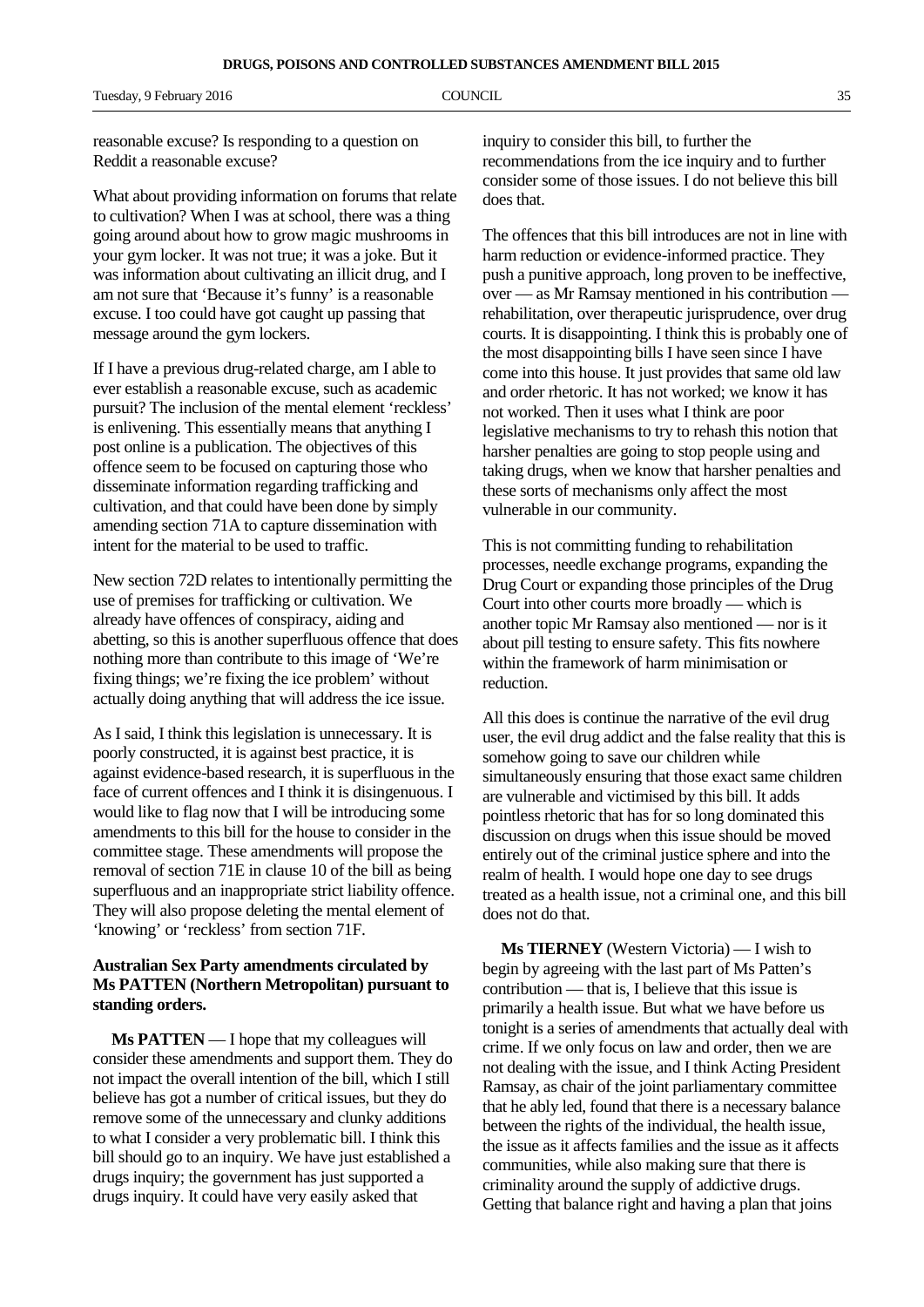**DRUGS, POISONS AND CONTROLLED SUBSTANCES AMENDMENT BILL 2015**

those elements is absolutely critical if we are going to get on top of this issue.

Whilst I have a very personal interest in this issue and whilst I am particularly interested in how the health issues of drug addicts can be fully appreciated and dealt with and how families who have drug addicts among their members can be supported, I am also pragmatic enough to know that we need to deal with the criminal element that comes into this issue. That is what we have got here tonight, and it is about the offences and the criminality associated with the activity around drugs. Specifically what is before us tonight is the delivery of part of our election commitment to tackle the growing problem of crystal methamphetamine, commonly referred to as ice. In particular the bill seeks to keep our kids safe from this insidious drug by creating new offences around supplying and trafficking in and near premises.

Whilst I do take on some of the points that Ms Patten talked about in terms of some of the statistics, the reality is that children around schools do not necessarily buy drugs. But people who want to get children hooked do hang around schools, and they do groom them, and they provide tasters. This is an attempt to stamp that out. The offences in themselves will not stamp it out; they need to be backed up with really good community programs, and local policing needs to be worked in with the community aspects around schools.

We know that there has been a dramatic increase in the prevalence of ice usage in our community, and this of course has also meant that there has been an increase in property crime and an increase in violence. It has left many Victorians fearful and made life incredibly difficult for our hardworking emergency services and health professionals. And I know in the last couple of months in Western Victoria Region alone there have been some really frightening incidents that have occurred. There are shortages in available treatment beds and rehabilitation facilities. Families are being torn apart, and families are spending their savings trying to help their sons and daughters who are in the throes of ice use.

In his introduction to the Australian Crime Commission's (ACC) 2015 report on the national methamphetamine market, the CEO Chris Dawson stated:

The availability and addictive nature of methamphetamine has created a new demand in urban, rural and disadvantaged communities where its destructive impact is growing at a significant rate.

Serious and organised crime groups are thriving on the profits generated through methamphetamine.

There have been significant changes in the nature of the methamphetamine market since 2010. There has been a shift from the powdered form, commonly referred to as speed, to the crystalline form, now called ice. Another issue noted in the ACC report is that efforts to decrease ice production are complicated by the fact that a number of precursor chemicals and common medications, such as cold and flu treatments, have a range of legitimate uses, with crime groups instead diverting them to the illicit market.

This bill makes the possession and publication of instructions for manufacturing illicit drugs, which often incorporate these precursor chemicals, an offence. Given that we know that in some cases these crime groups have used violence to compel individuals, such as users with drug debts, to traffic drugs for them, it also creates a new offence of using threats to intentionally compel someone to traffic. Separately it also targets the production of drugs by making it an offence for someone to knowingly allow their property to be used to produce drugs.

This bill delivers on the government's election commitment, we believe, to assist in keeping our children safer from drugs. We also recognise that legislation alone is just part of the picture when it comes to tackling the impact of drugs in Victoria that is why we established the \$45.5 million *Ice Action Plan*. Labor has committed money to deliver training, available both face to face and online, to front-line workers, including those working in health and human services, education and law enforcement, and other industries that have the potential to come into contact with ice-affected individuals. This training will better equip them with the skills to identify and assist individuals under the influence of ice to better protect the safety of themselves and others.

This government is also investing in clinical supervision for mental health workers by providing additional training for supervisors and by helping service providers ensure that they have frameworks in place for managing drug-affected patients. Both of these measures will serve to complement this government's \$20 million Health Service Violence Prevention Fund, aimed at preventing violence in our hospitals. I know that the joint parliamentary inquiry that looked at that did go into the hospitals and certainly found that this was an issue being faced by health professionals.

There is also \$4.7 million to assist families in identifying and managing ice issues and helping them deal with the strain and stress that can come with a family member tragically becoming addicted to ice. In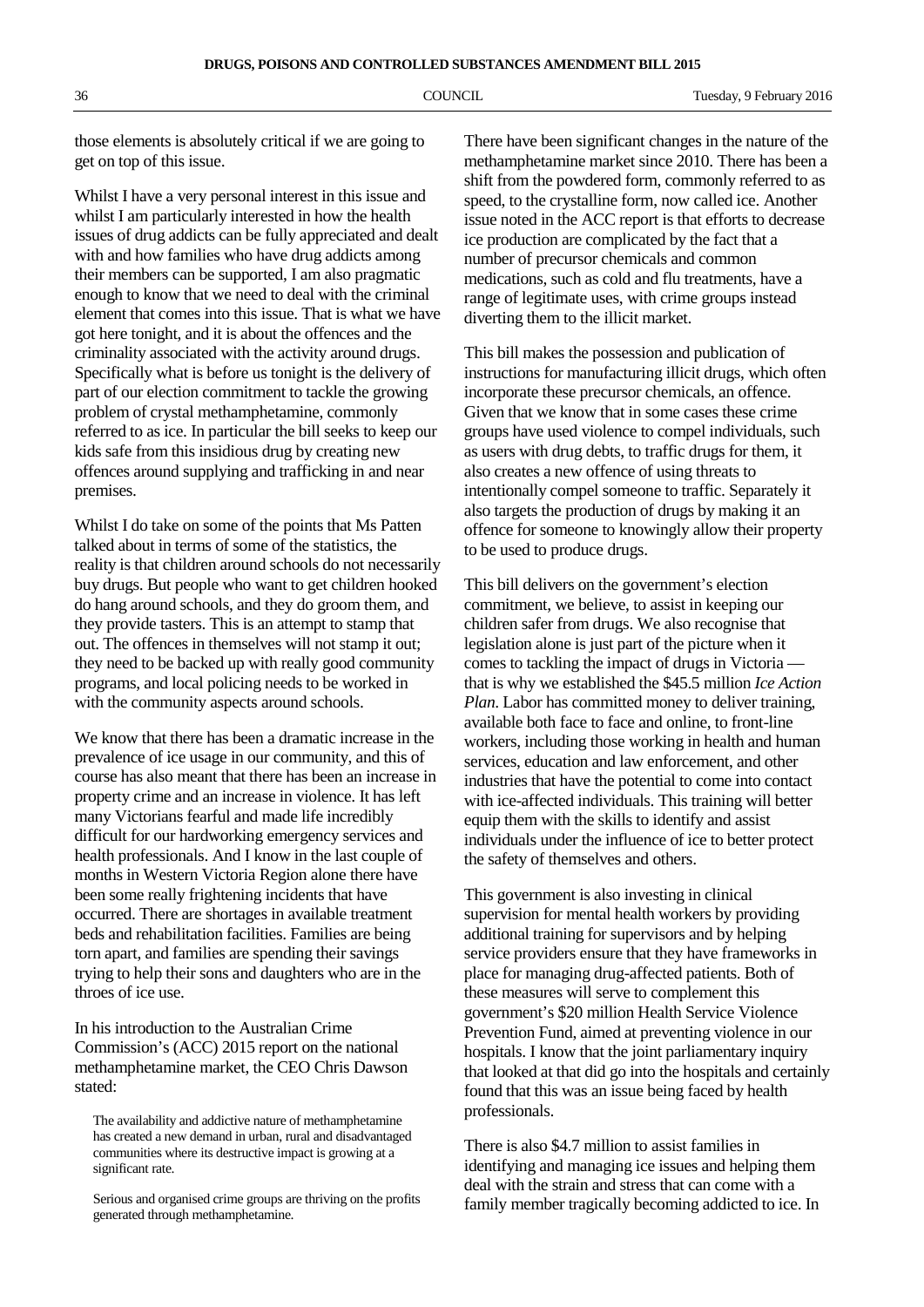Tuesday, 9 February 2016 **COUNCIL COUNCIL COUNCIL** 37

addition we know treatment services and facilities are already stretched, so we have invested \$18 million in expanding drug treatment and rehabilitation services and facilities and in creating an ice helpline. We are also spending \$4.5 million to crack down on people who manufacture ice in clandestine laboratories and sell it to our sons and our daughters.

We are also investing \$15 million in new drug and booze buses, because we know illicit drugs have now overtaken alcohol as the most commonly detected substance in the bloodstreams of those involved in fatal accidents. As we work 'Towards Zero' and to eliminating the road toll, it is simply unacceptable that as many as 32 per cent of those involved in fatal accidents on our roads are drug affected and that amphetamine users are six times more likely to experience a crash because of aggression and poor judgement.

We are also providing money to community groups to help educate and inform young Victorians about the use of ice, and of course we are investing \$1 billion into the Back to Work initiative and other initiatives to assist in tackling youth unemployment. We know that young Victorians do have hope, desire and dignity, and that they want that which is often brought about as a result of being able to go to work, which breaks that cycle of boredom and hopelessness. Of course all these measures can only work if we keep ice off our streets and away from our children.

The bill essentially is attempting to do that, and this is just one example of what we are attempting to do in this space. What we have before us tonight is a bill that amends the act and creates seven new offences. A number of speakers have spoken at length in relation to that. The first three pertain to the supply of drugs in and around schools, specifically trafficking at or around a school, trafficking to a child at or around a school and supplying a child at or near a school. It makes it an offence to use violence or threats to intentionally compel trafficking. It also makes possessing instructions for manufacturing or cultivating illicit drugs without reasonable excuse an offence, as well as publishing instructions for trafficking or cultivating illicit drugs without reasonable excuse and with intent, knowledge or recklessness.

Finally it creates an offence for intentionally permitting the use of premises for trafficking or cultivation. The bill also, as a consequence, amends the Confiscation Act 1997 to include these offences, which may trigger the seizure of proceeds of crime, and the Residential Tenancies Act 1997 to codify offences for compelling trafficking via threats or violence and permitting

premises to be used for trafficking or cultivation offences, for which public housing tenants can be given notice. We know the negative impact that drugs such as ice have. We know that all around Victoria, whether it is in the city or in the smallest of rural communities, few areas are spared their ill effects. We know from the report released by the Sentencing Advisory Council that ice was the most commonly trafficked drug in Victoria in the past five years. We know that in the last year 90 000 Victorians used some form of methamphetamines — and we must do everything possible to curb this.

In my own electorate, in the communities of Geelong, Colac and others, we have seen support services stretched to their limits by the increase in people seeking support and services in relation to their addiction. We have seen more violence on our streets, more emergency room doctors who have to deal with patients who are both unwell and drug affected, and more police dealing with offenders who are irrational and sometimes uncontrollable. We cannot stand by. We cannot allow this situation to continue. Communities right across the state and in fact right across this country are being torn apart, and this bill is an important part just a part, but an important part — of our attempt to combat this drug called ice. I commend this bill to the house.

**Mr FINN** (Western Metropolitan) — I have listened with a great deal of interest to a number of speakers in this debate, particularly to Ms Patten, and I have to say that I actually agree with some of Ms Patten's comments — particularly the one where she said this bill is not going to solve anything. That is the truth: this bill will not solve anything. I have to disagree with her when she says that giving kids drugs is helping them, because it is not. I do not care whether it is from their mother, father, brother, uncle or whoever it might be; anybody who gives a child drugs deserves everything that is coming their way.

We also heard today that the war on drugs, as it is often referred to — the heavy-handed approach, as it has been referred to today — does not work. I ask the question: how would we know? How would we know it does not work, because we have not tried it? We have at best been half-hearted in our attempts to crack down on the drug industry. I pose the question here tonight, and it is getting on towards the night: when are we going to start seriously fighting drugs? This bill is a small step. It will add a little bit of gravitas here and there, and that is all for the better. But the bottom line is it is not going to solve the drug problem. Let us face it, the drug problem in Australia is probably the biggest problem we have. It is a problem that permeates every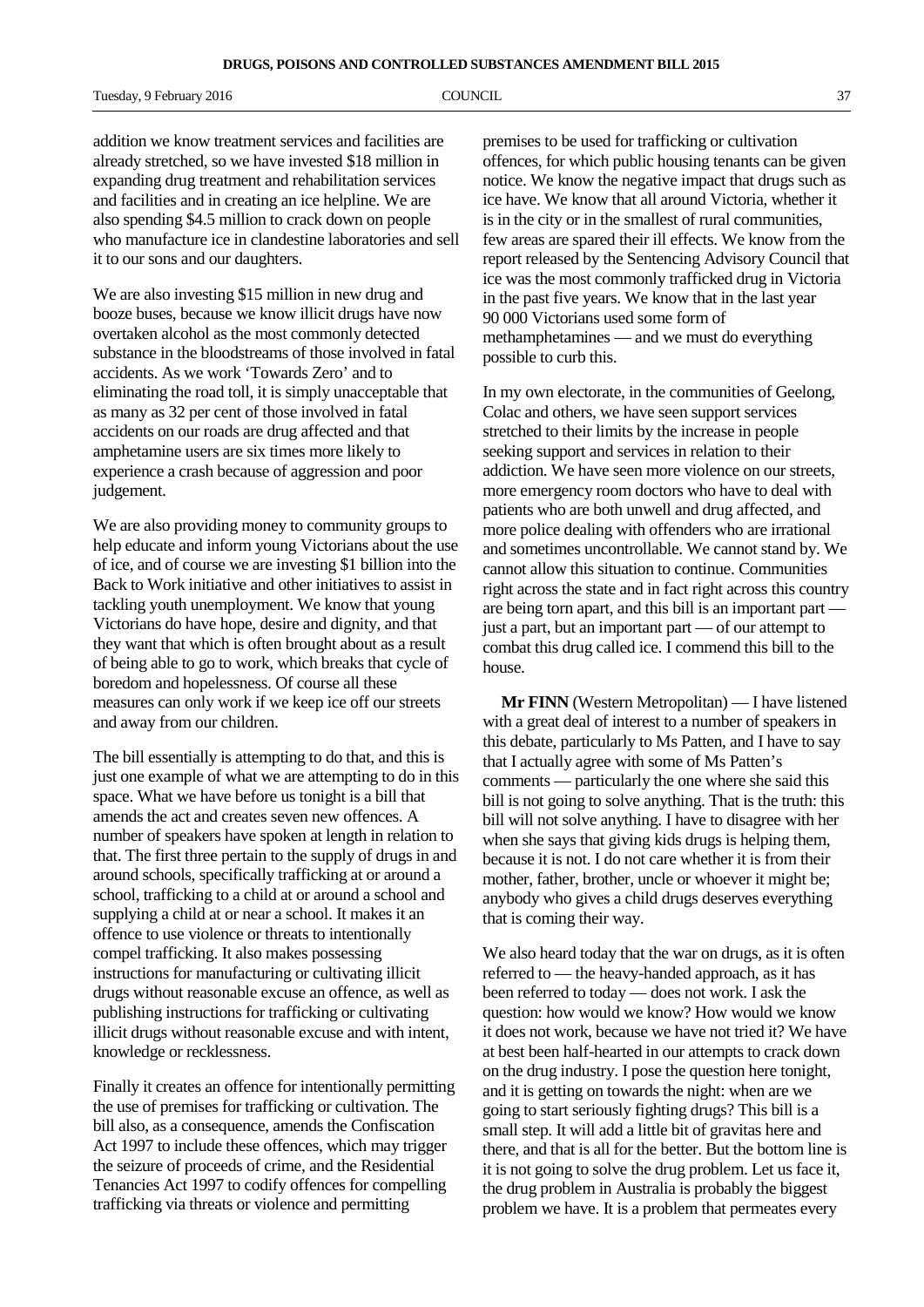level of society — it permeates families, it is an insidious, vile disease which just goes everywhere. As a father of teenagers — and I know I can speak for a lot of friends of mine too who are in the same situation the worst thing I can imagine happening to our children is for them to become involved in the drug scene.

Unfortunately there are people out there who are making a great deal of money out of drugs. They are making squillions out of drugs. I may have made it known in years gone by what I would like to see done to these people — and I am not talking about the drug dealers on the streets or the junkies who might be selling a few grams to fund their own habit. I am talking about the blokes in the Rolls-Royces; I am talking about the people in the penthouses; I am talking about the people who are making hundreds of millions of dollars out of selling drugs — the people up the top of the tree. They are the ones who more than anybody else we should be targeting, and when we get them they should be subject to the death penalty.

I am not a strong supporter of the death penalty for much else, only for terrorism and for drug kingpins, because if we are serious about the war on drugs, if we are serious about protecting our children from these criminals, from these vile, evil, horrid subhuman individuals, then we will go after them with a passion. We will catch them and we will say to them, through the court process, that they have forfeited their right to walk on the earth with us. Now I have to say to you that I do not think it would take too many before the other kingpins realised that this just is not worth it. If some of these kingpins see a few of their mates going to the gallows or to the gas chamber or wherever it might be, I think they would wake up very quickly and realise that they just might be next.

Let us face it, these people at the top of the tree are the ultimate in selfish individuals — anybody who has a mansion, who has cars, who has women and who has everything else that they may have gained by selling drugs to kids, by selling misery and death on the streets. It does not get much more selfish than that, does it? I do not think it gets much more selfish than that. They are the ones that we really have to go after.

It was great to see the other day El Chapo, the drug dealer in South America, get his. I sincerely hope that he does get his, and I know what I would do with him if I had my way. I have to say to you that I would be more than happy to pull the lever to dispatch that individual. The fewer of those we have on this earth the better this world will be. The sooner we get rid of them the better.

Having got that off my chest, I move to some of the comments that we have heard here today about marijuana. We heard from Ms Hartland and we heard from Ms Patten that marijuana is nothing much really, is it? How wrong were they. Marijuana is an exceedingly dangerous drug. I have known people over the years who have been long-term users of marijuana, and I have to say that their minds no longer exist. Marijuana has destroyed their capacity for reason and their capacity for rational thought. It has destroyed them as human beings. People say, 'Oh, it's not addictive'. I tell you what: try to find somebody who smokes cannabis on a regular basis and try to get them off it and you will find out very quickly how addictive it is.

## **Mr Ondarchie** interjected.

**Mr FINN** — We might do that too, Mr Ondarchie. We have here a drug that is extremely addictive, that is extremely dangerous and that indeed does ultimately cause mind-destroying injuries to those who use it.

But we move on now to what you would almost call the drug of the moment, and that drug is ice. I have spoken about ice to a good mate of mine, a bloke called 'Sir' Les Twentyman, who I have referred to in this house on a number of occasions. Les has been warning about the dangers of ice for some years, and he is at the coalface. He is seeing what ice does to those who take it. He is seeing that on a daily basis, and it is something that horrifies him, and particularly horrifies him on the basis of where it is taking even some suburbs. We are not just talking about families; in some instances we are talking about actual suburbs and country towns where it has taken over to an extent where it is just destroying that entire region. My very strong view — and I agree with Les on this — is that we need more youth workers to deal with those who are potentially drug users or potentially ice users. We need youth workers on the streets working with these young people and providing them with support, providing them with an alternative — providing them with another life, if you will. I have seen some of the people that Les has helped, and he has actually saved their lives.

We heard from Ms Patten and Ms Hartland about how the criminal justice system does not work with regard to stopping drugs. Well, I think that we can have a two-pronged approach. I think if we have youth workers on the ground, we will have a lot of young people who will not go near drugs, so it will not be a problem for them, and that has to be a plus. I ask the government to take that into consideration. I know Les Twentyman is forever asking for more youth workers because the problems are getting bigger — they are getting more difficult to handle — and he needs them. I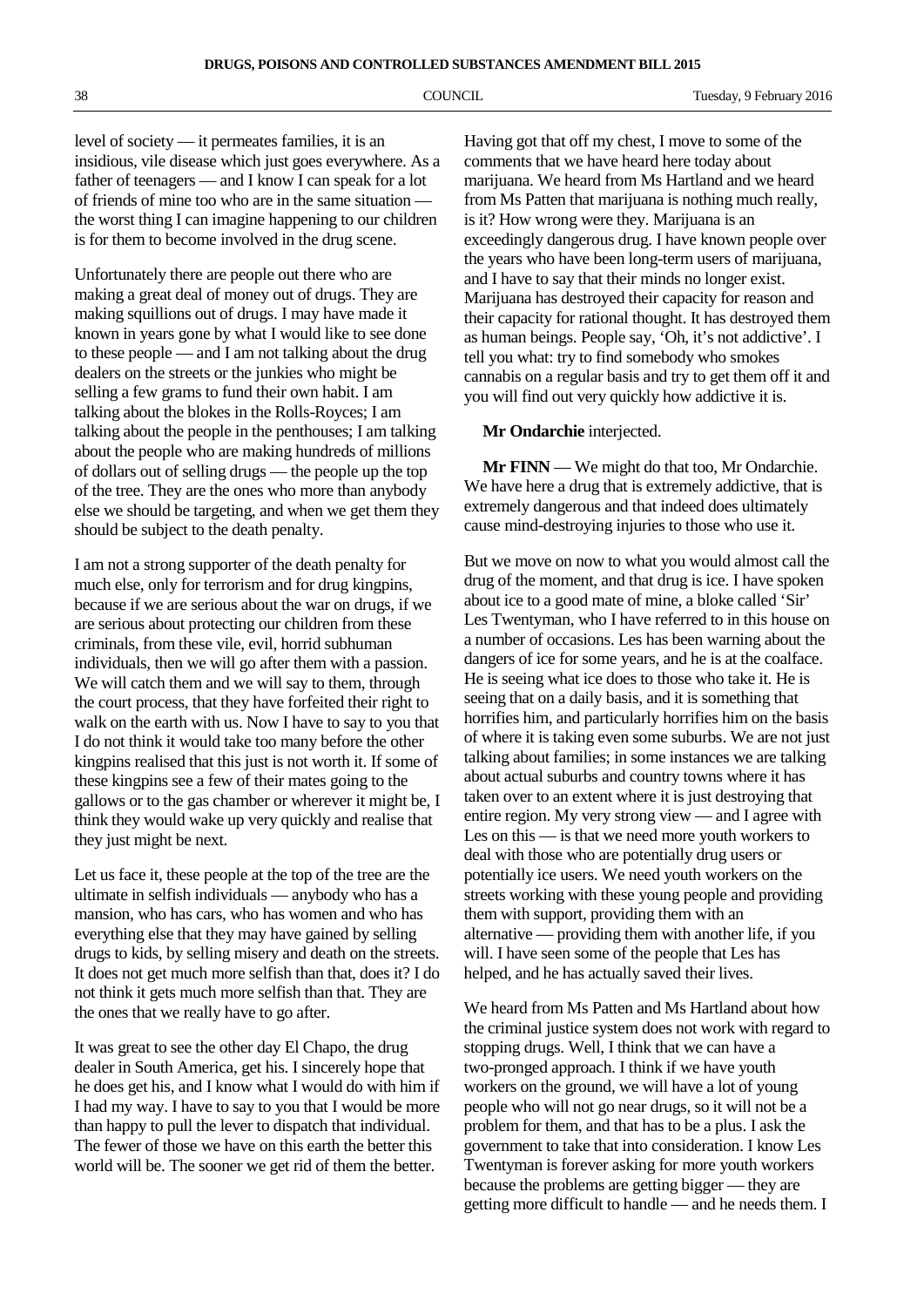sincerely hope that the government will provide the support that he needs, particularly in the western suburbs.

Of course we have seen in our hospitals the impact of ice. A Saturday night in an emergency department has never been a great deal of fun. It is even less fun now because we have people on ice going in there who have to be physically restrained, who are threatening the physical wellbeing, and indeed the lives sometimes, of the doctors and the nurses in the hospitals. That is something that none of us should feel that we can tolerate.

The Chief Commissioner of Police has said that police now — Mr O'Donohue mentioned this earlier — go out on the streets almost expecting to be assaulted by somebody on ice. It is something that is so regular, it is something that is so much a part of their existence these days, that if it does not happen, they are almost surprised. This is a development that is not good for any of us. It is not good for the emergency services workers, it is not good for the police, it is not good for those who are causing the violence and of course it is not good for society. There are some people for whom you cannot do anything else but get them off the streets. You have to get them off the streets for their own good as well as the good of the community.

I would like to say to those nurses and doctors in emergency departments who are facing this challenge every day, to those police, to those ambos and even to those firemen who are out there facing the dangers on our streets every day — the dangers that ice users present — that we should, as a Parliament, stand with them. We in the Parliament like to think of ourselves as being leaders of the community, and you would hope that we are. We like to apologise, and we like to make statements in support of this, that and the other thing. How about making a statement in support of our emergency services workers and the nurses and the doctors who are facing this scourge on our streets and in our hospitals? How about we stand up as a Parliament and make a clear statement that we stand with them and we will provide the support necessary to protect them? They are protecting us; who is protecting them? If we do not, as parliamentarians, we are failing. In fact if we do not provide the sort of support I am talking about, we as parliamentarians are abject failures, and that is something that I am hoping the government just might take into consideration.

There is a drug culture in this country, and it is destroying this generation, largely. It has destroyed perhaps the best part of a couple of generations now, and it is on its way to doing it again. We have to take this problem on head on. We should not pussyfoot around. We should go after this problem with an absolute and total commitment to getting the result that we need, and that is getting the drugs off our streets. It is a war, as Mr Ondarchie says. It is a war, and it is about time that we started fighting that war. We have not done it to date; perhaps now, today, might be a good time to start.

**Dr CARLING-JENKINS** (Western Metropolitan) — I rise today to speak briefly to the Drugs, Poisons and Controlled Substances Amendment Bill 2015. This bill amends the Drugs, Poisons and Controlled Substances Amendment Act 1981 to strengthen the laws against trafficking, including the manufacture and distribution of illicit drugs, such as ice, here in Victoria.

As the explanatory memorandum states, and as people have already covered in the chamber, the Victorian government's election commitment around ice, which was entitled Ice Intervention, promised to tackle the ice epidemic and find a solution to make communities safer. I note that it was almost 12 months ago now that the government released its action plan on ice, including a \$45.5 million effort to reduce the supply of, the demand for and the harm of ice in our communities. At the same time the government stated that it would establish tough new offences against drug manufacturers and dealers, and this is what this bill represents.

I applaud this commitment, and I will be supporting this bill. However, I just wish to offer an opinion on some of its content. I will note that I hope this bill is, as I would describe, step 1 in the war on drugs. Step 1 is about getting tough on drugs. I thank the Deputy President for her contribution just before and her explanation of the targeting of the criminal element of the drug industry, which this bill addresses. Step 2 in this war is about getting smart in how we approach this issue.

Ice has a devastating effect on our communities. In Western Metropolitan Region alone the crisis caused by this drug is reaching epidemic proportions. Parents are in despair, grandparents are looking after their grandchildren when their drug-affected children can no longer do so, and the number of drug-fuelled attacks and drug-related crimes is increasing. It is certainly time for something to be done. Drastic situations call for drastic measures. I perhaps do not advocate quite so drastic a measure as Mr Finn proposed just before in his contribution. However, I do agree that the issue of drugs should not at all be taken lightly, and I agree with his contribution around the impact on families and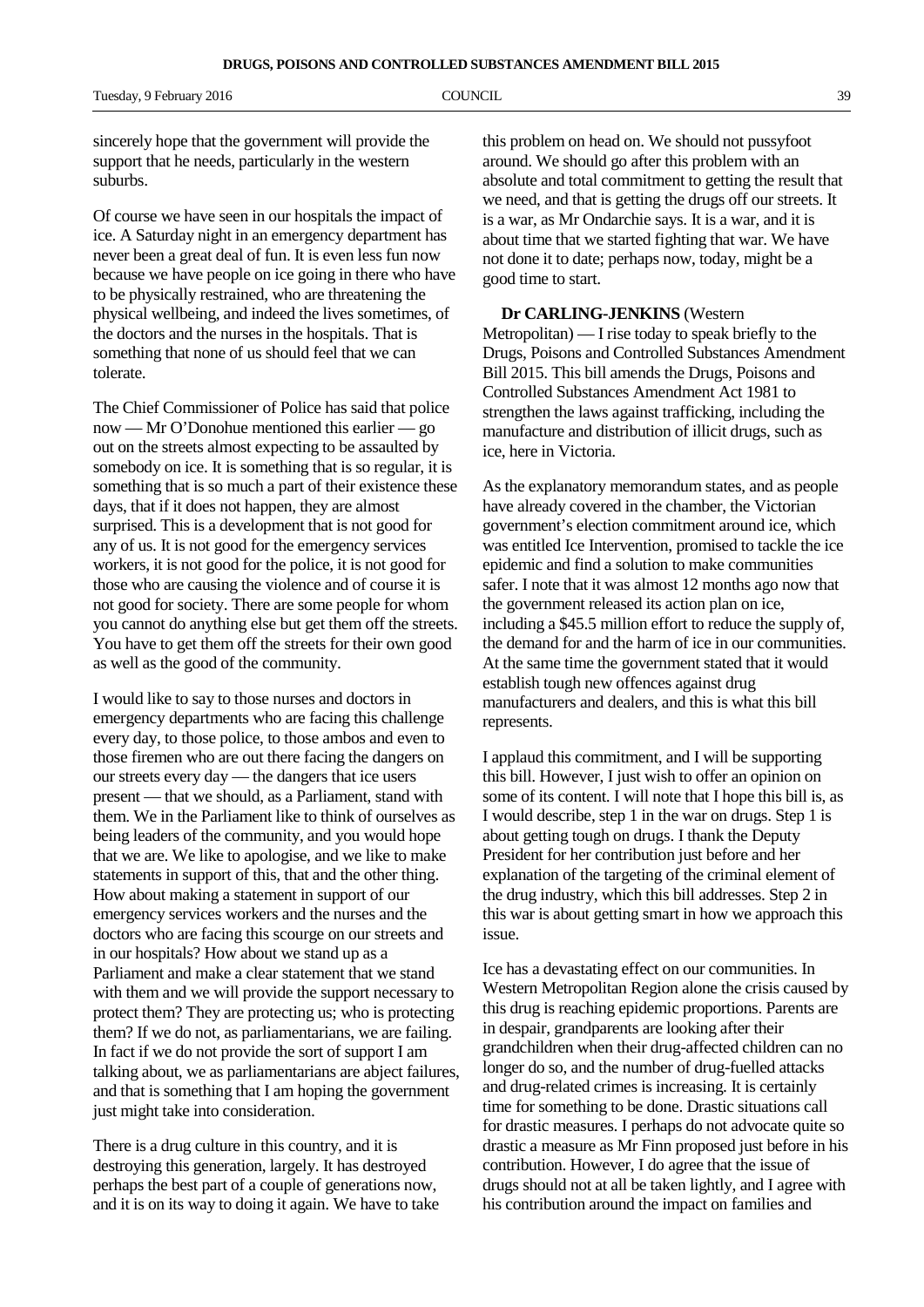communities, how devastating this is and that there is a need for the criminal justice system to deter this industry.

The offences in this bill target conduct that contributes to the domestic manufacture and trafficking of illicit drugs such as ice. However, obviously it is not limited to ice but covers all drugs of dependence. I note that this bill increases the penalties for these issues of manufacturing and trafficking and that one of the key elements of this is the increase in penalties from 15 years to 20 and 20 years to 25. There is, I will note, little differentiation in the bill between adult and child offenders, and it does fail to differentiate between whether sales within 300 metres of a school are done during daylight hours or at night-time, when schools are obviously closed. Therefore the courts could penalise a teenager to a maximum 25 years for trafficking unlikely as this may be.

Clause 10 of this bill creates a penalty of five years for anyone possessing literature on how to manufacture or cultivate drugs of dependence. There is a bit of a flaw here. It simply says 'without a reasonable excuse'. Previously the act required a person to intend to use the literature for that purpose. Imprisonment for possession of undesirable literature is quite extreme, and I wish for further clarity from the government on this point regarding the intention here.

To complement this bill I do hope to see the government making more efforts in the area of rehabilitation. The DLP for a long time has had a policy of compulsory rehabilitation for drug users and drug-dependent traffickers, which would make serious inroads into long-term drug use and the associated criminal activity of this industry. I would urge consideration of this approach as part of an effort to be smart about, not just tough on, drugs. Families and communities are being destroyed by drugs, whether it be ice or something else. Locking up people for longer and longer periods has simply not always worked and is not the only solution. Genuine leadership in this area is not just about doling out punishment or locking people up. It is about finding a solution that will benefit everyone. We should remember that drug addicts and drug traffickers, who may also be drug dependent, are our fellow Victorians. They are our children and our grandchildren. They are our parents and our siblings. They are our friends and our neighbours. So I will support this bill, and I will also support the government's efforts in the area of drug rehabilitation, which I urge the government to actively review this year.

**Mr ELASMAR** (Northern Metropolitan) — I rise to speak on the Drugs, Poisons and Controlled Substances Amendment Bill 2015, currently before the house. Crystal methylamphetamine, or ice, as it is commonly known, is the scourge of the world today. It eats into and corrodes every part of society. People from all walks of life are becoming hooked, and the problem is out of control. It is hard to believe that this epidemic is so widespread. Ice is a mind-altering drug that eventually destroys the user. It turns beautiful people into indescribably ugly caricatures. It is said: one shot of ice and the person is hooked. It defies understanding. But one thing we know is that we need to stop this plague by using everything at our disposal.

The Labor Party during the last election campaign made a commitment that an Andrews Labor government would tackle the ice problem within its first 100 days of government. It established the *Ice Action Plan* committee. The committee investigated, amongst other ice-related issues, causes and treatments. The associated difficulties and problems are manifold. It is not just a law and order issue; it reaches into the homes of ordinary Victorians and rips the heart out of families and the community.

The ice epidemic is being attacked on many fronts by the Andrews Labor government. Firstly there is a proposed tougher crackdown on the proliferation of home labs — squalid houses, some of which are purported to be public housing, which produce many thousands of kilograms of this incredibly dangerous substance for a ridiculously cheap outlay. The bill targets easy access to children that has seen the likes of small schoolchildren being targeted by ruthless profiteers. This bill puts in place justifiably harsher penalties for trafficking or dealing ice near or around schools and manufacturing the drug in crude home labs.

The Andrews government, in March 2015, released Victoria's *Ice Action Plan*. A total of \$45.5 million was allocated to develop, in consultation with the federal government, a national strategy that would see a reduction in the supply of ice across Australia. The Australian Crime Commission tells us the market for ice in Australia has become embedded into the Australian psyche and, worse, that the expansion of ice is accelerating. Authorities recognise that of all the illicit drugs available on the market, ice poses the highest risk to the Australian community. It has become part of the world's economy and is an evil trade, and it must stop. Drug enforcement agencies, the judiciary and health service providers are united in tackling this insidious attack on Australian families, and I do support the bill and commend it to the house.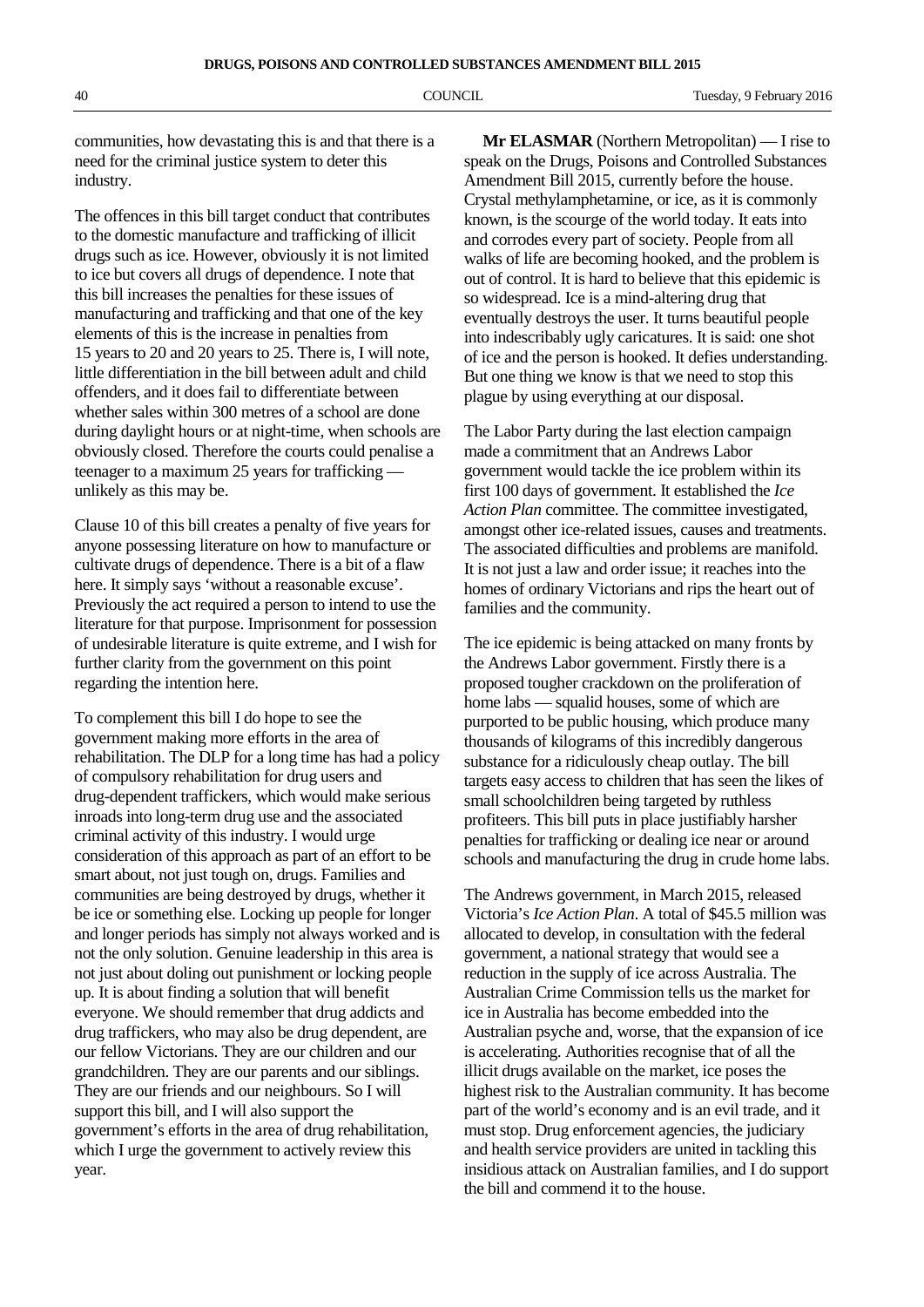Tuesday, 9 February 2016 **COUNCIL COUNCIL COUNCIL COUNCIL 1** 

**Mr EIDEH** (Western Metropolitan) — I rise to make a brief contribution on the Drugs, Poisons and Controlled Substances Amendment Bill 2015, a very important bill for Victoria and one that our government is very proud of. The Andrews Labor government made a commitment to Victorians at the last election to get tough on ice, which resulted in the *Ice Action Plan*, and this legislation is just another important step in our plan. The government is keeping its promise to help protect our children and tighten the net on drug dealers and manufacturers by introducing seven new drug offences. This bill builds on Victoria's current tough drug laws; it makes it even harder for ice dealers to peddle their misery. Far too often we continue to hear stories of ice ruining the lives of so many young Victorians and their families. This bill is about making it tough on dealers and manufacturers.

Ice is an extremely complex problem for communities across Victoria. We cannot arrest our way out of this problem, because we need to address the demand of the drug also, which is why we created a \$45.5 million package of those things that could not wait. This bill comes as a result of a Sentencing Advisory Council report which found ice was the most common drug trafficked in commercial quantities in Victoria over the last five years. We promised four ice offences and have expanded our promise to seven specific offences that include all drugs. Our government is determined to send the strongest possible message to those adults who supply drugs to kids near schools. Drug dealing is even more atrocious when it happens in or near schools, where the risk of children being targets or seeing deals is greater. We will give those dealers jail time to reinforce our message.

The proposed offences are as follows: trafficking to a child at or near a school, 25 years; trafficking at or near a school, 20 years; supplying to a child at or near a school, 20 years or 1600 penalty units or both; using violence or threats to intentionally compel trafficking, 5 years; possessing instructions for trafficking or cultivating illicit drugs without reasonable excuse, 5 years or 600 penalty units or both; publishing instructions for trafficking or cultivating illicit drugs without reasonable excuse and with intent, knowledge or recklessness, 10 years or 1200 penalty units or both; and intentionally permitting the use of premises for trafficking or cultivation, 5 years.

During the last election we promised four ice offences and have expanded our promise to seven specific offences that include all drugs. Labor developed these new offences after listening to community concerns that children could be the targets of dealers near schools. Between July 2014 and June 2015 there were 22 arrests

of or summons issued for people supplying or selling drugs to a child at a school, and between July 2013 and June 2014 there were 35 arrests of or summons issued for people supplying or selling drugs to a child at a school. Children need to be safe at school. That is a collective responsibility, and this bill is an important step in the right direction. I wish this bill a speedy passage.

**Mr HERBERT** (Minister for Training and Skills) — I thank all participants in the debate. It is an important piece of legislation, and importantly it is a clear-cut, unadulterated, specific election commitment which we are implementing here. We know that over recent years our community has had to come to grips with quite an insidious new drug — the drug ice — and we know that the scourge needs multiple approaches to fix it. These laws form part of the government's response, and only part of it, in terms of the challenges that ice presents.

Members are of course aware that in the lead-up to the 2014 election, as I said earlier, the Premier committed to establishing an ice task force to tackle the challenge in the first 100 days. Of course the task force has reported. It was established with health experts, law and employee groups, and people who are at the forefront of the fight against ice. They have reported, and the government has responded with a \$45.5 million commitment to reduce the supply of and demand for this insidious drug. There is \$18 million to expand drug treatment and rehabilitation so that users get the support they need. I think it was Mr O'Donohue who made the point that health and support are key in this, and we acknowledge that health and support for users are in fact the key to opening the door to reduce ice addiction. There is no doubt about that.

We are putting nearly \$5 million towards helping families identify and manage ice users; \$1 million towards frontline workers, who are often the victims of attacks by ice users in their aggressive states; \$4.5 million towards extra forensic scientists to help police crack down on drug labs; and of course \$15 million for new drug and booze buses to pick up people on drugs and people on ice who are using cars and are a real danger to everyone else. These are just some of the measures. As I say, they are measures that go to enforcement, that go to support and that go to assistance — a combined approach to how we stop the scourge of ice in our community.

These laws are also part of the response. They are laws that we are making to protect our kids, basically, by introducing seven new drug offences relating to trafficking and other laws to protect children and young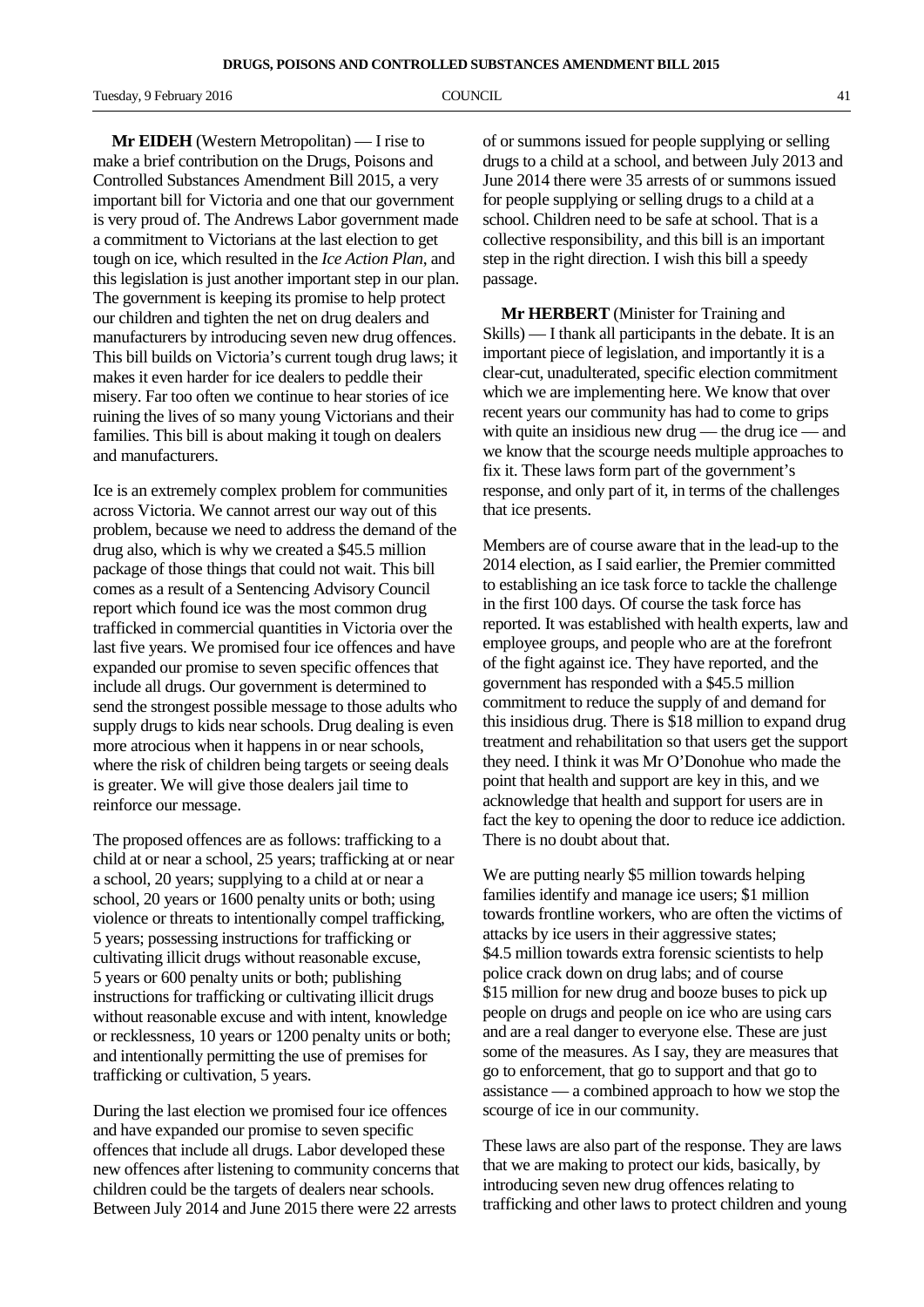people in schools exposed to drugs, including increased penalties for using violence or threats to compel trafficking, for possession of instructions for trafficking or cultivating illicit drugs without reasonable excuse and for publishing instructions for trafficking or cultivating illicit drugs.

I should comment on the comments of the Greens on that. These penalties, it needs to be noted, are maximum penalties, and of course on some of the more minor elements — what most people would consider more minor elements — of publishing et cetera there is huge discretion in there. There were examples of there maybe being some books in various people's cupboards that may talk about hydroponics and different things. Of course there is discretion there, and no-one is talking about burning books or anything like that, but there is a major issue here in terms of some of the harder drugs and about distribution and deliberately and recklessly having methods to increase drug supply. I will talk undoubtedly in the committee stage when we go through Ms Patten's amendments about the issue of recklessness and its definition in the legislation.

Obviously the government absolutely is behind these laws. We think they will go a long way to being an element of legislative reform that will make it harder for traffickers and those who are pushing drugs on our children and those who are pushing drugs in our community, particularly ice and harder drugs, to operate and will give police greater power to crack down on what is a really insidious scourge upon our society.

Obviously we will go into committee, but in his contribution Mr O'Donohue talked about his amendment to take the distance in terms of what is a reasonable distance for trafficking to children in schools from within 300 metres of a school to 500 metres. The government will be supporting that amendment. In terms of the issue and how 300 metres was chosen, quite frankly we could say 400 metres or another distance, but after talking with police about the sorts of areas in which kids move when going to school, such as bus stops and train stations, 300 metres was considered a reasonable distance. Equally 500 metres is considered to be a reasonable distance. I do not think we want to say 5 kilometres, because most kids are not going to travel in that area and drug pushers are not going to be 5 kilometres away from a school. The government accepts that 500 metres is consistent with the South Australian legislation. I believe they are both reasonable distances, and the government accepts Mr O'Donohue's amendment; it will provide for more consistency with South Australia.

Mr O'Donohue raised an issue about the new offence inserted by clause 12, under new section 72D1, relating to landlords intentionally permitting their premises to be used for drug trafficking activities. Mr O'Donohue asked why the offence only applies to owners and not their agents. I am advised that even if agents are used by owners, owners still control the choice of tenants and owners are responsible for arrangements concerning the management of their properties, whether directly or through an agent. I understand the point that is being made, but I think that clearly if an agent is acting against the interests of owners or not informing the owners et cetera, then that would be a separate issue. However, owners generally have responsibility at law even though they may have an agent, just as ministers are responsible even though we have staff. I am advised that that is the basis of that component of the law.

Apart from that, I look forward to the committee stage of the debate. It is an important bill, and I understand that there are differing views. There are always differing views on these issues, such as balancing views about civil liberties and about the intent of the law and how it will be interpreted, but on balance government members believe that these are good measures that will fully acquit our election commitments. I commend the bill to the house.

*Ayes, 33*

*Noes, 6*

Morris, Mr

Ondarchie, Mr<br>Peulich, Mrs

# **House divided on motion:**

Atkinson, Mr<br>
Bath. Ms<br>
Morris. Mr<br>
Morris. Mr Bourman, Mr Mulino, Mr Carling-Jenkins, Dr<br>
Dalidakis, Mr<br>
Ondarchie, Mr<br>
Ondarchie, Mr Dalla-Riva, Mr Davis, Mr Pulford, Ms Drum, Mr Purcell, Mr Eideh, Mr Ramsay, Mr Elasmar, Mr Rich-Phillips, Mr Finn, Mr Shing, Ms Fitzherbert, Ms Somyurek, Mr (*Teller*) Herbert, Mr Symes, Ms Jennings, Mr Tierney, Ms Leane, Mr Wooldridge, Ms Lovell, Ms Young, Mr (*Teller*) Melhem, Mr

Barber, Mr Patten, Ms (*Teller*) Dunn, Ms (*Teller*) Pennicuik, Ms Hartland, Ms Springle, Ms

# **Motion agreed to.**

# **Read second time.**

# **Committed.**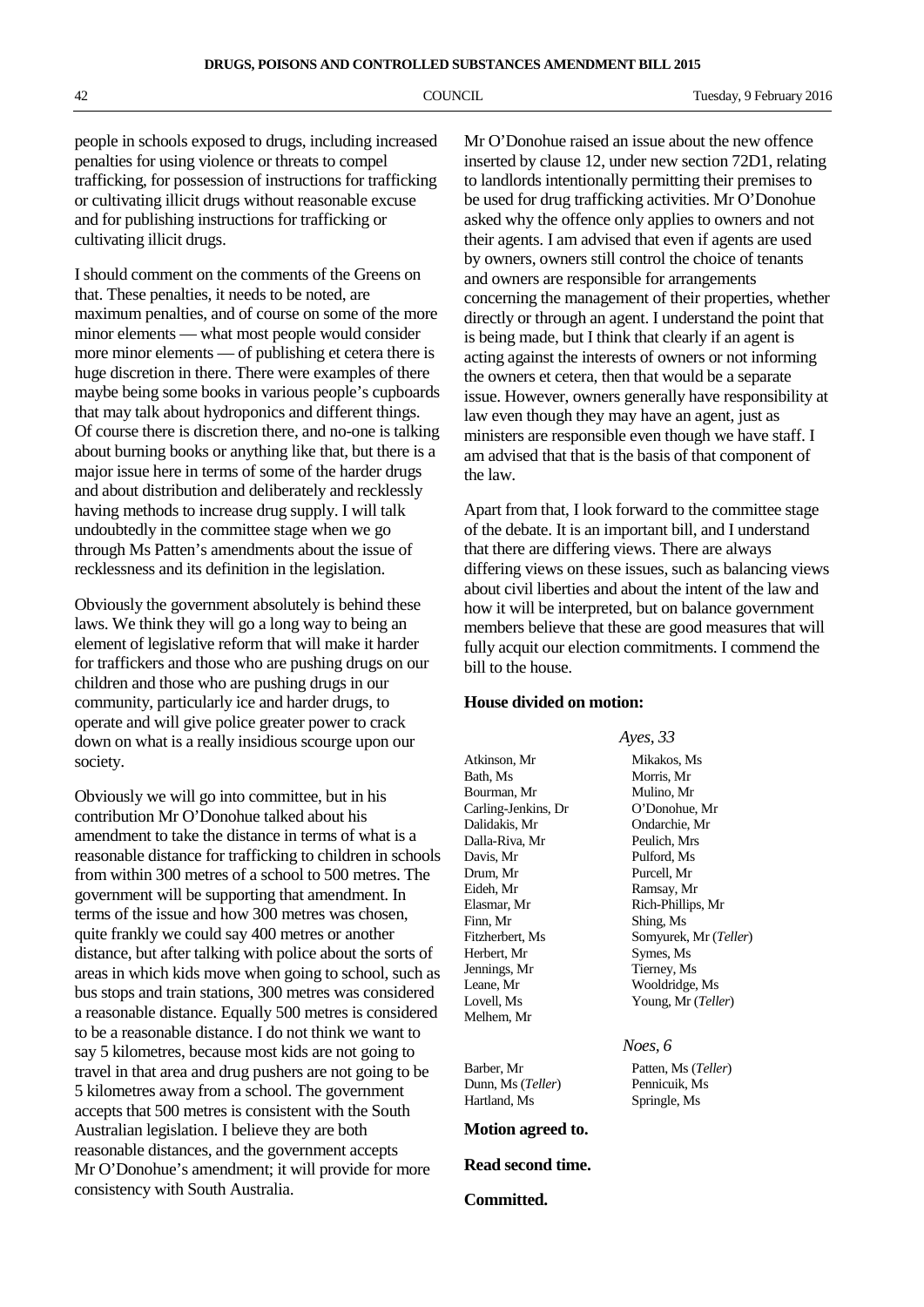Tuesday, 9 February 2016 **COUNCIL COUNCIL COUNCIL 13** 

#### *Committee*

#### **Clause 1**

**Ms HARTLAND** (Western Metropolitan) — I have a few general questions that I think would be appropriate. Considering the penalty for dealing drugs is already very high — 20 years — and it is obviously extremely serious, why was it felt that this increase in penalty was necessary and what evidence was there to support the need for the increase? Also, can the minister point to a need that the courts have identified in terms that there is insufficient scope in relation to the current penalties and say how many people are now being prosecuted at the maximum penalty rates? I probably got more than one question in there.

**Mr HERBERT** (Minister for Training and Skills) — Firstly, can I say that the context in which this is being implemented and the election commitment Labor had for the majority of these changes of course came from major community concern, and concern from a broad section, about the rise in ice use, the violence in our community and the rapidly escalating impact it was having on communities right across Victoria. That impact needed a strong response, and we believe this is part of that response, as is the task force being set up and the other means of reducing the impact of ice on people's lives. It is a holistic point, but this is only one part of it.

In regard to the question of penalty rates, the courts basically enforce the legislation we have here, and it is up to the Parliament and the people of Victoria to provide that guidance to the courts. We would always want to have that. It is a central part of our democracy — not the other way around, that judges in senior positions dictate to the public about what is appropriate and what is not in the law and in a democracy. Basically I cannot give you the specifics in terms of numbers, but we do know through the National Ice Taskforce that the manufacture of ice continues, importation is growing and clandestine laboratories have increased, and the task force and the Australian Crime Commission have shown that domestic production of ice continues to play a large part in that supply role. Hence there is legislation here that goes to the publication of ways of producing drugs.

It also became apparent that methamphetamines are now the second most commonly used illicit drug in Australia after cannabis. I know a lot of the concerns that were raised have to do with cannabis, but methamphetamines have the second most common usage. The application of the law goes to all drugs of dependence because it should not just be restricted to ice. It is appropriate that in terms of a legislative framework it covers a whole range of drug offences, particularly given that some people shift from one drug to another. We believe it was not appropriate to simply limit the offences to ice and that they are appropriate right across the board, and in terms of the penalties, these are maximum penalties. For relatively minor offences — for instance, if you had a book or a picture that said how you grow marijuana at home — it might be a bit different to if you are supplying information about how you have a massive distribution of it in warehouses and so on. So these are maximum penalties and we think they are appropriate. It is pretty simple.

**Ms HARTLAND** (Western Metropolitan) — Actually the issue of publishing is one of the areas that is quite unclear in that if someone prints an item, that is considered to be published, but if they are reading it off their computer screen it is not. So for the young person who is not aware of that and just prints it off, then that becomes publishing. The other issue that was not able to be clarified in our briefing was if someone saves a hyperlink to a page, is that considered to be publishing?

**Mr HERBERT** (Minister for Training and Skills) — I was going to go into that more in terms of when we debated the amendments of Ms Patten, but in terms of the issue of what is on someone's hard drive, I am happy to refer to some of that now and also to the definitions of whether a person possesses it or not. Basically what we are talking about is a person having physical custody of, carrying or watching over documents containing drug recipes or keeping them in a place where they can put their hands on them when they wish, so that is as best I can answer it. In an online environment that would mean downloading the drug recipe to a hard drive or a memory stick. It would not simply be searching a website, for instance. So you actually have to have a conscious act of storing it, keeping it et cetera.

We would also expect that the prosecution, in prosecuting such a case, would have to satisfy the court that the defendant intended to possess the drug recipe as opposed to having it caught up in a whole heap of stuff and just keeping it. The exception, being a reasonable excuse, is another safeguard to ameliorate the problem. I understand the point Ms Hartland is getting at — that some kid downloads something and they are just an idiot — but really, given the offence, there has to be some strictness in the offence to enable the defendant to present evidence of a reasonable excuse. So presumably in the cases that Ms Hartland is really concerned with they would have a reasonable excuse and the prosecutor would have to prove that that reasonable excuse was not relevant.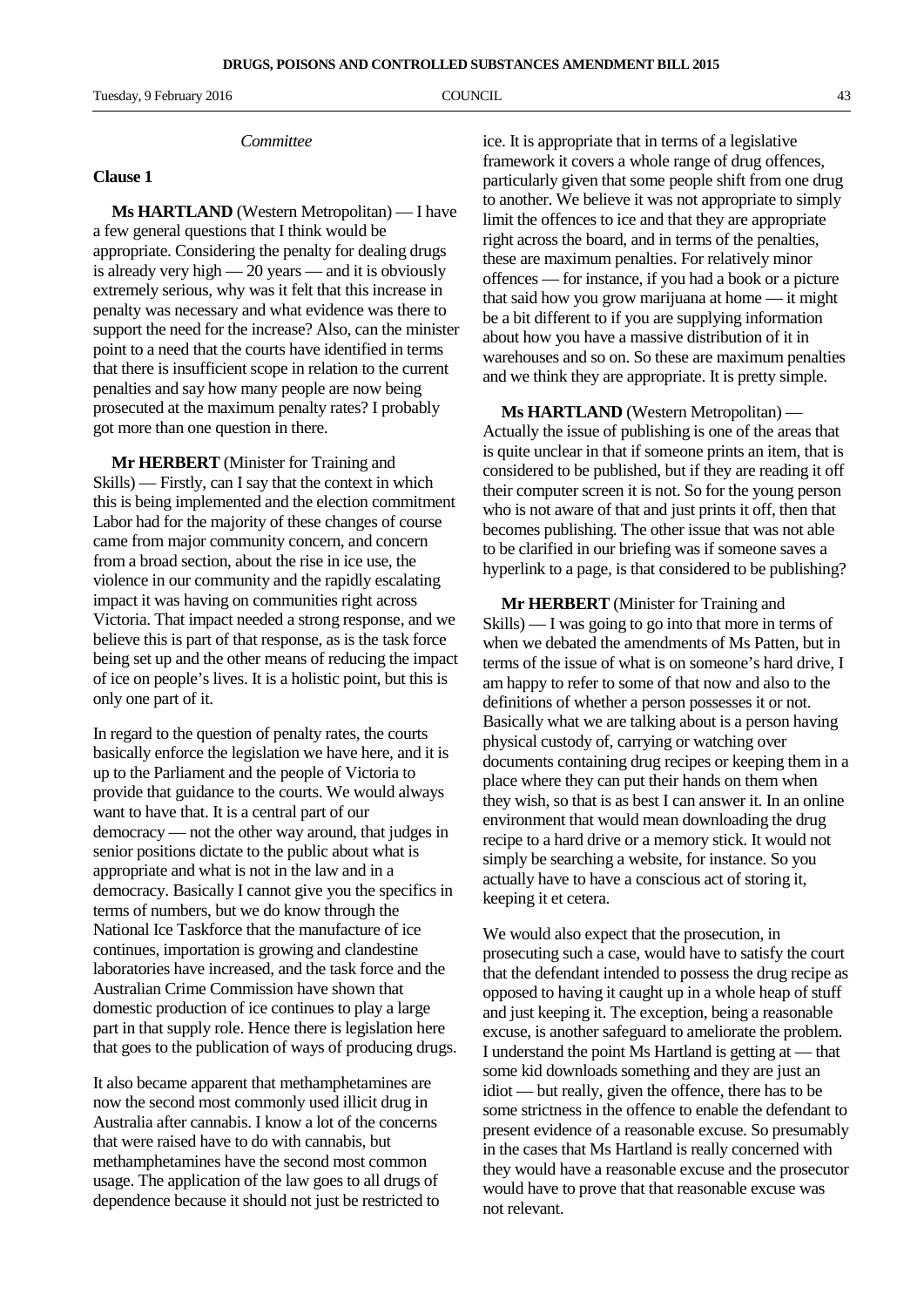As I understand it, the defendant only has to point to the facts of an excuse rather than having to prove the excuse, so in Ms Hartland's case they would give the excuse and that would be the reason why in terms of 'reasonable excuse' in terms of the law, if that helps. I can go into it in more detail later if you like.

# **Sitting suspended 6.30 p.m. until 8.03 p.m.**

**The DEPUTY PRESIDENT** — Order! We are dealing with clause 1, and Ms Hartland was in the process of asking the minister a number of questions. Does Ms Hartland wish to continue?

**Ms HARTLAND** (Western Metropolitan) — If I go back to the issue about evidence for this bill, the figures that I have are there have been between 7 and 29 offences per year over the past five years, and that is for 2500 schools. They are not very high figures, so I am wondering again what the evidence is that the government has that it has seen the need to target schools for increased penalties.

**Mr HERBERT** (Minister for Training and Skills) — I guess what I would say is one is too many as far as I am concerned, to be perfectly honest. Whether it is 7, 25 or 300, none of those figures is acceptable to the government. We understand how legislation can be used as a deterrent, as part of a suite of measures we have to try to curb the incidence of ice use, which is growing in our community in particular.

**Ms HARTLAND** (Western Metropolitan) — Considering these changes, and as I said in my contribution to the second-reading debate, I am really concerned about young people being criminalised. What will the government do to actually inform young people about the changes in penalties? The real trap I see is young people in high schools selling a bit to their friends. So how is that going to be done, to tell young people that the penalties have changed?

**Mr HERBERT** (Minister for Training and Skills) — I do not know that any of that — the way Ms Hartland described it — would attract a maximum penalty, quite frankly, under this bill. Ms Hartland's substantive question is: what type of community advertising about the impact of this will be undertaken? Obviously there was a lot of media commentary and coverage when we made the commitment. The bill will obviously get some. I guess Ms Hartland is really talking about social media and the forms of communication that young people respond to. Would that be satisfactory?

**Ms HARTLAND** (Western Metropolitan) — I do not recall seeing very much in the media about this at

all — that there would be these increased penalties and I do read quite a bit of media, so I am not sure that that is going to be satisfactory. So I would like to know what kind of campaign the government is going to roll out in schools to make sure that young people are not caught up in this.

**Mr HERBERT** (Minister for Training and Skills) — I will just seek some advice on that, but maybe it is to do with the last election and being in the upper house, as opposed to many of those in the lower house who certainly would have seen that policy announcement made by the now government. It is fairly clear.

**Ms HARTLAND** (Western Metropolitan) — I did watch all policy announcements but I saw very little media about this, and I do not know that 12-year-olds read policy announcements.

**Mr HERBERT** (Minister for Training and Skills) — We will take that as a point of debate, but let me just get to the substantive issue. Let us deal with the issue. Ms Hartland was talking about young children. I am advised that any child charged with the new offences will be dealt with appropriately through the youth justice system, as occurs with existing drug offences. Under Victoria's sentencing regime for young people the Children's Court hears most matters relating to child offenders, as Ms Hartland would be well aware. In the Children's Court the most severe sanction that can be given to an offender aged between 15 and 20 at the time of sentencing is a youth justice centre order, which can provide for up to two years detention in a youth justice centre for a single offence.

For children aged under 15 — I think Ms Hartland might have given an explanation about this — at the time of sentencing, the sentence of last resort is a period of detention in a youth residential centre for up to one year for a single offence. Other sentencing options for children include youth attendance orders, youth supervision orders, probation orders, good behaviour bonds, fines and undertakings. I understand the member's concerns, but clearly the intent of this bill is not to target junior people doing minor things.

In terms of the question with regard to advising children, schools are of course responsible for implementing drug education and drug prevention programs for their students. I guess we could have a debate about how effective or good they are, but the Department of Education and Training has developed comprehensive drug education and drug prevention policies, which provide advice and tools to schools in planning and reviewing their own drug education and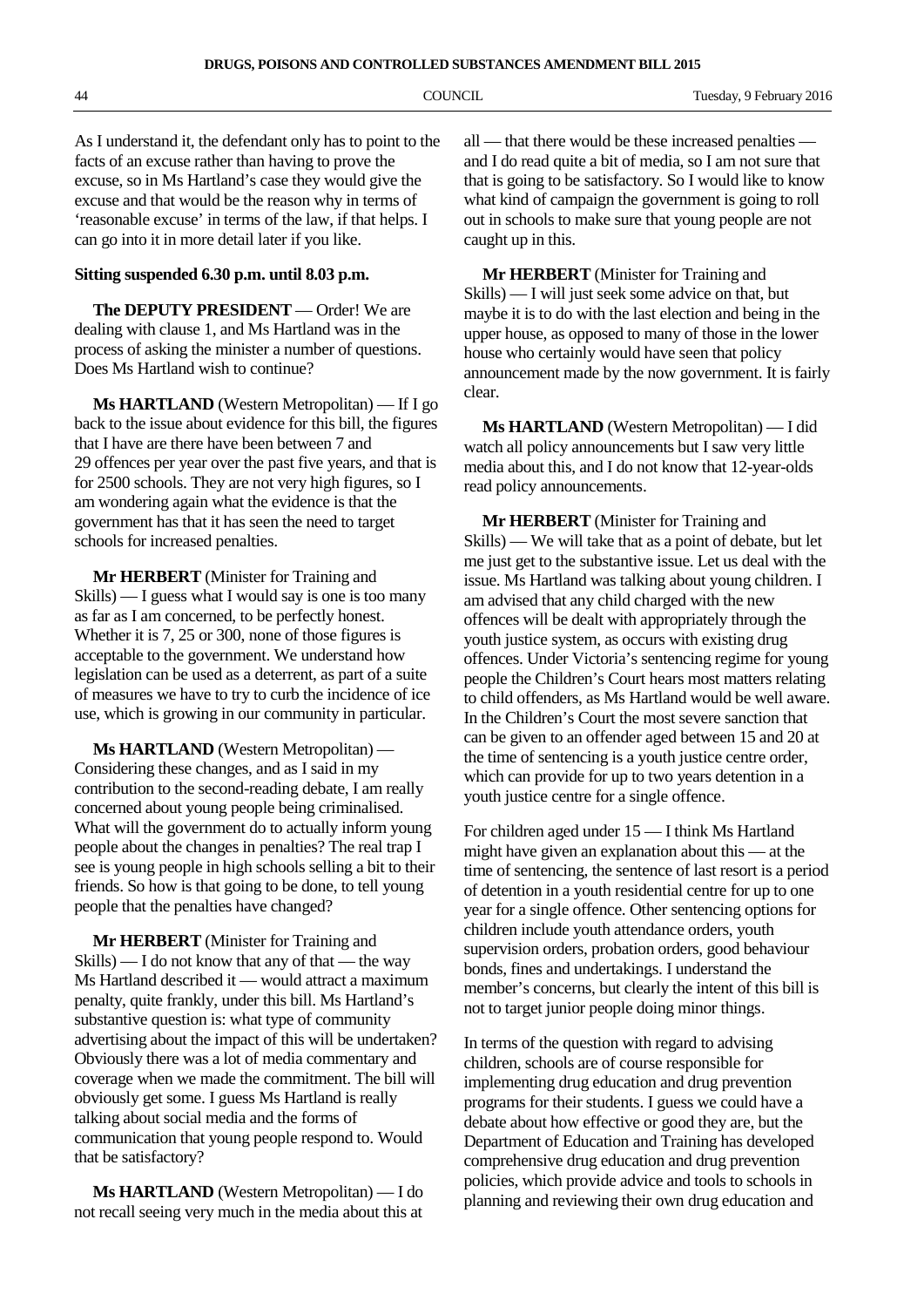Tuesday, 9 February 2016 **COUNCIL COUNCIL COUNCIL 15** 

prevention programs. I should say it is an area of government that we really do need to concentrate on a bit more; particularly in a crowded curriculum we want to make sure that the academic side does not take precedence over these types of matters. Clearly in terms of those drug education policies, harm minimisation is a key focus. It involves the roles of principals and lead teachers in drug education and drug planning and in working with parents and the broader community.

In regard to that question I do not have a specific answer for the member. To my knowledge we do not have a mega-million-dollar rollout, but clearly this will be part of the schools education program. I am not sure how it will be handled in Catholic or independent schools, which I guess is part of the member's issue, but it is clearly something that needs to be included in terms of discussions with schools about their drug education policies and in determining the department's role in making sure that that gets effectively rolled out across schools.

**Ms PATTEN** (Northern Metropolitan) — I am wondering what research the government used to determine that the harsher sentences for crimes that already exist in the act will lower the incidence of ice usage?

**Mr HERBERT** (Minister for Training and Skills) — I thank Ms Patten for her question. As I said earlier, this was an election commitment. It comes at a time of great community concern about the increase in ice usage, which is the second most prevalent drug in our community and one that is doing untold damage right across Victoria.

You can go to some country towns, which I will not name because they are very sensitive about this, where ice is pretty endemic. There are large numbers of young people trying ice and getting addicted to it. It is a major issue for our community. Obviously we speak with the police and drug education experts. Is there hard-core statistical evidence for this type of thing? No, but it is part of a long-term strategy. We had the ice task force. It was part of a strategy to try to militate against particularly some of the more ruthless dealers and traffickers in drugs and the impact that has on children, who are very vulnerable. It is a policy position we have. As I said, the sentence is a maximum. If it deters one, two, three or four dealers from selling to kids or even deters kids from getting caught up with ice through inadvertently downloading recipes or being forced or coerced into trafficking, then I think that is a good thing.

**Ms PATTEN** (Northern Metropolitan) — I thank the minister. The minister mentions that ice is the second most prevalent drug. In all the studies I am seeing, it is actually not.

**Mr HERBERT** (Minister for Training and Skills) — I think that is right in terms of addiction illegal addictive drugs.

**Ms PATTEN** (Northern Metropolitan) — Correct. As we know, a very small percentage.

**Mr HERBERT** (Minister for Training and Skills) — Good point.

**Ms PATTEN** (Northern Metropolitan) — I guess that leads me to my other question, which is that I saw some of the government's announcements about this being part of its campaign against ice. Could the minister then explain why the bill was expanded to cover all drugs and not just to carve out ice for these offences?

**Mr HERBERT** (Minister for Training and Skills) — I say to Ms Patten that I can. It was our view that to just deal separately with individual drugs we absolutely had the task force, but in terms of legislation it is difficult to legislate against each specific drug as new things come on, including new variations of drugs et cetera. We believe that this regime, particularly in protecting children and stopping the production and distribution of drugs through modern ways and means, is appropriate.

I point out once again that these are maximum penalties. I understand that there are different points of view about whether marijuana should be legalised and whether it is as dangerous as alcohol et cetera. I understand all of those arguments; the government understands those arguments. But in light of the member's question about why we would not make the legislation specific to a thing like ice, as we have in terms of rolling out the ice task force, I say it is a bit like drug testing: you would not just test for one drug when there might be others that are more prevalent which impair driving and cause a threat on our roads. You would not just test for one type or strain of drug; you would not legislate just for it. I think the better policy is one that is broad and against all illegal drugs and then to have discretion within the sentencing policy in terms of the severity. I can seek further advice, but maybe if I can get a nod? Yes, that is the correct answer. Thank you.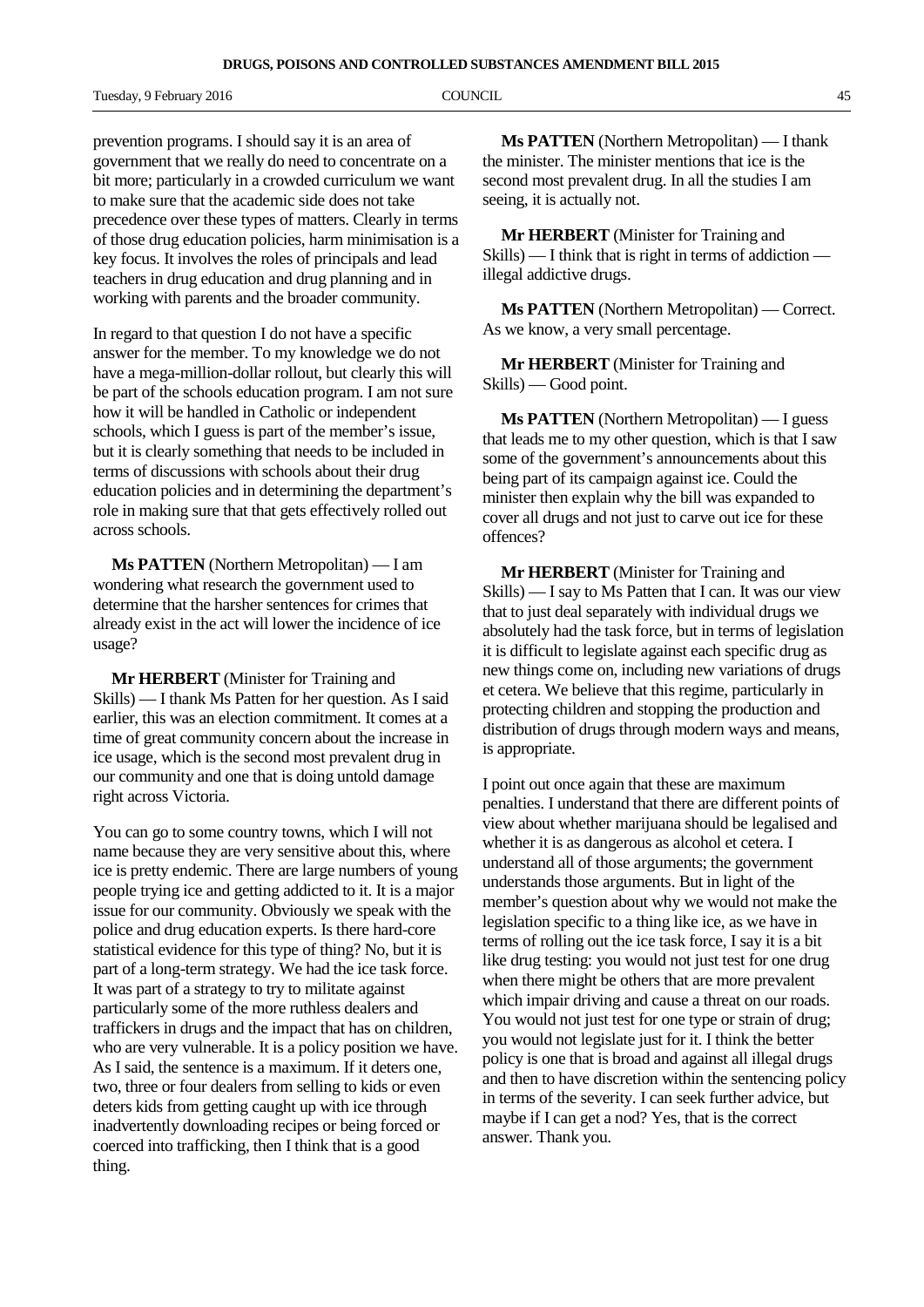**Ms PATTEN** (Northern Metropolitan) — Deputy President, I wanted to seek some further advice on what 'reasonable excuse' would mean. I am unclear as to whether I should ask that during the broad purposes clause or further down the field. I am looking for more information about what 'reasonable excuse' means within the bill as a whole.

**Mr HERBERT** (Minister for Training and Skills) — I understand. Some of these definitions are legal as opposed to common usage, so I wanted to make sure we have the correct wording in terms of answering that. I am advised that the drafting of the possession of instructions offence in new section 71E did not contain any directions as to what a reasonable excuse should be. The issue of whether or not a reasonable excuse exists is a matter of judgement for the court based on all the facts before it and having regard to all the circumstances of a particular case. In our view, leaving the determination of this issue to the courts is the best approach, because trying to list all reasonable excuses runs the risk of leaving out excuses that could be reasonable in all the particular circumstances of a case and should be considered by the court. If a young kid does something stupid, there is probably a reasonable excuse, so basically that is at the court's discretion in terms of a claimant saying, 'This is my excuse'.

## **Clause agreed to.**

## **Clause 2**

**Ms PATTEN** (Northern Metropolitan) — I just have one question, and it is following on from Ms Hartland's questions. Will there be a public education campaign around these new offences? I am certainly conscious of Ms Hartland's questions around children. Where we are talking about particularly the possession and publishing of information, this is a considerable change. I am wondering if there is any public education campaign planned around that prior to the commencement date.

**Mr HERBERT** (Minister for Training and Skills) — There is no dedicated campaign to do it. The Premier was of course on 3AW. I dare say it will get a fair bit of coverage in the media, and we will be ensuring that as any new issue comes up our drug education programs are kept up to date for young children as part of their schooling.

**Ms PATTEN** (Northern Metropolitan) — Just to clarify, when we are talking about the possession and publishing of documents, this is far greater than just young people around schools; this includes the whole community. I would like to understand that the government is aware that this is going to affect not just young people and drug education campaigns. This is about anyone who might be thinking that how to make magic mushrooms out of soiled socks is a funny thing to share on Facebook. They could fall foul of this legislation for disseminating that sort of information, so I am asking: how are we going to let people know that that sort of information could run foul of this legislation? Previously it would not have because you would have had to have shown some intent to use it to cultivate; now you just have to be in possession.

**Mr HERBERT** (Minister for Training and Skills) — In regard to the issue, of course it only becomes an issue should the police have reasonable grounds to suspect that there are illegal activities or that there is a danger to the community. I guess if you know you have willingly downloaded something that is absolutely illegal and could be dangerous to the community should it be disseminated and you deliberately do that with the aim of creating greater use of illegal drugs — I am not sure how Ms Patten's mushroom example actually fits in, I have got to tell you — that is one issue. But the police really do have discretion there. I do not think they have the desire, the intent or the resources to trawl the web for every minor indiscretion. Clearly the purpose of this legislation is to stop people deliberately, for usage, disseminating information about how to propagate, increase and make drugs.

## **Clause agreed to; clauses 3 and 4 agreed to.**

#### **Clause 5**

**The DEPUTY PRESIDENT** — Order! I call on Mr O'Donohue to move his amendment 1, which seeks to increase the distance from a school with respect to trafficking in a drug of dependence to a child. I consider this amendment to be a test for Mr O'Donohue's remaining amendments 2 to 6.

### **Mr O'DONOHUE** (Eastern Victoria) — I move:

1. Clause 5, line 22, omit "300" and insert "500".

As the Deputy President accurately summarised in that introduction, amendment 1 to clause 5 standing in my name seeks to expand the distance associated with the schools from 300 metres to 500 metres. As has been discussed during the second-reading debate, this will mirror the current provisions in South Australia. The expansion was supported by stakeholders I consulted with, and I think it is a sensible amendment. I note and am pleased to see the support of the government, as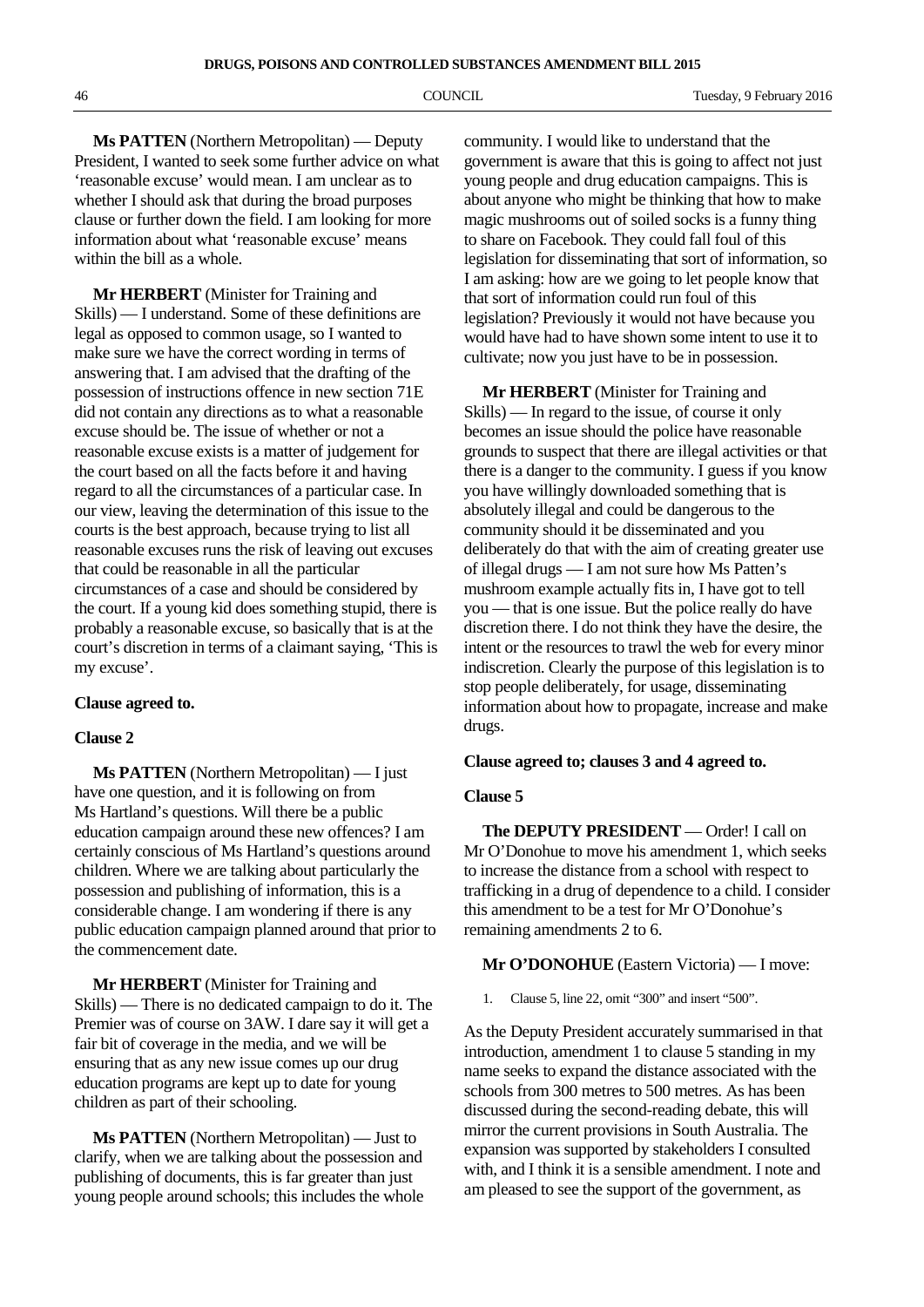articulated by the minister in his summation of the second-reading debate.

As you have detailed, Deputy President, I have five subsequent amendments which seek to do the same thing — to expand that zone from 300 metres to 500 metres — and, as you say, this is a test for all six amendments. I do not propose to speak in detail on the other amendments, but I wish to again acknowledge the support of the government for this amendment.

**Mr HERBERT** (Minister for Training and Skills) — The intent of this section is really to stop drug dealers targeting children by hanging around places where schoolchildren congregate. On advice and in discussions with the police, we thought 300 metres was a reasonable distance, but 500 metres equally suits. The argument has been well made, and the government accepts that amendment.

**Ms PATTEN** (Northern Metropolitan) — I also spoke to the police in regards to this, and they questioned the 300 metres, let alone 500 metres. I am curious as to how the 300 metres was determined as a good delineation and whether the minister was aware of any high-level drug operations going on within 300 metres of a school.

**Mr HERBERT** (Minister for Training and Skills) — I am not quite sure whether Ms Patten was in the chamber at the time when I responded to Mr O'Donohue's contribution; she may have been. The government believed when looking at it that 300 metres was a reasonable radius in terms of capturing those areas around schools, and we did speak to police on advice. Perhaps it was the police association that came out — I think that is who Ms Patten is referring to — in terms of the discussion of the 500 metres.

We thought 300 metres was reasonable. You could do 400 metres. You would not do 2 kilometres — that is not the kind of place where kids congregate to go to schools in general. But in terms of 500 metres or 300 metres, I think the argument has been put. It was what we thought was a reasonable distance. The argument has been put by Mr O'Donohue that 500 metres is more reasonable, and it aligns itself with the South Australian legislation so we get better harmony between the states. The government has simply accepted that as a reasonable proposition.

**Ms PATTEN** (Northern Metropolitan) — From my conversations with police in the Richmond area, 500 metres captures most of the high-rises in that area. It captures North Richmond train station. Even 300 metres was capturing that. We are not seeing

people trying to sell drugs to children. We are seeing drug addicts and problem drug users who will now be affected by a far greater offence and a far greater penalty if this is the case. Would the government agree that this will have unintended consequences — that it will capture problem drug users in metropolitan areas like the Richmond area?

**Mr HERBERT** (Minister for Training and Skills) — I think it is great that it covers many of those areas. Being a former adviser on public housing, I know the drugs that were done in public housing foyers, particularly in walk-up flats. As a frequent-use area, people were coming in there and targeting vulnerable children. Certainly I know from my time as the member for Eltham, at Greensborough station and at the bus stops there was quite open dealing, and the police had great difficulty in stopping it. It was causing great damage to many children who were simply there, caught up in the smooth talk and the movements of the drug dealers.

This bill is about peddling drugs, trafficking drugs to children, and I do not accept those unintended consequences. There are a whole range of other issues that Ms Patten is covering in terms of what you do about habitual drug use, what support you give to people, how you keep them alive in many cases and the support you give in the community for them, and we could have a long debate about whether that is adequate. There is a whole heap of other things in there, but I do not accept the premise in terms of this particular legislation.

**Ms PATTEN** (Northern Metropolitan) — I agree it is a bigger question. For me, I am still looking at this legislation where we have had very longstanding penalties for supplying illicit drugs or illegal drugs to children. I guess I am trying to get an understanding of how creating this extra zone around schools that will capture adult drug users in it is useful, because this is not just about supplying a child within 300 metres; this is about possession of a trafficable amount of drugs within those 300 metres — or now within that 500-metre area. You are now capturing people under a much more serious offence, where we already had protections or we already had serious offences for supplying. I am trying to understand how the penalties for this 500 metres, or this 300 metres, around these areas, not just for supplying children but also for having a trafficable amount of illicit drugs on you, makes it better.

**Mr HERBERT** (Minister for Training and Skills) — I am advised on the point made by Ms Patten that while the legislation defines trafficable amounts,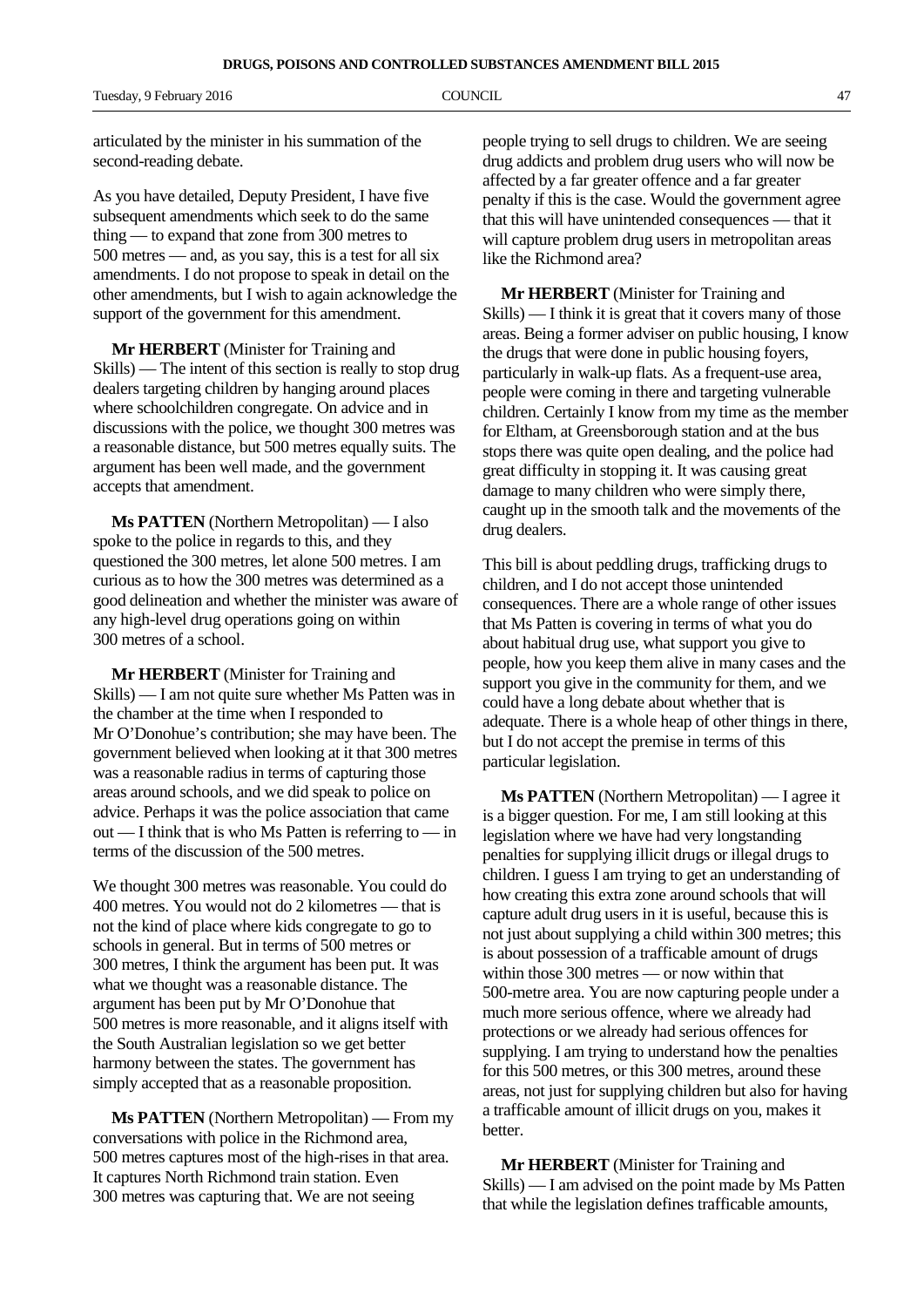the term 'trafficking' is in fact 'selling'. It is a clear definition which would mean that if you had the amounts that are in the bill but you were not selling it, it is not trafficking in itself. With regard to the legislation, though, it is unashamedly about stopping, making it harder to undertake and having higher penalties for trafficking — in other words, selling — drugs to children. That is what we believe is appropriate.

**Ms HARTLAND** (Western Metropolitan) — I would just like to follow up on that. I do understand the intent of what the government is trying to do. Obviously I do not want to see any child or young person engaged in the use of illicit drugs — having lived in Footscray for a long time I have seen the harm done — but I do not know if this legislation on its own is going to do that. I want to know about increased police numbers on the street and increased harm minimisation programs, because if you are going to have this kind of legislation, what are the other things that are going to happen to actually assist in this situation?

**Mr HERBERT** (Minister for Training and Skills) — I thank Ms Hartland. I certainly would not suggest that she or Ms Patten were taking anything but an ideological position in terms of the civil liberties that they raised and which we have differences of opinion on, as opposed to promoting the trafficking of drugs. I understand that is certainly a long way from anyone's agenda in this chamber. I absolutely respect that.

In terms of the other means, I can get some specifics, but of course we have had the ice task force make a large number of recommendations, and I think about half of them have been implemented to date. They go across a whole range of issues, particularly in terms of providing health and support for drug addicts. There is a range of things in there, and I for one would never say — and the government would never say and does not say — that this is a be-all and end-all approach. This is one tool relating particularly to children and to addressing the means of manufacturing illegal substances, particularly ice.

I am happy to get some more specifics for Ms Hartland on that, but without labouring the point and having a debate about extra police numbers et cetera, what I would say is that we have a very comprehensive ice task force report. I appreciate that the member's question goes to more than just ice, but in terms of ice, which was in many ways the spur for this legislation, there was a very comprehensive ice task force report. There is a whole range of measures which I am sure that Ms Hartland is more than well aware of probably more than I am, to be honest, given our

backgrounds. As I say, this is just one area in terms of response. It is not the be-all and end-all, and I certainly would not be saying it is.

## **Amendment agreed to.**

### **Committee divided on amended clause:**

*Ayes, 33* Atkinson, Mr Mikakos, Ms Bath, Ms Morris, Mr Bourman, Mr Mulino, Mr Carling-Jenkins, Dr O'Donohue, Mr Dalidakis, Mr Ondarchie, Mr Dalla-Riva, Mr Davis, Mr Pulford, Ms Drum, Mr Purcell, Mr (*Teller*) Eideh, Mr Ramsay, Mr Elasmar, Mr Rich-Phillips, Mr Finn, Mr Shing, Ms Fitzherbert, Ms Somyurek, Mr Herbert, Mr Symes, Ms Jennings, Mr Tierney, Ms Leane, Mr<br>
Lovell, Ms (Teller) Voung, Mr<br>
Young, Mr Lovell, Ms (Teller) Melhem, Mr

#### *Noes, 6*

Dunn, Ms Pennicuik, Ms Hartland, Ms Springle, Ms

Barber, Mr (*Teller*) Patten, Ms (*Teller*)

**Amended clause agreed to.**

### **Clause 6**

#### **Mr O'DONOHUE** (Eastern Victoria) — I move:

2. Clause 6, page 4, line 7, omit "300" and insert "500".

# **Amendment agreed to; amended clause agreed to; clauses 7 and 8 agreed to.**

### **Clause 9**

### **Mr O'DONOHUE** (Eastern Victoria) — I move:

- 3. Clause 9, line 18, omit "300" and insert "500".
- 4. Clause 9, line 24, omit "300" and insert "500".

#### **Amendments agreed to; amended clause agreed to.**

#### **Clause 10**

**The DEPUTY PRESIDENT** — Order! Ms Patten has a separate set of amendments. I call on Ms Patten to move her amendment 1, which seeks to remove the proposed offence of possessing a document containing information about trafficking or cultivating a drug of dependence. I consider this amendment to be a test for Ms Patten's amendments 2 and 3 to clause 10 and her further amendments 7, 8 and 9 to other clauses.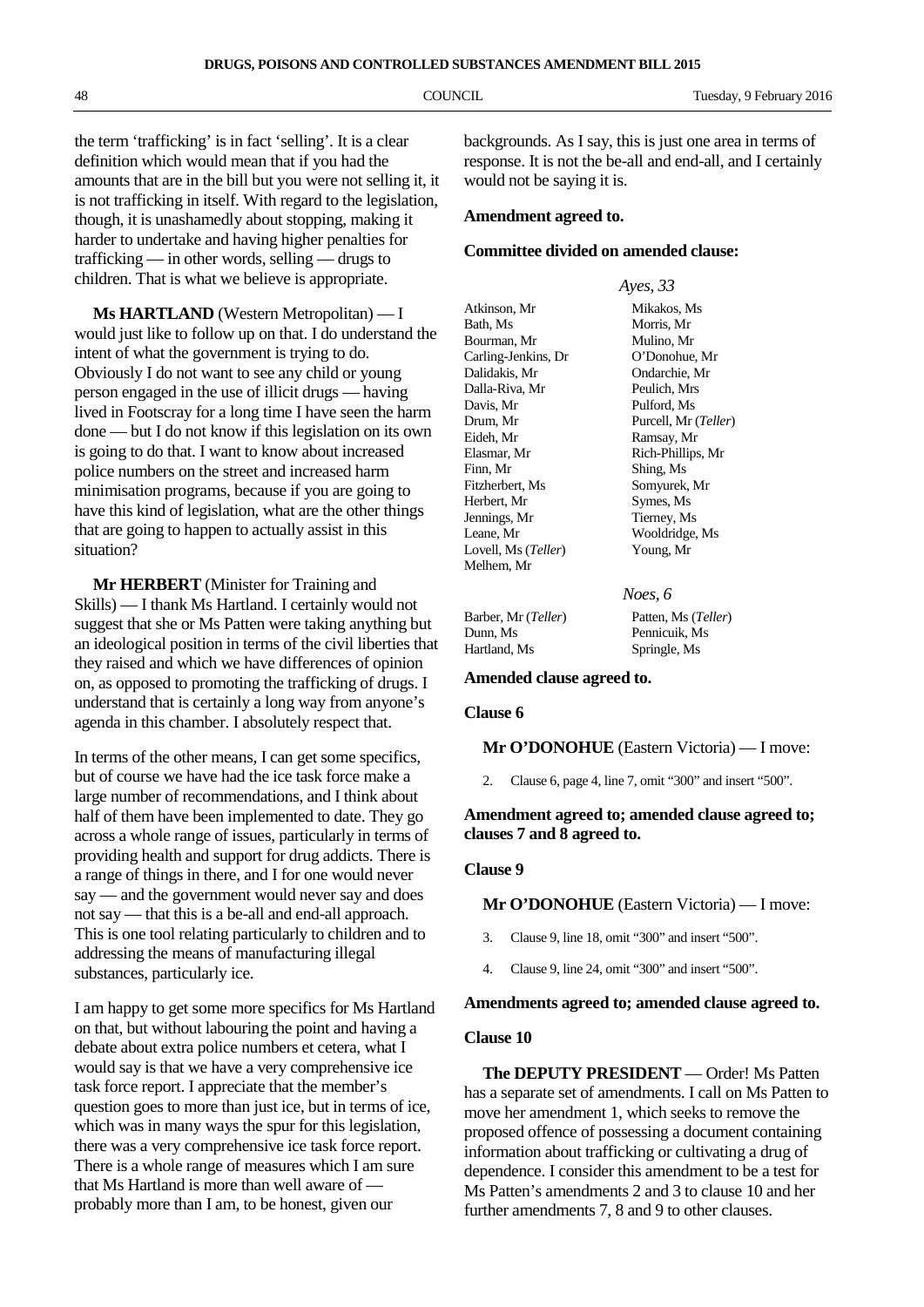### **Ms PATTEN** (Northern Metropolitan) — I move:

1. Clause 10, line 1, omit "**sections 71E and 71F**" and insert "**section 71E**".

I am calling for the removal of new section 71E. Clause 10, as we understand, inserts new section 71E into the principal act and makes it an offence for a person to possess a document containing information about trafficking or cultivating a drug of dependence. We already have an offence of possessing a substance, material or document containing instructions relating to the preparation, cultivation or manufacture of a drug of dependence or equipment with the intention of using said document for the purposes of trafficking.

New section 71E does not require the prosecution to prove that the defendant intended to use the document to traffic a drug of dependence, and that is what differentiates it from the existing section 71A. So effectively it reverses the onus, suggesting that the defendant must prove a reasonable excuse. As we know, 'reasonable excuse' is not defined in the legislation, so we do not know what a reasonable excuse is; it is up to the courts to decide. The offence of possessing instructions for trafficking or cultivating illicit drugs may possibly capture a number of young people for conducting random internet searches inspired by television shows such as *Weeds*, *Breaking Bad* or *Narcos* — a whole range of things. It could capture them for just being curious.

The problem is that we have no definition for 'reasonable excuse'. They thought it was funny; is that a reasonable excuse? The threshold is so low that it basically sets liability based on possession. If the defendant gives or points to evidence that he or she was authorised or licensed to possess the instructions and otherwise had a reasonable excuse to do so, then they must be acquitted unless the prosecution proves that the accused was neither authorised nor licensed and did not have a reasonable excuse to possess these instructions. I think this is onerous. I think it is unnecessary, and I believe that if someone does possess this information, we should at least be able to show that they had intent to use it, not just possess it.

**Mr HERBERT** (Minister for Training and Skills) — The possession offence is part of the government's election commitment on ice, as I have said before, and the provision we believe will strengthen the effect of existing laws against the manufacture of illicit drugs such as ice and send a strong message about the seriousness of this conduct. Instructions for manufacturing or cultivating illicit drugs basically provide a building block for illicit drug production in terms of where it is produced onshore as

opposed to being imported. The new offence deliberately focuses strictly on the act of possession.

It is intended to apply to any situation where a person has possession of a drug recipe without a reasonable excuse. We have been through the issue, and I know the member will have a different opinion about whether the courts should be the determinants of a reasonable excuse, but that is the intention of it here. We trust the courts, quite frankly, in this regard. Trying to define every single aspect of what is a reasonable excuse is a very difficult task and one that invariably fails when you go down to that minutiae in this type of legislation, however, even where there is no evidence of drug manufacturing.

There are of course safeguards built into it so that we do not capture innocent or inadvertent behaviour. That needs to be clear. I will not go over some of the other issues we had earlier, but the offence relies on a common-law definition of 'possession', which requires the prosecution to satisfy the court of basically two elements: that the accused had physical custody of the drug recipe, and that he or she intended to possess it, so it is 'had control of' plus 'intended to possess' it.

Having physical custody or control involves a person carrying or watching over the document containing the drug recipe or keeping it in a place where they can place their hands on it should they wish. In an online environment, this means downloading the drug recipe to a hard drive or a memory stick; it would not be simply searching a website. You have got to do that make the conscious effort to get that drug recipe and keep it. It is expected that the prosecution would also have to satisfy the court that the defendant intended to possess the drug recipe, so it was not just something where they pulled a whole heap of stuff down but a deliberate act of getting it, possessing it and keeping it.

There is also, as we have said earlier, the exception of a reasonable excuse as another safeguard which ameliorates the strictness of the offence by enabling a defendant to present evidence of a reasonable excuse. We believe that these are appropriate safeguards in this context, and as I said, we believe that this is one means of stopping the distribution of the means of manufacturing ice in particular.

I think, Deputy President, you were saying this also goes to the second amendment and other amendments regarding new section 71F in terms of the term 'reckless' One of the issues in the context of the criminal offence term 'reckless' has been debated, I guess, in terms of the intent of these amendments.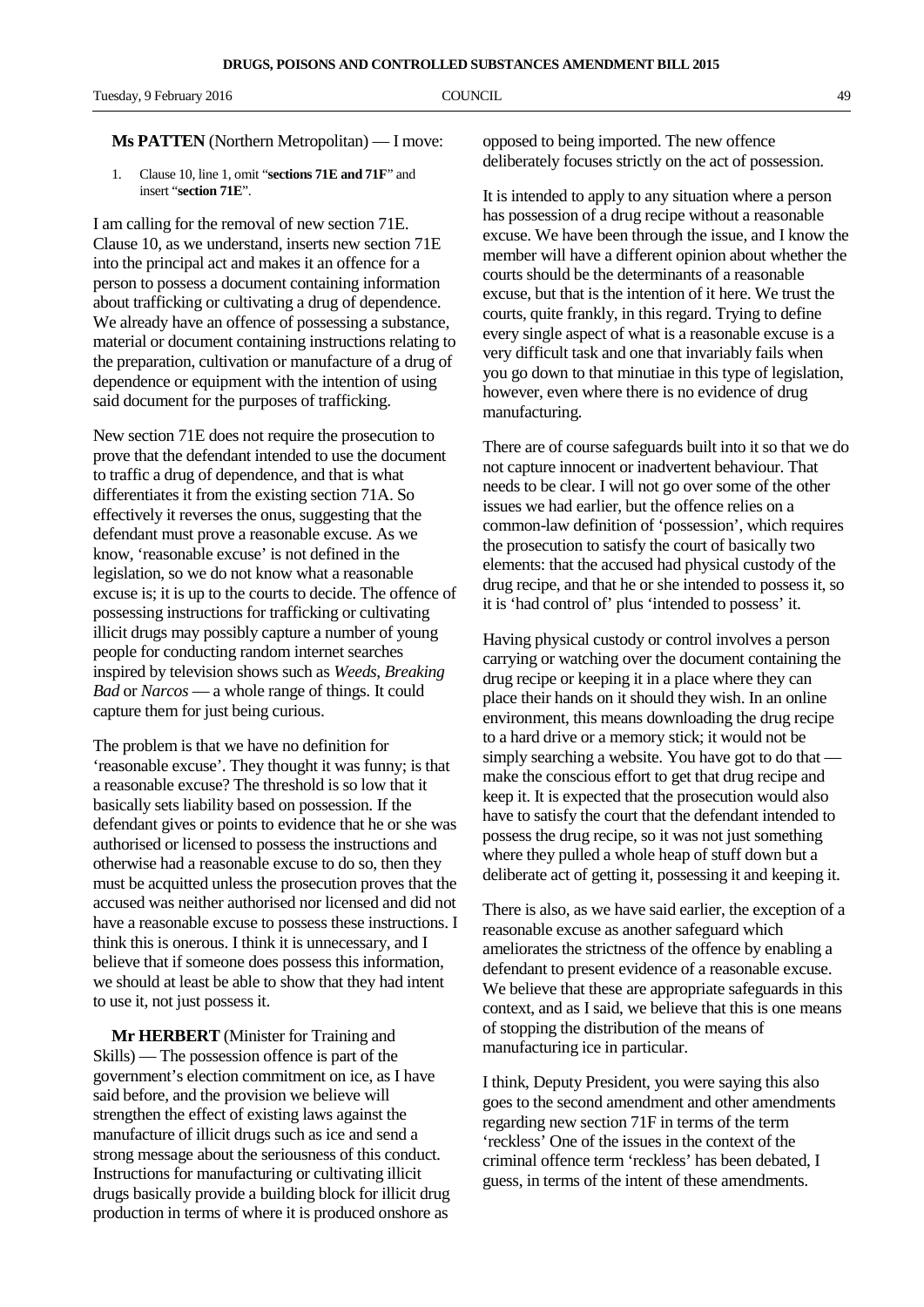In terms of the criminal offence, it is important that the term 'reckless' involves a reasonably significant standard of proof, perhaps not what we would, with common sense, normally determine as reckless. The mere act of publishing a drug recipe online does not automatically suggest that a person has been reckless. This is in regard to the publishing of the recipe.

The prosecution, in fact, must show that the person was in a position to turn their mind to the risk that the instructions would probably be used for drug manufacture and, while conscious of that risk, decided to publish it anyway. That is quite a high bar, that one. The prosecution has to prove that in publishing that recipe the person was very conscious that other people would use it to manufacture drugs. A person would need to make a conscious decision to publish the instruction regardless of any probable consequences. That is quite a significant liability to prove for the prosecution, but one which is at the heart of the intent of this. If you pull it down off the web, devise a recipe, publish it because you want people — you expect people — to manufacture a drug clearly for use or for trafficking, then we think that is a very, very inappropriate thing to do.

This legislation goes to the heart of how we are trying to stop the acceleration of the manufacture and distribution of these drugs, particularly to children who may be picking up those recipes, but not just to children.

**Ms HARTLAND** (Western Metropolitan) — The Greens will be supporting these amendments, mainly because we think this is the most flawed part of the bill and we are extremely concerned about the fact that publishing is considered to be printing information or putting it on a website or saving a hyperlink. A person who just reads it off the screen and produces these drugs, possibly in large quantities, will escape penalty, but probably the young, curious person — and I take the point that the minister is making that this will be up to the courts, but you only need to get one young person — will get caught in the web. We actually want to be diverting them from this, not sending them to prison.

**Mr O'DONOHUE** (Eastern Victoria) — I thank Ms Patten for her explanation of her amendments and the minister for his response. I think that interchange has provided some useful material for the record. On the basis of the assurances provided by the minister on the record, particularly around the common-law definitions that sit behind some of these changes, while the coalition does have some concerns about these provisions, as I have flagged in the second-reading

debate, the opposition will not be supporting Ms Patten's amendments.

## **Committee divided on amendment:**

|                       | Ayes, 6       |
|-----------------------|---------------|
| Barber, Mr            | Patten, Ms    |
| Dunn, Ms (Teller)     | Pennicuik, Ms |
| Hartland, Ms (Teller) | Springle, Ms  |
|                       |               |

*Noes, 33*

Bath, Ms Morris, Mr Bourman, Mr Mulino, Mr Carling-Jenkins, Dr O'Donohue, Mr Dalidakis, Mr Ondarchie, Mr Dalla-Riva, Mr Peulich, Mrs (*Teller*) Davis, Mr Pulford, Ms Drum, Mr Purcell, Mr Elasmar, Mr Rich-Phillips, Mr Finn, Mr Shing, Ms Fitzherbert, Ms Somyurek, Mr Herbert, Mr Symes, Ms Jennings, Mr Tierney, Ms Leane, Mr Wooldridge, Ms Lovell, Ms Young, Mr Melhem, Mr (*Teller*)

Atkinson, Mr Mikakos, Ms Ramsay, Mr

## **Amendment negatived.**

**The DEPUTY PRESIDENT** — Order! Ms Patten's amendment 4 seeks to alter the warning with respect to publication of a document containing instructions. I consider this amendment a test for Ms Patten's further amendments 5 and 6 to the same clause.

### **Ms PATTEN** (Northern Metropolitan) — I move:

4. Clause 10, line 30, omit "dependence— " and insert "dependence with the intention that the instructions will be used by another person for the purposes of the trafficking or cultivation of a drug of dependence is guilty of an indictable offence and liable to a penalty of not more than 1200 penalty units or level 5 imprisonment (10 years maximum) or both.".

## My second amendment is to remove the new section  $71F(1)(b)$ :

(b) knowing or being reckless as to whether the instructions will be used by another person for the purpose of the trafficking or cultivation of a drug of dependence …

Again I will go back to the same issue, that we already have legislation that prohibits someone from publishing a document with the intent of the cultivation and trafficking of a drug of dependence, so I cannot see why we need this new section.

I also think that the notion of 'reckless' is far too broad. It has been noted by the Law Institute of Victoria and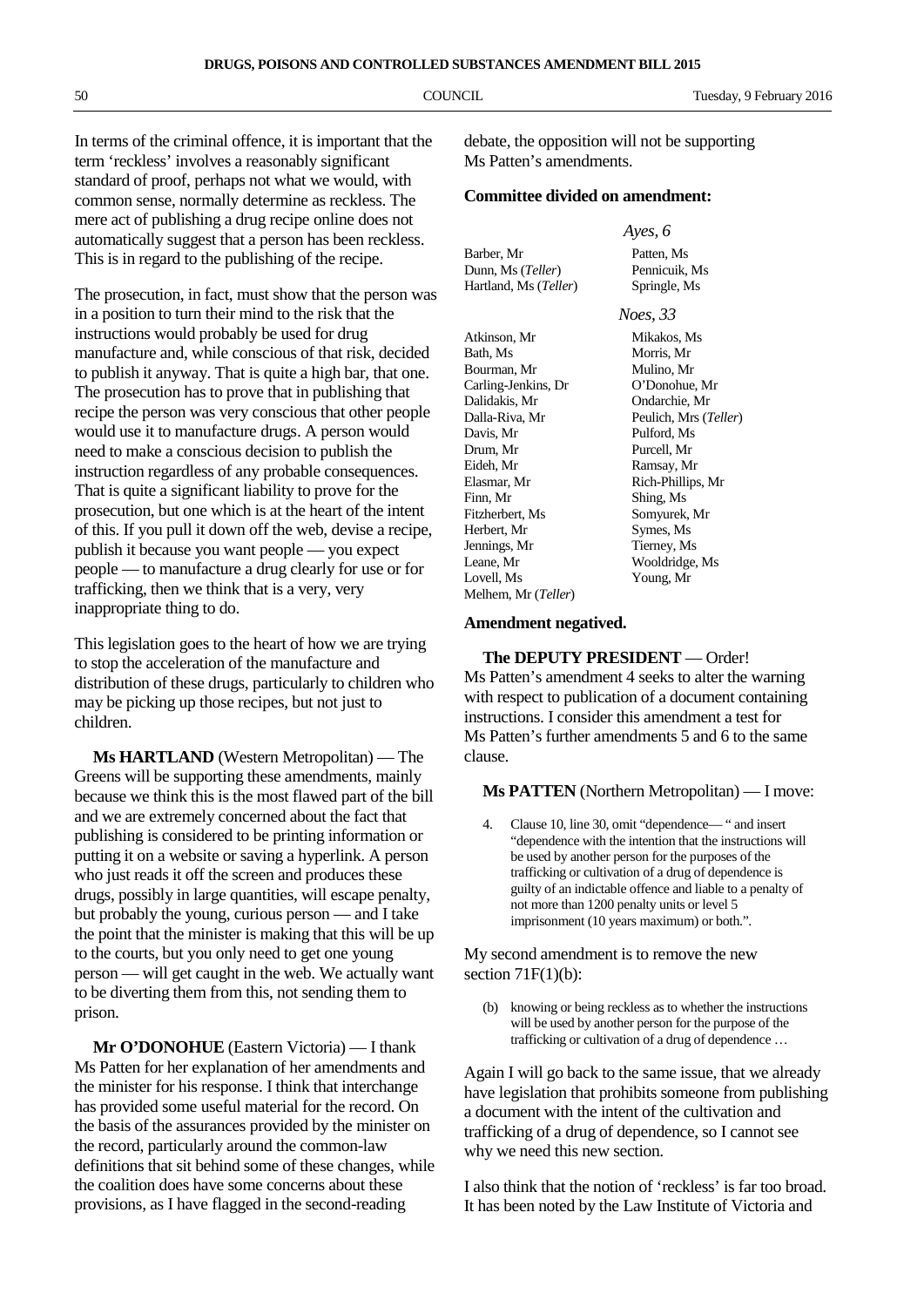Tuesday, 9 February 2016 **COUNCIL COUNCIL COUNCIL** 51

numerous other organisations that 'reckless' is an incredibly broad mental element. 'Recklessness' involves an awareness that the conduct is likely to produce a certain result. The government is now saying that publishing something is reckless behaviour purely by publishing it. This means that an accused now has to prove that it was not reckless. As a result of posting something on Facebook because they thought it was funny they will have to go to court to prove that it was not reckless, that they were intending it to be funny or that they did not intend for somebody to use it.

We already have legislation that says you do not publish material with the intent of it being used, so why do we need now to add the level of recklessness as a mental element? I think it is superfluous, it is over the top and it makes this legislation so extraordinarily broad that it will have absolutely unintended consequences. It will drag a number of people through the courts for unintentionally putting up material. It was just that they thought the material was interesting, that they were curious about the material, but now they can be charged with a very serious offence on the grounds that purely by posting that material it has been deemed to be reckless.

**Mr HERBERT** (Minister for Training and Skills) — I was a little bit presumptuous in terms of going through what the technical definition of 'reckless' is in my response to the last amendment. I will not repeat that, but the fact is that were the elements of recklessness and actual knowledge to be removed it would certainly unduly limit the scope and usefulness of this offence and have a negative impact on its intended deterrent effect, and that is what it is about. It is about a deterrent effect in terms of the legislation.

Can I just clarify something which I raised before in regard to Ms Patten's comments about a person having to prove that they did not do this deliberately? I am advised that the defence does not require the defendant to prove they were not reckless or did not have actual knowledge. It is for the prosecution to prove every element of the offence beyond reasonable doubt — that it was a deliberate, reckless act. Earlier I went through those things that the prosecution must satisfy in terms of what is determined to be reckless in terms of the legal side of it. It really is quite a bar. The prosecution has to prove it as opposed to the defendant proving that they were not being reckless, and I think that is a clear distinction.

**Ms HARTLAND** (Western Metropolitan) — The Greens will be supporting these amendments.

**Mr O'DONOHUE** (Eastern Victoria) — The coalition will not be supporting the amendments.

# **Amendment negatived; clause agreed to; clause 11 agreed to.**

## **Clause 12**

**Ms PATTEN** (Northern Metropolitan) — In regard to clause 12, 'Permitting use of premises for trafficking or cultivation of drug of dependence', there already are offences that relate to aiding criminal enterprises, such as conspiracy and aiding and abetting, so my question is: why is this new section necessary?

**Mr HERBERT** (Minister for Training and Skills) — This part of the bill is a targeted measure, as opposed to general aiding and abetting, in terms of people allowing their premises to be used as drug labs or for the making of drugs. It is a very targeted offence. It is a straightforward offence where you know that your premises that you own or are renting out are being used as a drug lab, basically. This new offence is part of a range of initiatives to try to crack down on clandestine laboratories. It is part of a whole heap of initiatives, including the extra money we gave for forensic staff for the police and the \$4.5 million for drug profiling and intelligence capability. It is a targeted measure to actually target where people have a property — they are a landlord or owner — and they are deliberately letting that property be used for drug purposes. We are trying to stop that.

## **Clause agreed to; clauses 13 to 16 agreed to.**

## **Clause 17**

**The DEPUTY PRESIDENT** — Order! I call on Mr O'Donohue to move his amendments 5 and 6 to clause 17, which have been tested by his earlier amendments.

#### **Mr O'DONOHUE** (Eastern Victoria) — I move:

- 5. Clause 17, line 12, omit "300" and insert "500".
- 6. Clause 17, line 29, omit "300" and insert "500".

**Amendments agreed to; amended clause agreed to; clauses 18 and 19 agreed to.**

## **Reported to house with amendment.**

### **Report adopted.**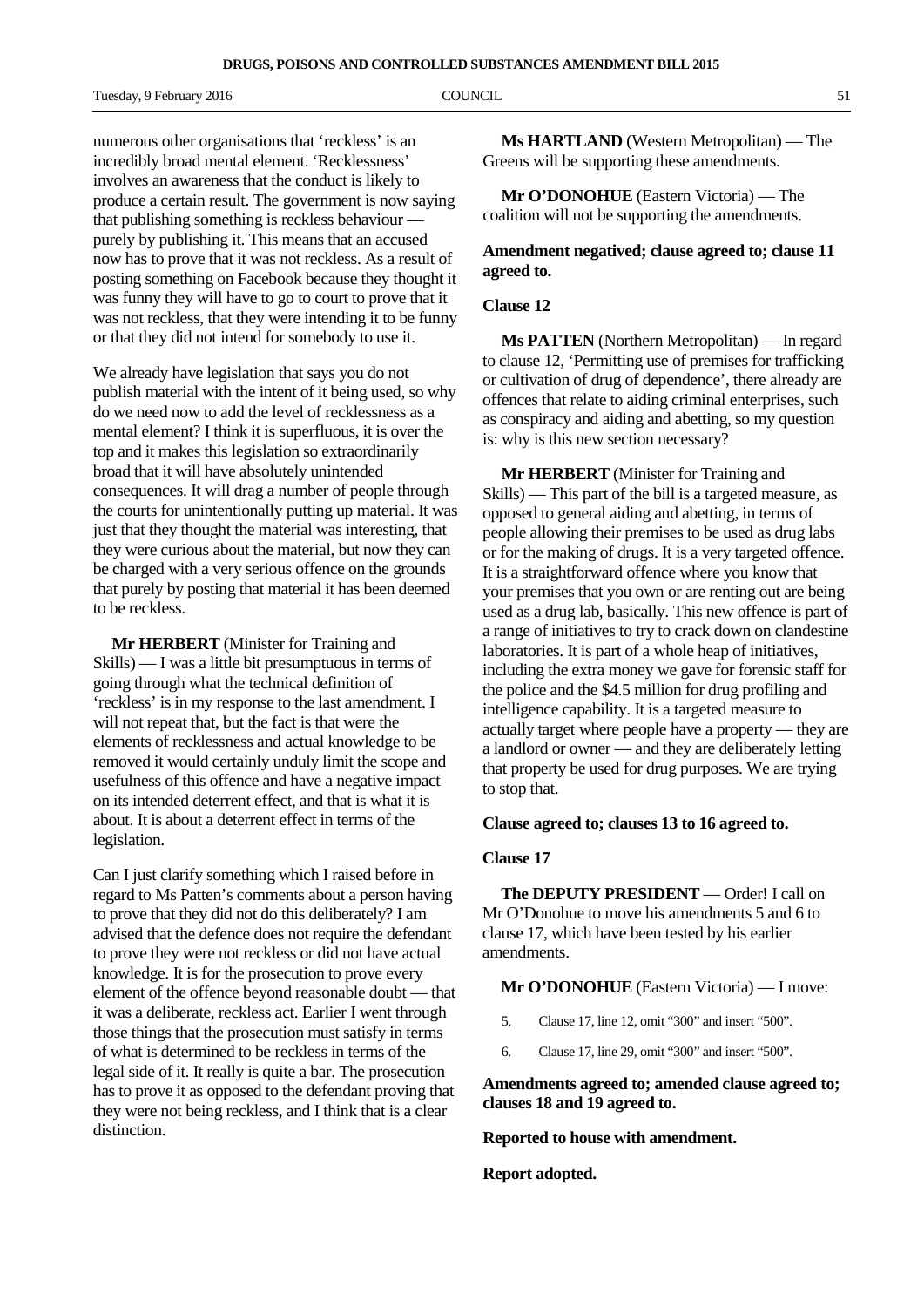## *Third reading*

**The ACTING PRESIDENT** (**Mr Ramsay**) — Order! The question is:

That the bill now be read a third time and that the bill do pass.

### **House divided on question:**

|                                | Ayes, $33$           |
|--------------------------------|----------------------|
| Atkinson, Mr                   | Mikakos, Ms          |
| Bath, Ms                       | Morris. Mr           |
| Bourman, Mr                    | Mulino, Mr           |
| Carling-Jenkins, Dr            | O'Donohue, Mr        |
| Dalidakis, Mr                  | Ondarchie. Mr        |
| Dalla-Riva, Mr <i>(Teller)</i> | Peulich. Mrs         |
| Davis. Mr                      | Pulford, Ms          |
| Drum, Mr                       | Purcell, Mr (Teller) |
| Eideh, Mr                      | Ramsay, Mr           |
| Elasmar, Mr                    | Rich-Phillips, Mr    |
| Finn, Mr                       | Shing, Ms            |
| Fitzherbert, Ms                | Somyurek, Mr         |
| Herbert, Mr                    | Symes, Ms            |
| Jennings, Mr                   | Tierney, Ms          |
| Leane, Mr                      | Wooldridge, Ms       |
| Lovell, Ms                     | Young, Mr            |
| Melhem, Mr                     |                      |
|                                |                      |

Barber, Mr Patten, Ms

*Noes, 6* Dunn, Ms Pennicuik, Ms *(Teller)* Springle, Ms (Teller)

### **Question agreed to.**

## **Read third time.**

# **JUSTICE LEGISLATION FURTHER AMENDMENT BILL 2015**

#### *Second reading*

# **Debate resumed from 26 November 2015; motion of Mr HERBERT (Minister for Training and Skills).**

**Mr RICH-PHILLIPS** (South Eastern Metropolitan) — I rise to speak on the Justice Legislation Further Amendment Bill 2015. This omnibus bill makes amendments across some 29 different acts with amendments largely of a technical and consequential nature. I do not intend to address all of those amendments in the second-reading debate, but there are a couple that I will comment on on the way through, and indeed I expect to explore several of them when the bill goes into committee. I understand that potentially there will be third-party amendments to this bill as well, which we will no doubt explore in committee at some length.

The first key provision I touch upon is contained in parts 2 to 4 of the bill, which relate, firstly, to the

capacity for the electronic issuing of warrants to Victoria Police, and this is something that the coalition sees as a sensible evolution of the mechanics and logistics of our justice system. We expect our law enforcement agencies to be able to access and use the latest technology in their investigatory efforts, and it is appropriate in that regard that, as technology has become available, we change and update the way in which judicial processes are carried out to reflect, for example, as with this amendment, the capacity to issue warrants electronically and to transfer those from the judicial decision-maker to the officer charged with implementing and activating those warrants. Where that can be done by electronic means, it is appropriate that it be done, rather than in the traditional way, obviously, which has developed over literally hundreds of years of jurisprudence, which is a far more clunky — that is a technical term, Acting President — and administratively burdensome way of issuing warrants and similar instruments. It is an appropriate step, and it is one that the coalition is happy to endorse in this legislation.

One of the other provisions in parts 2 to 4 of the bill relates to the appointment of Aboriginal elders to the Koori division of our Magistrates Court, County Court and Children's Court. In the past, since the establishment of Koori Courts — and I know there are a range of views in the Victorian community as to the appropriateness of standalone Koori Courts, but they have operated in Victoria for what must be the best part of a decade now — it has become an established practice for Aboriginal elders to be appointed in association with those courts, but traditionally that function has been undertaken by the Secretary of the Department of Justice as the relevant administrative agency. With the creation of Court Services Victoria (CSV) this legislation will pass that responsibility to the CEO of Court Services Victoria, which does raise an interesting question as to the transfer of functions which have traditionally attached to the executive to an entity which is now overseen by the judiciary.

Fundamental to that is the question of the separation of powers and the way in which they are implemented. That doctrine is upheld in Victoria, and it is one of the key questions which exercised the previous government's mind. With the establishment of Court Services Victoria, how do you preserve and reflect that traditional separation of powers? This provision which transfers that responsibility to make those appointments of Aboriginal elders into the Koori Court system, from the executive to the courts themselves, does highlight the challenges. Without reflecting that this is necessarily a retrograde step, it does highlight the challenges associated with the operation of Court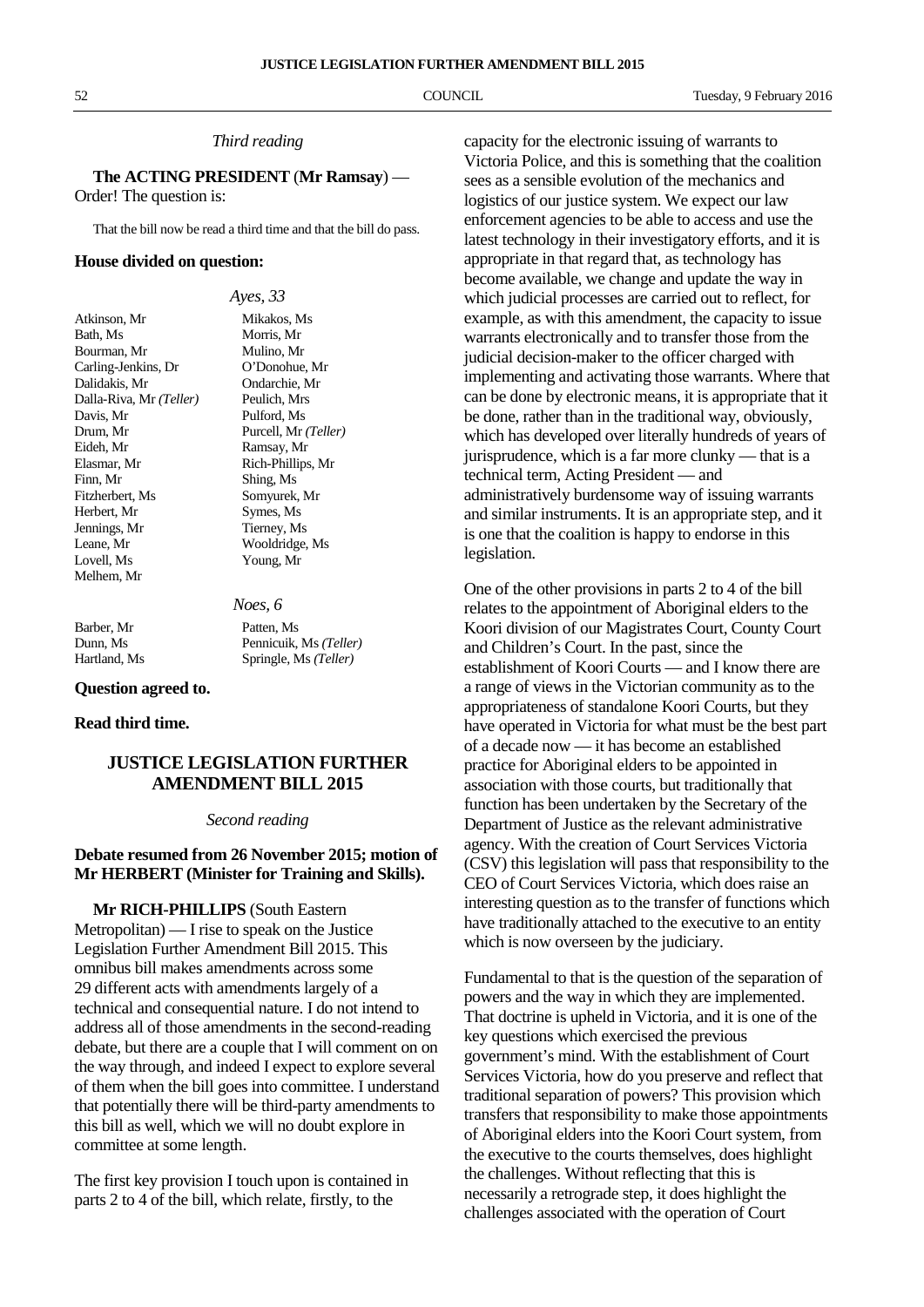Tuesday, 9 February 2016 **COUNCIL** 63

Services Victoria and the division between what are judicial functions and executive functions, and indeed the division between the accepted practice of the executive appointing members of the judiciary as opposed to the judiciary self-appointing, which arguably could be a consequence of Court Services Victoria making appointments, depending on the nature of those appointments. While this provision is not opposed, it does raise and highlight the question of looking at exactly the nature of appointments that are made by Court Services Victoria and the distinction between the appointments appropriately made by the executive and the appointments appropriately made by the judiciary and its agency, CSV.

Clause 14 of the bill changes again the mechanics of the way in which victims of crime apply for compensation online. It removes the current requirement for a statutory declaration to be made with respect to those applications, noting of course that there remain provisions with respect to making false statements in such applications, and that is something that the coalition is relaxed about, also noting of course that a statutory declaration would need to be declared before an appropriate person, which is somewhat difficult to do in an online environment. So it seems like a sensible step forward in recognising the capacity of new technologies to deliver services through the justice system.

Clause 15 of the bill removes the presumption of legal costs in favour of the successful applicant in a residential tenancy matter before the Victorian Civil and Administrative Tribunal (VCAT). This is an interesting area — the presumption that the party who wins in VCAT should be the beneficiary of the costs order — and it goes somewhat to other amendments which I believe the house will consider at some stage through the committee. I will be interested in hearing the minister's explanation of the reasons for the inclusion of this provision in the bill. It does raise questions as to why a successful party at a VCAT hearing will not be presumed to receive the benefit of a costs order and why the government has taken that step and indeed how that relates to what have been foreshadowed as potential amendments to this bill.

Part 8 of the bill goes to a fairly complex area, and that relates to the validation of past payments and the formalisation of future payments of superannuation contributions for magistrates and judicial registrars at their full salary rather than their maximum contribution level. Superannuation provisions for the judiciary have always been a complex area. I know from my previous experience as the minister responsible for state sector superannuation that the structures surrounding judicial

superannuation are quite often substantially different from those for other public officers. Indeed the existence of what are known as constitutionally protected schemes for judicial officers is particularly unique, as is the way they are taxed by the commonwealth. This is a matter that leads to frequent confusion and frequent complexity, particularly when the commonwealth is dealing with the superannuation taxation matters that we have seen in recent years and will continue to see, potentially, with the current federal government.

The arrangements for most judicial officers — less so with magistrates, but certainly for the more senior level of the judiciary — are substantially different to the general accumulation arrangements for most members of the community, and there are good reasons for that. But those different arrangements, which in some cases extend to statutory defined benefits for some officers, particularly long-serving magistrates — as distinct from the constitutionally protected schemes and as distinct from the more common accumulation arrangements for most of the community — give rise to considerable complexity on the taxation front and quite often gross misunderstandings at the taxation level when arrangements are being put in place. So again this is confirming existing arrangements, and validating past payments in respect of these contributions from magistrates and judicial registrars is something that the coalition is relaxed about.

The final element of the bill that I will touch upon is part 9, which is a provision that allows the heads of the jurisdictions — the Chief Magistrate and the Chief Judge of the County Court — to also be commissioned and sit as judges in their superior court, so the Chief Magistrate to hold commission and sit as a judge of the County Court and the Chief Judge of the County Court to be commissioned and sit as a judge of the Supreme Court. This is something that is being presented as an opportunity to manage the workloads of the superior courts, to provide exposure to the heads of the junior courts to the environment of the more senior courts and to allow for better understanding and alignment between the court jurisdictions. It is an area which does raise questions as to how it is going to operate in practice, and it is one that I will probably explore in some depth with the minister, but it is one that on the face of it the coalition does not oppose.

This is a fairly mechanical bill. As I said, it amends 29 acts with largely technical and consequential amendments, the bulk of which I have not discussed tonight. The key provisions I have referred to are ones the coalition does not fundamentally oppose. Obviously we will seek some clarification from the minister on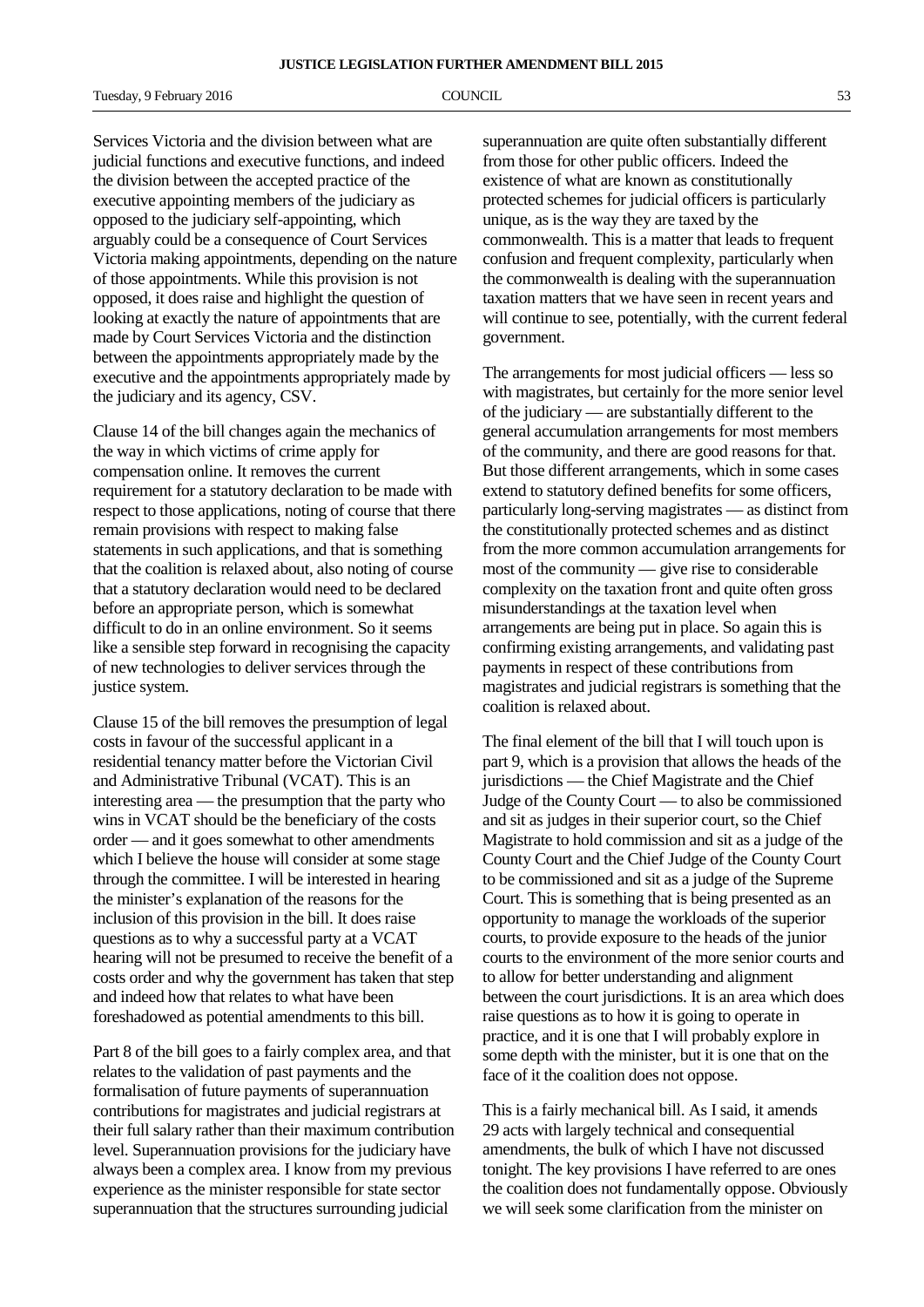how a number of those will work, and there may be further follow-up as a consequence of other contributions and other proposed amendments, but the coalition will not be opposing this bill.

**Ms PENNICUIK** (Southern Metropolitan) — The Justice Legislation Further Amendment Bill 2015 is indeed an omnibus bill that makes amendments, many of them technical amendments, to a large number some 20-odd — of acts. I will be referring to the most substantial of those amendments that are in the bill, not to every single amendment to every single act that is covered in this omnibus bill.

The Greens will be supporting the bill; however, we will be moving amendments to areas of the bill that refer to amendments to the Victorian Civil and Administrative Tribunal Act 1998, and I will talk about that a little further into my contribution. These amendments do not actually mean that the Greens are not supporting the amendments already being made to that area, just that we would like those to go further.

Clauses 4 to 8 of the bill refer to the electronic transfer of warrants. The State Coroner recently recommended in the findings into the death of Luke Batty that all warrants in relation to family violence-related incidents should be executed with high priority and entered onto the Victoria Police law enforcement assistance program (LEAP) system within 24 hours of issue; otherwise delays in doing this through use of the manual system could have dire or tragic consequences. The bill will streamline the warrant process by enabling magistrates and registrars in the Magistrates and Children's courts to transfer warrant information electronically to the LEAP system via the court's IT system, which is known as Courtlink. The bill will also enable execution copies of warrants and copies of affidavits in support of warrants to arrest or search warrants to be transmitted by other electronic means, as well as by facsimile. The Greens are very supportive of these amendments and believe they are important amendments.

With regard to the appointment of Koori Court elders and respected persons, Court Services Victoria was established to provide administrative support to the courts and the Victorian Civil and Administrative Tribunal (VCAT) independently of the executive arm of government. This bill will enable the chief executive officer of Court Services Victoria, instead of the Secretary of the Department of Justice and Regulation, to appoint and manage the terms of Aboriginal elders and respected persons for the purposes of performing functions in the Koori Court, such as making contributions during court hearings relating to the cultural needs of Koori offenders.

We support these amendments given that the role of Court Services Victoria should be wholly contained within the court system and be separate from the executive.

Clause 14 removes the requirement for a statutory declaration to make an application to the Victims of Crime Assistance Tribunal (VOCAT). Essentially it makes the requirement to verify an application to VOCAT by a statutory declaration only necessary where applications relating to acts of violence have not been reported to the police. This will make the compensatory process more efficient and responsive to the needs of the victims of crime. A statutory declaration was originally required to verify an applicant's identity and impose a penalty for perjury. The bill removes this requirement to have a statutory declaration provided that the matter has been reported to police. However, the bill will retain the requirement for a stat dec if an alleged act of violence has not been reported to the police, and this will make it easier for victims of crime going through the compensation process.

The Greens would also like to raise that another area to be examined in relation to VOCAT is the levels of compensation that are available to victims of crime, as well as the accessibility of VOCAT. According to Smart Justice, only a small percentage of victims of violent crime actually apply for compensation at VOCAT despite being entitled to it. Some victims do not even bother making a claim because the average amount awarded in the state-funded scheme is quite low.

There are also other barriers in applying for crimes compensation where some Koori as well as non-Koori victims have been victims of family violence or sexual assault as children, which has led to drug use and a criminal record. However, the current law requires VOCAT to have regard to a victim's past criminal activity when making an award or when assessing the amount of the award, and this was an issue that was raised by the Greens when the legislation went through the Parliament. We would urge the government to consider increasing compensation paid to victims where possible and to reduce the barriers in accessing it, such as making sure that irrelevant and unrelated personal information about victims is not used when assessing a claim.

Clause 17 refers to the Sentencing Amendment (Historical Homosexual Convictions Expungement) Act 2014, which was passed and which commenced on 1 September 2015 with widespread support. In the course of preparing for the act's commencement in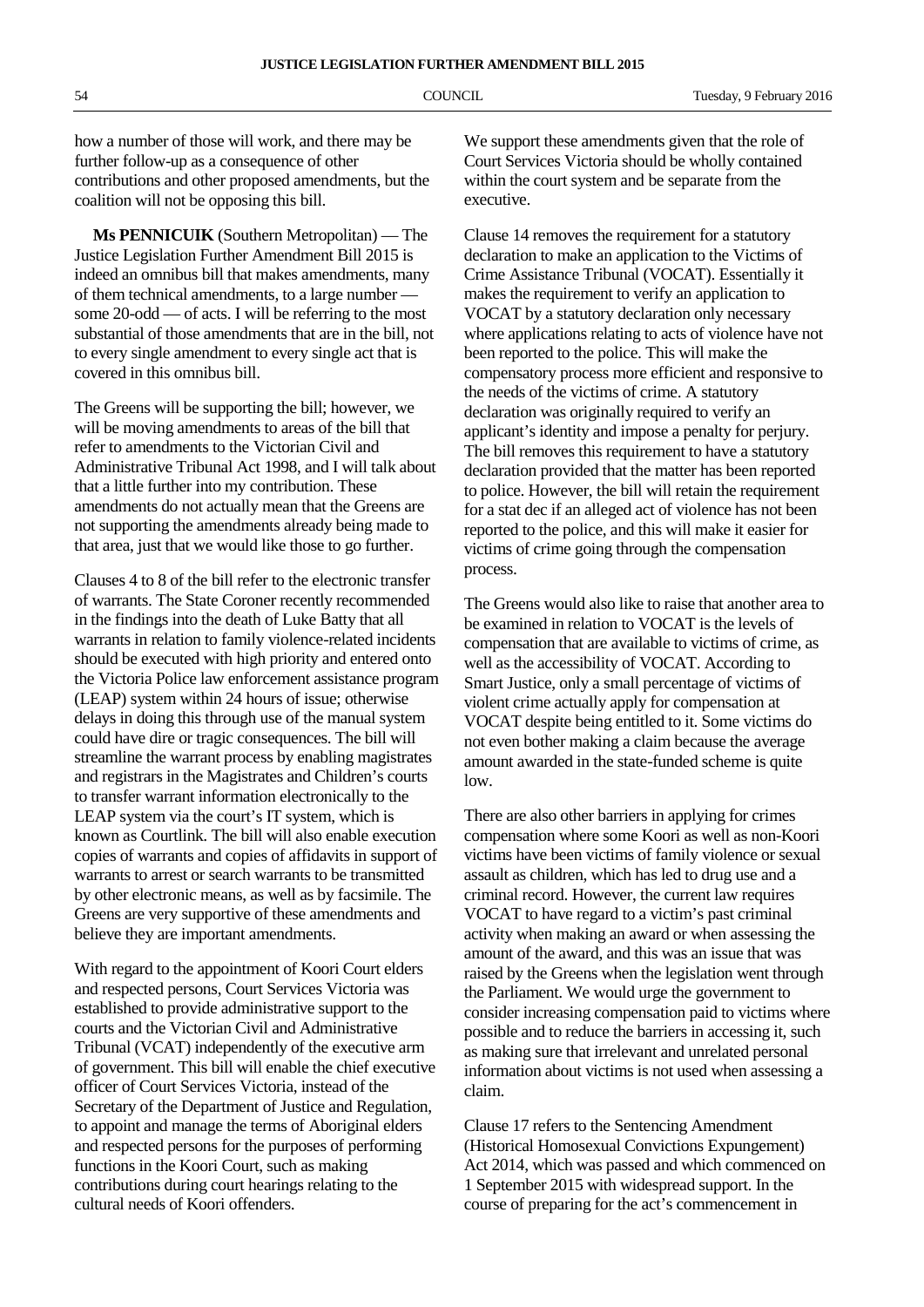Tuesday, 9 February 2016 **COUNCIL COUNCIL** 55

September, VCAT suggested that the act be amended so that members of the tribunal other than the president or the vice-presidents could hear appeals. VCAT was concerned that the limited availability of the president and vice-presidents could mean that appellants would have to wait too long for a hearing. So the bill will amend the act to allow the president, vice-presidents, deputy presidents and senior members to hear these matters and will provide greater flexibility to VCAT. This will expand the pool of suitably qualified people who can hear appeals under the act and reduce the delay for appellants. The Greens believe this is a sensible and practical amendment and a welcome amendment to provide for efficient timely access to justice with regard to this particular act and particular issue.

Clause 15 of the bill refers to amendments to the VCAT fee reimbursement provisions, and in particular it repeals section  $115C(1)(d)$  of the VCAT act so that the residential tenancy matters will no longer be subject to the presumption that fees will be reimbursed. In 2014 the VCAT act was amended to introduce a presumption in certain civil proceedings that a party who had substantially succeeded against another party was entitled to be reimbursed by the unsuccessful party for any fee in the proceeding unless VCAT ordered otherwise. The amendment provided for the fee reimbursement presumption to apply to a proceeding under the Residential Tenancies Act 1997 other than a proceeding in which the director of housing is a party.

Given the nature of landlord-tenant proceedings, tenants are often being unfairly disadvantaged by the fee reimbursement provisions. The overwhelming majority of proceedings under the Residential Tenancies Act are brought against tenants by landlords, many of whom are economically advantaged. We know that only 20 per cent of tenants attend the Residential Tenancies Act proceedings. In addition, as respondents, tenants are not able to seek a fee waiver on financial hardship grounds.

The amendment, the minister says, that repeals section 115C(d), is in the interests of fairness and equity and will remove the presumption for fee reimbursement. However, a fee reimbursement will continue to be available in relation to proceedings under the Residential Tenancies Act. But in making an order for the reimbursement of payment of fees VCAT will be required to have regard to the nature of and issues involved in the proceedings, the conduct of the parties and the result of the proceeding if it has been reached. The government is maintaining that this results in an appropriate balance between the interests of landlords and tenants.

While the Greens are supporting this amendment made by the bill, we think it could go further. I raised these points during the debate almost two years ago on the Victorian Civil and Administrative Tribunal Amendment Bill 2014 amongst a whole lot of other concerns I raised about that particular bill at the time and the changes it was making to VCAT. We think the government should go further. I note that the tenants union has said that ideally the residential tenancies list should be exempt from the application of section 115B to ensure that tenants are not unfairly disadvantaged.

The Greens will be moving amendments to section 115B and section 115C of the Victorian Civil and Administrative Tribunal Act 1998 such that VCAT should take into account, when considering reimbursement of fees under those sections, financial hardship and any other matter it deems relevant. We think it is appropriate that VCAT give attention to the financial hardship of the unsuccessful party when it is giving consideration to awarding the reimbursement of fees. I am very happy to have those amendments circulated.

# **Greens amendments circulated by Ms PENNICUIK (Southern Metropolitan) pursuant to standing orders.**

**Ms PENNICUIK** — Amendment 2, which I have circulated, inserts a new clause before clause 15 of the bill such that in section 115B(3) of the Victorian Civil and Administrative Tribunal Act 1998 after paragraph (c) a new paragraph (d) be inserted which provides that VCAT considers:

- (d) any financial hardship of the party against whom the order would be made; and
- (e) any other matter the Tribunal considers relevant.

My amendment 3 to section 115C(3) of the Victorian Civil and Administrative Tribunal Act 1998, provides that after paragraph (b) a new paragraph (c) be inserted, similar to that for section 115B(3), which would read:

- (c) any financial hardship of the party against whom the order would be made; and
- (d) any other matter the Tribunal considers relevant.

Those amendments would require VCAT to take that into account when awarding a reimbursement of fees under those sections of the VCAT act.

It is interesting to note that I moved similar amendments to the bill in March 2014, almost two years ago. In fact those amendments were supported by the ALP at the time. I am looking forward to the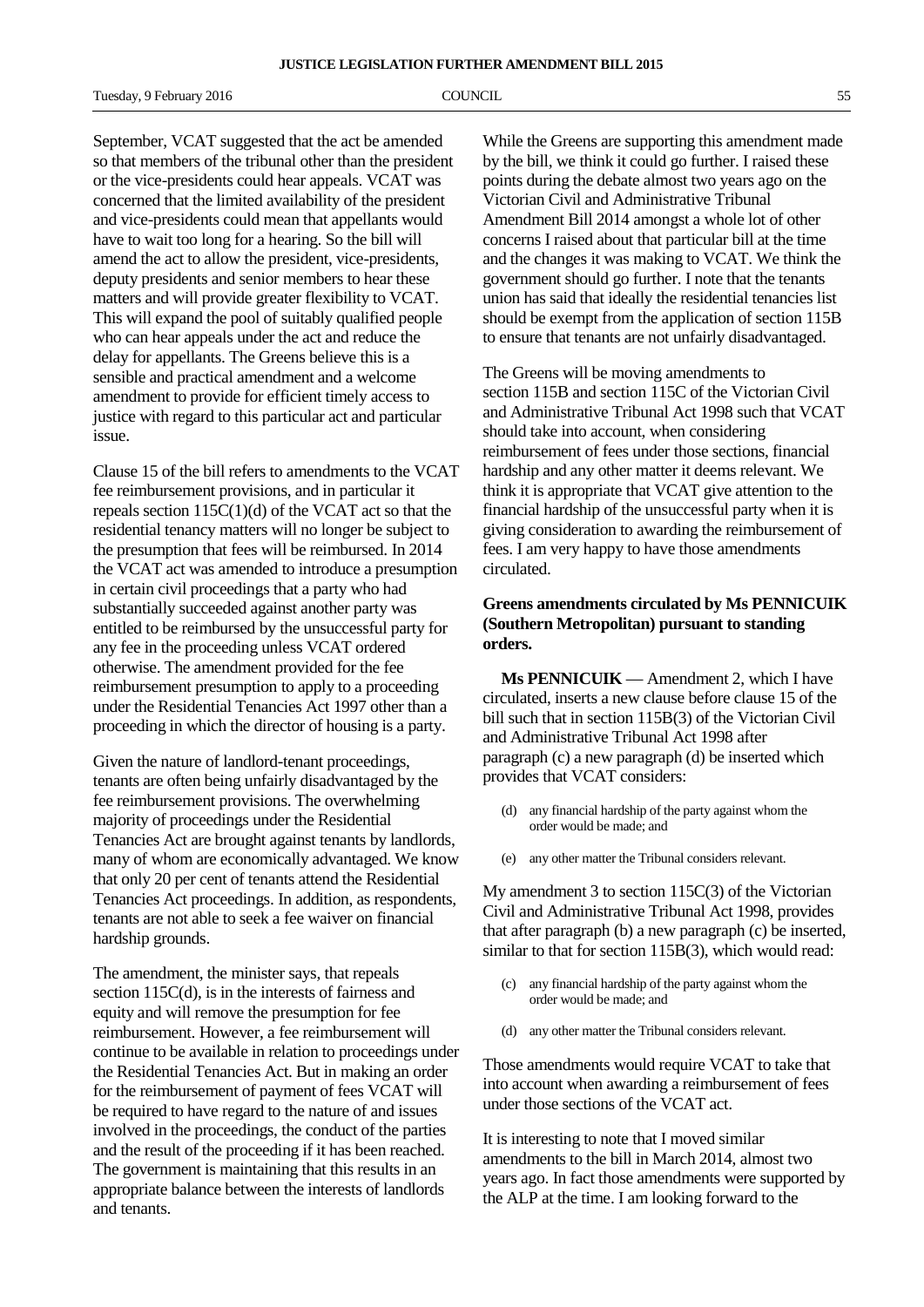government's support for these current amendments, as almost two years ago it supported very similar amendments to the VCAT act.

While we are on the subject of VCAT, it is certainly worth noting that there need to be further reforms made to VCAT, in particular undoing the fee hike introduced by the previous government to make it easier to enforce VCAT orders. There have been many reports of a drop in the number of people going to VCAT. We know from media reports and from organisations such as the Consumer Action Law Centre that the fee hikes have particularly reduced access for people using VCAT to resolve basic consumer disputes. Small claims have plunged by one quarter, whilst VCAT's fee revenue jumped more than \$1.4 million. Planning disputes have also fallen, while the amount paid to VCAT to hear cases has simultaneously jumped close to \$1 million, according to the *Age*.

This is an area to which the government needs to turn its attention to ensure that VCAT remains a low-cost tribunal at which ordinary citizens can have their disputes heard. It is certainly not turning out to be that way with the huge hikes to VCAT fees.

Also with regard to VCAT, another issue that I have also raised with the Attorney-General — in fact with both the current and the previous Attorney-General is about the enforcement of VCAT orders. Orders can be made in VCAT for people to either do something or cease and desist from doing something. However, those people who have been successful at VCAT often have to go through the court system to actually have those orders enforced. This is an extra expense for those ordinary citizens who have been successful at VCAT but who have not been successful in having the orders enforced. I have raised the case of Mr Michael Kanter with both the former Attorney-General and the current Attorney-General, but there are other cases that also come under this category of the inability to enforce orders.

Clauses 18 to 23 of the bill make amendments to the Magistrates Court Act 1989 and the Supreme Court Act 1986 regarding the superannuation entitlements of magistrates, reserve magistrates, non-magistrate coroners and judicial registrars to provide clarity with regard to superannuation entitlements. The feedback we have had from the legal community is that these are supported, as are the dual commission amendments in part 9 of the bill. These amendments will require that a person appointed as a chief judge may also be appointed as a judge of the Supreme Court and a person appointed as a chief magistrate may also be appointed as a judge of the County Court. This reform will help to

improve the interconnection of the three largest courts by promoting cooperation between them and facilitating the sharing of resources. The bill also makes clear that the prime responsibility of that person will still be as the head of the jurisdiction.

These amendments will build on Victoria's existing judicial system, where the heads of three of the jurisdictions are members of either the County or Supreme courts — that is, the State Coroner, who is head of the Coroners Court, is a County Court judge, the President of the Children's Court is a County Court judge and the President of the Victorian Civil and Administrative Tribunal is a Supreme Court judge. Feedback we have received on those amendments also indicates that they are supported by the legal community.

With those comments on the substantive amendments made by this omnibus bill, the Greens will support it. We look forward to moving our amendments in committee.

**Mr MELHEM** (Western Metropolitan) — I rise to speak on the Justice Legislation Further Amendment Bill 2015. In doing so, I will be brief because the previous speakers have given a comprehensive report on the content of the bill. What I will say is that the bill will improve the operations of the courts and tribunals and obviously speed up the execution of warrants throughout Victoria.

On 28 September 2015 the State Coroner handed down his findings from the inquest into the death of Luke Geoffrey Batty. Recommendation 15(d) was that:

all warrants issued in relation to family violence related incidents be executed with high priority and entered onto LEAP within 24 hours of issue …

The amendments proposed in this bill are consistent with this recommendation. Also the miscellaneous amendments to court and tribunal processes have been requested by the Magistrates Court, the County Court, the Children's Court, the Coroners Court, the Victorian Civil and Administrative Tribunal (VCAT), the Supreme Court and Court Services Victoria in response to various practical issues identified with the existing operation of relevant legislative provisions.

There has been a fair bit of consultation with these bodies I have just talked about, including Victoria Police, and we are trying to expedite some of the areas where there is a lot of reliance on paperwork. Some of these things can be now replaced by 21st century technology and be done electronically. The purpose of the bill is to expedite that and make sure that our system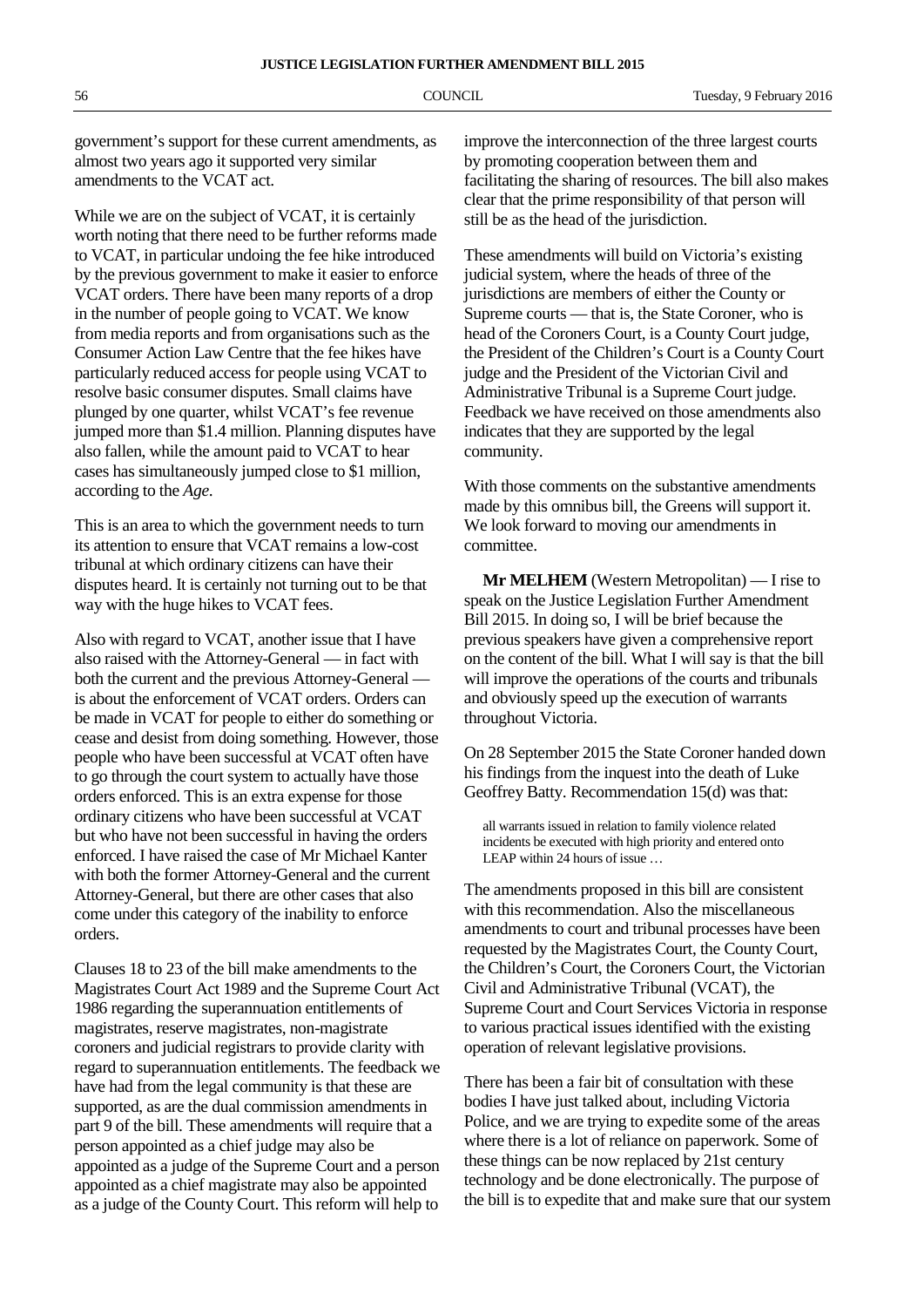runs efficiently and without undue delay and that we are not faced with unnecessary delay such as that which led to, for example, the tragic death of Luke Batty.

Also the bill talks about other areas like some legislative changes in relation to the superannuation entitlements of judges and judicial registrars et cetera. The bill also provides that a person appointed as chief judge must also be appointed as a judge of the Supreme Court, and a person appointed as Chief Magistrate must also be appointed as a judge of the County Court.

They are some of the examples of what the bill deals with. They are just technical areas and are also in response to some of the feedback from the court system by the people who are handling our justice system to make sure the system runs more efficiently and deals with the challenges we are facing in the 21st century. Some people might say it is not perfect and it does not go far enough, but you have got to start somewhere. It is an area the government has sought to address.

For example, some of the changes would allow hearing appeals regarding the expungement of historical homosexual convictions at VCAT. That again is to try to deal with things in an expedited manner. With these comments, considering the time, I commend the bill to the house.

#### **Motion agreed to.**

**Read second time.**

**Ordered to be committed next day.**

### **ADJOURNMENT**

**Mr HERBERT** (Minister for Training and Skills) — I move:

That the house do now adjourn.

## **Latrobe Performing Arts Centre**

**Ms BATH** (Eastern Victoria) — The action I seek is that the Minister for Regional Development come and meet with representatives from the community group Get it Built, which is advocating for the redevelopment of the Latrobe Performing Arts Centre in Traralgon. The Latrobe Performing Arts Centre has long required significant upgrades that would not only benefit local user groups but also attract high-profile events to the City of Latrobe. For far too long Traralgon has been bypassed when it comes to showcasing these events, mainly because of inadequate infrastructure and seating.

My colleague the member for Morwell in the Legislative Assembly, Mr Russell Northe, has been a passionate advocate along with our local community for the current venue to be redeveloped. Unfortunately any notion of a redevelopment occurring was delayed by some Latrobe City Council councillors in 2009 and 2010 when a decision was made to build the new facility in Morwell, which was contrary to direct advice provided to the council by its own officers and independent consultants. Common sense prevailed, and the current councillors have agreed to redevelop the Latrobe Performing Arts Centre at its current site in Traralgon.

Just this week the Latrobe City Council voted to provide \$10 million to support the redevelopment in Traralgon. Thousands of local community members over the years have signed petitions, given financial pledges and attended rallies to demonstrate their support. The Get it Built group was established in December last year and comprises community members, service clubs, business representatives, performing arts user groups and local council representatives, along with Mr Russell Northe. Its mantra is:

This development will be a major cultural infrastructure project for all of Latrobe city and its residents, unlocking a new corridor of opportunity for performing arts touring in Gippsland, creating jobs, investing in the future of the region …

In the last two months 721 people, including myself, have been photographed with the Get it Built sign. I am pleased that Latrobe City Council is working to advance this project by recently engaging consultants to investigate a proposed scope and design along with a business case. Whilst time lines are tight, our community remains hopeful that applications will be submitted to the federal government's National Stronger Regions Fund over the coming month.

It is imperative that the minister understand the importance of this project to the Latrobe Valley and wider Gippsland communities, and I therefore call upon the minister to meet with representatives of the Get it Built team to understand firsthand the passion, need and desire for the current Latrobe City Performing Arts Centre to be redeveloped.

### **Warrnambool Special Developmental School**

**Ms TIERNEY** (Western Victoria) — My adjournment matter this evening is for the Minister for Education in the other place, and it is in relation to the Warrnambool Special Developmental School in the south-west of my electorate. Prior to the 2014 state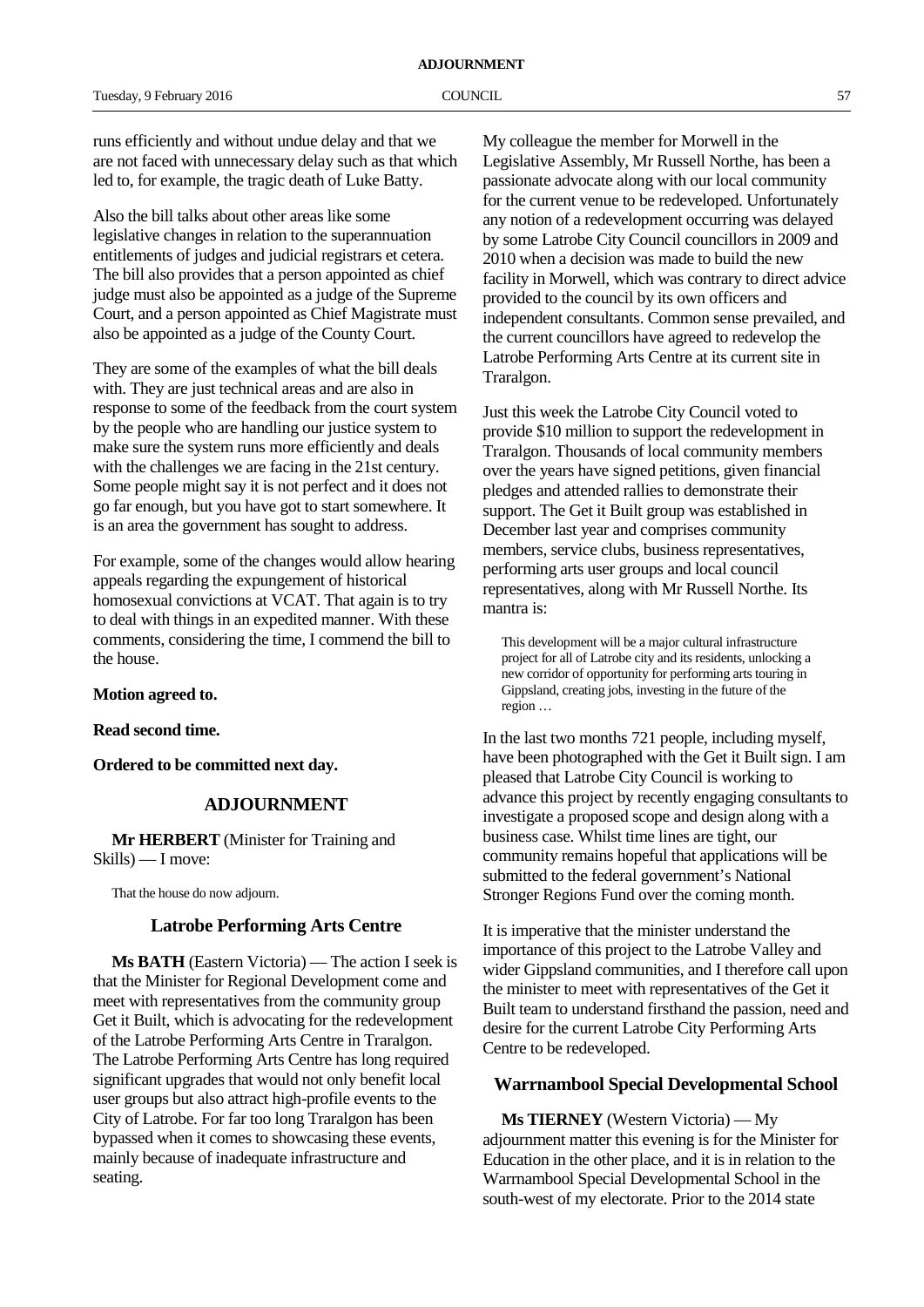election Labor acknowledged that the Warrnambool Special Developmental School was long overdue for a new home. Originally built in 1989 with 13 students enrolled, the school, which sits on the side of a hill, now caters for around 120 students — far too many for that site.

Prior to the election I along with the minister visited the school and met with students, staff and parents. We toured the facilities, and it was clear that something needed to be done sooner rather than later. An article in the Warrnambool *Standard* stated at the time:

School leaders have been unable to win support from the —

Napthine Liberal —

government to relocate from Hyland Street despite urgent pleas about overcrowding.

Labor promised \$5 million prior to the election for the purchase of a new site at which to relocate the school, and in our first budget that \$5 million was allocated, fulfilling the promise we had made to staff, students and parents. The department has been working hard with the school and the local community over the past year to identify a site that will give students and teachers space and a high-quality facility in which to learn and grow.

The action I seek from the minister is that he join me in visiting the new site of the Warrnambool Special Developmental School once it has been formally selected to discuss further plans for the relocation of this fantastic school community.

# **South-western Victoria public transport**

**Mr PURCELL** (Western Victoria) — The matter I raise tonight is for the Minister for Public Transport. We in this chamber have all been affected by the issues facing public transport over the recent few weeks, including the mass cancellation of services throughout Victoria. It is a great concern to me that the minister's department may now put all of its energy into solving the problems in Melbourne and forget south-western Victoria. I urge the minister to specifically address the public transport needs of western Victoria.

We have had regularly through my office constituents who have raised the issue, and by way of example today my staff have sent to me an email from a lady I will refer to as Anne. It reads partially that she wanted to let me know how appalled she was with the handling of the V/Line issue. She is a regular user and has been happy for many years. She is irritated at how both political parties are blaming each other for what is going on. She says now that travel is free a lot of

'yobbos' are taking advantage of it. She books her seat, and when she gets there it is often taken by young men who refuse to move. The Warrnambool staff try to sort it out, but it is very difficult. She goes on to say that there is a lack of concern for regional rail and our line in particular. Her patience is at an end; she just wants it fixed. It is a fairly common complaint, and I think it summarises the issue we have.

South-western Victoria, as I have mentioned many times, is in desperate need of infrastructure upgrades and additional rail services through to Warrnambool, Colac and Portland. In fact the growth of employment is an issue in the region, and good road and rail services are vital for the growth of business, employment and sustainability in the region. We need an efficient rail service to bring people in and out of the area for work and to support the growth of the region. Growing regions are characterised by good rail and road services, and unfortunately south-western Victoria is suffering from a lack of both.

Last year's extensive community consultations are now complete, and it is time for some action. I urge the Minister for Public Transport to prioritise an upgrade to train services to south-western Victoria, commit to funding additional daily services to Warrnambool and upgrade the antiquated rolling stock in this current budget process.

# **Goulburn Valley Health**

**Ms LOVELL** (Northern Victoria) — My adjournment matter is for the Minister for Health, and it is regarding the recently released Victorian government hospital performance data, which shows that Goulburn Valley Health's Shepparton campus emergency department is now the worst performing in the state. My request of the minister is that she and the Premier finally acknowledge that Goulburn Valley Health is in crisis and in desperate need of immediate redevelopment and expansion by immediately announcing funding to undertake the complete redevelopment and expansion of the Shepparton hospital. And I ask that this announcement be made now as a pre-budget announcement so as to provide certainty and allow the department to finalise planning processes and move to tender processes.

The most recent health performance data — the Victorian health services performance report statistics, December 2015 quarter — shows that one in two or 50 per cent of Goulburn Valley Health's Shepparton campus emergency department patients are now being forced to wait unacceptable lengths of time for treatment.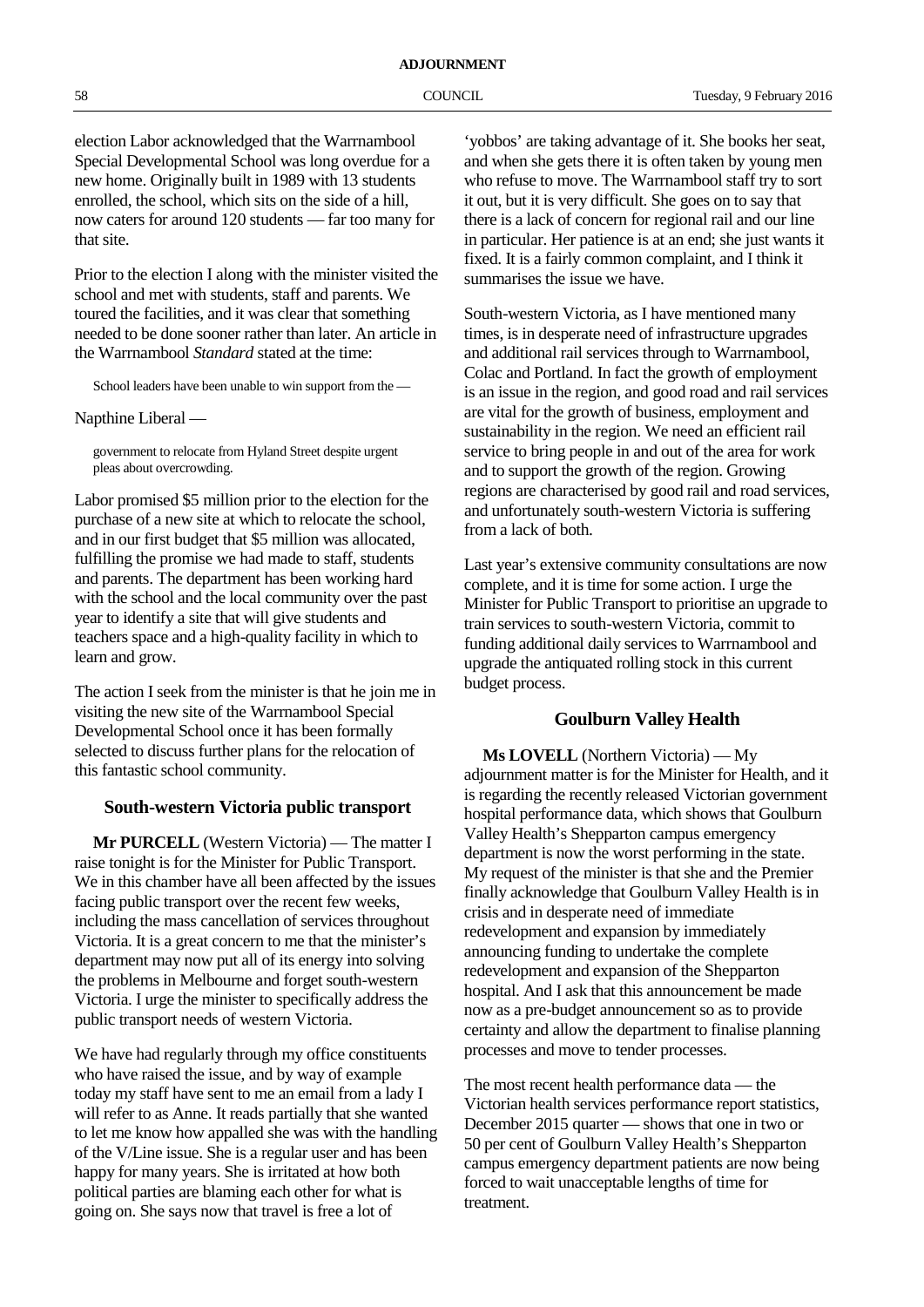The new figures show a continued decrease in the percentage of patients being treated on time. The June 2015 quarter had 64 per cent of patients treated within time. That dropped dramatically to 51 per cent in September 2015 and has continued to decline to just 50 per cent for the December quarter. The number of patients being treated at the Shepparton campus has remained basically static since April 2015, but the number of patients presenting for treatment at the emergency department continues to increase across the same period.

This is inescapable proof that the emergency department is now operating beyond its capacity, cannot meet current demand and will not be able to cope with the Shepparton district's growing population and increasing demand for health services. And the reality is that patient numbers will continue to increase. Shepparton and surrounds is one of the most disadvantaged areas in the state, and we know that with disadvantage comes ill health. Numerous reports released in the last 18 months have shown that this region has significant levels of ill health.

The government knows the issues with our hospital well. In recent media coverage the minister is quoted as saying that she knows Goulburn Valley Health is experiencing significant increased demand pressures in its emergency department. The hospital's CEO has publicly expressed his disappointment for his community and said that staff are working at full capacity but that the reason for the service performance issues are a physical lack of space in the emergency department.

The Shepparton community is sick of continually seeing statistics that show Shepparton's hospital continually ranking poorly in health service delivery. Personally I am disappointed that the hospital's medical and administrative staff, who work tirelessly and in difficult circumstances, are being disheartened by the difficulty they face in providing quality care due to the inefficient infrastructure and limited capacity at Goulburn Valley Health.

**The PRESIDENT** — Order! Where was the question?

**Ms LOVELL** — I made my request for action right at the beginning.

**The PRESIDENT** — Order! Right, and then followed it up with a setpiece speech.

# **Community shade grants program**

**Mr MELHEM** (Western Metropolitan) — My adjournment matter is for the Minister for Health, the Honourable Jill Hennessy, and the action I seek is that she fund the Newport Power Football Club, Western Athletics and Altona Miniature Railway requests for community shade grants.

Be it a sports or hobby club, local organisations such as these are vital for bringing local groups together and piloting a sense of community spirit. That is why it is important that groups such as these are provided with the necessary support. In this case, it means assisting them with providing sun smart infrastructure for their communities.

Australia has the highest rate of skin cancer in the world, with two in three Australians diagnosed with skin cancer by the age of 70. Shade as a sun protection measure alone can reduce overall exposure to UV radiation by up to 75 per cent, and this is strengthened when used in combination with other sun protection strategies such as sunscreen, hats, sunglasses and protective clothing. The people in my electorate of Western Metropolitan Region will be safer, happier and more sun smart with this investment, and I call on the minister to consider that closely.

# **Wyndham City Council**

**Mr FINN** (Western Metropolitan) — I wish to raise a matter for the attention of the Minister for Local Government. Now, the minister might recall that last year I called for her to set up an inquiry into the activities of the Wyndham City Council. Things have deteriorated somewhat since I made that call — to say the very least, in fact — and I am now asking the minister to dismiss this council and appoint administrators. I think we have well and truly got enough to say that this council is totally dysfunctional, that good governance has broken down and that there really are not too many councillors there that are worth two bob, to tell you the truth.

It is a very, very sad state of affairs to see the situation that the Wyndham council now finds itself in after being such a strong, well-managed and well-governed council not so long ago. As I mentioned in an earlier contribution in this house, when I was elected almost 10 years ago the Wyndham council was the best council in the west. I think it would probably now be the worst, and that is really saying something. I ask the minister to take into consideration what is going on down there.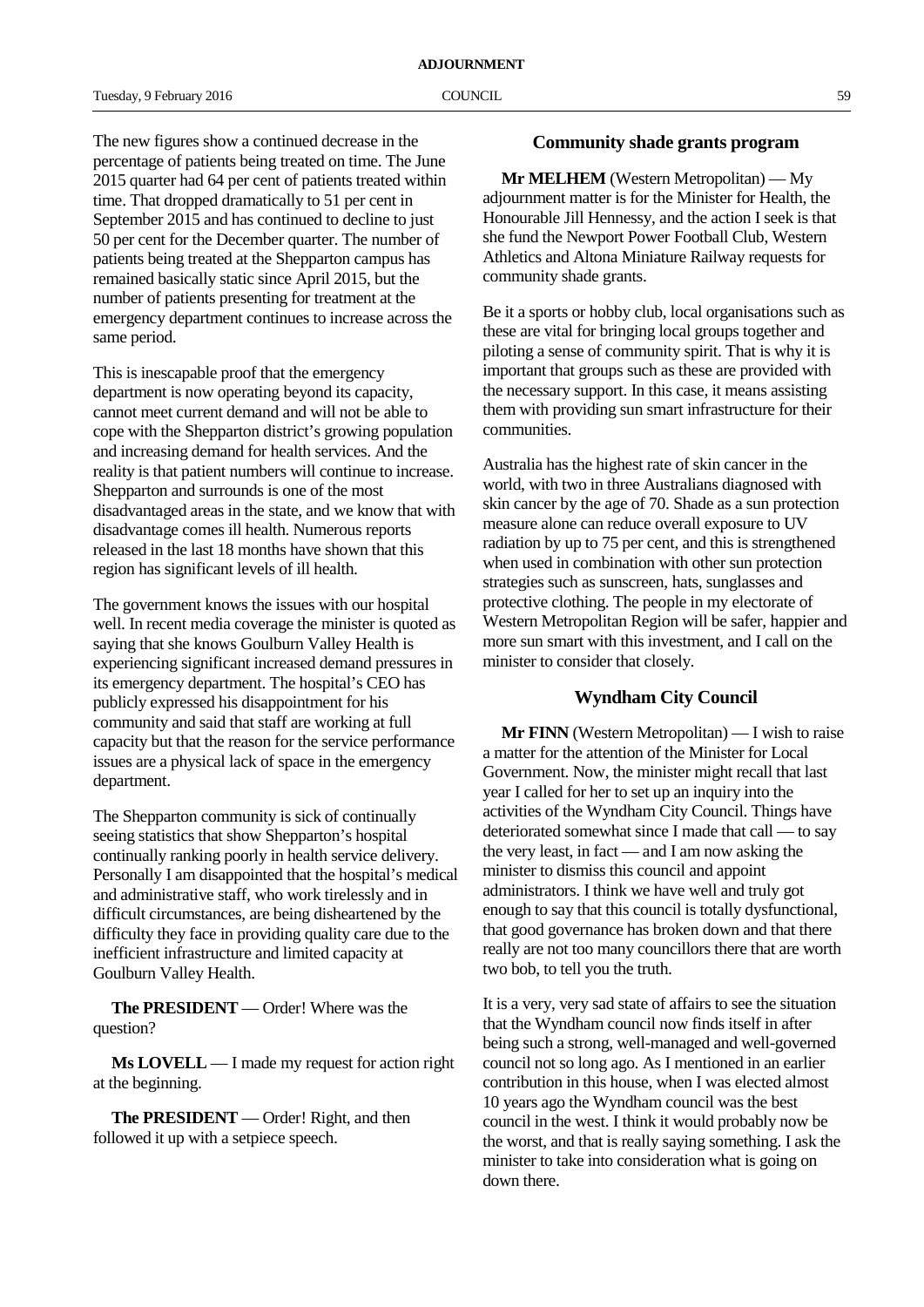The latest incident involves the holding of a council meeting in secret, almost on the eve of Christmas. I say 'almost' because it was 23 December. At that secret meeting, almost on the eve of Christmas, they suspended a councillor who had applied for leave anyway. When, at the last council meeting as I understand it, he sat in the public gallery he was told that if he did not leave he would be in contravention of the local government act and he would be charged.

This council is a circus. Tommy Hanlon and Ashton's have nothing on this crowd, let me tell you. The community in Wyndham is showing extreme frustration and total disgust. The number of people who hear the name 'Wyndham council' and just shake their heads and walk away is quite staggering. The degree of anger is really starting to boil over. People have well and truly had enough of these councillors. They could not run a tap, and it is just a dreadful reflection on what should be a great community. They need a great council, and I ask the minister to sack this wretched council now.

# **Youth employment**

**Mr EIDEH** (Western Metropolitan) — My adjournment matter today is for the Minister for Training and Skills, the Honourable Steve Herbert. My electorate covers some of the most disadvantaged suburbs and communities within the state of Victoria. Each and every day my constituents contend with many hardships that affect their and their family's livelihoods. Such hardships include lifestyle choices and health outcomes, access to social security and support, and significant disadvantage when it comes to education, training and unemployment, which all lead to significant long-term effects for my constituents.

Currently the unemployment rate in my electorate stands at 8.1 per cent and youth unemployment stands at 17.6 per cent. This youth unemployment figure in Melbourne's west is the highest of all Melbourne metropolitan areas. Under the former coalition government education and training was cut and thrown by the wayside, without regard for the implications this would have for all young people in the future, in particular for those confronting disadvantage. But the Andrews Labor government was committed to fixing our TAFE system and tackling youth unemployment as a result of young people not having access to gaining the necessary skills they needed in the workforce.

I ask the minister: now that the Andrews Labor government has made important steps in restoring the TAFE system within Victoria, which has ensured many young people can become work ready, what is the

government doing to tackle youth unemployment in Melbourne's west specifically?

# **Gordon Primary School**

**Mr MORRIS** (Western Victoria) — My adjournment matter this evening is for the attention of the Minister for Education. This particular matter relates to a school within my electorate, a great school, Gordon Primary School. It is a school that I was fortunate enough to go and visit. I had a conversation with the principal with regard to concerns around safety in terms of parking and student pedestrian access. After having this meeting with the principal I wrote to the Minister for Education asking him to assist Gordon Primary School in ensuring that safe access to the school and indeed greater car parking space were made available.

I note that the minister in his response did say, 'Reducing the need for vehicles to enter school grounds is one of the most effective control measures in lessening the risks associated with car movements'. I broadly agree with this particular statement. However, in Gordon Primary School's situation we have a school that is constrained on the outside of its property, whereas it has a great amount of land available on the inside of its property for car parking. So we see constraints on the outside, but inside the property there is certainly space available. I believe that a horses-for-courses approach to parking at schools is important.

Indeed we also saw the minister, in his response, refer to requesting the Moorabool Shire Council to assist Gordon Primary School in availing itself of greater car parking around the school. Again, had the minister taken the time to perhaps visit Gordon Primary School, or send someone from his department to visit the school, he would understand the great constraints that exist around the school but indeed not within the school itself.

Once again I seek that the minister work with Gordon Primary School to develop a solution to the safety concerns that exist due to car parking and safe pedestrian access to the school.

# **Community shade grants program**

**Ms SHING** (Eastern Victoria) — The matter I wish to raise this evening is for the attention of the Minister for Health. I draw her attention specifically to the latest round of the community shade grants program, which closed last December, and in particular to applications that were submitted by Baw Baw Shire Council and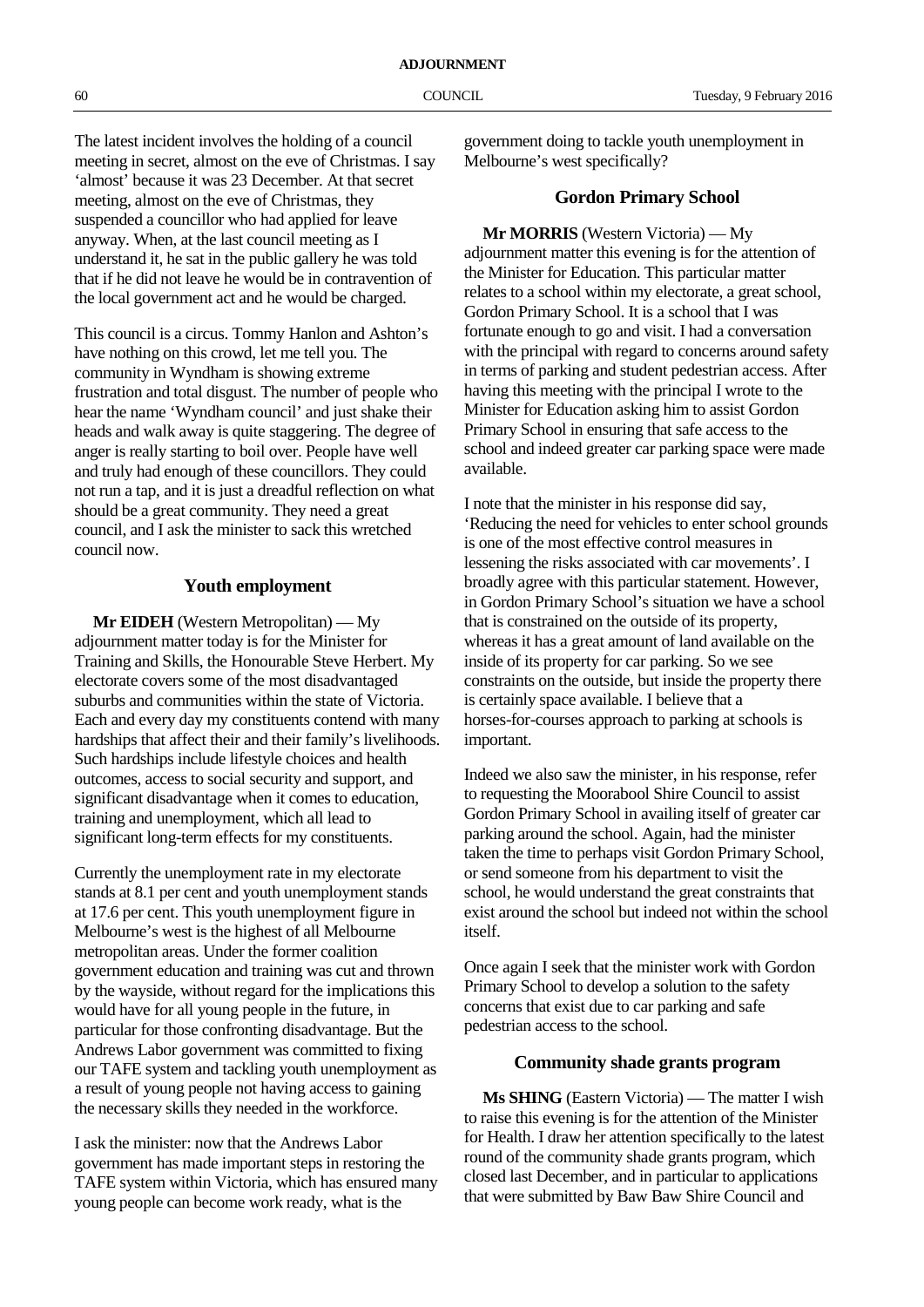East Gippsland Shire Council. In this regard I note that there are a number of really significant initiatives right the way across Gippsland that are designed to improve the way in which children and young people understand the problems associated with sun exposure; address the way in which they take adequate protection, as much as slip, slop, slap is concerned; and understand the benefits and uses of fixed and portable shade.

In this regard I note that the Andrews Labor government has dedicated \$10 million to assist local groups to provide that fixed and portable shade and to in fact introduce infrastructure to communities, to schools and to other groups within communities to make sure, again, that that sun smart message is really part and parcel of the way in which Gippslanders enjoy their outdoor time.

I would commend the applications that have been submitted by Baw Baw council and also by East Gippsland Shire Council, and the action I seek is for the minister to favourably consider those applications, which were submitted last December, in order to enable these two schools to provide their students, as well as staff, with the crucial portable and fixed shade that they require in order to be safer while they are outside enjoying what is often a very hot Gippsland sun.

## **Ambulance services**

**Ms FITZHERBERT** (Southern Metropolitan) — My adjournment matter is for the Minister for Health, and it concerns ambulance response times in regional areas. Recently and for the first time we have had access to figures about ambulance response times that show the Andrews government's performance over a full year. The Minister for Health announced overall figures and boasted of improvements. On 1 February she boasted of an 8-second reduction on average for code 1 call-outs across the state, but if you dive into the figures in any sort of detail at all, it is clear that in rural areas in particular things have gotten much worse over the last year in many places.

In fact it is in only one local government area — Warrnambool — that ambulance response times meet the benchmark of code 1 call-outs arriving in less than 15 minutes. In 25 local government areas call-out times have actually increased for code 1 call-outs — that is right; they take longer. In West Wimmera, in the far west of Victoria, response times have grown on average from 22 minutes and 11 seconds to 28 minutes and 51 seconds — that is right; it takes 6 minutes longer to get an emergency ambulance to the council area that takes in towns like Edenhope, Harrow, Kaniva and Serviceton, and there are many others like that. In fact

only one of the state's 79 local government areas is meeting a benchmark requirement of code 1 call-outs arriving within 15 minutes. Times have increased in places like Bacchus Marsh, Benalla, Castlemaine, Drysdale-Clifton Springs, Healesville, Ocean Grove, Barwon Heads and Sunbury. I note in particular that the Sunbury figures have gone up from 12 minutes and 51 seconds in the last quarter of 2015 to 14 minutes and 27 seconds.

Back before the election the ALP told us that the ambulance system was in crisis. Well, if it was in crisis then, what is it now — now that arrival times have actually gotten longer in many places? However, the government in my view has done very little to address ambulance arrival times in rural areas. I have done some research recently, and it is not really clear to me what it has done at all. Of the \$60 million ambulance rescue fund, I ask rhetorically, how much has actually been budgeted, let alone paid, to any areas? The answer is zero. The money that we were told was going to be put into the system has not even been budgeted. We have a promise of \$10 million sometime in the future.

The action that I seek is this: can the minister explain clearly to me what measures, if any, have been put in place in regional areas to reduce ambulance call-out times?

### **Bellarine Peninsula bus services**

**Mr RAMSAY** (Western Victoria) — My adjournment matter is for the Minister for Public Transport, Jacinta Allan. Despite the urge to ask the minister to address the train crisis we have in regional Victoria, the controversy over wheel wear on V/Locity trains that is costing \$300 000 per day and \$6 million in lost revenue for V/Line freebies, the shambles of the metro system that has a breakdown in trigger points on level crossing boom gates or even the latest V/Line performance figures that show the punctuality of Warrnambool trains is at its lowest level since 1 July, I will resist the temptation.

In fact V/Line performance for reliability and punctuality on the Geelong line has failed to meet government targets for the last three months. I will not even ask Jacinta Allan why Geelong commuters have to put up with one in six train services being replaced by coaches, with 17 trains to operate as coaches, and the inconvenience of having to use coaches on the peak hour services on the 6.51 a.m. from Waurn Ponds, the 8.04 a.m. from South Geelong and the 8.15 a.m. from Southern Cross. I will not even ask the minister for an apology, because she has already done that — but with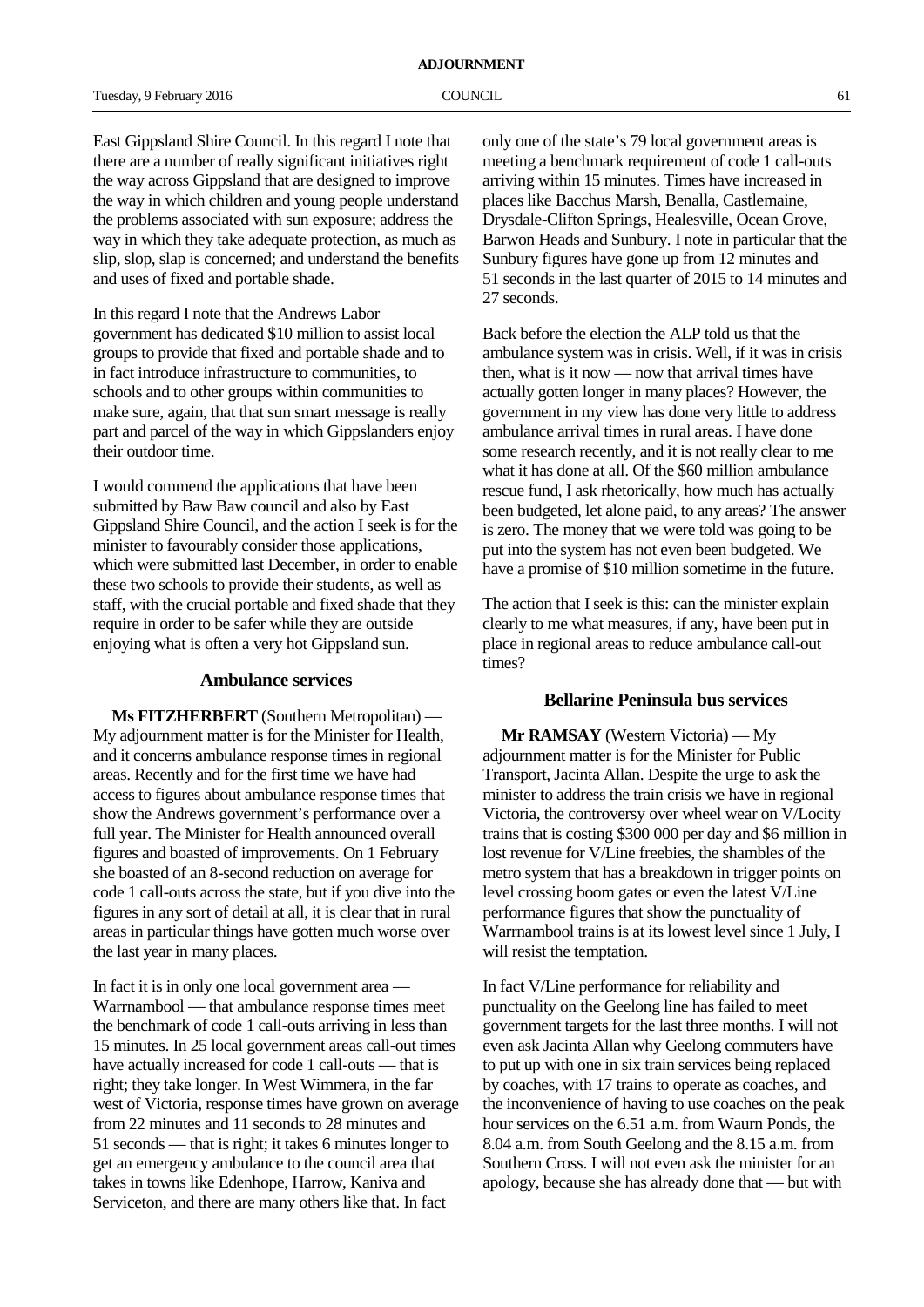the apology she gave no indication of when the mess will be fixed.

My matter for the minister concerns the much-heralded timetable changes, which have left commuters high and dry on the Bellarine Peninsula. There is no rail and there are no water taxis — just buses for public transport. Despite the Public Transport Victoria regional community development planning meetings clearly showing that bus users are unhappy with the new timetables and routes, the minister has seen fit to ignore the many complaints and calls for change.

John Eren, the member for Lara in the Legislative Assembly, heard the complaints and intervened to seek changes to the Lara bus timetables. In fact he even donned a Christmas hat to act as Santa Claus bearing gifts prior to Christmas. Lisa Neville, the member for Bellarine in the Legislative Assembly, added no such Christmas cheer to the Bellarine timetables, and there was no such luck for the St Leonards bus users who had bus services reduced from hourly services to 80-minute services that do not meet the business and personal needs of Bellarine residents.

The action I seek from the minister is to return the St Leonards-Portarlington bus service to Geelong to an hourly service to meet the needs of the Bellarine community.

# **East Gippsland planning scheme amendment**

**Mr DAVIS** (Southern Metropolitan) — My matter is for the attention of the Minister for Planning in the other place. It concerns East Gippsland planning scheme amendment C115 — the site-specific control Boole Boole Peninsula.

I am in receipt of letters which indicate that the minister has rejected a request from the East Gippsland Shire for a specific planning amendment. He has determined his refusal of the amendment in a letter dated 6 October to the mayor of the shire. He does so perhaps in a thoughtful way, but I do not think he is fully informed. He indicates that the rejection is about road access; however, most of the access to this particular peninsula, which is quite near to Lakes Entrance, is in fact via water, including the emergency services. The shire and other local institutions have gone to a lot of effort to ensure that there is proper access, including emergency access, and in some cases that access is quicker than what occurs in many places where access occurs via the road. His decision concerns me.

I am also in receipt of a letter dated 18 December 2015 from the shire to the Natoli family. It reads:

I refer to the abovementioned matter …

At an officer level East Gippsland Shire is deeply disappointed with the decision.

The reasons provided by the minister are contained in the attached correspondence …

I can assure you that officers had repeatedly requested the opportunity to meet with the relevant senior officers prior to the final decision being made and such a meeting was declined. There have been no further discussions facilitated to gain a better understanding of the reasons associated with the decision.

Officers are of the opinion that the matter requires further investigation to ascertain an acceptable solution …

The minister's decision perhaps was not fully informed. There is a legitimate point to be made here that the shire's emergency access is sufficient. I think it would be very generous of the minister and there would be a lot of support if he were to carefully reconsider this and obtain additional information before closing off any option in the future. I respectfully ask that the minister ask his officers to meet with shire representatives to seek the relevant inputs, to talk to landowners if required and to make a generous reconsideration. The needs that he has pointed to can be met, and a better outcome can be achieved.

# **South Morang railway station car park**

**Mr ONDARCHIE** (Northern Metropolitan) — My adjournment matter tonight is for the Minister for Public Transport. It relates to the South Morang railway station car park. The original car park, built by the then Labor government, was undersized and badly in need of work, with the car park filling up by 6.40 a.m. each day.

The Napthine coalition government committed to building an additional car park, and that was hastily followed by the Andrews government's promise to build a car park after significant local pressure. Surprise, surprise! This car park is not working well either. It is badly undersized, it is not meeting the needs of the local people and it fills up very quickly as well. It does not fully cater for demand, and as a result some local people, in trying to get a spot, are parking their vehicles along the throughway and against the exits, which is causing great distress for people who find their cars are blocked in and they are unable to get out. A local resident, Mr Langdon, has written to the minister and to Lily D'Ambrosio, his local member in the Legislative Assembly, and has not received a response.

The action I seek is to urge the minister to visit the car park during business hours to see how congested it is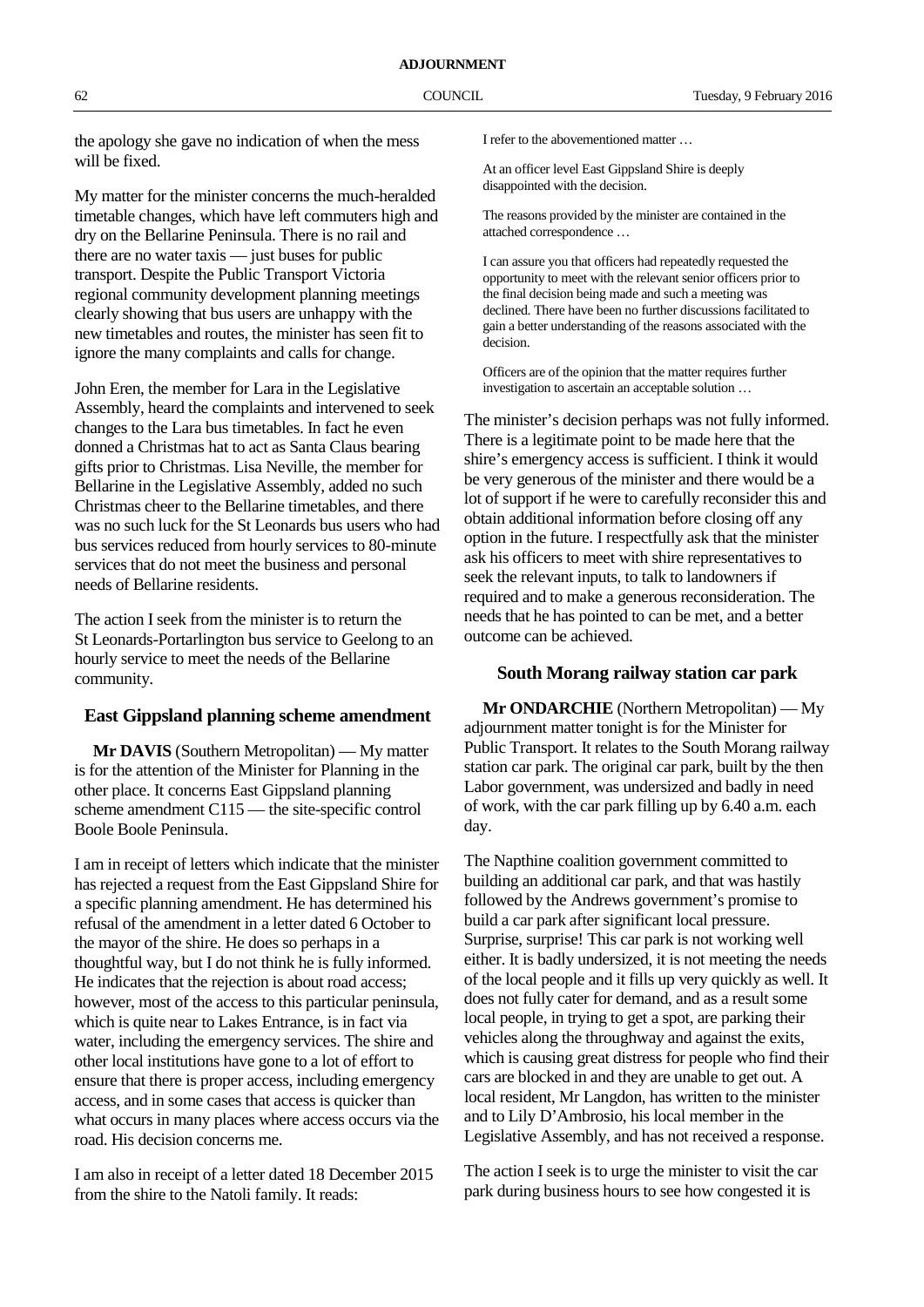and to deliver an appropriate solution that meets the needs of these badly planned car parks.

## **Responses**

**Ms MIKAKOS** (Minister for Families and Children) — This evening I received adjournment matters from Ms Bath directed to the Minister for Regional Development, from Ms Tierney directed to the Minister for Education, from Mr Purcell directed to the Minister for Public Transport, from Ms Lovell directed to the Minister for Health, from Mr Melhem directed to the Minister for Health, from Mr Finn directed to the Minister for Local Government, from Mr Eideh directed to the Minister for Training and Skills, from Mr Morris directed to the Minister for Education, from Ms Shing directed to the Minister for Health, from Ms Fitzherbert directed to the Minister for Health, from Mr Ramsay directed to the Minister for Public Transport, from Mr Davis to the Minister for Planning and from Mr Ondarchie directed to the Minister for Public Transport. I will refer all those matters to the relevant ministers for response to members.

I also have written responses to 81 adjournment matters for circulation to members. In the interests of brevity, I will refrain from reading out the full list.

## **QUESTIONS WITHOUT NOTICE**

## **Written responses**

**The PRESIDENT** — Earlier today I indicated to Mr Rich-Phillips that I would determine whether or not a written response would be requested from the Leader of the Government, Mr Jennings, in respect of two questions posed during questions without notice. The questions that Mr Rich-Phillips sought my intervention on in terms of written responses were his second and third questions. I indicated that I would give a decision later this day, and this is about as late as it gets.

In respect of the third question, it is my view that the minister satisfactorily answered that question. His answer was apposite to the question put, so I do not require any written response in that respect.

Question 2 from Mr Rich-Phillips went to why the government obtained legal advice and who from. I have given consideration to this in the sense that Mr Jennings indicated firstly that he did not seek that legal advice himself but was aware of it. Of course the status of that is no different to any other matter that might be referred to a minister in another place for some factual support. In the same sense the minister suggested that there was

some sensitivity around revealing who provided that advice and that in fact it was a matter of some confidentiality.

I have given consideration to that matter and sought advice from the clerks. I have come to the view that it is not inappropriate for the question to be posed as to who provided the legal advice. The government has provided advice to the Ombudsman and has engaged legal advice to support its position and its views in respect of the debate previously held in this chamber, and I think that it is a fair question to ask who has provided that legal advice. If the proposition were what exactly that advice was, that would be a very different matter and I would not have accepted that question in respect of going to what that advice was; I think that is a matter of some legal privilege. I think who provided it is a relevant question, but I dare say that I would not have ruled successfully for Mr Rich-Phillips in regard to where it went in terms of that advice.

I think the proposition as to why the government sought that advice, whilst it might be self-evident, is also an appropriate question to ask. Therefore in regard to the second substantive question asked by Mr Rich-Phillips today, I ask that a written response be provided by the minister, and I declare that should be on Thursday, given the lateness of the hour tonight.

On that basis, thank you, everyone. The house stands adjourned.

**House adjourned 10.32 p.m.**